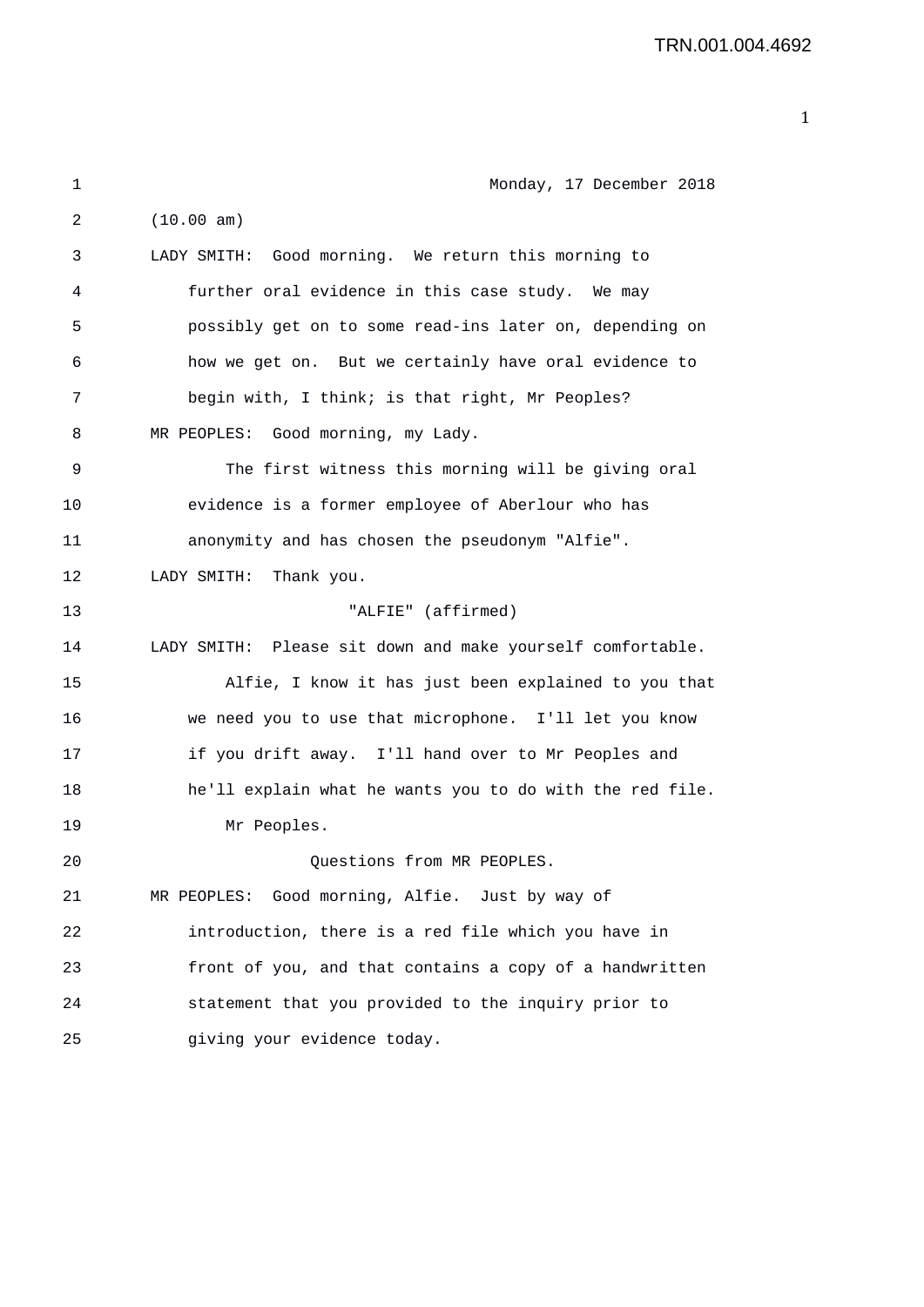1 I will be asking you some questions about some of 2 the matters in the statement, so it's there for you to 3 use at any point. The statement will also appear on the 4 screen in front of you. There may be parts blacked out 5 to protect the identity of individuals, but you can see 6 the names in the statement in the file if need be. 7 Before I begin asking you some questions, I'll just 8 give, for the benefit of the transcript of the 9 proceedings today, the identification number we've given 10 to your statement, which is WIT.003.001.5121. If 11 I mention the last four numbers at any point, it'll be 12 a reference to a particular page in the statement and it 13 will help us find the page that we're dealing with 14 at the time. 15 So with that introduction, can I ask you to turn, 16 Alfie, to the final page of the statement that you've 17 provided, which is page 5147 on the top right-hand 18 corner. Can you confirm for me that you have signed the 19 statement on that page? 20 A. Yes, that's my signature. 21 Q. Can you also confirm that you have no objection to your

22 witness statement being published as part of the 23 evidence to the inquiry and that you believe the facts 24 stated in your statement are true?

25 A. Yes. I don't have a problem with that.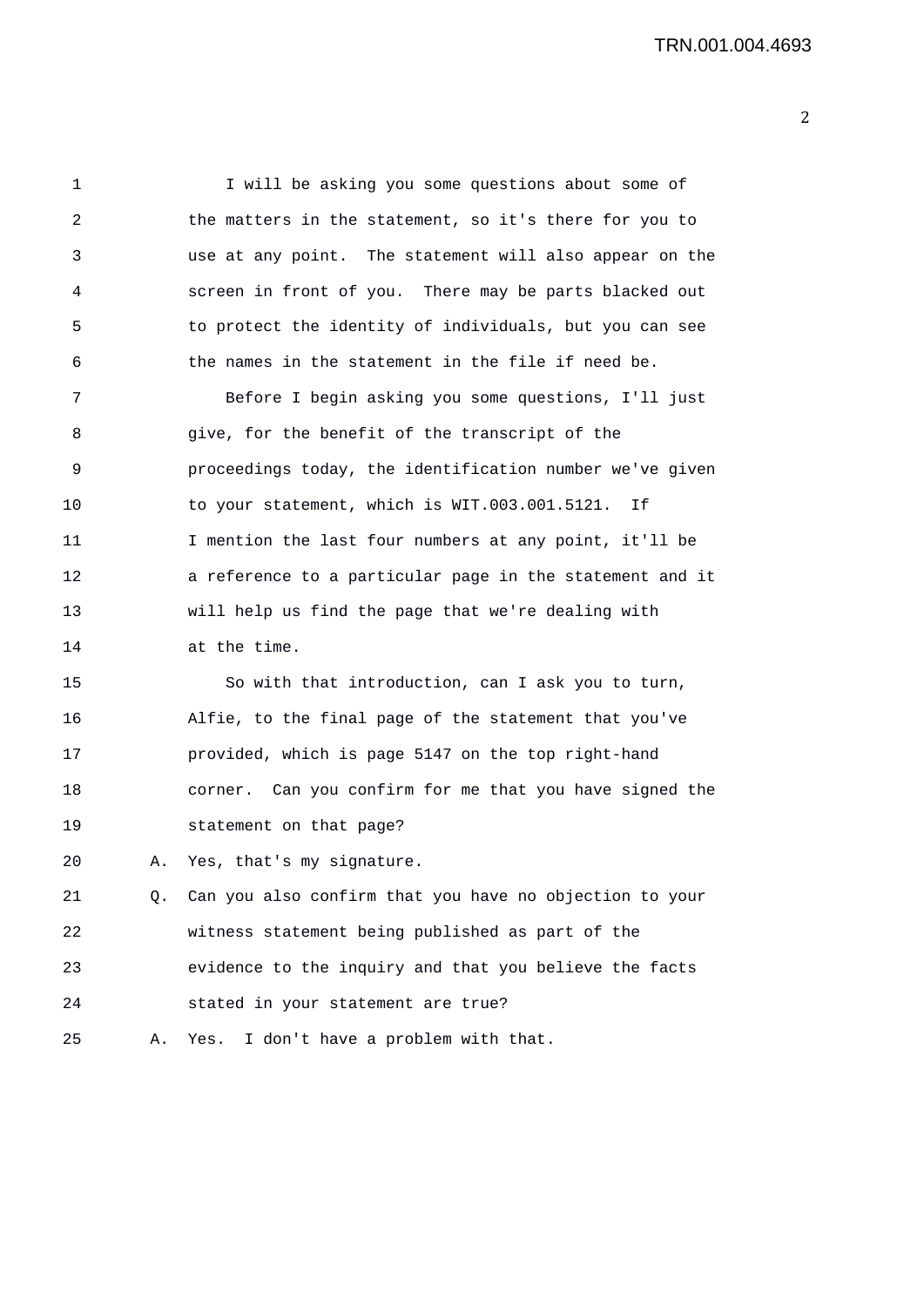| 1  |    | Q. Okay. If I could ask you to turn to the first page of |
|----|----|----------------------------------------------------------|
| 2  |    | your statement, page 5121, and confirm for me that you   |
| 3  |    | were born in the year 1957, I don't need your full date  |
| 4  |    | of birth.                                                |
| 5  | Α. | Yes, that's true.                                        |
| 6  | Q. | If I could pick up some of the matters that you deal     |
| 7  |    | with in your statement. So far as page 5121 is           |
| 8  |    | concerned, you tell us a bit there in paragraph 1 of     |
| 9  |    | your statement, A1, something about your background and  |
| 10 |    | qualifications.                                          |
| 11 |    | You say there you have no qualifications. When you       |
| 12 |    | began working for Aberlour -- and you estimate it was    |
| 13 |    | around 1996 and I'll maybe give some dates for you       |
| 14 |    | in a moment -- did you have any formal childcare         |
| 15 |    | qualifications?                                          |
| 16 | Α. | None whatsoever, no.                                     |
| 17 | Q. | During the period you did work for Aberlour, did you     |
| 18 |    | obtain any childcare qualifications?                     |
| 19 | Α. | I was put forward for an SVQ level 3, but what I felt    |
| 20 |    | was because I did a good job at Aberlour, I never got    |
| 21 |    | the input to allow me to go through that training.<br>It |
| 22 |    | was just accepted that I was able to do what was         |
| 23 |    | required.                                                |
| 24 | Q. | So you embarked on an SVQ level 3 course of training,    |
| 25 |    | but you didn't obtain an SVQ level 3 at any point;       |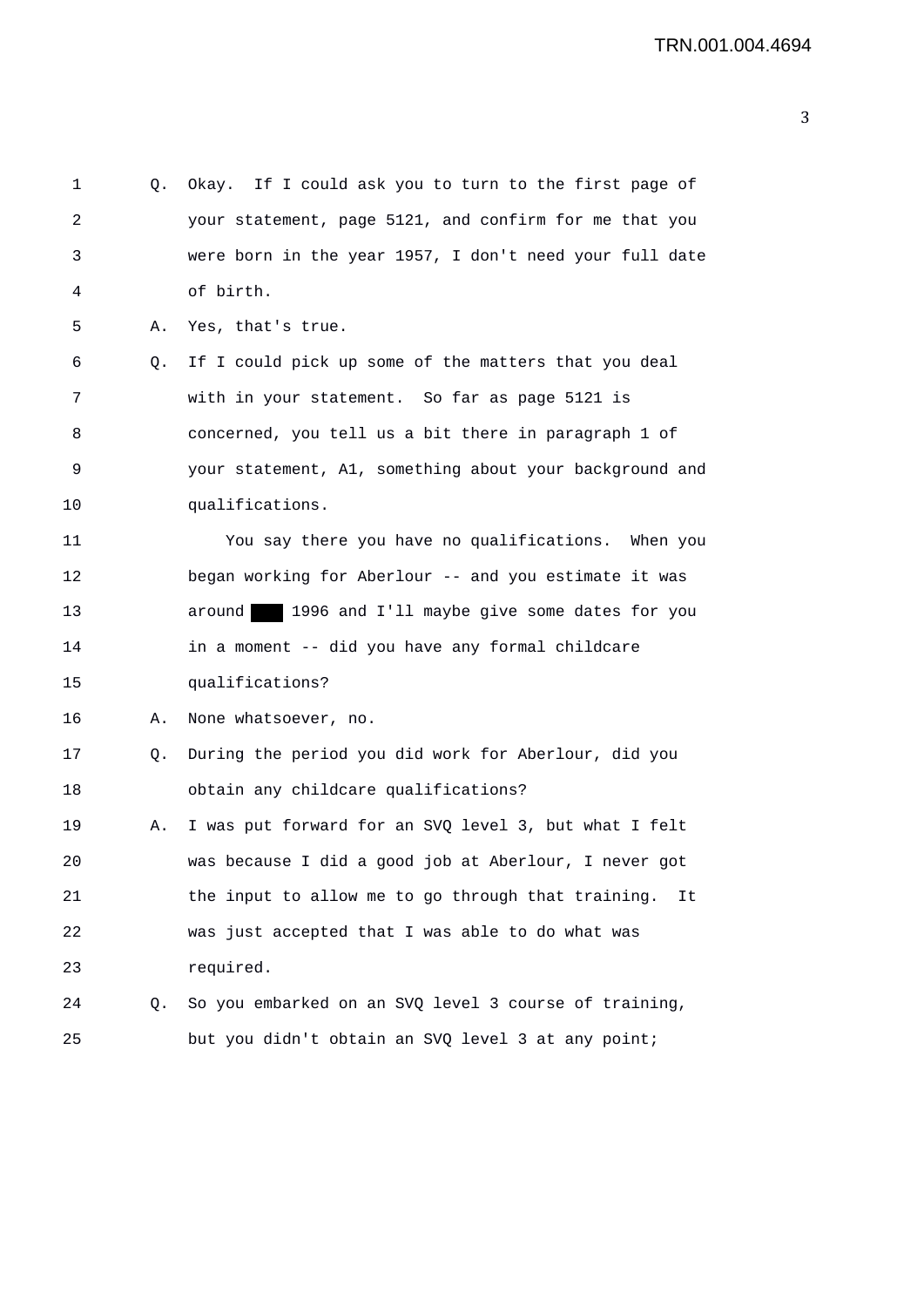1 is that right?

| 2  | Α. | I think there was a standing joke that it was           |
|----|----|---------------------------------------------------------|
| 3  |    | a never-ending SVQ because I think I was doing it for   |
| 4  |    | four or five years at a rough guess.                    |
| 5  | Q. | I may have picked up this wrongly, and correct me       |
| 6  |    | if I have, I may have seen at some point in your        |
| 7  |    | statement a reference to an HNC in social care; is that |
| 8  |    | the same as SVQ3 or something different?                |
| 9  | Α. | That was more college driven.                           |
| 10 | Q. | Did you embark on an HNC social care training course at |
| 11 |    | college?                                                |
| 12 | Α. | I started to do one.                                    |
| 13 | Q. | Again, do I take it you didn't complete it --           |
| 14 | Α. | No.                                                     |
| 15 | Q. | -- during your time with Aberlour?                      |
| 16 |    | So far as your period of employment with Aberlour is    |
| 17 |    | concerned, on page 5121, Alfie, you say that you think  |
| 18 |    | you worked from around   1996 at 44 Whytemans Brae      |
| 19 |    | Kirkcaldy until about<br>2003.                          |
| 20 |    | We've been advised that the dates would be from         |
| 21 |    | 1995 until about<br>2002, initially as                  |
| 22 |    | a relief worker, and then as a project worker. Would    |
| 23 |    | that accord with your recollection?                     |
| 24 | Α. | Roughly, yes.                                           |
| 25 | Q. | And I think that so far as your job is concerned, could |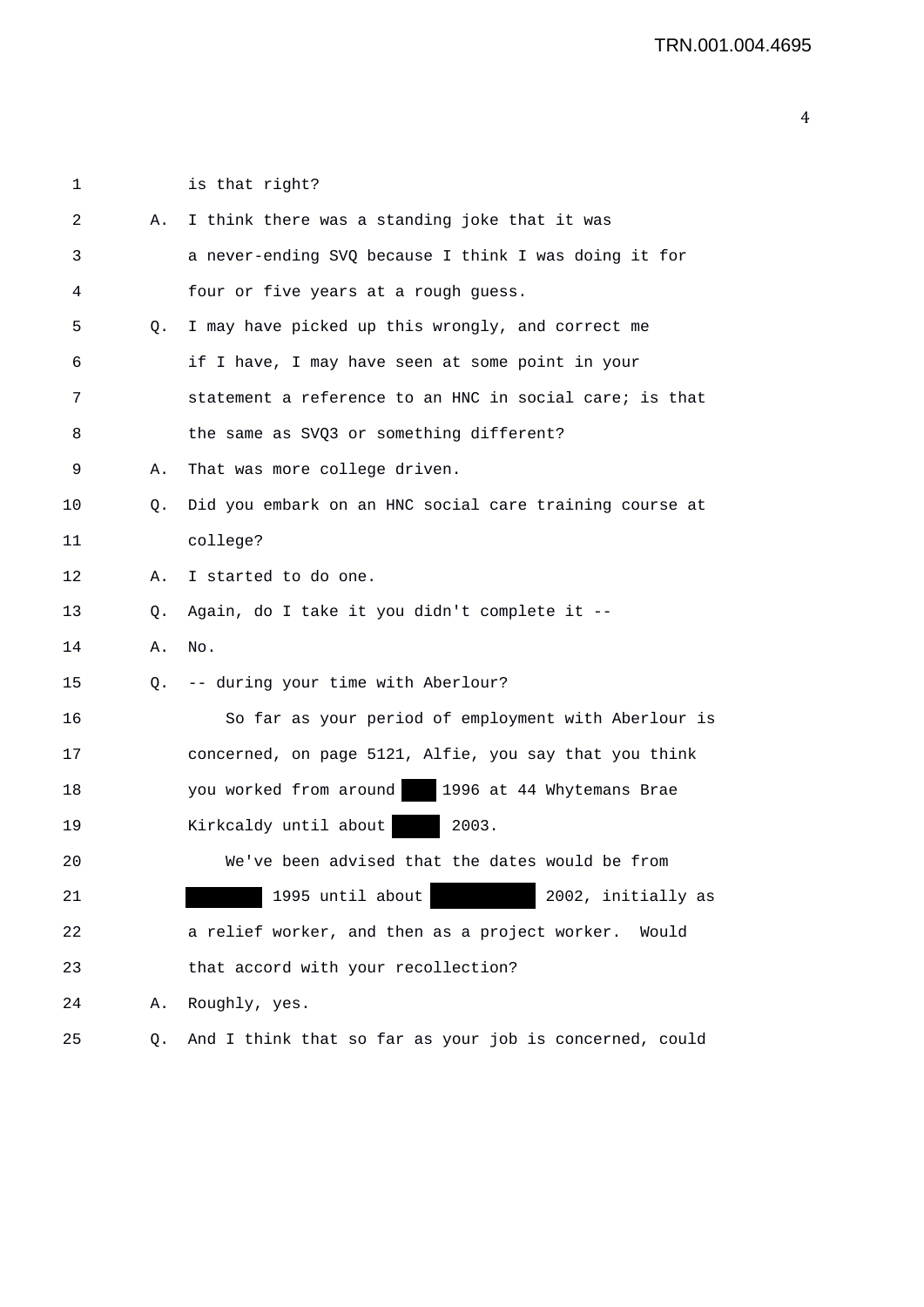| 1  |    | we describe it best as a residential childcare worker?   |
|----|----|----------------------------------------------------------|
| 2  | Α. | Yes.                                                     |
| 3  | Q. | Would that be a fair description?                        |
| 4  |    | Before beginning work with Aberlour, initially as        |
| 5  |    | a relief worker, did you have previous childcare         |
| 6  |    | experience that would have equipped you to do this job?  |
| 7  | Α. | No.                                                      |
| 8  | Q. | So when you started with Aberlour, did you undergo any   |
| 9  |    | induction or training to assist you to do the job as     |
| 10 |    | a residential childcare worker? Can you recall what --   |
| 11 | Α. | You went in voluntary to start with, doing the odd shift |
| 12 |    | until -- the regular staff to see how  and they would    |
| 13 |    | feed back to one of the managers. Then you'd be on like  |
| 14 |    | the relief pool, so if they needed anybody to come in,   |
| 15 |    | like at night-time or weekend time, you would get a call |
| 16 |    | if there was any shifts available.                       |
| 17 | Q. | So was there anything that would be described as         |
| 18 |    | a period of induction or was it just a matter of going   |
| 19 |    | in and seeing what people were doing?                    |
| 20 | Α. | You just were chaperoned by one of the regular members   |
| 21 |    | of staff.                                                |
| 22 | Q. | During your period of employment, you've told us that    |
| 23 |    | you embarked on SVQ training and HNC training.<br>Apart  |
| 24 |    | from that, was there other training you received during  |
| 25 |    | your period of employment between 1995 and 2002?<br>Can  |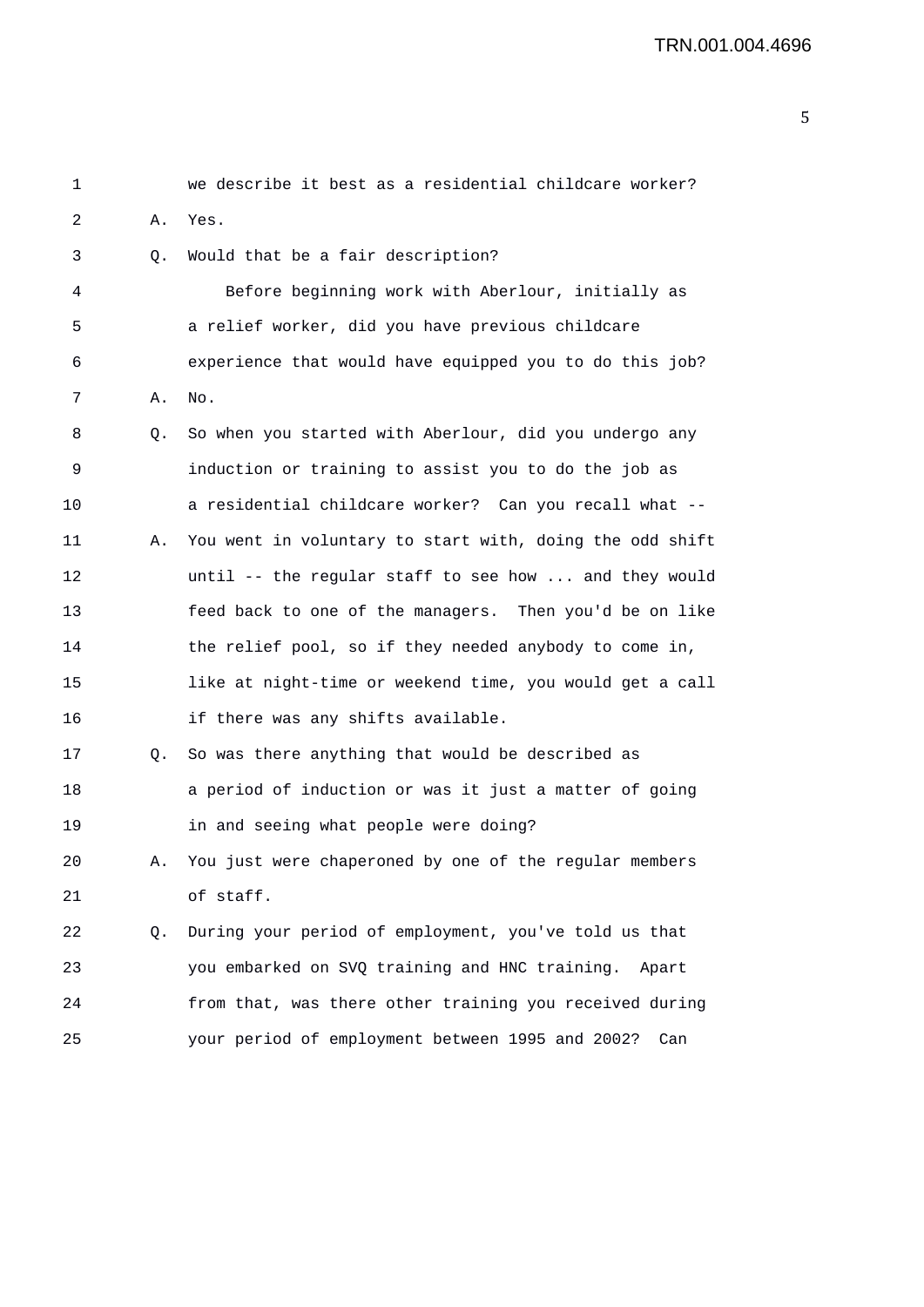| 1  |    | you give us an idea of what --                           |
|----|----|----------------------------------------------------------|
| 2  | Α. | There was in-house training, like food hygiene, and      |
| 3  |    | you'd get a guy come along, just general talks about     |
| 4  |    | things, expected -- how your practice should be held.    |
| 5  | Q. | Did your training, whether in-house service training or  |
| 6  |    | otherwise, include areas such as child protection and    |
| 7  |    | safeguarding or not?                                     |
| 8  | Α. | There was a handbook that Aberlour had that you could    |
| 9  |    | refer to if you needed to know anything.                 |
| 10 | Q. | In practice, did you refer to it during your period or   |
| 11 |    | not?                                                     |
| 12 | Α. | Well, sometimes it was so hectic that you just tried to  |
| 13 |    | deal with the situation as it was.                       |
| 14 | Q. | Are you saying that maybe the situations you had to deal |
| 15 |    | with, you didn't have time to go and consult the         |
| 16 |    | handbook?                                                |
| 17 | Α. | Well, when  you know what it's like. (inaudible)         |
| 18 |    | care in the unit you're trying to take control and keep  |
| 19 |    | the lid on things rather than go up to the office and    |
| 20 |    | have a look to see maybe I should check that out.        |
| 21 | Q. | I think you say at page 5213 of your statement -- I was  |
| 22 |    | going to ask you about this and now might be as good a   |
| 23 |    | time as any -- that your first impressions of            |
| 24 |    | Whytemans Brae, you describe it -- section B4,           |
| 25 |    | sub-paragraph 3 -- chaotic and unsettled. Is that what   |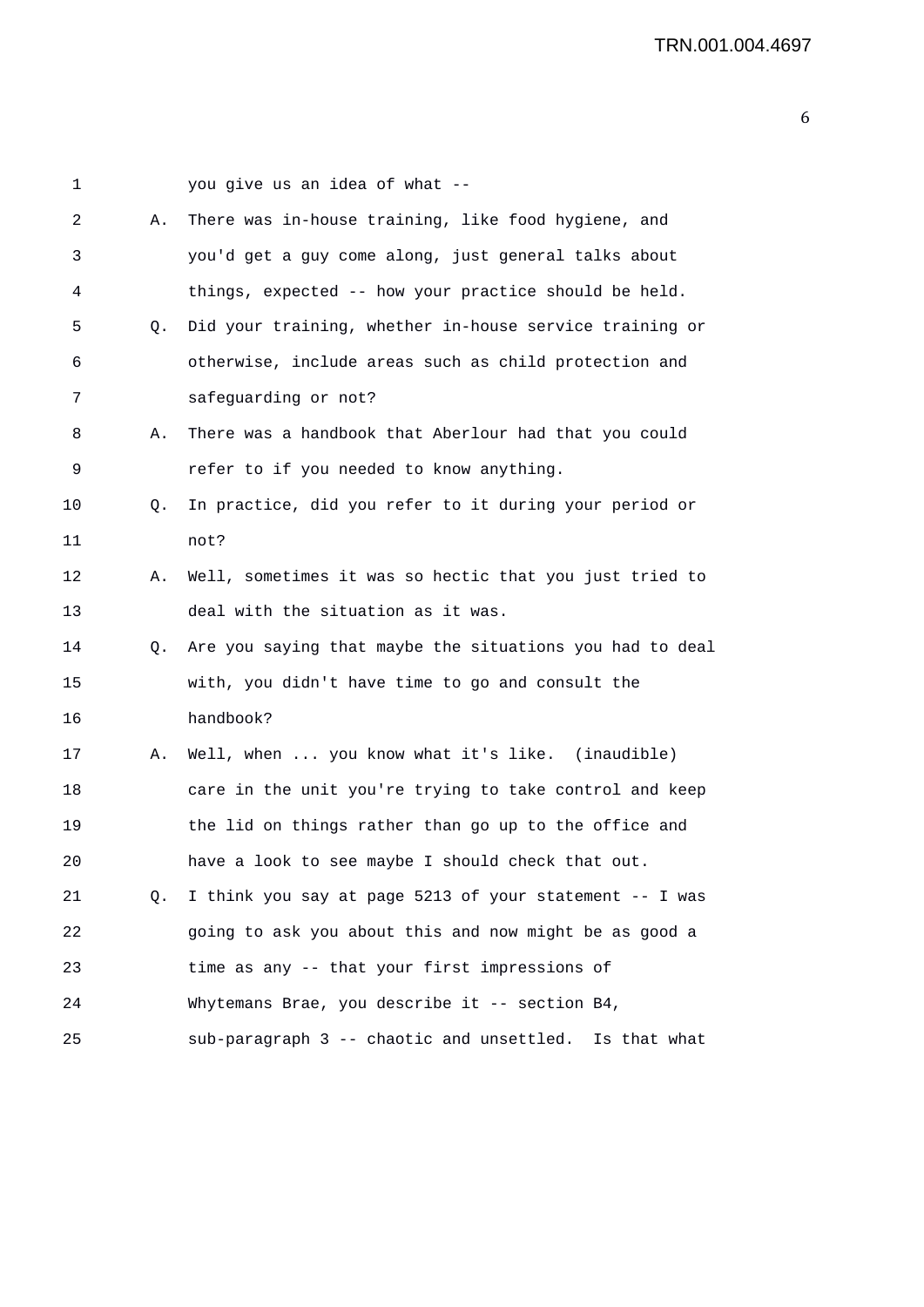| 1  |    | you remember of your first impressions of the place --   |
|----|----|----------------------------------------------------------|
| 2  | Α. | Yes.                                                     |
| 3  | Q. | -- that it was chaotic? In what sense?                   |
| 4  | Α. | The kids were just  You know, there wasn't like no       |
| 5  |    | control, you know. I know there were different kids      |
| 6  |    | coming in from time to time, but they could have had --  |
| 7  |    | looking to get them into some kind of activity club to   |
| 8  |    | allow their mind to divert from what was going on at     |
| 9  |    | home or the reasons why they were in the unit.           |
| 10 | Q. | What do you mean by "unsettled", what were you trying to |
| 11 |    | convey by that word?                                     |
| 12 | Α. | Maybe they'd had a bad day at school and they were just  |
| 13 |    | bouncing off each other. Just running wild.              |
| 14 | Q. | You tell us in your statement a little bit about the     |
| 15 |    | number of children and their age. This can be found on   |
| 16 |    | page 5124, Alfie, if you want to turn to that. It's      |
| 17 |    | section 6. You tell us that in your period of            |
| 18 |    | employment, there were seven children or thereabouts.    |
| 19 | Α. | Yes.                                                     |
| 20 | Q. | Initially, there were five boys and two girls when you   |
| 21 |    | started?                                                 |
| 22 | Α. | That's right.                                            |
| 23 | Q. | But I think you said that as time went on, there were    |
| 24 |    | more girls than boys in the unit by the time you         |
| 25 |    | finished?                                                |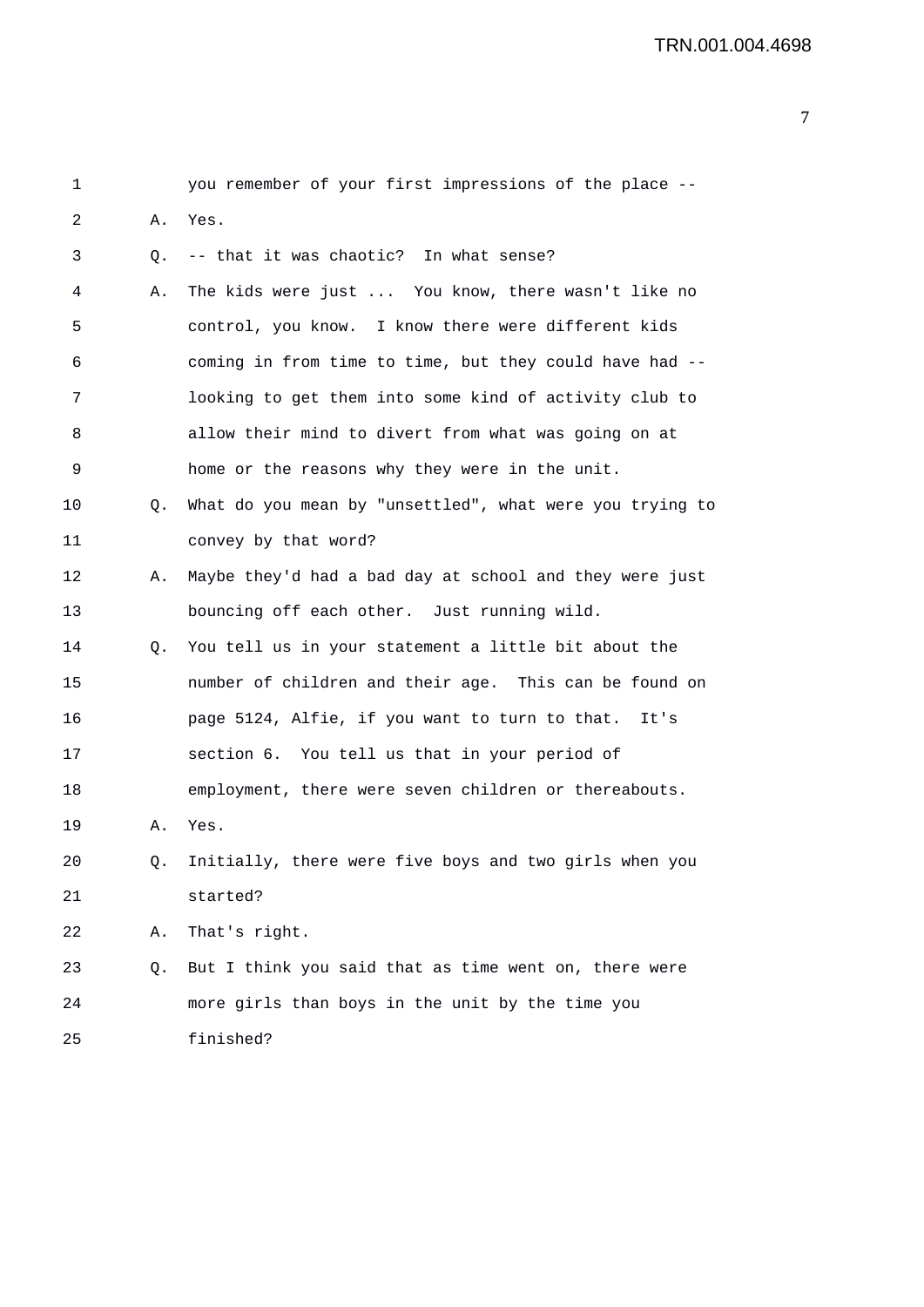2 Q. And age range. You've got the age range 12 to 16 years 3 of age. Was that the age range throughout? 4 A. (Witness nods). 5 Q. So it was a relatively small unit? 6 A. Yes. 7 Q. And was there a lot of staff as well? 8 A. Well, through the day there should have been two staff 9 on and project leader and depute project leader. But at 10 night, there should have been two staff and maybe like 11 a relief worker, just to help out with things and stuff.

1 A. Yes, that's true.

12 Q. So what you are describing -- when you say there should 13 have been -- during the day there should have been 14 **a** team of three people, is it, headed up by the team 15 leader, who would be a project leader --

16 A. Yes.

17 Q. -- or deputy project leader of the particular project? 18 A. That's correct.

19 Q. Plus two others, two other residential care workers 20 during the day? Was that the intended arrangement? 21 A. Normally there would be like the project leader, you 22 then come down to the depute project leader and there 23 would be what you called a senior and there should have 24 been one on every shift.

25 Q. A senior residential care worker?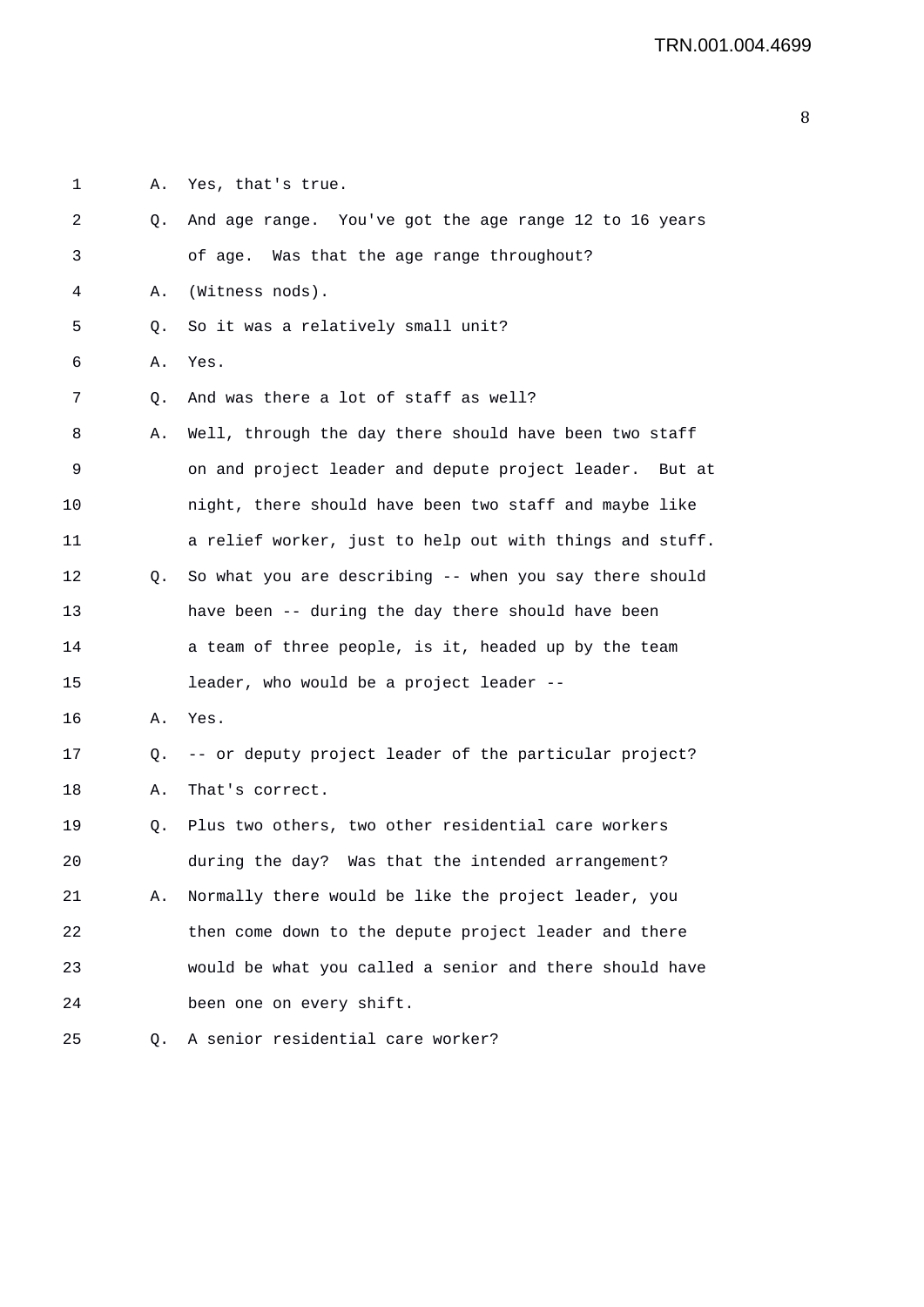| 1  | Α. | Yes, someone who had been there for a while and got      |
|----|----|----------------------------------------------------------|
| 2  |    | qualifications. And a member of staff.                   |
| 3  |    | Then at night-time, maybe 4 o'clock, maybe a relief      |
| 4  |    | worker or a volunteer just to help with dinner duties    |
| 5  |    | and stuff like that.                                     |
| 6  | Q. | So during the day, the team would be headed up by the    |
| 7  |    | project leader or the deputy project leader, there would |
| 8  |    | be a senior residential care worker, and there should be |
| 9  |    | another residential care worker?                         |
| 10 | Α. | That's right.                                            |
| 11 | Q. | And then the arrangement at night and through the night  |
| 12 |    | was that there would be two staff; would it be the       |
| 13 |    | project leader or the deputy?                            |
| 14 | Α. | No, it would be a senior project leader or a member of   |
| 15 |    | staff, residential care worker.                          |
| 16 | Q. | In charge at night?                                      |
| 17 | Α. | $Mm$ .                                                   |
| 18 | Q. | And there would be another -- so there would be two      |
| 19 |    | residential care workers on at night and perhaps someone |
| 20 |    | else who was either a relief worker or volunteer?        |
| 21 | Α. | Yes.                                                     |
| 22 | Q. | So it'd be a team of three at night?                     |
| 23 | Α. | Yes.                                                     |
| 24 | Q. | When you say "at night", did you indicate this           |
| 25 |    | arrangement at night started around about -- was it 4    |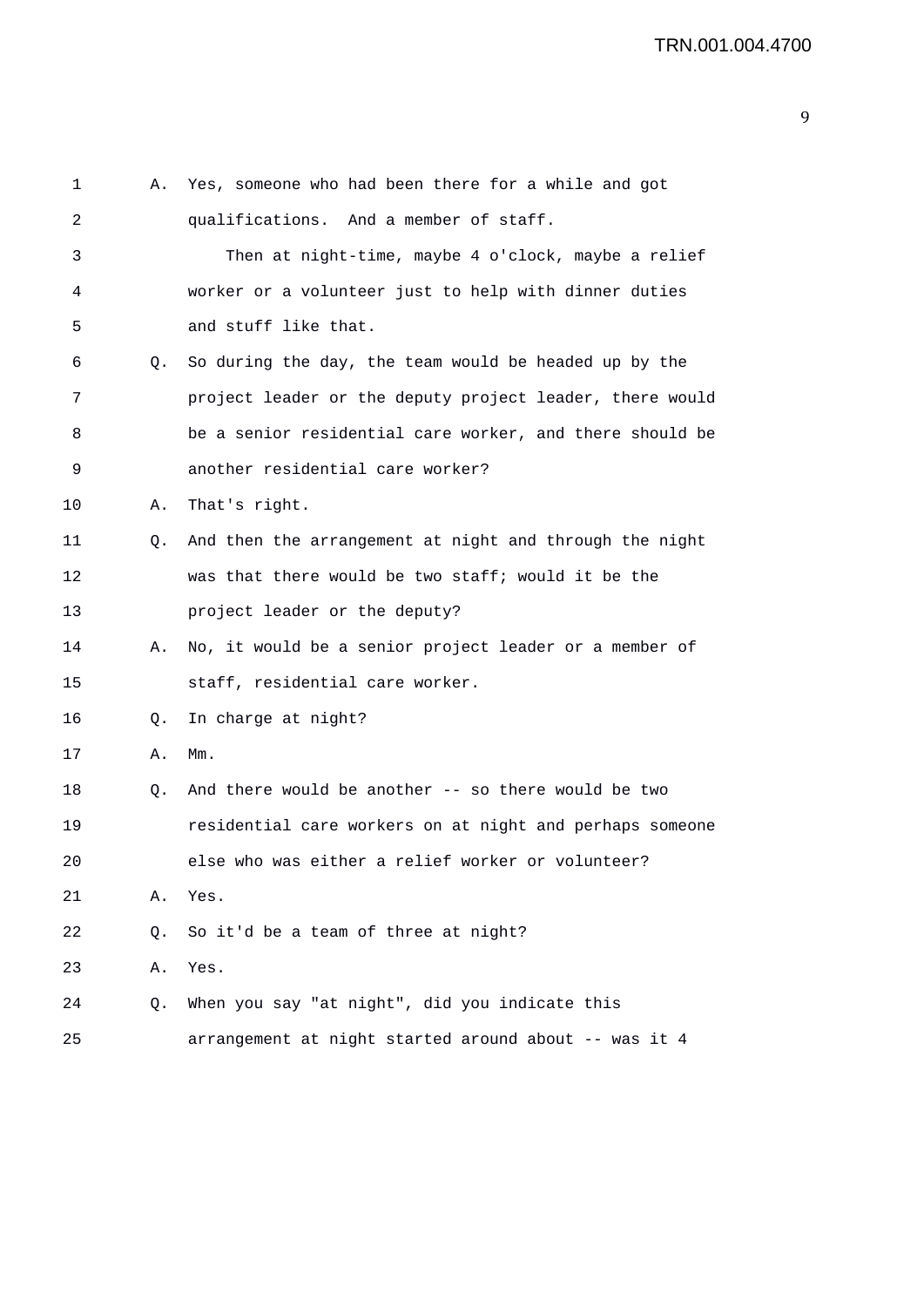| 1  |    | in the afternoon?                                        |
|----|----|----------------------------------------------------------|
| 2  | Α. | 4, 4.30, something like that, when the kids are coming   |
| 3  |    | in from school.                                          |
| 4  | Q. | When did it go to the daytime arrangement in the         |
| 5  |    | morning?                                                 |
| 6  | Α. | You just got up -- well, it depends. On a weekend there  |
| 7  |    | would just be two members of staff and a relief worker   |
| 8  |    | because the deputy project leader and the project leader |
| 9  |    | didn't work weekends.                                    |
| 10 | Q. | The daytime shift, if you like, would start at what time |
| 11 |    | in the morning?                                          |
| 12 | Α. | You would be doing a sleepover, so you'd go in at 10 --  |
| 13 |    | if you were doing a full shift you'd start at 10 in the  |
| 14 |    | morning and you wouldn't leave until 10.30 the next      |
| 15 |    | morning.                                                 |
| 16 | Q. | So if you were doing a full shift during the night, you  |
| 17 |    | could start at 10 at night and go through to 10 the next |
| 18 |    | day?                                                     |
| 19 | Α. | No, if you do a full shift you go in at 10 am and you    |
| 20 |    | stay over and don't finish until 10.30 am the following  |
| 21 |    | day.                                                     |
| 22 | Q. | So you could work a 24-hour shift?                       |
| 23 | Α. | $Mm-hm$ .                                                |
| 24 |    | LADY SMITH: You're saying that was a sleepover?          |
| 25 | Α. | It is.                                                   |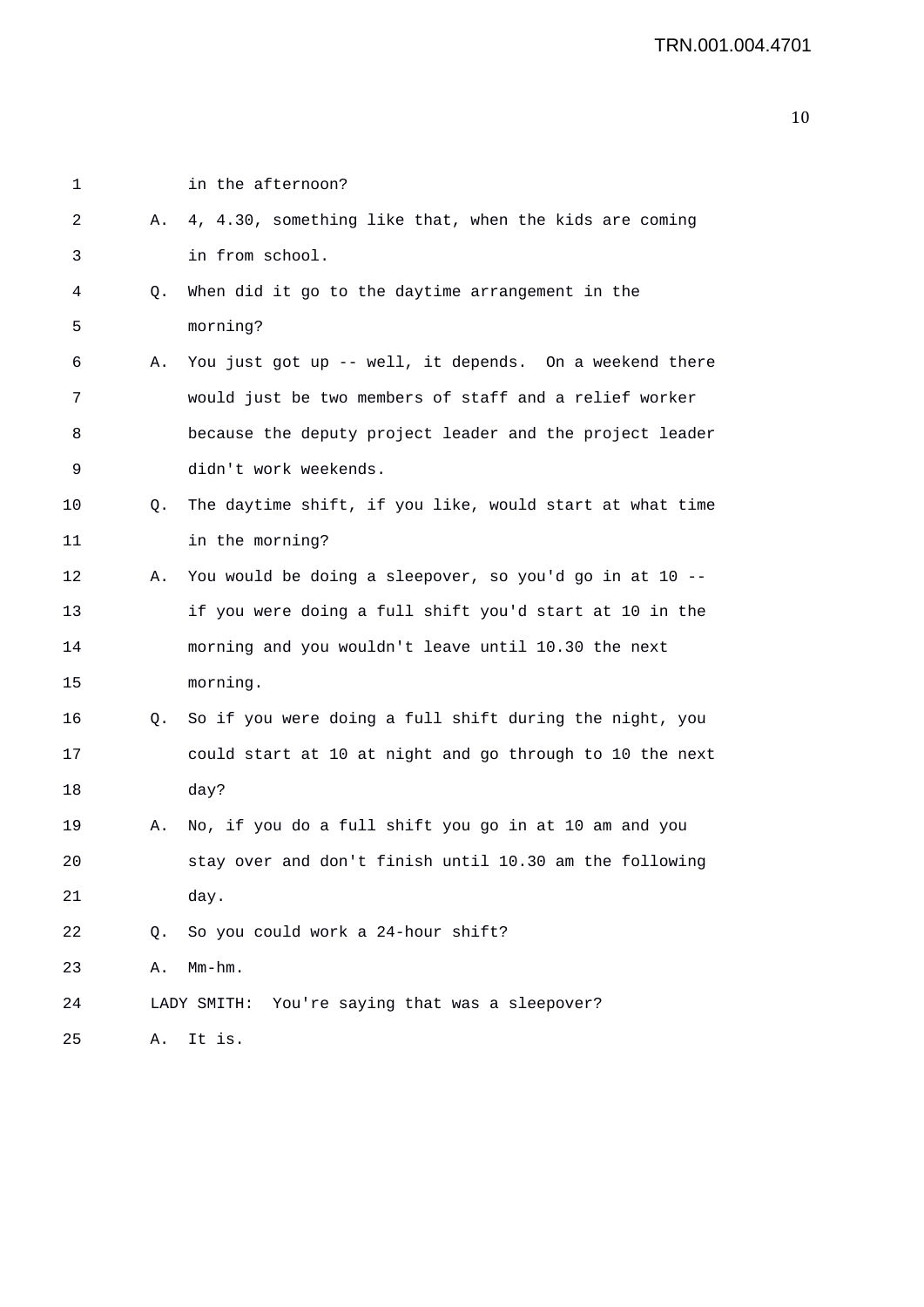| 1       |    | It wasn't a waking during the night --<br>LADY SMITH:          |
|---------|----|----------------------------------------------------------------|
| 2       | Α. | All the rooms are alarmed, so if any of the children got       |
| 3       |    | $up \dots$                                                     |
| 4       |    | So were there periods when you and others would<br>MR PEOPLES: |
| 5       |    | be working a 24-hour shift, albeit you wouldn't be             |
| 6       |    | necessarily awake for that whole period, but you'd have        |
| 7       |    | to get up if the alarms went, for example?                     |
| 8       | Α. | Yes, or if someone had absconded, you may have to nip          |
| 9       |    | across to Falkirk or Stirling to pick them up.                 |
| 10      | Q. | During this 24-hour period or thereabouts, there would         |
| 11      |    | always be one person awake for part of that time, would        |
| 12      |    | there?                                                         |
| 13      | Α. | Sometimes by the time you'd done the daily logs and done       |
| 14      |    | the laundry and stuff like that, it could be 1 o'clock,        |
| 15      |    | 2 o'clock in the morning.                                      |
| 16      | Q. | I put that rather badly. I suppose what I was trying to        |
| 17      |    | get at was between 10 am and 10.30 the next day,               |
| 18      |    | including the night-time, would there always be someone        |
| 19      |    | awake or at night would everyone be --                         |
| $20 \,$ |    | We would all try and get to sleep, but just the nature         |
| 21      |    | of the unit, your mind's --                                    |
| 22      | Q. | You'd be active and you'd be waiting to get up if these        |
| 23      |    | alarms went off?                                               |
| 24      | Α. | It would show in the office which room it was and then         |
| 25      |    | you could go and --                                            |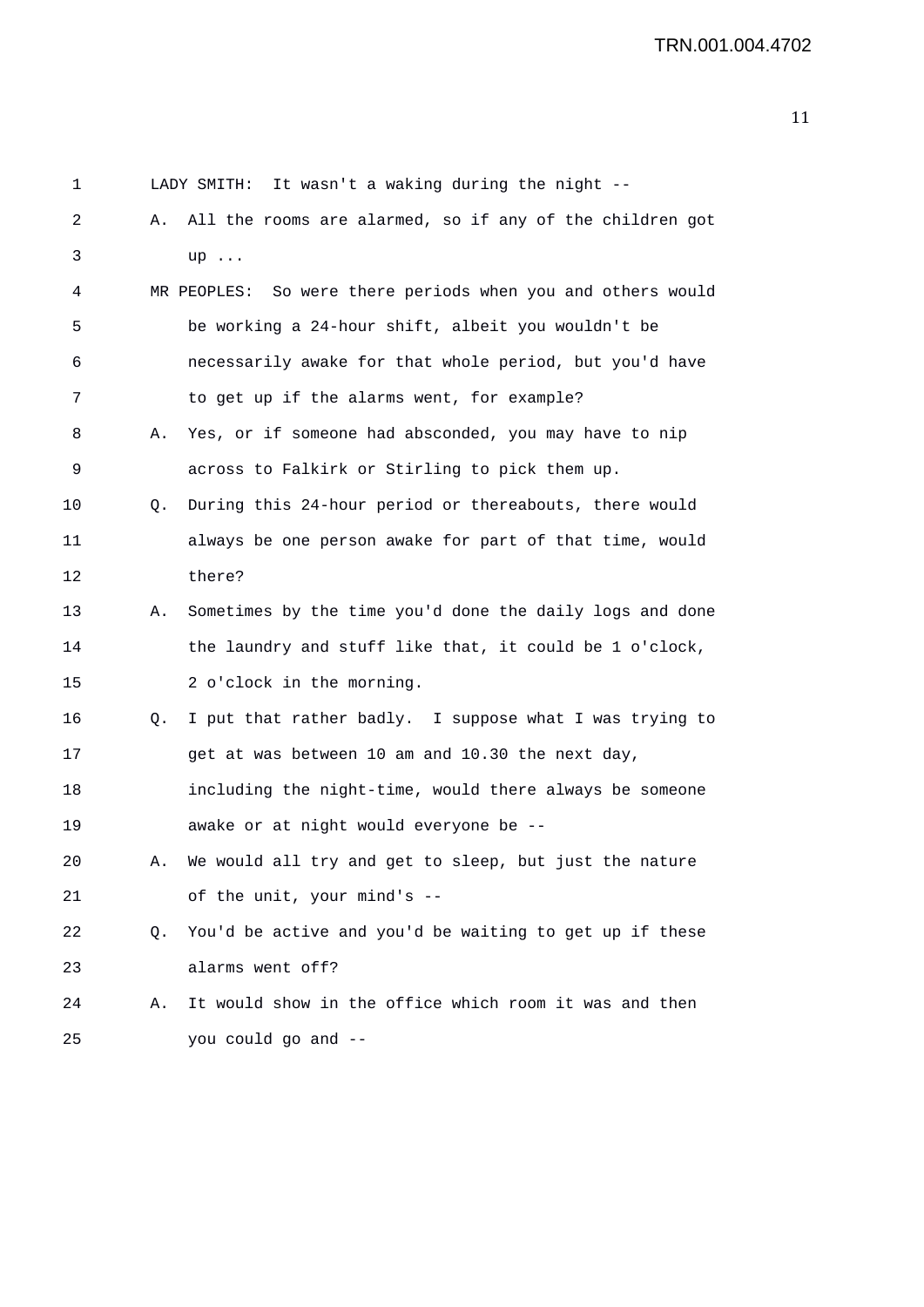| 1  | Q. | Was this 10 to 10.30 the next day a regular shift        |
|----|----|----------------------------------------------------------|
| 2  |    | pattern for the teams?                                   |
| 3  | Α. | That was the normal shift pattern.                       |
| 4  | Q. | So there wasn't actually a day shift and a night shift,  |
| 5  |    | there was a 24-hour shift?                               |
| 6  | Α. | For full-time staff that was the shift pattern and if    |
| 7  |    | you were Tuesday into Wednesday, they had a meeting day  |
| 8  |    | on Wednesday and it was sometimes 1 o'clock in the       |
| 9  |    | afternoon before -- so you were like 10 one day to 1 pm  |
| 10 |    | the next.                                                |
| 11 | Q. | Can you tell me a little bit about the type of children  |
| 12 |    | and young people that were accommodated at               |
| 13 |    | Whytemans Brae? Did they have a particular profile --    |
| 14 | Α. | It just depended on their class, if they were outwith    |
| 15 |    | parental control or if they'd been fostered or anything  |
| 16 |    | like that, for their own safety they were put in the     |
| 17 |    | residential care.                                        |
| 18 | Q. | I think we've heard some evidence to the effect that the |
| 19 |    | Sycamore Project was set up as a specialist unit to      |
| 20 |    | cater for children with significant emotional and        |
| 21 |    | behavioural difficulties before admission. Would that    |
| 22 |    | accord with your recollection --                         |
| 23 | Α. | Yes.                                                     |
| 24 | Q. | -- of what it was intended for?                          |
| 25 | Α. | Yes.                                                     |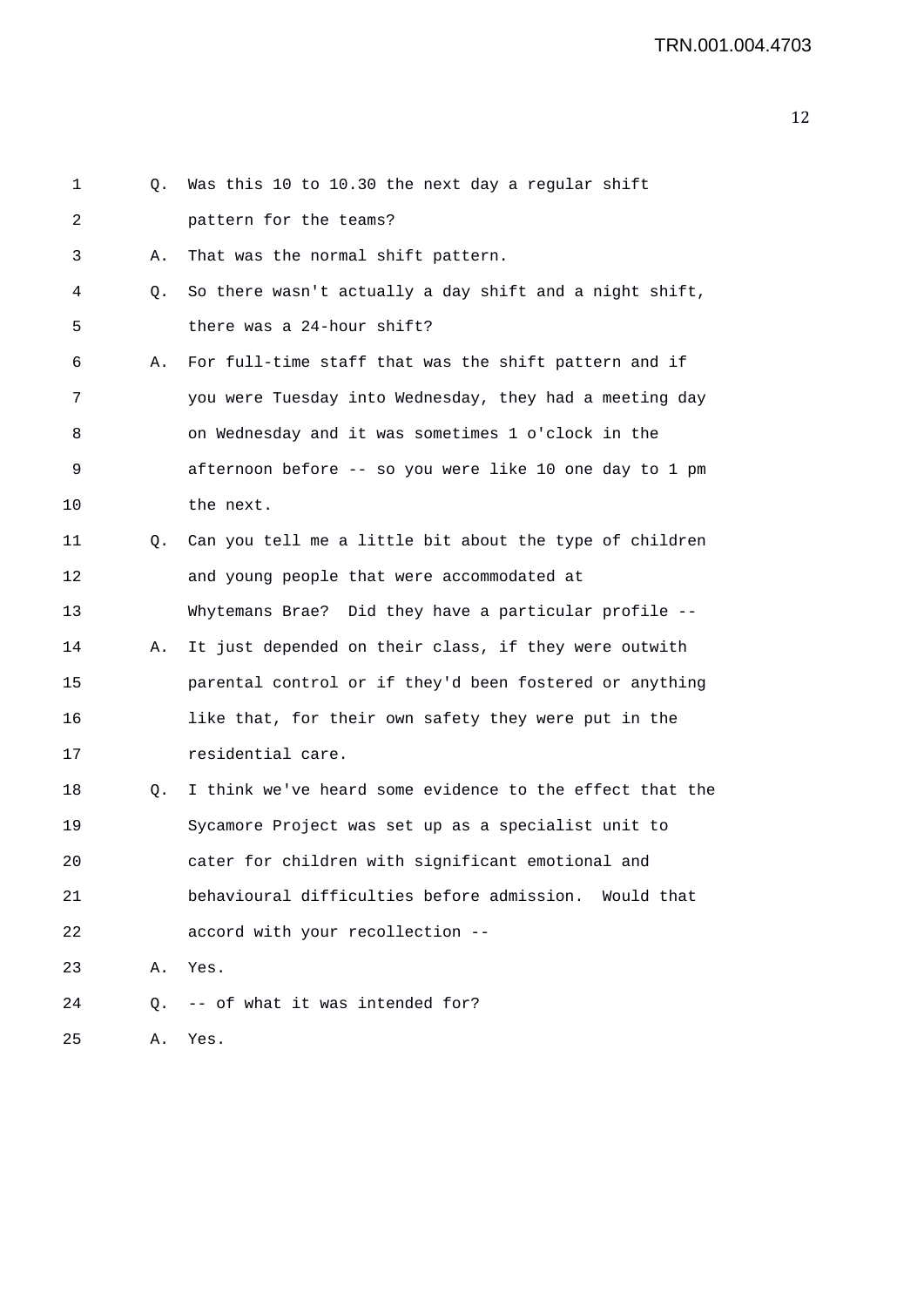| 1  | Q. | And I think there's been some evidence that some of the  |
|----|----|----------------------------------------------------------|
| 2  |    | children may have been in a number of care settings      |
| 3  |    | before coming to Sycamore.                               |
| 4  | Α. | Correct.                                                 |
| 5  | Q. | Would that be --                                         |
| 6  | Α. | Yes.                                                     |
| 7  | Q. | -- a typical situation?                                  |
| 8  | Α. | $Mm-hm$ .                                                |
| 9  | Q. | And that they might well display challenging             |
| 10 |    | behaviour --                                             |
| 11 | Α. | Uh-huh.                                                  |
| 12 | Q. | -- on a regular basis --                                 |
| 13 | Α. | $Mm-hm$ .                                                |
| 14 | Q. | -- because of their background circumstances?            |
| 15 | Α. | That's right.                                            |
| 16 | Q. | Just going back to training for a moment, did you and    |
| 17 |    | other staff receive training in restraint techniques to  |
| 18 |    | deal with a situation where challenging behaviour        |
| 19 |    | required some form of restraint to be used?              |
| 20 | Α. | It was a guy called  God, I can't remember<br>We did.    |
| 21 |    | his name now. But yes, they trained two members of       |
| 22 |    | staff to show new staff restraint procedures.            |
| 23 | Q. | I think we've got some evidence to the effect that these |
| 24 |    | restraint procedures in your time would be known as CALM |
| 25 |    | holds or CALM restraint techniques.                      |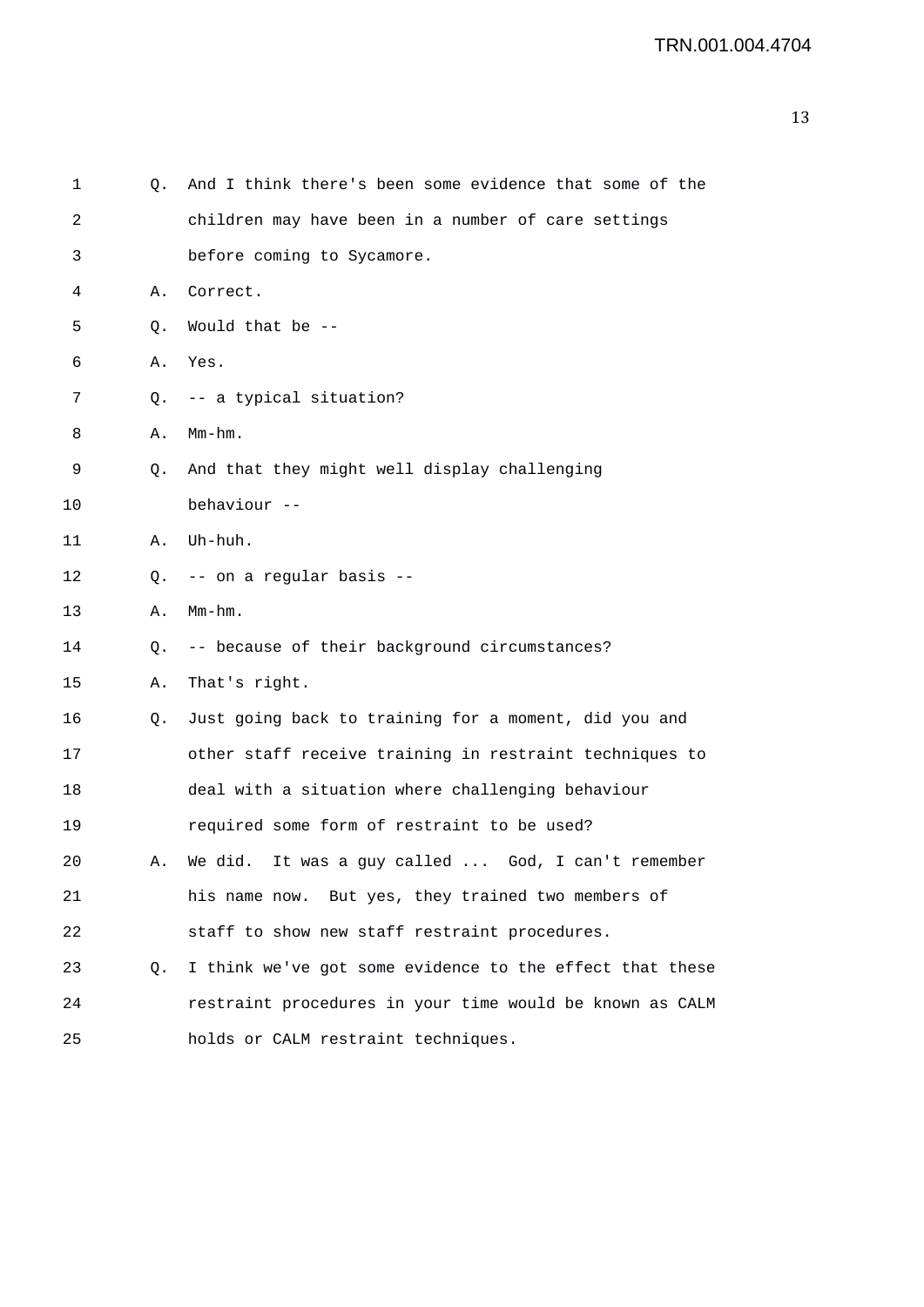| 1       | Α. | The CALM method, yes. That's true.                       |
|---------|----|----------------------------------------------------------|
| 2       | Q. | Was that the method that you were being trained in       |
| 3       |    | using $--$                                               |
| 4       | Α. | Yes.                                                     |
| 5       | Q. | -- when you were there?                                  |
| 6       | Α. | Yes -- well, after I'd been there for a while.           |
| 7       | Q. | When did this training in CALM techniques -- when was it |
| 8       |    | introduced? We know you came in in about 1995 and you    |
| 9       |    | were there until 2002. At what point were these CALM     |
| $10 \,$ |    | techniques introduced?                                   |
| 11      | Α. | It would be getting nearer 1998, 2000, I would say.      |
| 12      | Q. | When you first arrived, you hadn't received training in  |
| 13      |    | those techniques?                                        |
| 14      | Α. | No, none at all. You just had to watch other staff.      |
| 15      | Q. | In that period, the other staff that you were watching,  |
| 16      |    | did they have to use restraint at times?                 |
| 17      | Α. | Yes.                                                     |
| 18      | Q. | So what methods were they using?                         |
| 19      | Α. | They were just putting the children down and holding     |
| 20      |    | them as safely as they could.                            |
| 21      | Q. | When you say putting them down, would there be occasions |
| 22      |    | when the children would be on the floor?                 |
| 23      | Α. | You'd have to put them on the floor because if they were |
| 24      |    | flailing their arms, they were going to hurt themselves. |
| 25      | Q. | Would they be facing the ceiling or facing the floor on  |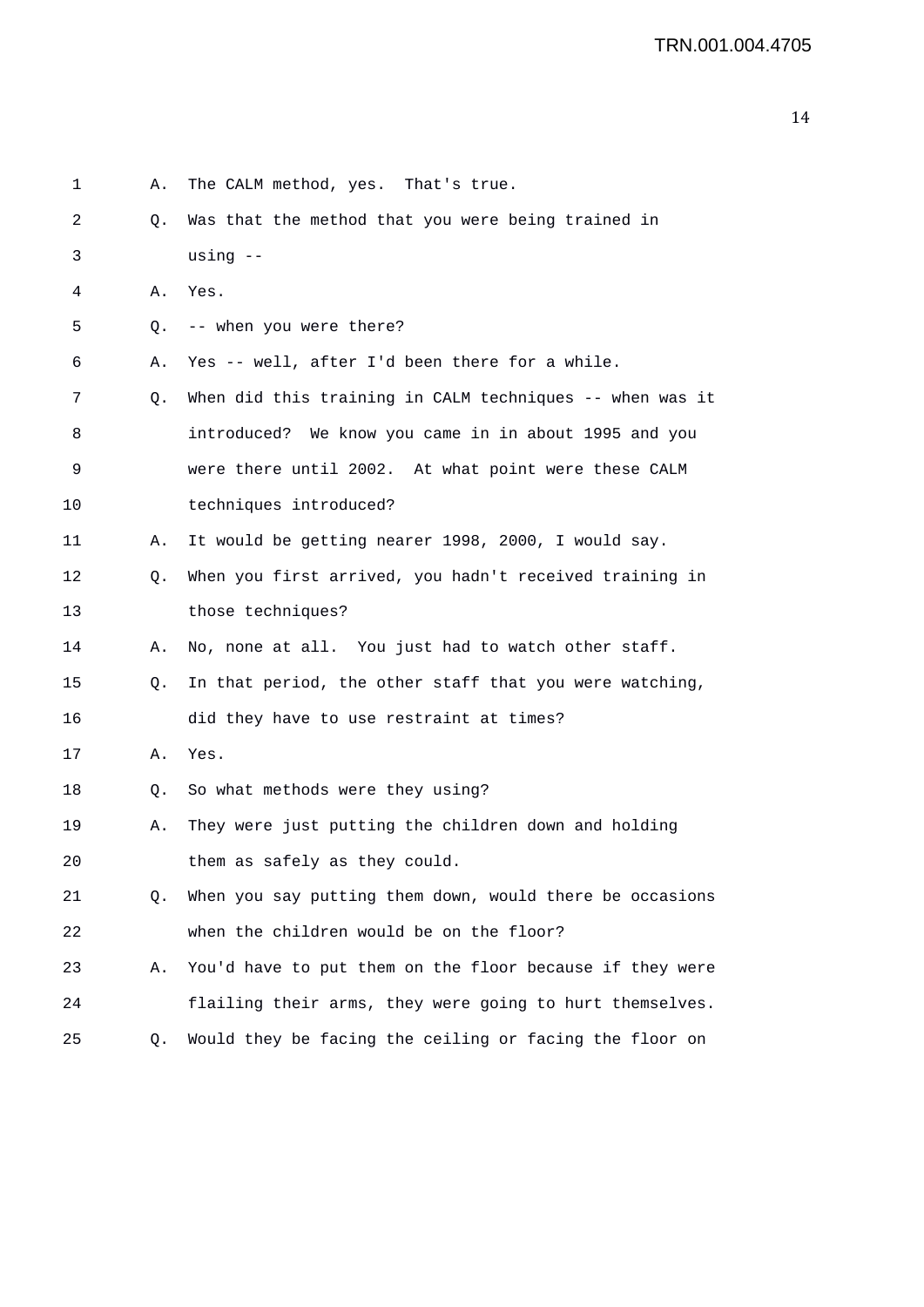| 1       |    | these occasions?                                          |
|---------|----|-----------------------------------------------------------|
| 2       | Α. | Normally, they would face the floor in case they spit or  |
| 3       |    | things like that.                                         |
| 4       | Q. | And on these occasions they were being held?              |
| 5       | Α. | Yes.                                                      |
| 6       | Q. | What parts of their body were being held?                 |
| 7       | Α. | Their legs and their arms. You'd be just keeping them     |
| 8       |    | as safe as you could.                                     |
| 9       | Q. | So they were being held by arms and legs at times.<br>Was |
| $10 \,$ |    | any form of pressure applied to any other parts of the    |
| 11      |    | body to hold them down?                                   |
| 12      | Α. | Obviously they'd be struggling so you'd be trying to --   |
| 13      |    | they maybe got a carpet burn or scuff on the leg.<br>It   |
| 14      |    | was quite difficult.                                      |
| 15      | Q. | Would anyone ever use their body weight to hold them      |
| 16      |    | down by putting pressure on their back or their legs or   |
| 17      |    | bottom?                                                   |
| 18      | Α. | Probably, to keep control, probably.                      |
| 19      | Q. | You say probably. I'm just trying to get your             |
| 20      |    | recollection.<br>Did you ever see that happen?            |
| 21      | Α. | You know, when it was  When the place is going            |
| 22      |    | ding-dong, you're trying to keep some kind of control.    |
| 23      |    | If one child is going ding-dong, it unsettles the rest    |
| 24      |    | of the unit, so you have to be aware of things like that  |
| 25      |    | as well.                                                  |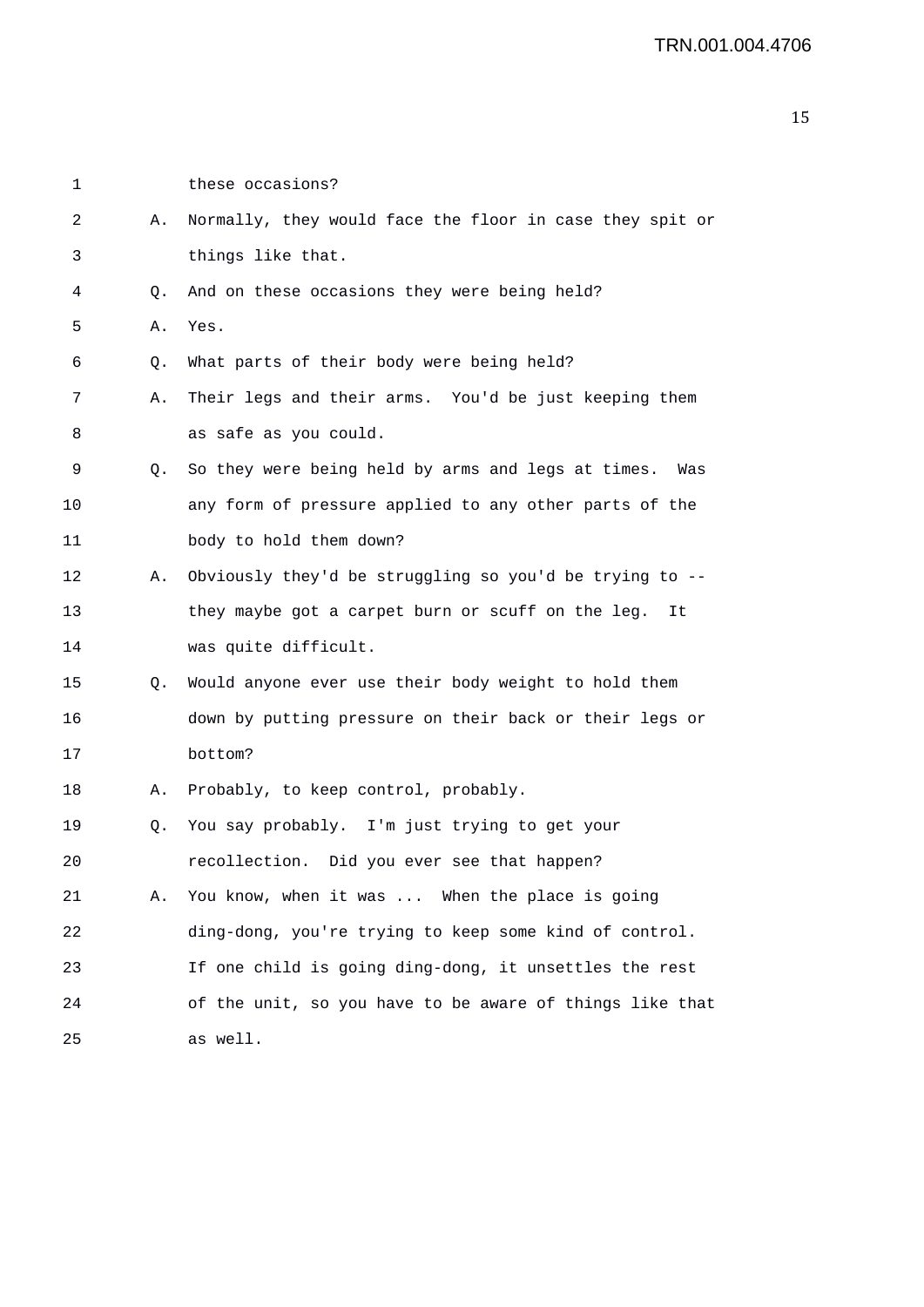| 1       | Q. | In relation to these situations of restraint before CALM |
|---------|----|----------------------------------------------------------|
| 2       |    | training was introduced, you told us there was           |
| 3       |    | a handbook. Do you know whether that book had anything   |
| 4       |    | to say on the subject of restraint techniques and when   |
| 5       |    | they should be used and how they should be used?         |
| 6       | Α. | I think it was just when you  When you'd been there      |
| 7       |    | long enough you could feel the tension in the place.     |
| 8       |    | But after every restraint, a report, like an incident    |
| 9       |    | report, had to be written.                               |
| $10 \,$ | Q. | I think the question I was really seeking for you to     |
| 11      |    | answer was: did the handbook that you talked about that  |
| 12      |    | was available, did that have anything in it about the    |
| 13      |    | use of restraint; can you recall?                        |
| 14      | Α. | I wouldn't know.                                         |
| 15      | Q. | In the early years of taking your cue from what you saw  |
| 16      |    | the more experienced practitioners do in these           |
| 17      |    | situations, is that how you learned what to do or how to |
| 18      |    | do things?                                               |
| 19      | Α. | I just felt, as I said earlier, to try and keep the      |
| 20      |    | situation under control, try and do it in as painless    |
| 21      |    | manner as possible, just take control and hold them      |
| 22      |    | safe, you know. Sometimes it was -- after I did the      |
| 23      |    | CALM, it was hold their hands and let them --            |
| 24      | Q. | A bit like a bear hug?                                   |
| 25      | Α. | Allowing them to move.                                   |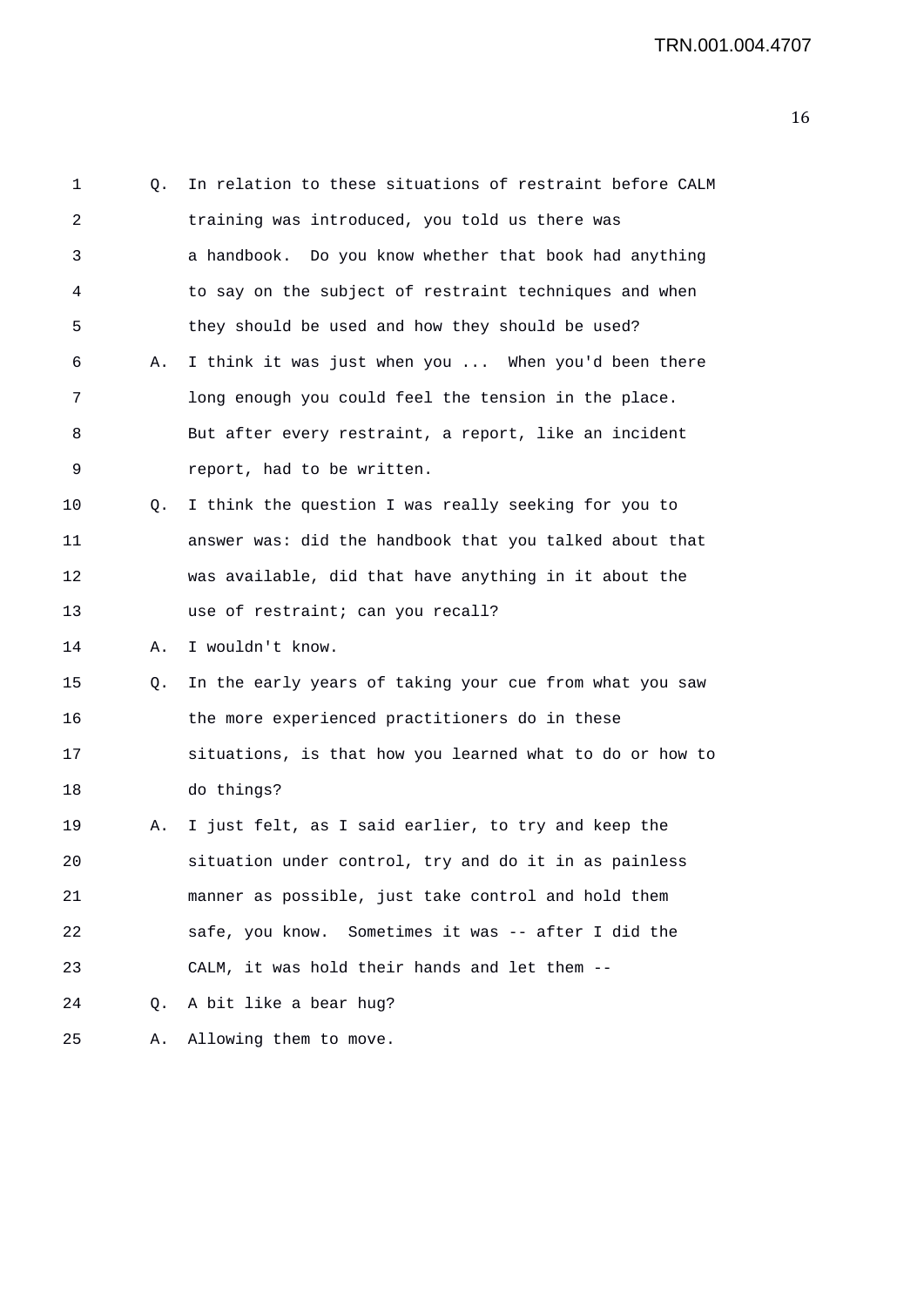| 1  | Q. | But you're gesturing -- holding them securely?           |
|----|----|----------------------------------------------------------|
| 2  | Α. | Yes.                                                     |
| 3  | Q. | So that would mean they might actually then be on their  |
| 4  |    | feet $--$                                                |
| 5  | Α. | They would be sitting on their backside and I would let  |
| 6  |    | them $roll$ --                                           |
| 7  | Q. | To try and hold them --                                  |
| 8  |    | LADY SMITH: So with the CALM method, you wouldn't be     |
| 9  |    | putting a child face down on the floor?                  |
| 10 | Α. | You $--$                                                 |
| 11 |    | LADY SMITH: How are you going to get your bear hug round |
| 12 |    | them if you have a child face down on the floor?         |
| 13 | Α. | I think maybe to take control, my Lady, down and then    |
| 14 |    | bring them up into a safe position.                      |
| 15 |    | MR PEOPLES: Are you saying that the CALM techniques that |
| 16 |    | were introduced and staff were trained in recognised     |
| 17 |    | that there'd be situations where a child might be face   |
| 18 |    | down on the floor before perhaps being restrained in the |
| 19 |    | method you've described? Was that part of the CALM       |
| 20 |    | techniques, or can you recall?                           |
| 21 | Α. | It wasn't part of the CALM techniques.                   |
| 22 | Q. | It wasn't?                                               |
| 23 | Α. | I don't think so. This was 17, 18 years ago. But         |
| 24 |    | again, as I've said earlier, it's to try and keep some   |
| 25 |    | kind of control of the place.                            |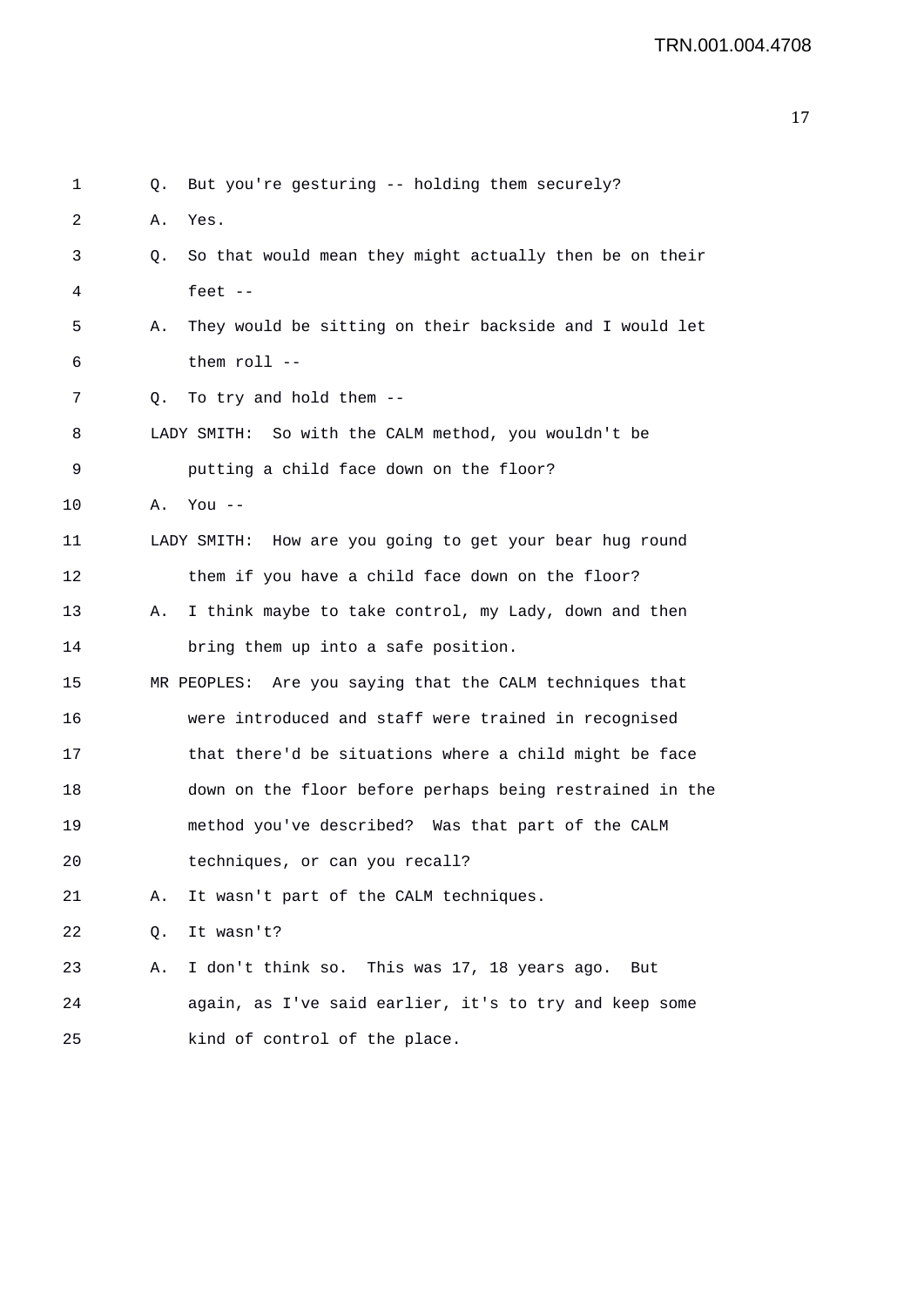| 1  | Q. | Just on dealing with these situations, would this need  |
|----|----|---------------------------------------------------------|
| 2  |    | for restraint be what could be described as an everyday |
| 3  |    | situation that you had to cope with?                    |
| 4  | Α. | It depends who you were on shift with. Everyone had     |
| 5  |    | different levels of -- what's the word I'm looking for? |
| 6  | Q. | Different staff, are you saying, had different ways of  |
| 7  |    | dealing with a situation?                               |
| 8  | Α. | Just how you'd talk someone down, how you would try and |
| 9  |    | make them feel safe and like a security rather than --  |
| 10 |    | the last thing I wanted to do was restrain someone.     |
| 11 |    | I would try everything in my power to make them feel    |
| 12 |    | safe rather than --                                     |
| 13 | Q. | So for you that was a method of last resort?            |
| 14 | Α. | Oh, absolutely.                                         |
| 15 | Q. | What about the other staff you were working with? Were  |
| 16 |    | they of the same -- did they take the same approach or  |
| 17 |    | not?                                                    |
| 18 | Α. | Once the CALM -- David Leadbetter is the guy who took   |
| 19 |    | the training. Once that came in, it was a different     |
| 20 |    | story because I think Aberlour noticed that something   |
| 21 |    | had to be put into place to  Well  To keep              |
| 22 |    | everybody safe, staff and children.                     |
| 23 | Q. | Did you feel there was a noticeable improvement in the  |
| 24 |    | way restraint was being used and in what circumstances  |
| 25 |    | once the training had been introduced?                  |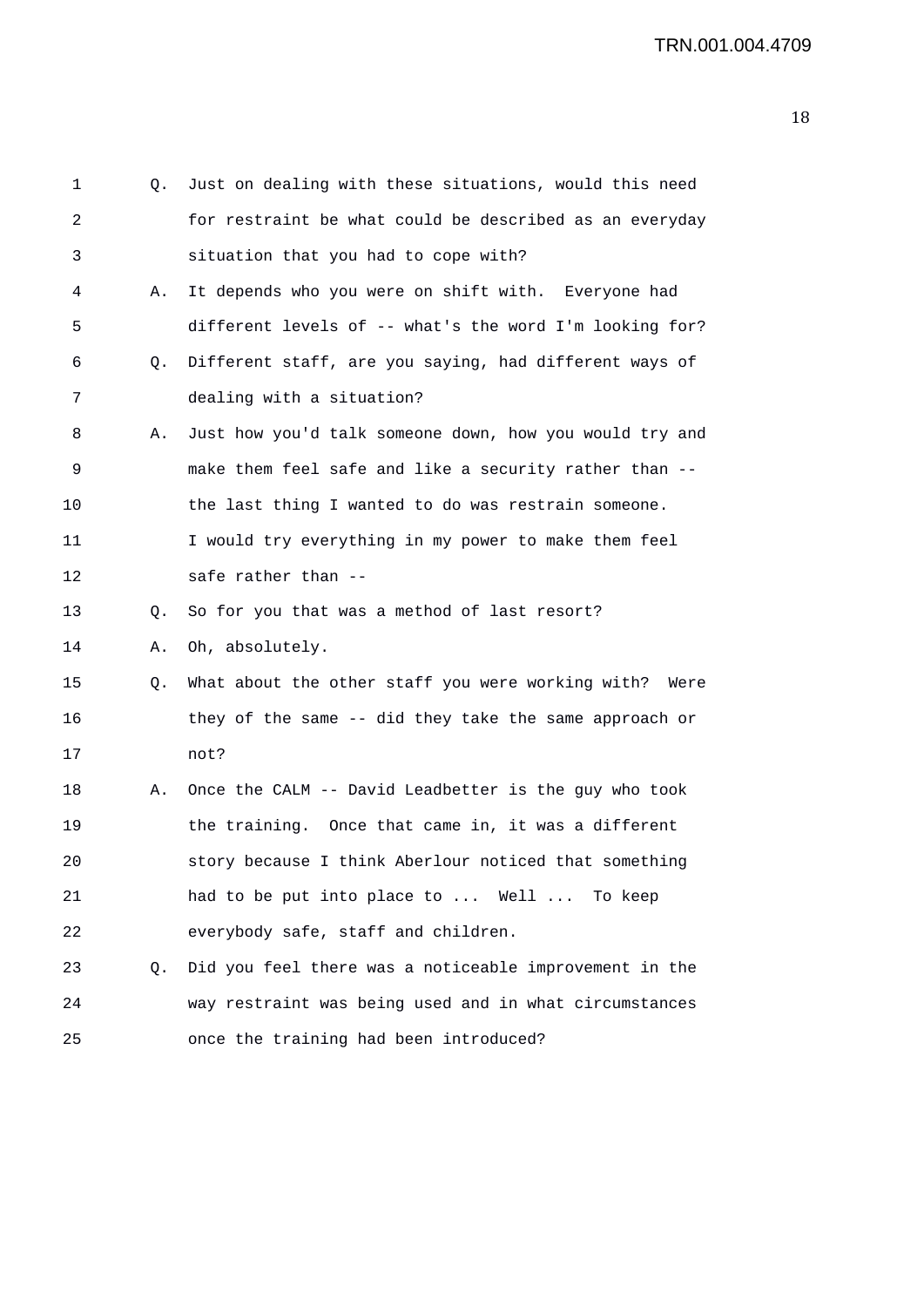| 1  | А. | Yes, because as I said earlier, there were two members   |
|----|----|----------------------------------------------------------|
| 2  |    | of Sycamore staff trained, so you got like a refresher   |
| 3  |    | every so often, just if you hadn't used the restraint    |
| 4  |    | procedures for some time, you didn't for months on end,  |
| 5  |    | this was their way of like -- what's the word I am       |
| 6  |    | looking for? -- an hour's training just to remind you of |
| 7  |    | how to $--$                                              |
| 8  | Q. | And this form of training, including refresher training, |
| 9  |    | did that involve role playing as well?                   |
| 10 | Α. | Yes.                                                     |
| 11 | Q. | So you would be given a scenario or a situation and      |
| 12 |    | you'd be shown and taught how to deal with it --         |
| 13 | Α. | Yes.                                                     |
| 14 | Q. | -- in an appropriate way?                                |
| 15 | Α. | Yes.                                                     |
| 16 | Q. | Was this CALM training, when it was introduced,          |
| 17 |    | compulsory training?                                     |
| 18 | Α. | Yes, I believe it was.                                   |
| 19 | Q. | Was the refresher training compulsory?                   |
| 20 | Α. | I think it was diaried and then every so often they      |
| 21 |    | just -- maybe a training day, you would stay later to    |
| 22 |    | get the                                                  |
| 23 | Q. | Would it be David Leadbetter who would take these        |
| 24 |    | sessions generally speaking?                             |
| 25 | Α. | The main training, it was David Leadbetter.              |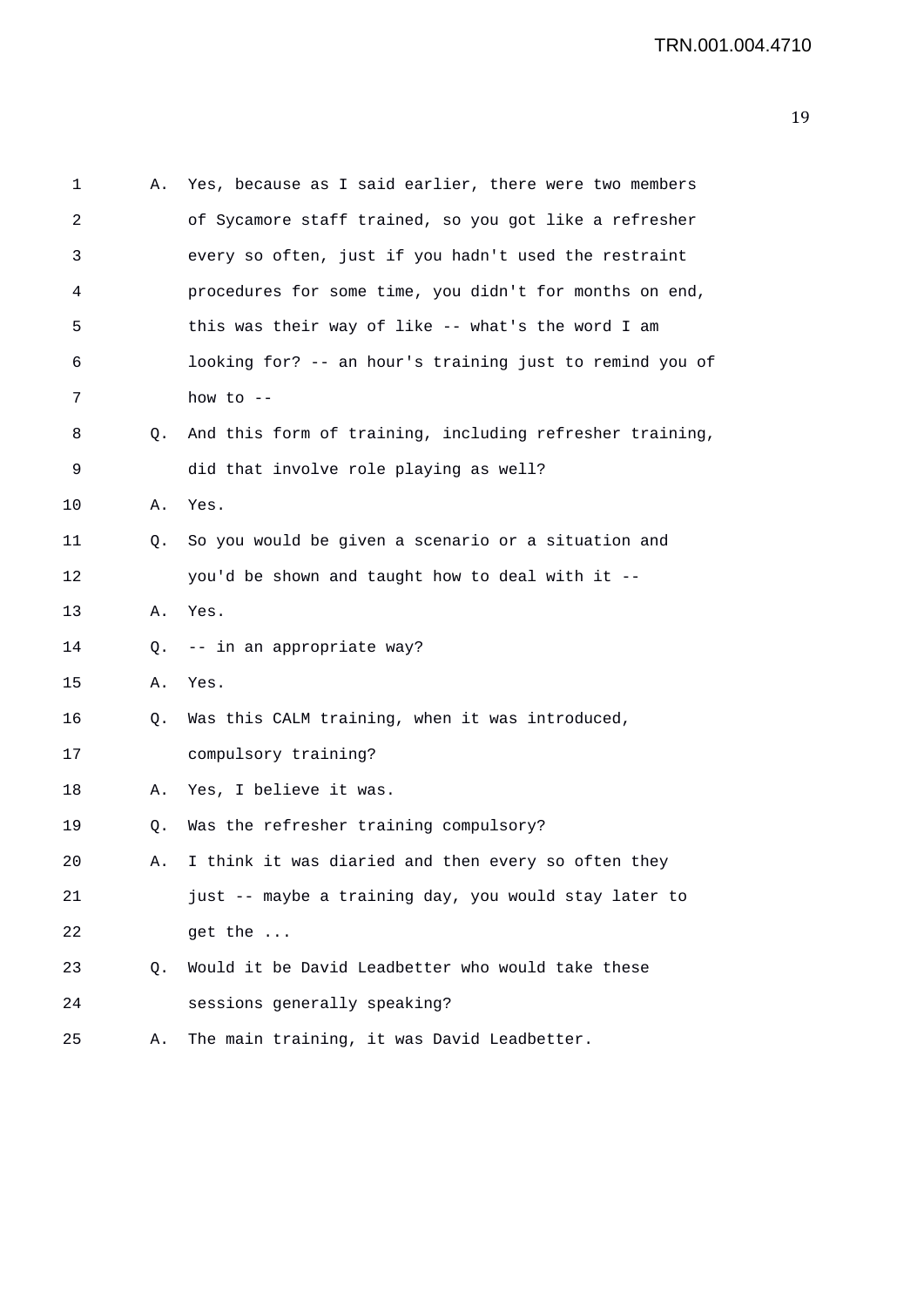| 1  | Q. | And on the matter of training more generally, was all    |
|----|----|----------------------------------------------------------|
| 2  |    | training that you were notified of compulsory or was it  |
| 3  |    | optional? The training opportunities, were they          |
| 4  |    | compulsory?                                              |
| 5  | Α. | For restraint or for other --                            |
| 6  | Q. | Other forms of training.                                 |
| 7  | Α. | They would include everyone. They would work the shift   |
| 8  |    | pattern out, training days, like a staff training day.   |
| 9  |    | They would look at it that way.                          |
| 10 | Q. | When a staff training day was organised, were you        |
| 11 |    | required to attend?                                      |
| 12 | Α. | Yes.                                                     |
| 13 | Q. | So it was a compulsory attendance?                       |
| 14 | Α. | $Mm-hm$ .                                                |
| 15 | Q. | And you'd have those days from time to time?             |
| 16 | Α. | Yes.                                                     |
| 17 | Q. | Who would be conducting those in-service training days?  |
| 18 |    | Was it David Leadbetter?                                 |
| 19 | Α. | No, it was two Sycamore staff.                           |
| 20 | Q. | Who were in Sycamore itself?                             |
| 21 | Α. | Yes.                                                     |
| 22 | Q. | And did they have particular expertise in training other |
| 23 |    | staff in the matters that they were dealing with?        |
| 24 | Α. | I take it David Leadbetter would have shown them -- we   |
| 25 |    | all got training, but I would think he would have taken  |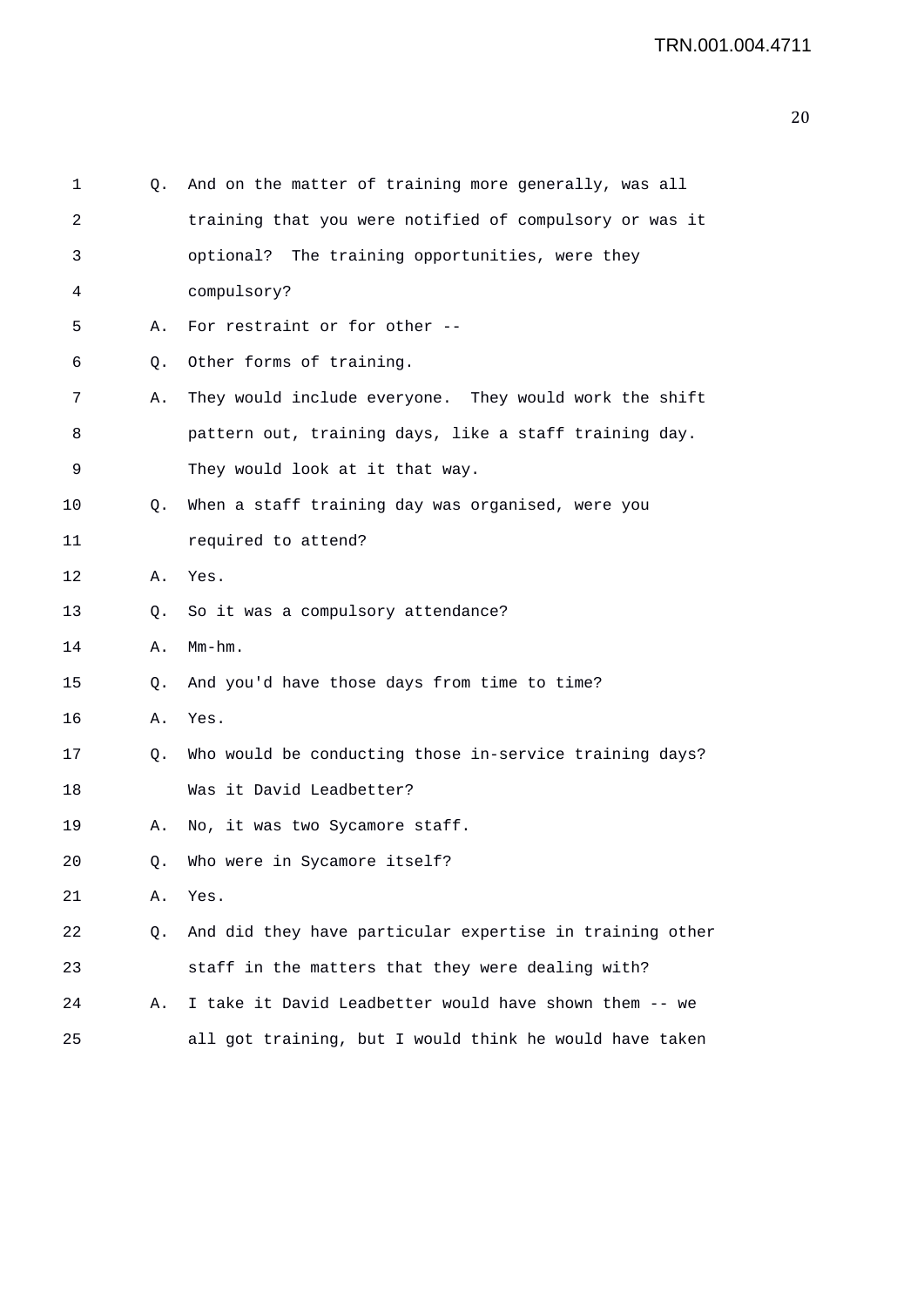| 1  |    | them to the side --                                      |
|----|----|----------------------------------------------------------|
| 2  | Q. | Because they were in effect trainers and you were being  |
| 3  |    | trained on those days, so they would have had to have    |
| 4  |    | some degree of knowledge or you would like to think they |
| 5  |    | had. Did they seem to?                                   |
| 6  | Α. | They seemed to know what $-$                             |
| 7  | Q. | What they were doing?                                    |
| 8  | Α. | I take it what they were shown to be done.               |
| 9  | Q. | Can I just pick up one thing you say in your statement,  |
| 10 |    | page 5125, under the matter of training. You do say      |
| 11 |    | towards the foot of that page:                           |
| 12 |    | "I felt training gave me a better understanding of       |
| 13 |    | the place but didn't help me with the everyday           |
| 14 |    | situations that arose."                                  |
| 15 |    | I just wonder what you were trying to convey about       |
| 16 |    | that statement. You seem to think that you got a better  |
| 17 |    | understanding of certain things, but in the day-to-day   |
| 18 |    | situations, it's not really helping -- the training      |
| 19 |    | you're receiving isn't helping you cope with those       |
| 20 |    | situations. What had you in mind there? What was the     |
| 21 |    | problem? Do you have that page?                          |
| 22 |    | A. I've got it.                                          |
| 23 |    | (Pause)                                                  |
| 24 |    | One day training I had to attend  I'm trying to          |
| 25 |    | think what that was now.                                 |
|    |    |                                                          |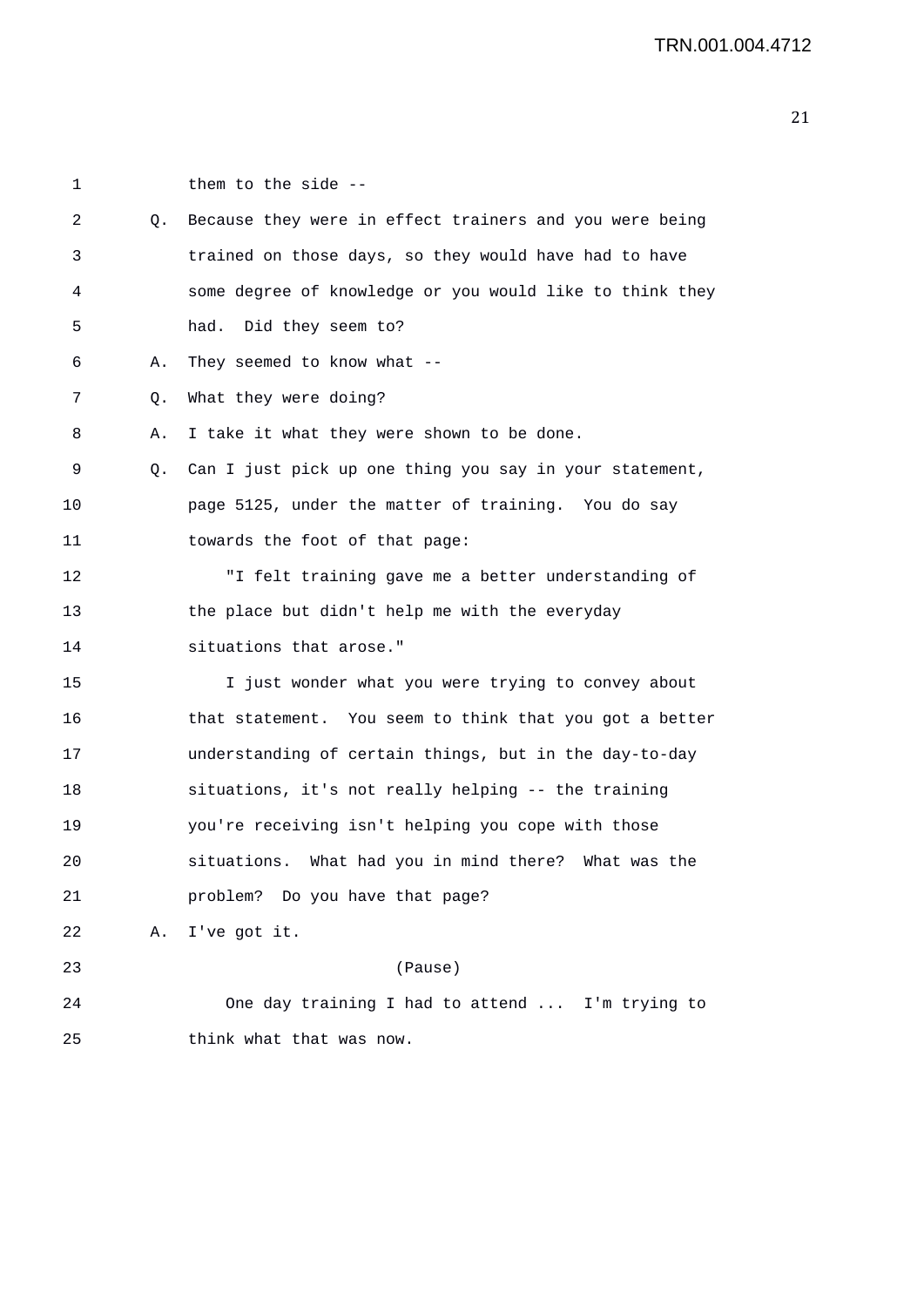| 1  |    | (Pause)                                                  |
|----|----|----------------------------------------------------------|
| 2  |    | I can't think what that is just now. If I saw what       |
| 3  |    | I was to write about                                     |
| 4  | Q. | I think you were being asked about induction and         |
| 5  |    | training and to what extent training and education that  |
| 6  |    | you received helped you to do your job. And I think in   |
| 7  |    | response to that part of the question, you've given that |
| 8  |    | answer: you felt it gave you a better understanding of   |
| 9  |    | the place, but didn't help you with the everyday         |
| 10 |    | situations that arose.                                   |
| 11 |    | So I was just trying to explore with you what the        |
| 12 |    | issue was with that. What sort of everyday situations    |
| 13 |    | did you feel and the training and education didn't equip |
| 14 |    | you to deal with? Can you give us any examples?          |
| 15 | Α. | It all goes back to a lack of supervision as well.       |
| 16 |    | I think I mentioned in here, I don't know if you're      |
| 17 |    | going to get into that --                                |
| 18 | Q. | I will get into that as well. I was just taking you      |
| 19 |    | through the statement maybe in the order in which these  |
| 20 |    | matters were raised.                                     |
| 21 |    | Is it more a supervision issue that you had in mind      |
| 22 |    | there?                                                   |
| 23 | Α. | I think when you get a day's training, if you're outwith |
| 24 |    | the project, whoever's taking that training is focusing  |
| 25 |    | on you, whereas in the project, if the project's         |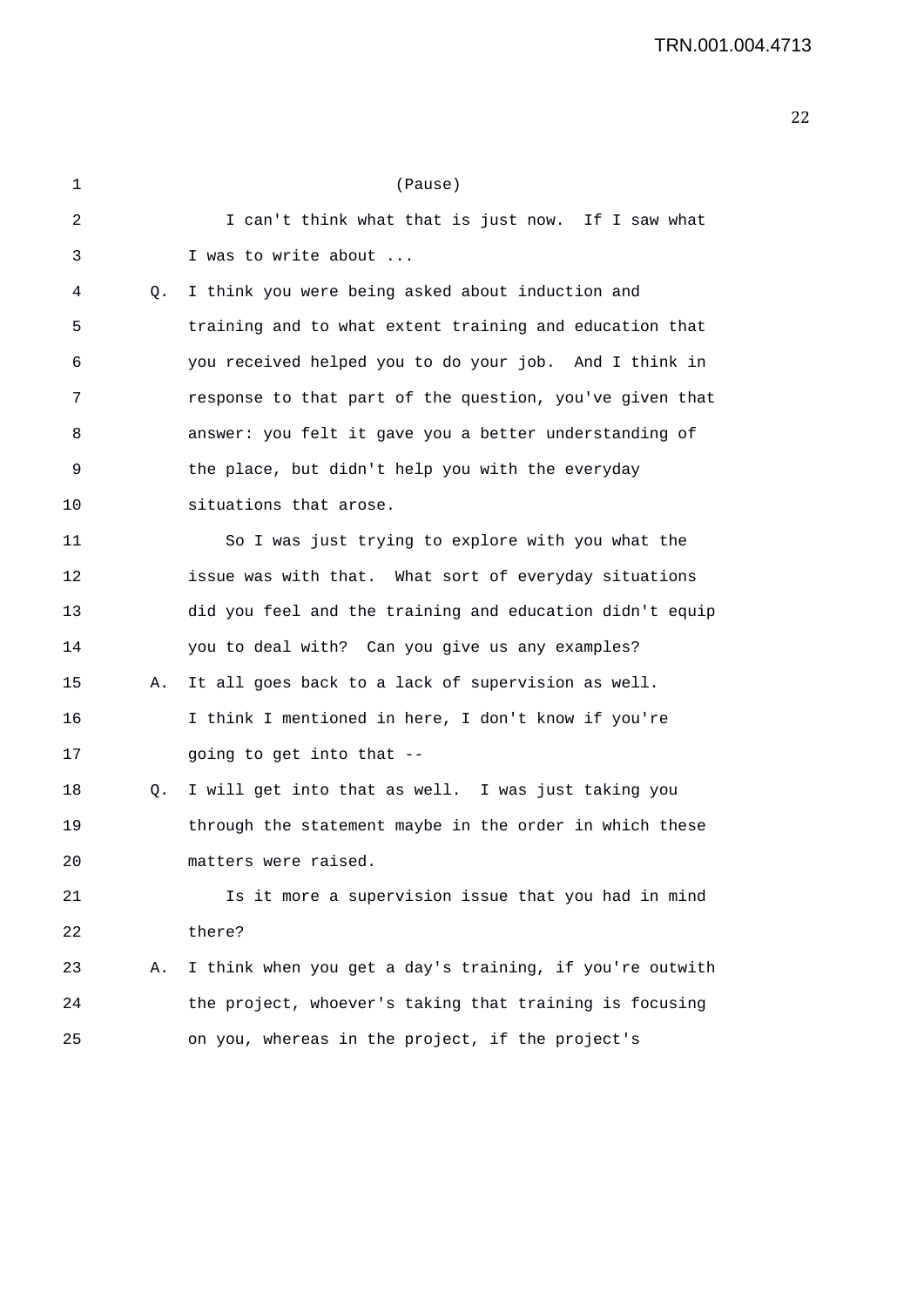1 unsettled, you just have to try and -- for want of 2 a better word, try and keep a lid on it. 3 Q. If we go back to an everyday or at least a common 4 situation, the need to restrain because of the 5 behaviours that were being exhibited from time to time, 6 you have told us there that there came a point when you 7 did get training, you got refresher training, so that 8 you were given training in appropriate techniques. 9 A. Uh-huh. 10 0. And did that not help you and others to use restraint in 11 an appropriate way from then on? 12 A. Yes. Restraint was the last thing that I would -- 13 Q. You have said that, I follow that, and I take your 14 point. I just wanted to check that that situation -- 15 A. It was much safer for the children and the staff. 16 Q. Once you had the training and you'd been shown how to do 17 things and how to do them in the best way possible? 18 A. That's right. 19 Q. Okay. If I could move on just on another matter which 20 you touch upon, I think, in maybe a couple of places. 21 I just want to be clear what your recollection was. At 22 page 5126 at paragraph 10 on that page, you make some 23 reference to the situation where there was bed-wetting 24 or soiling. I think what you appear to be saying is the 25 children would take bedding to the laundry area and deal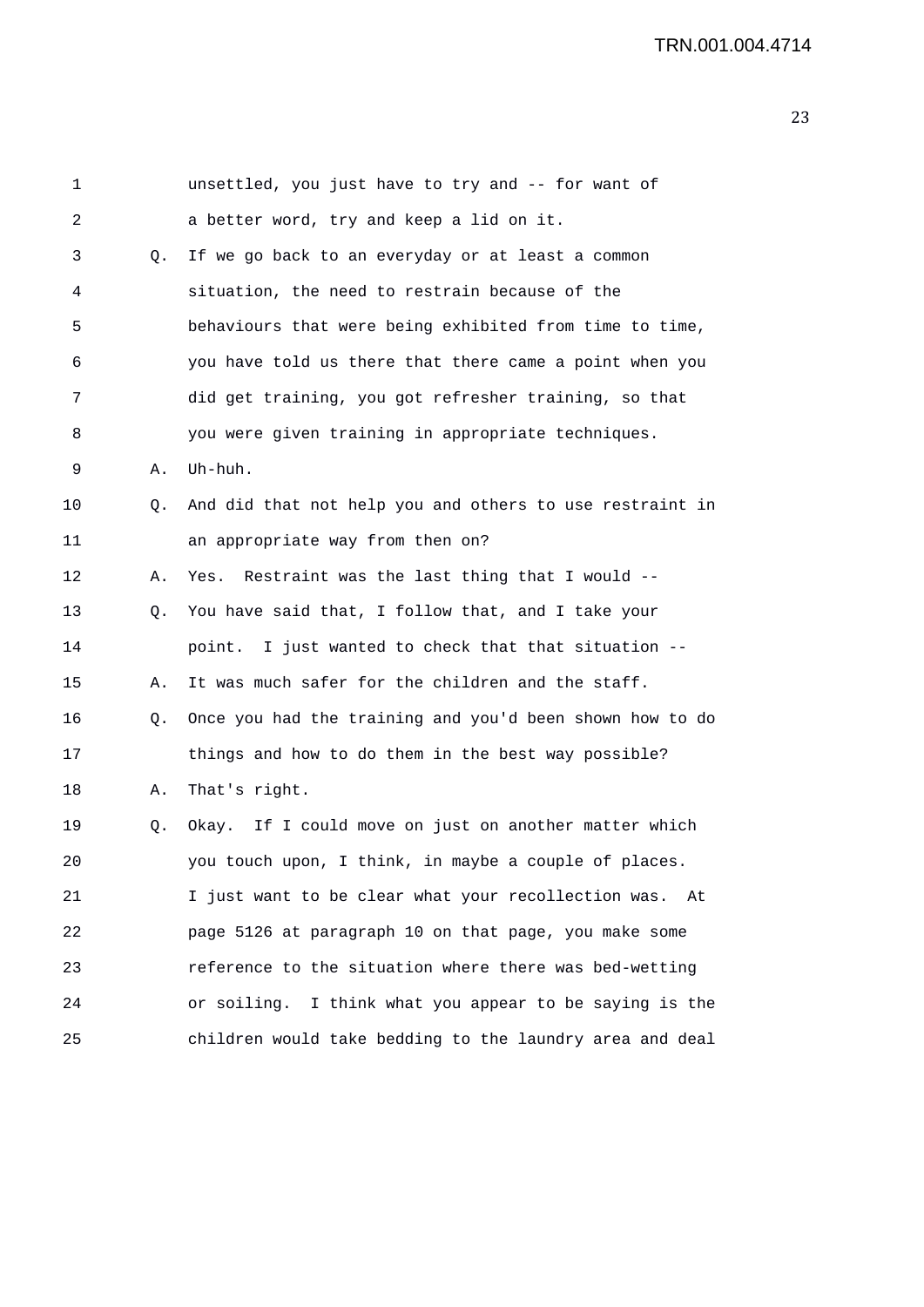1 with it, and it looks like -- is that an exclamation 2 mark? I just wondered what you were trying to convey. 3 Maybe I'm not reading it correctly. 4 You referred to something about bed-wetting and 5 soiling and children having to take bedding to the 6 laundry area and deal with it. What had you in mind 7 when you said that? 8 A. Yes. What the staff would do was take the laundry off 9 the bed, wipe the bed down, put fresh laundry on, and 10 then obviously the kids would take their laundry down 11 into the laundry room. But there was one boy in 12 particular, we had a bucket for him to put his underwear 13 in -- obviously it was faecal matter -- but that was it. 14 Q. You're not suggesting that the situation was dealt with 15 in an inappropriate way, are you? 16 A. Oh no, no, no. 17 Q. That's just what I wanted to clarify with you. I think 18 if I take you to page 5129, Alfie, under a heading 19 "Sleeping", you do say there: 20 "If a child came to staff saying they had wet the 21 bed, the member of staff would ask the child to have a 22 quick shower. The staff member would change the bed 23 linen and stick it in for a wash. The child would then 24 head back to his room to a fresh bed and a 'good night' 25 from staff."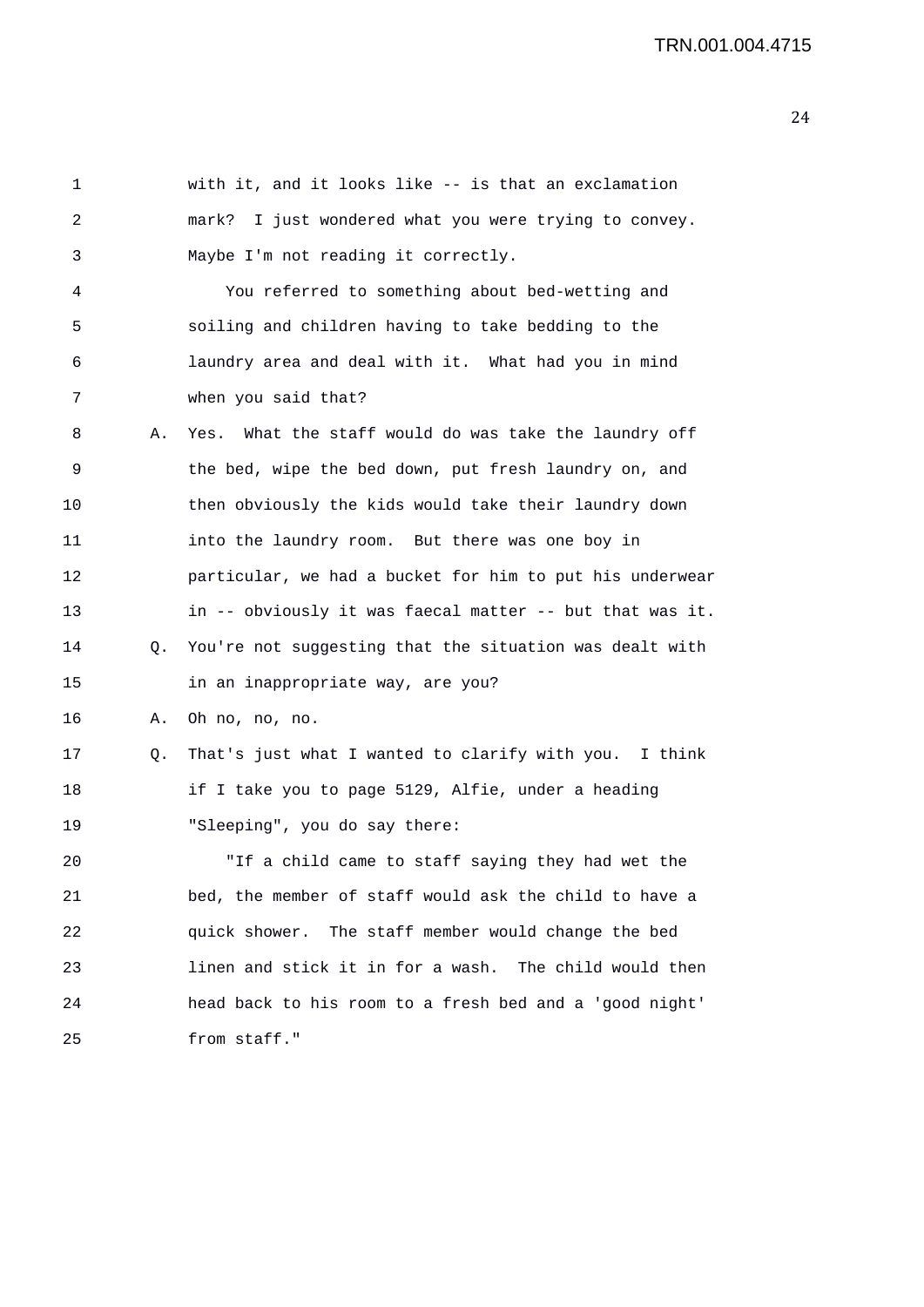| 1  |    | Was that the way things were dealt with in your time    |
|----|----|---------------------------------------------------------|
| 2  |    | in relation to this issue? It was dealt with in         |
| 3  |    | a perfectly sympathetic way?                            |
| 4  | Α. | Yes, aye. In the morning, when the cleaners came in, if |
| 5  |    | the beds had been soiled, they would deal with that.    |
| 6  |    | I mean, some of them just had a wash, some of them had  |
| 7  |    | a shower.                                               |
| 8  | Q. | Just picking up another point that you mention under    |
| 9  |    | the heading "Sleeping arrangements", and you mentioned  |
| 10 |    | this earlier:                                           |
| 11 |    | "All bedrooms were fitted with door alarms to let       |
| 12 |    | staff know who was up."                                 |
| 13 |    | When you arrived at 44 Whytemans Brae in 1995, were     |
| 14 |    | all the bedrooms fitted with door alarms at that point? |
| 15 | Α. | Yes.                                                    |
| 16 | Q. | I take it then that the purpose of having these alarms  |
| 17 |    | would be that they would go off if anyone either left   |
| 18 |    | the room or entered the room?                           |
| 19 | Α. | Yes.                                                    |
| 20 | Q. | And that would alert the staff on duty to that fact?    |
| 21 | Α. | Yes.                                                    |
| 22 | Q. | And they could then respond and see what the situation  |
| 23 |    | was; is that $--$                                       |
| 24 | Α. | Because of the age, male and female, if one goes out of |
| 25 |    | one room into someone else's room, it's to eliminate    |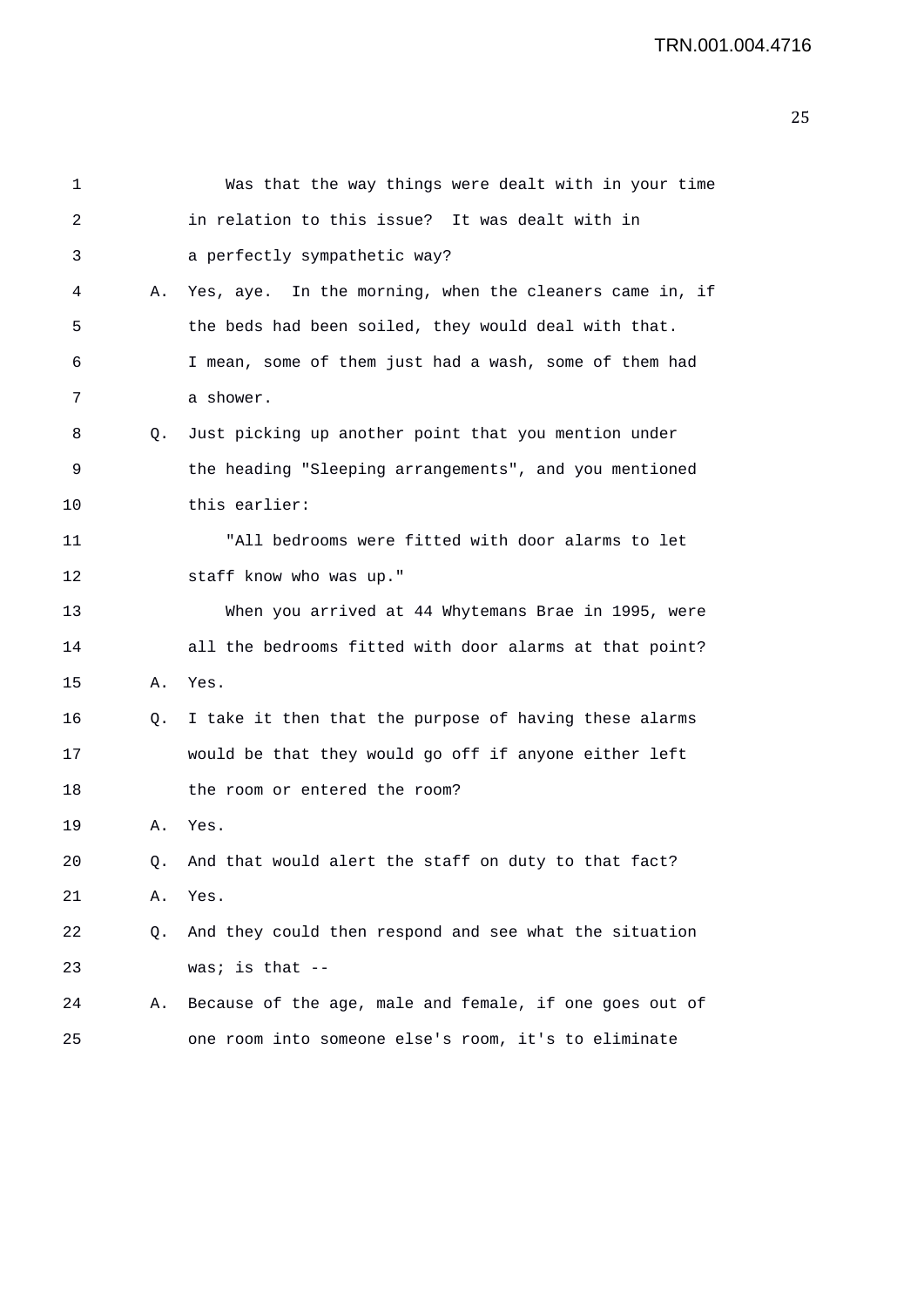| 1  |    | things like that.                                       |
|----|----|---------------------------------------------------------|
| 2  | Q. | So it was a way of knowing if someone was moving from   |
| 3  |    | one place to another?                                   |
| 4  | Α. | Yes.                                                    |
| 5  | Q. | Or if anyone was trying to enter a child's room?        |
| 6  | Α. | That's right.                                           |
| 7  | Q. | In a sense was it, at least in part, a child protection |
| 8  |    | measure?                                                |
| 9  | Α. | I would say, yes.                                       |
| 10 | Q. | Was there, I won't call it a problem, but was there     |
| 11 |    | an issue sometimes with children or young persons going |
| 12 |    | to other person's rooms, perhaps for a variety of       |
| 13 |    | reasons?                                                |
| 14 | А. | Well, not through the night, but if there was -- they   |
| 15 |    | were in each other's rooms during the day from time to  |
| 16 |    | time.                                                   |
| 17 | Q. | Would the alarms be set during the day?                 |
| 18 | Α. | No.                                                     |
| 19 | Q. | So it was just a night-time routine?                    |
| 20 | Α. | Yes.                                                    |
| 21 | Q. | During the night-time when these alarms were on, and if |
| 22 |    | someone did attempt to either leave a room or enter it, |
| 23 |    | the alarm would go off and that would alert the person  |
| 24 |    | on duty?                                                |
| 25 | Α. | Yes.                                                    |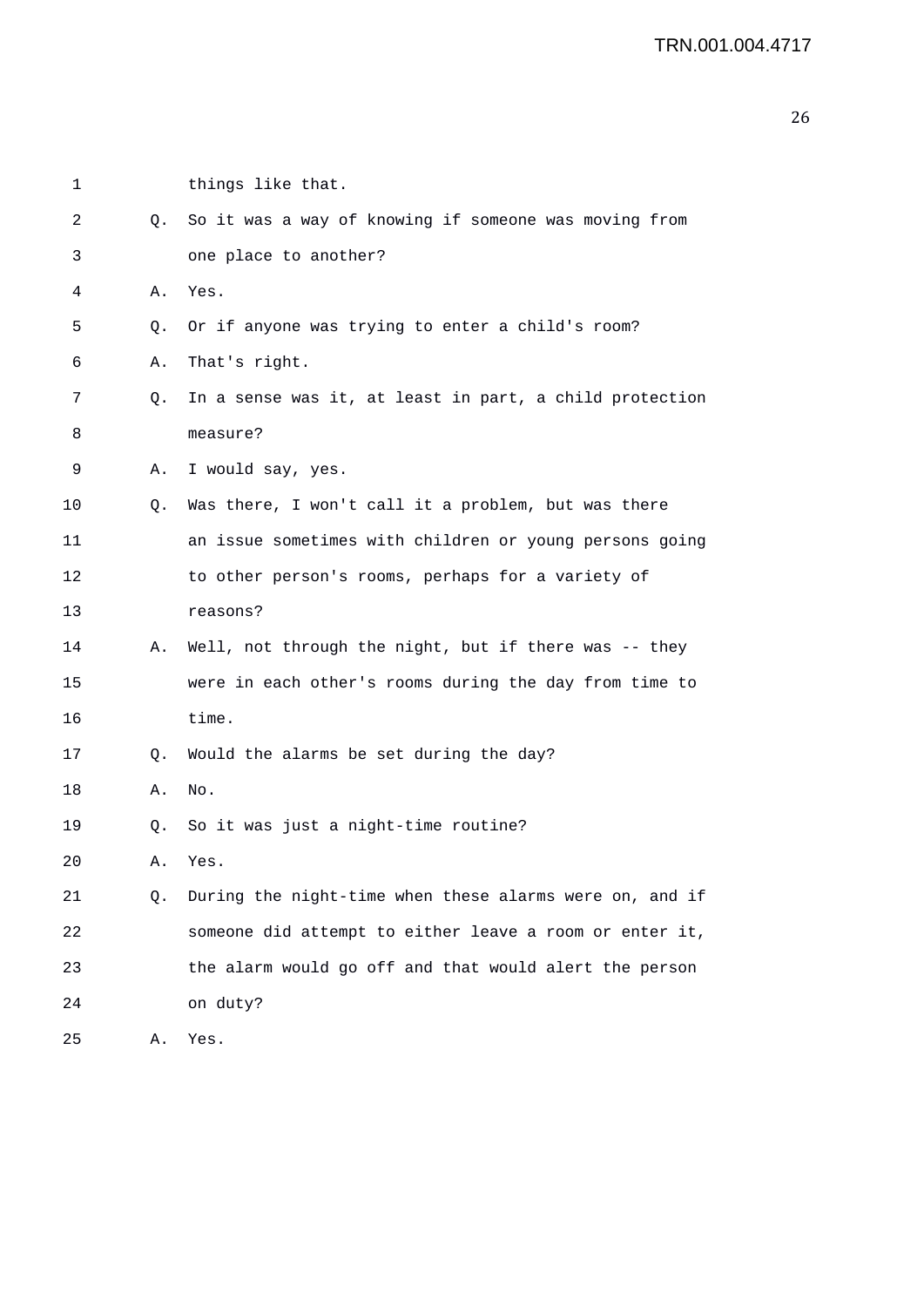| 1  | Q. | That person wouldn't necessarily be awake until the        |
|----|----|------------------------------------------------------------|
| 2  |    | alarm went off, they would just hear the alarm and         |
| 3  |    | respond?                                                   |
| 4  | Α. | Yes. Unless they were up doing daily observation sheets    |
| 5  |    | or something like that.                                    |
| 6  | Q. | They weren't expected to be $-$ - there was no person      |
| 7  |    | expected to be awake?                                      |
| 8  | Α. | No, no, it wasn't a waking night shift. If you could       |
| 9  |    | get a sleep, you did.                                      |
| 10 | Q. | I'm not going to -- we can read this for ourselves.<br>You |
| 11 |    | tell us under section 15, starting on page 5129, the       |
| 12 |    | page we've just been looking at, that there were           |
| 13 |    | activities that the young persons could engage in;         |
| 14 |    | is that the position? There were a number of things        |
| 15 |    | they could get involved in and do?                         |
| 16 | Α. | Yes.                                                       |
| 17 | Q. | Although you do say on 5130 that no reading was            |
| 18 |    | encouraged. Is that your recollection, that reading        |
| 19 |    | wasn't greatly encouraged by the staff?                    |
| 20 |    | A. Not by the staff. Maybe some did like a bedtime story,  |
| 21 |    | but you'd be reading to them rather than --                |
| 22 | Q. | Okay. You also tell us that there were trips and           |
| 23 |    | holidays from time to time --                              |
| 24 | Α. | Yes.                                                       |
| 25 | Q. | -- for the young people to go on.                          |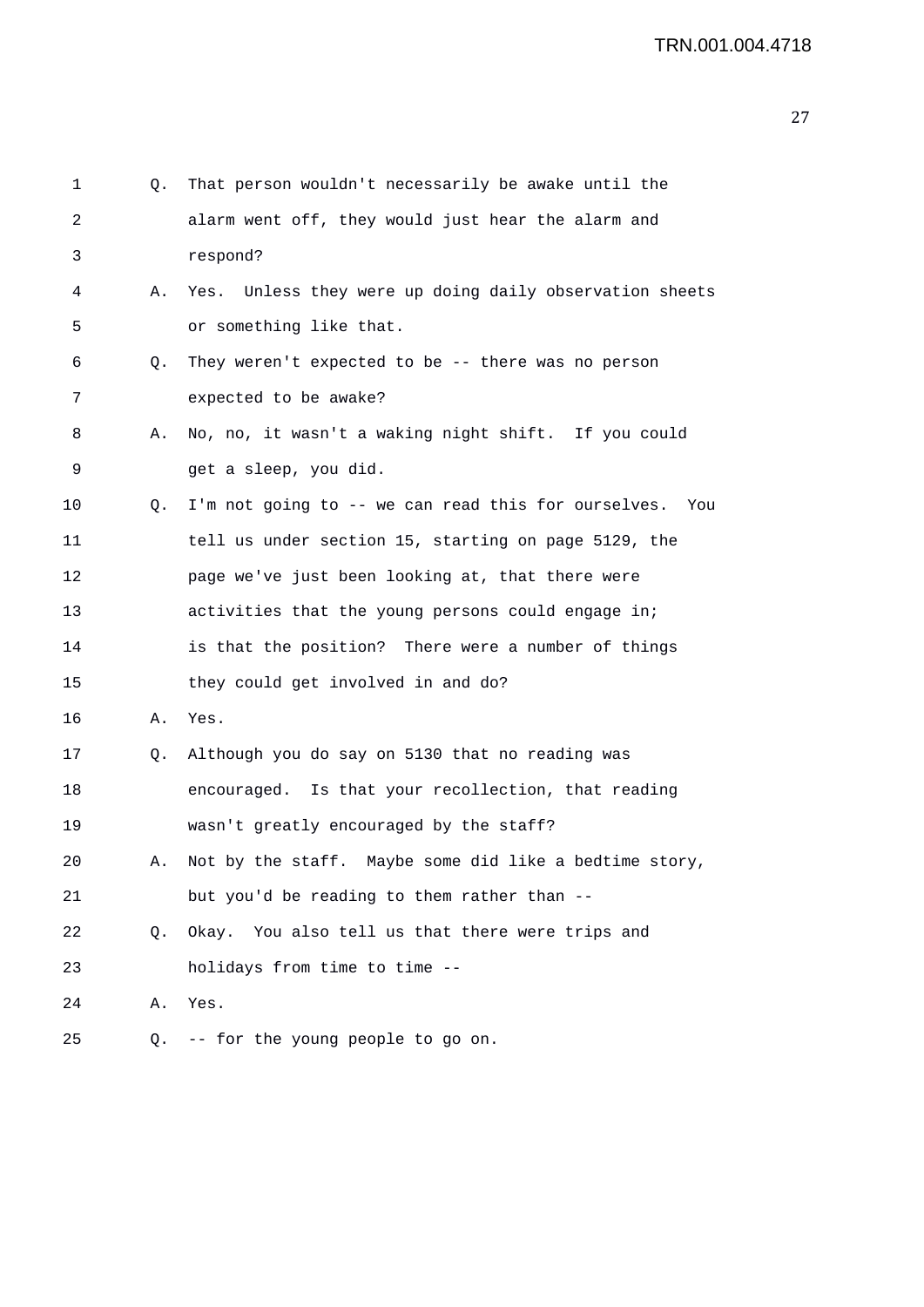| 1       |    | I would like to move on in your statement, Alfie, to    |
|---------|----|---------------------------------------------------------|
| 2       |    | page 5132, to the section headed "Visitors",            |
| 3       |    | paragraph 22.                                           |
| 4       |    | You tell us, I think, that the general arrangement      |
| 5       |    | was that visits were usually arranged through the       |
| 6       |    | Social Work Department.                                 |
| 7       | Α. | Yes.                                                    |
| 8       | Q. | I take it that all the children at Sycamore would have  |
| 9       |    | been placed by the local authority?                     |
| $10 \,$ | Α. | Yes.                                                    |
| 11      | Q. | Some of the children would, presumably under agreed     |
| 12      |    | arrangements, visit their parents or indeed other       |
| 13      |    | people?                                                 |
| 14      | Α. | Yes, foster carers or whatever.                         |
| 15      | Q. | Did they have people that were described as befrienders |
| 16      |    | that would take them out?                               |
| 17      | Α. | They did have a befriending scheme at Sycamore.         |
| 18      | Q. | What checks were made to see that the befrienders were  |
| 19      |    | suitable?                                               |
| 20      | Α. | I would just hope it would be a Disclosure Scotland.    |
| 21      | Q. | You say at the top of page 5133, Alfie, on the second   |
| 22      |    | full paragraph:                                         |
| 23      |    | "The home was open to family members, but I never       |
| 24      |    | felt that they were encouraged to visit."               |
| 25      |    | What made you think that?                               |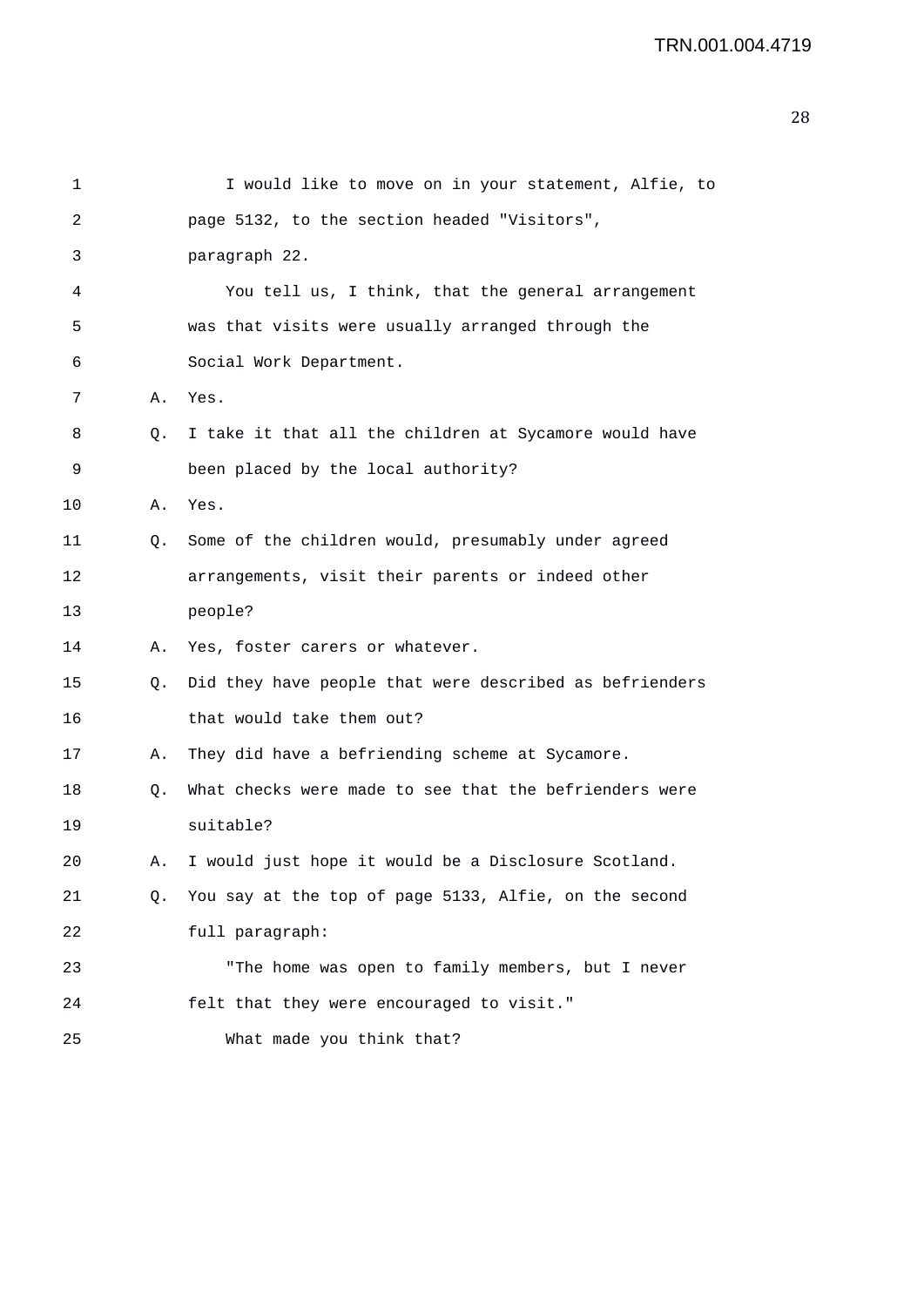| 1  | Α. | I just felt how some of the kids functioned, if parents  |
|----|----|----------------------------------------------------------|
| 2  |    | did visit they would obviously take the kids out, if it  |
| 3  |    | was a foster child or the child that was in care.<br>But |
| 4  |    | it just  I never felt it was a very welcoming place.     |
| 5  | Q. | But were they discouraged from coming along?             |
| 6  | Α. | No, they weren't discouraged; I think it was their       |
| 7  |    | They would come for reviews and things like<br>choice.   |
| 8  |    | that.                                                    |
| 9  | Q. | But what then, if we're trying to get an idea of what    |
| 10 |    | you were thinking when you put this answer in, what was  |
| 11 |    | it that was unwelcoming about the place that may have    |
| 12 |    | put visitors like family members off?                    |
| 13 | А. | It just didn't look like a homely home. It was more      |
| 14 |    | like an institution rather than a home. Where the other  |
| 15 |    | two units are council houses this was like a -- I don't  |
| 16 |    | know if it was an old person's home at some point before |
| 17 |    | it was taken over, like reinforced glass and stuff like  |
| 18 |    | that.                                                    |
| 19 | Q. | It looked more institutional in appearance?              |
| 20 | Α. | Yes.                                                     |
| 21 | Q. | You have contrasted that with two council houses that    |
| 22 |    | was also used as part of the Sycamore Project; is that   |
| 23 |    | right?                                                   |
| 24 | Α. | Yes.                                                     |
| 25 | Q. | And they were perhaps for different age groups?          |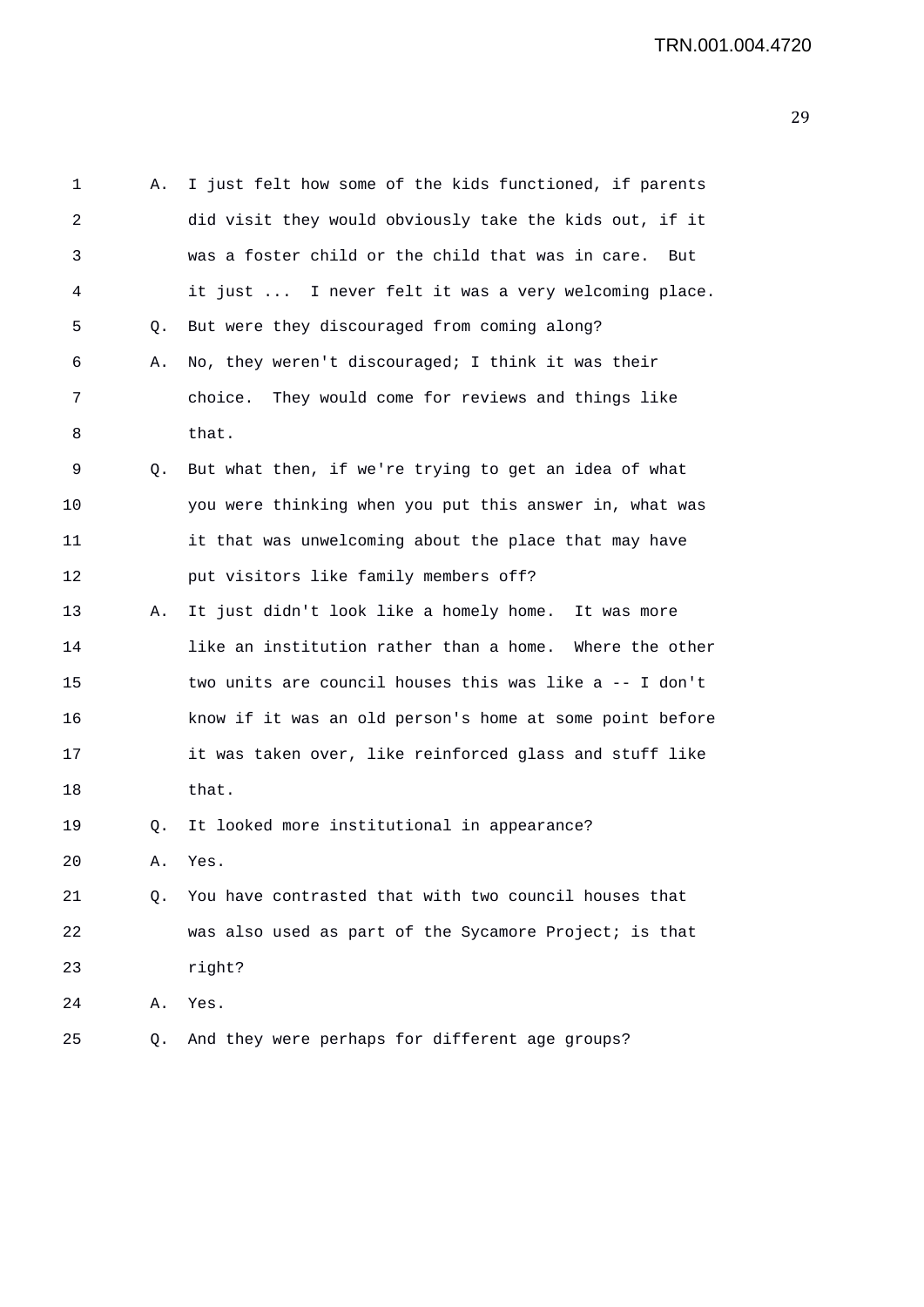1 A. Yes, there was younger and older. 2 Q. Were they in Kirkcaldy or Dunfermline? 3 A. On the same housing scheme. 4 Q. You felt they were more welcoming? 5 A. Yes. 6 Q. They looked more like a normal family home? 7 A. That's right. 8 Q. You didn't feel the same could be said of 9 Whytemans Brae? 10 A. No. It just looked like a home-home sort of thing, 11 a bad person's home. 12 Q. If we just -- so far as the sleeping arrangements at 13 Whytemans Brae were concerned, did the children all have 14 their own room? 15 A. Apart from two boys who used to share one room. 16 Q. Was that because there wasn't enough room to give 17 everyone a single room? 18 A. Yes. 19 Q. Just take the single room situation for the moment. 20 Were the children allowed to decorate the room as they 21 saw fit with posters, personal possessions? 22 A. Yes, when they were allocated a room they got to choose 23 their wallpaper or paint and duvet covers and stuff like 24 that. 25 Q. So they did get the opportunity to try and personalise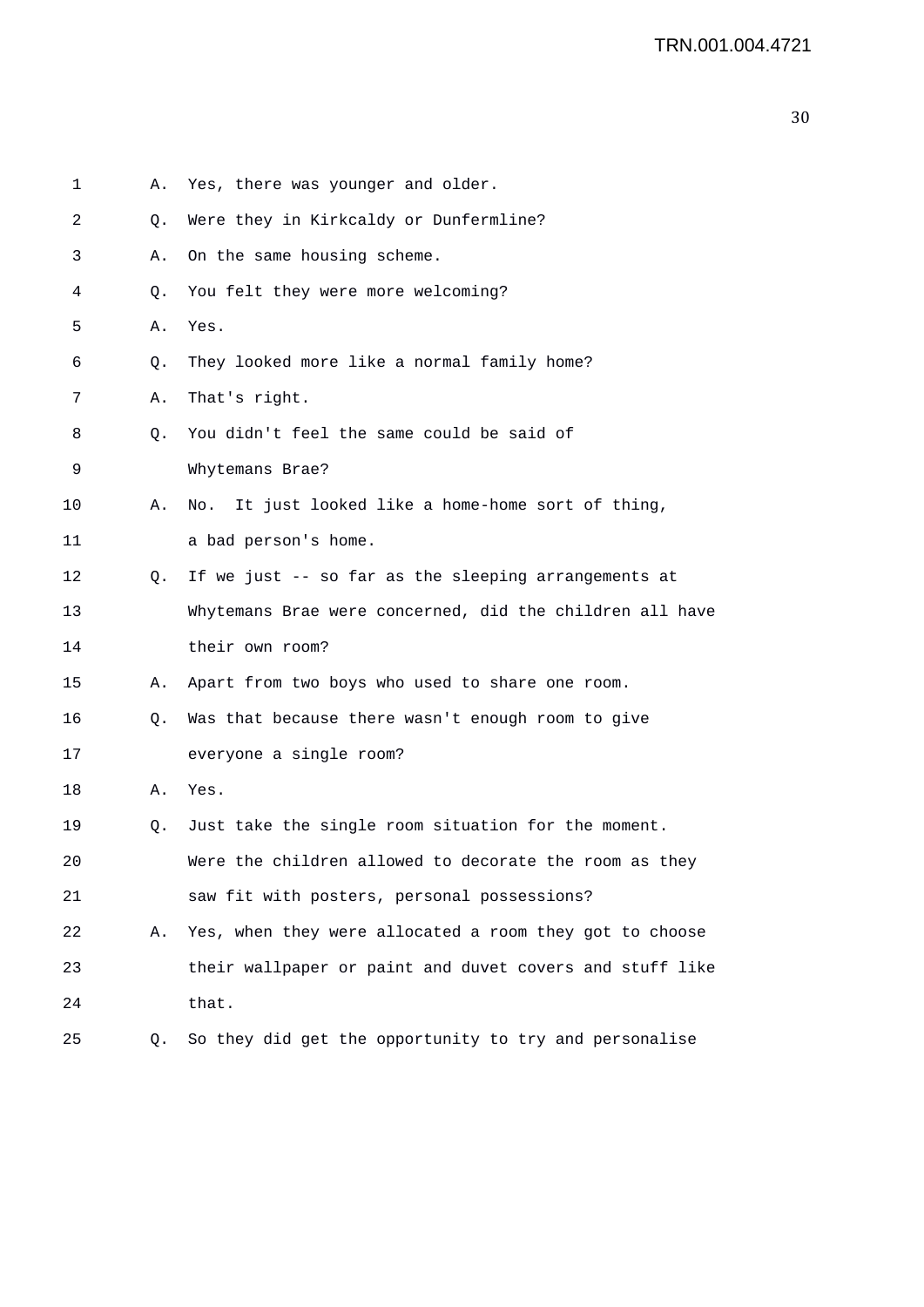| 1  |    | it in a way that suited them?                                                                                                                                                                                                                                     |
|----|----|-------------------------------------------------------------------------------------------------------------------------------------------------------------------------------------------------------------------------------------------------------------------|
| 2  | Α. | Yes.                                                                                                                                                                                                                                                              |
| 3  | Q. | Would they have a TV in the room?                                                                                                                                                                                                                                 |
| 4  | Α. | Yes.                                                                                                                                                                                                                                                              |
| 5  | Q. | So they could retreat there as their own space?                                                                                                                                                                                                                   |
| 6  | Α. | Yes.                                                                                                                                                                                                                                                              |
| 7  | Q. | So that was -- presumably you would approve of that?                                                                                                                                                                                                              |
| 8  | Α. | Oh yes, aye. But again, we would encourage them not to                                                                                                                                                                                                            |
| 9  |    | sit in their room, being lonely.                                                                                                                                                                                                                                  |
| 10 | Q. | I follow that, I was just trying to get a sense of the                                                                                                                                                                                                            |
| 11 |    | atmosphere. But there was a room that they could go to,                                                                                                                                                                                                           |
| 12 |    | it was their space and they had --                                                                                                                                                                                                                                |
| 13 | Α. | Yes, their own private space.                                                                                                                                                                                                                                     |
| 14 | Q. | -- participated in decorating and arranging it as they                                                                                                                                                                                                            |
| 15 |    | wanted?                                                                                                                                                                                                                                                           |
| 16 | Α. | Yes.                                                                                                                                                                                                                                                              |
| 17 | Q. | So that was there?                                                                                                                                                                                                                                                |
| 18 | Α. | Yes.                                                                                                                                                                                                                                                              |
| 19 | Q. | On page 5134 you deal under the heading "Internal                                                                                                                                                                                                                 |
| 20 |    | monitoring", I think you're responding to some questions                                                                                                                                                                                                          |
| 21 |    | put to you. You tell us that supervision -- and you've                                                                                                                                                                                                            |
| 22 |    | mentioned this earlier --<br><u> Tanzania de San Japonia de San Japonia de San Japonia de San Japonia de San Japonia de San Japonia de San Japonia de San Japonia de San Japonia de San Japonia de San Japonia de San Japonia de San Japonia de San Japonia d</u> |
| 23 |    | was to take place every two weeks.                                                                                                                                                                                                                                |
| 24 | Α. | Yes.                                                                                                                                                                                                                                                              |
| 25 | Q. | Is that what the arrangement was supposed to be?                                                                                                                                                                                                                  |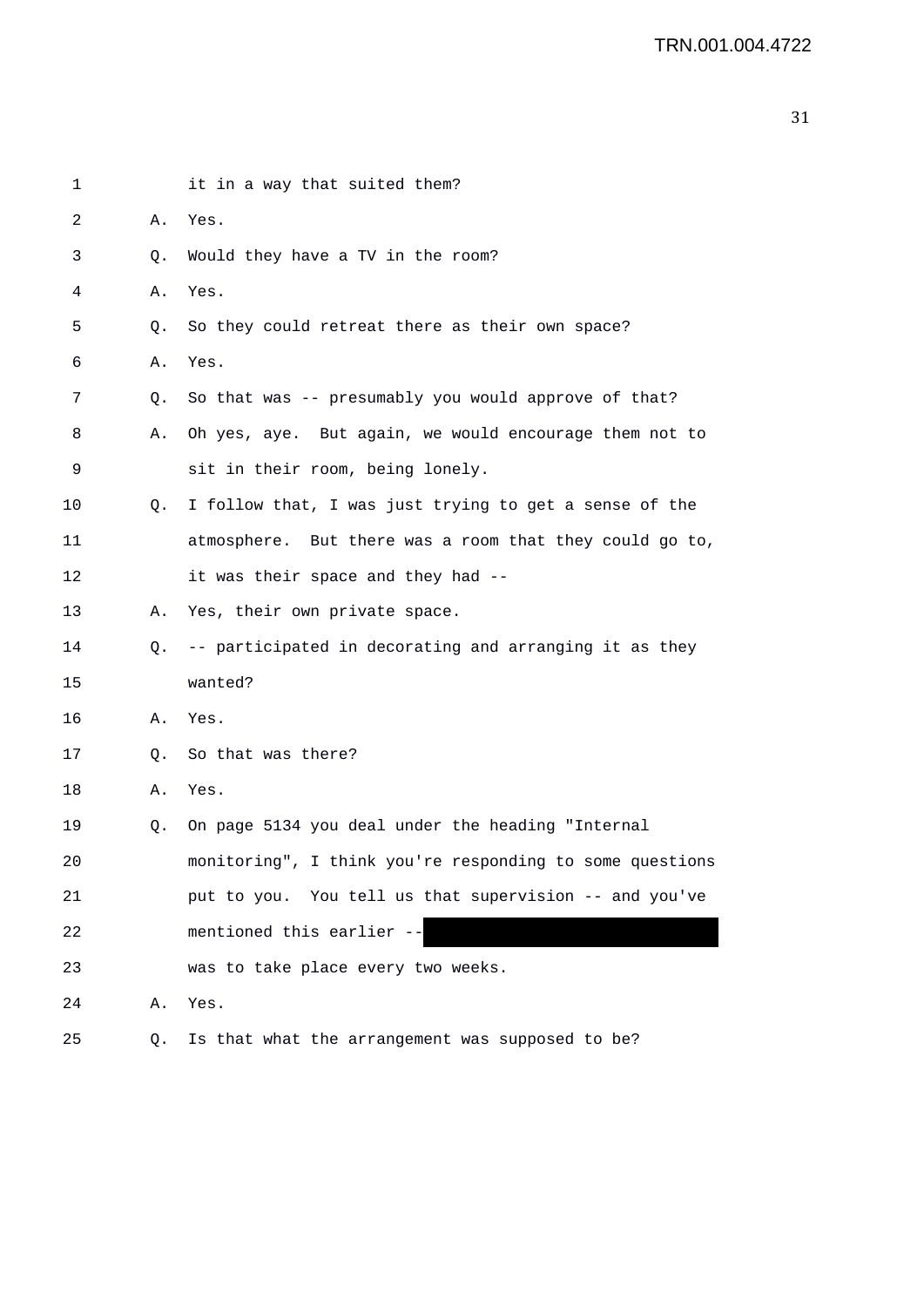| 1  | Α. | Yes.                                                    |
|----|----|---------------------------------------------------------|
| 2  | Q. | Who was<br>when you were there?                         |
| 3  | Α. | <b>BBB</b><br>Someone called                            |
| 4  | Q. | But you tell us on paragraph 23 that it's your          |
| 5  |    | recollection it wasn't always the case that this        |
| 6  |    | arrangement was adhered to. Is that --                  |
| 7  | Α. | No, it was just -- I think I brought it up at my annual |
| 8  |    | appraisal as well that one year I only had supervision  |
| 9  |    | two times. The project leader told him that he had shot |
| 10 |    | himself in the foot.                                    |
| 11 | Q. | Told who?                                               |
| 12 | Α. | BBB<br>Told                                             |
| 13 | Q. | And who was the project leader?                         |
| 14 | Α. | Tim Foley.                                              |
| 15 | Q. | What did he mean by shot himself in the foot?           |
| 16 | Α. | Well, because he hadn't been doing his job.             |
| 17 | Q. | Did that get him into trouble in any way, do you know?  |
| 18 | Α. | Not that I'm aware of. But he did say that from then    |
| 19 |    | on, it would be diaried every two weeks. And I think it |
| 20 |    | only happened another couple of times the next year.    |
| 21 | Q. | So for a short time you did have the regular            |
| 22 |    | supervision, but it tailed off and was back to what it  |
| 23 |    | was before?                                             |
| 24 | Α. | Yes.                                                    |
| 25 | Q. | Is that what you're saying?                             |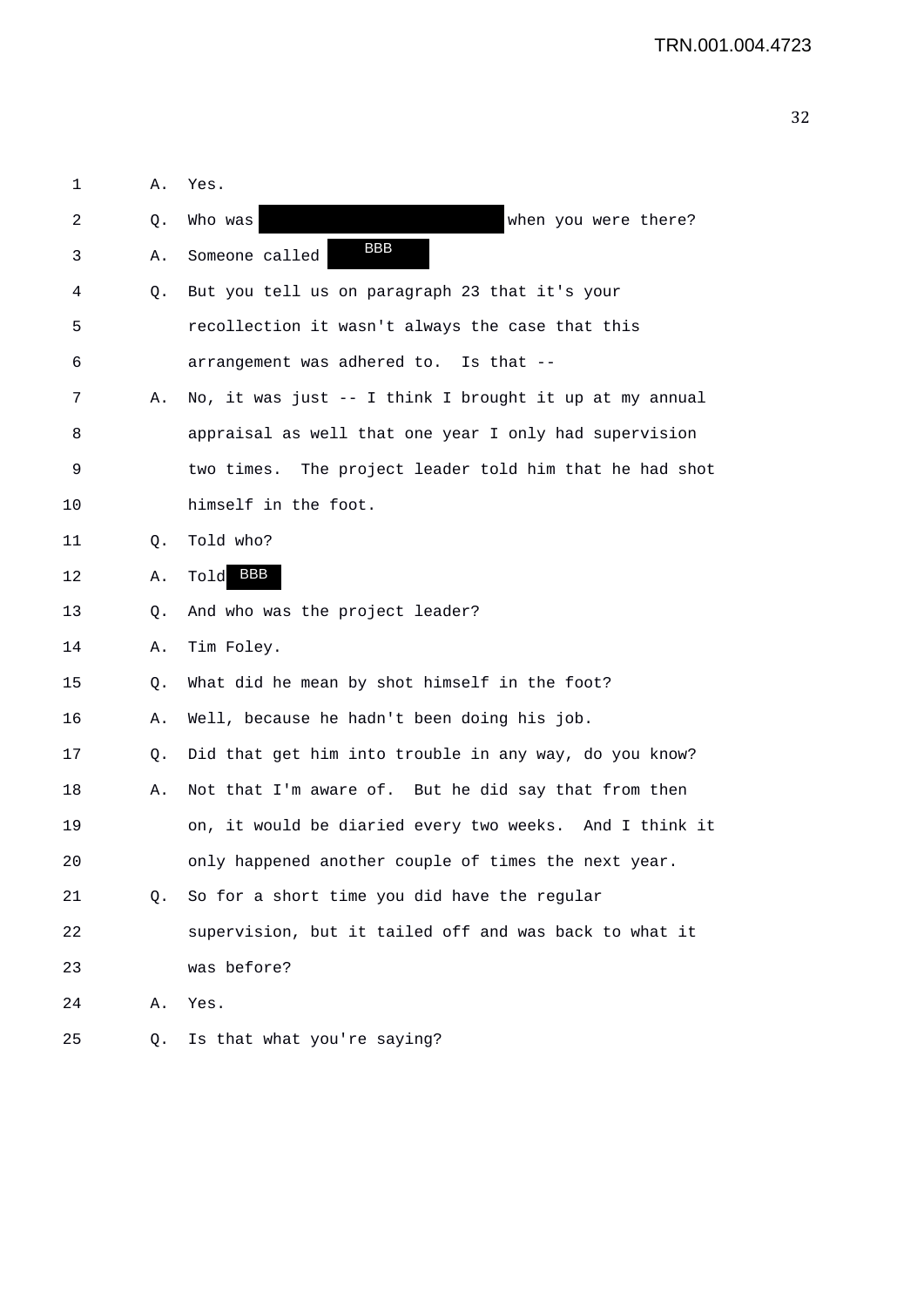| 1  | Α. | He saw that you could do your job, so they just let you  |
|----|----|----------------------------------------------------------|
| 2  |    | get on with it.                                          |
| 3  | Q. | I think at some point you say that you didn't always     |
| 4  |    | feel supported. Was that your feeling then?              |
| 5  | Α. | Yes.                                                     |
| 6  | Q. | Was that due to this situation of not being supervised   |
| 7  |    | regularly as was intended? Is that what you have in      |
| 8  |    | mind?                                                    |
| 9  | Α. | It was put into place for a reason.                      |
| 10 | Q. | Yes, but how do you feel it impacted on your ability to  |
| 11 |    | do your job and to deal with the everyday situations     |
| 12 |    | that you had to face?                                    |
| 13 | Α. | As I said earlier, it's part of your job structure, you  |
| 14 |    | what you think is<br>can say to                          |
| 15 |    | right or wrong and how you're feeling and he can try and |
| 16 |    | help with that.                                          |
| 17 | Q. | At the supervision sessions?                             |
| 18 | Α. | Yes.                                                     |
| 19 | Q. | Because I don't suppose that expressing those feelings   |
| 20 |    | during a shift would be an easy thing to do?             |
| 21 | Α. | No, no. That was the whole reason, so he knew how you    |
| 22 |    | were functioning. It was about getting from all the      |
| 23 |    | staff how his team was functioning rather than just      |
| 24 |    | letting it run on.                                       |
| 25 | Q. | I take it that -- you've said earlier, I think, that the |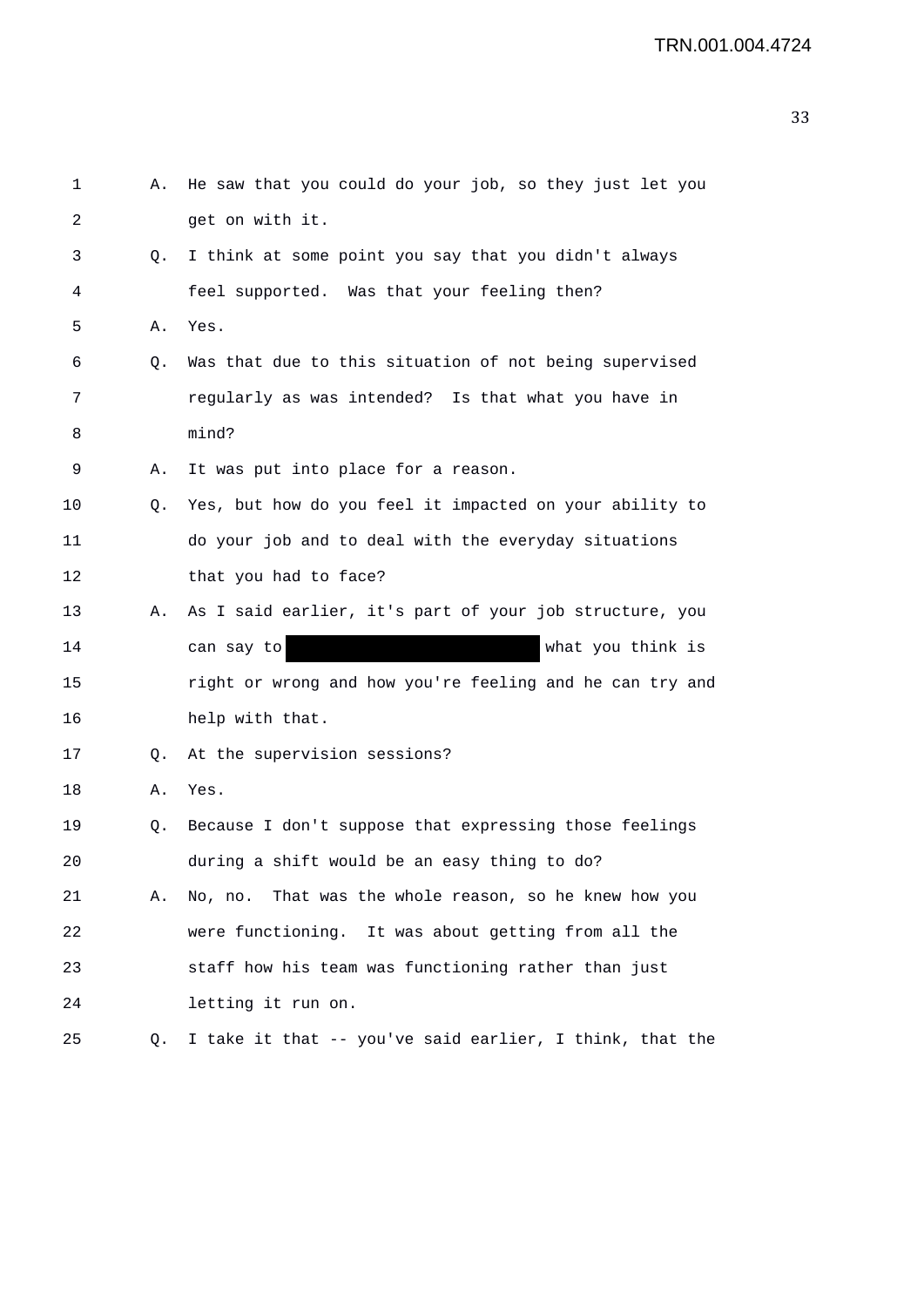| 1  |    | BBB<br>sort of team system would involve people like     |
|----|----|----------------------------------------------------------|
| 2  |    | and indeed the project leader being part of a team from  |
| 3  |    | time to time, part of the team of three.                 |
| 4  | Α. | Through the week.                                        |
| 5  | Q. | So there would be opportunities at least to have some    |
| 6  |    | contact and liaison with them on those occasions?        |
| 7  | Α. | Yes.                                                     |
| 8  | Q. | But you feel that the supervision would have been        |
| 9  |    | beneficial to you at least?                              |
| 10 | Α. | Well, going back to the handbook, I'm sure it'll be      |
| 11 |    | in the handbook that staff should get supervision.       |
| 12 | Q. | And you're saying that Tim Foley, as the project leader, |
| 13 |    | was well aware of this arrangement not happening on      |
| 14 |    | a regular basis?                                         |
| 15 | Α. | When I had my annual appraisal, I made Tim aware of it   |
| 16 |    | and that's when he said to BBB "Look, you've shot        |
| 17 |    | yourself in the foot". When we came to the back of the   |
| 18 |    | second year, I wasn't getting it again.                  |
| 19 | Q. | You've got in mind a couple of years when this situation |
| 20 |    | was raised at the annual appraisal. Can you give us      |
| 21 |    | a sort of time frame for this? You were there from 1995  |
| 22 |    | to 2002. What sort of -- at what point in your period    |
| 23 |    | of employment were you raising this issue about          |
| 24 |    | supervision with Tim Foley?                              |
| 25 | Α. | It would be --                                           |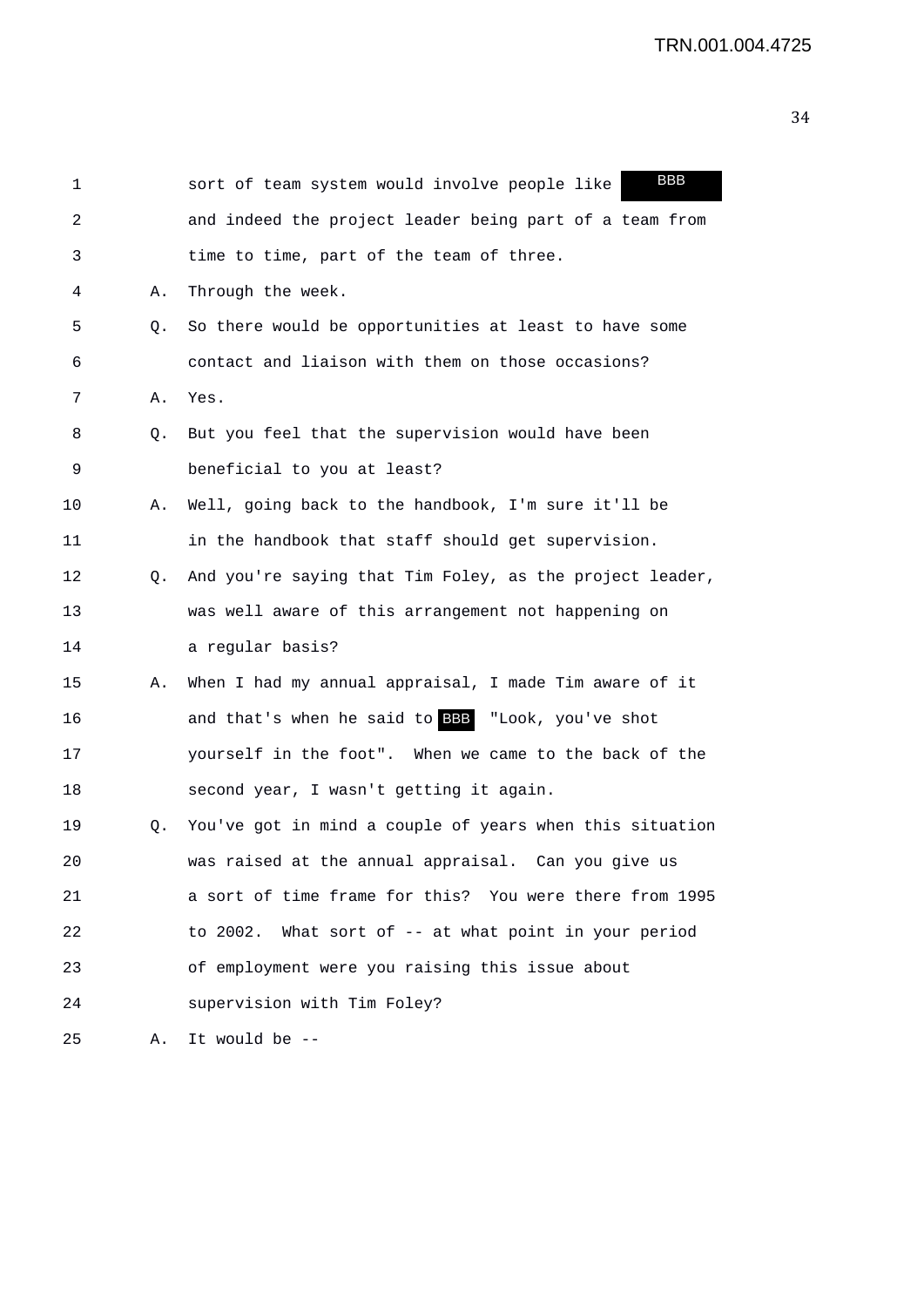1 0. Was it towards the end or the middle? 2 A. Towards the end. It should be logged somewhere. 3 Q. We'll maybe find out a bit more about that. 4 Moving to a different matter, on page 5135, you say 5 at the top of that page that -- and I think when you 6 talk about: 7 "The individual could speak to their key worker if 8 they felt they were not being looked after properly." 9 When you say that you mean one of the residents? 10 A. Yes. 11 Q. So am I right in thinking that in your period at 12 Sycamore each resident would have an assigned key 13 worker? 14 A. Key worker and a back-up key worker in case the key 15 worker was off, the backup worker could carry on the 16 paperwork. 17 Q. I think you tell us that that person was available to 18 speak to if the child had some concerns to raise? 19 A. Yes -- obviously, when the person was on shift. 20 Q. Well, in practice, do you think that the children and 21 young people did see the key worker as someone that they 22 could talk to and raise issues with? 23 A. Yes, I think so. 24 Q. So at least in your period at Sycamore, it's your 25 recollection that children were able under these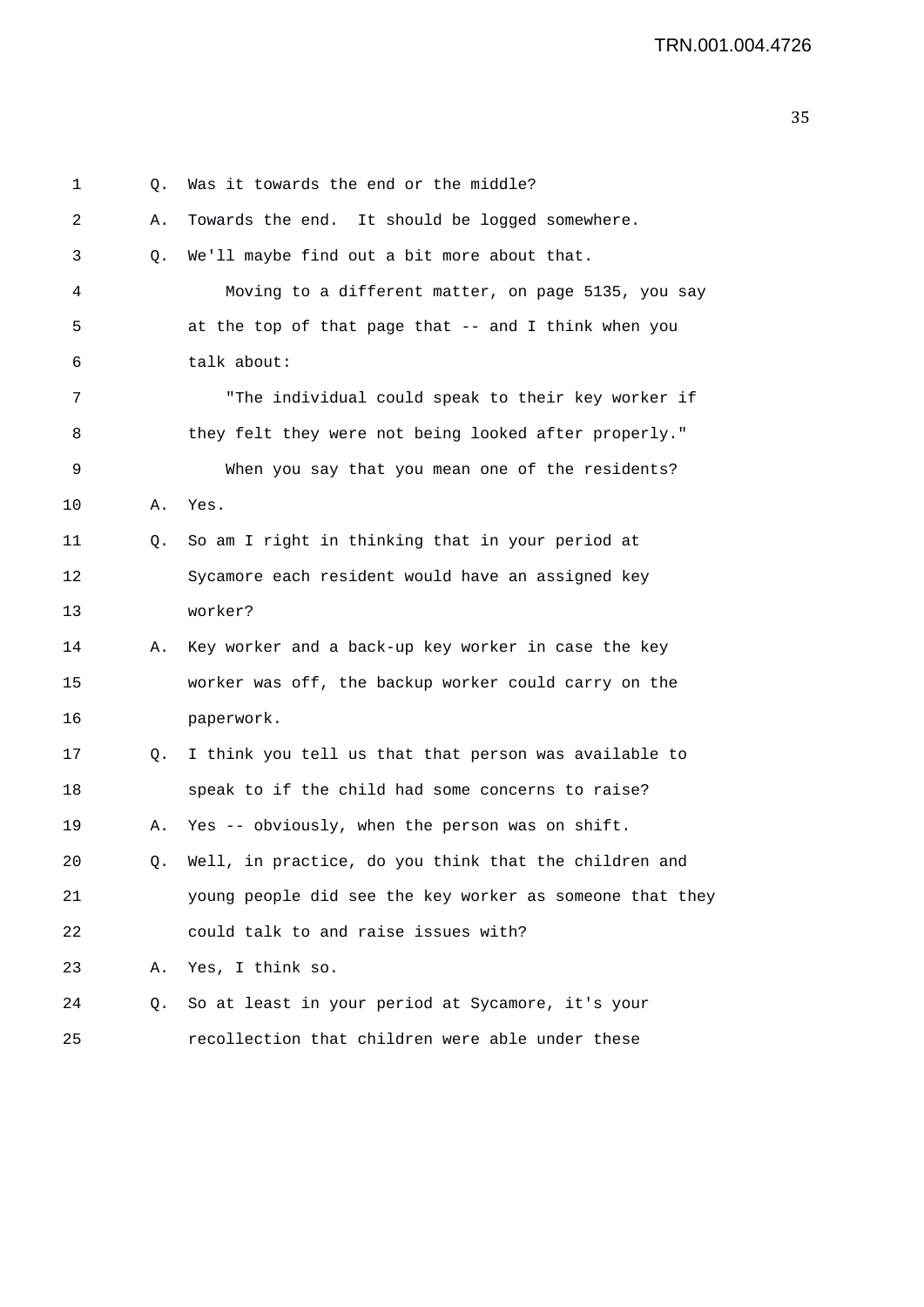| 1  |    | arrangements, the key worker system, to raise matters of |
|----|----|----------------------------------------------------------|
| 2  |    | concern?                                                 |
| 3  | Α. | Yes.                                                     |
| 4  | Q. | In your time at Aberlour, Sycamore, was there            |
| 5  |    | involvement from an external body called Who Cares?      |
| 6  |    | Have you heard of that organisation, Who Cares?          |
| 7  | Α. | I can't remember.                                        |
| 8  | Q. | I think they are an independent charitable body who      |
| 9  |    | would have workers who would go to establishments such   |
| 10 |    | as perhaps Sycamore and be available to talk to          |
| 11 |    | children, to hear their concerns. Was there an           |
| 12 |    | arrangement of that -- can you remember an independent   |
| 13 |    | person coming like that?                                 |
| 14 | А. | I can't remember that at all.                            |
| 15 | Q. | But there was the key worker?                            |
| 16 | Α. | $Mm-hm$ .                                                |
| 17 | Q. | If I could ask you about something else. You tell us     |
| 18 |    | that -- you've got a section headed "External            |
| 19 |    | Inspections". It starts at page 5136 of your statement.  |
| 20 |    | I think that you tell us that during your period of      |
| 21 |    | employment, there would be inspections from time to time |
| 22 |    | by inspectors from Fife Council --                       |
| 23 | Α. | That's right.                                            |
| 24 | Q. | -- who would inspect the home?                           |
| 25 | Α. | And that person would stay over for one night to get the |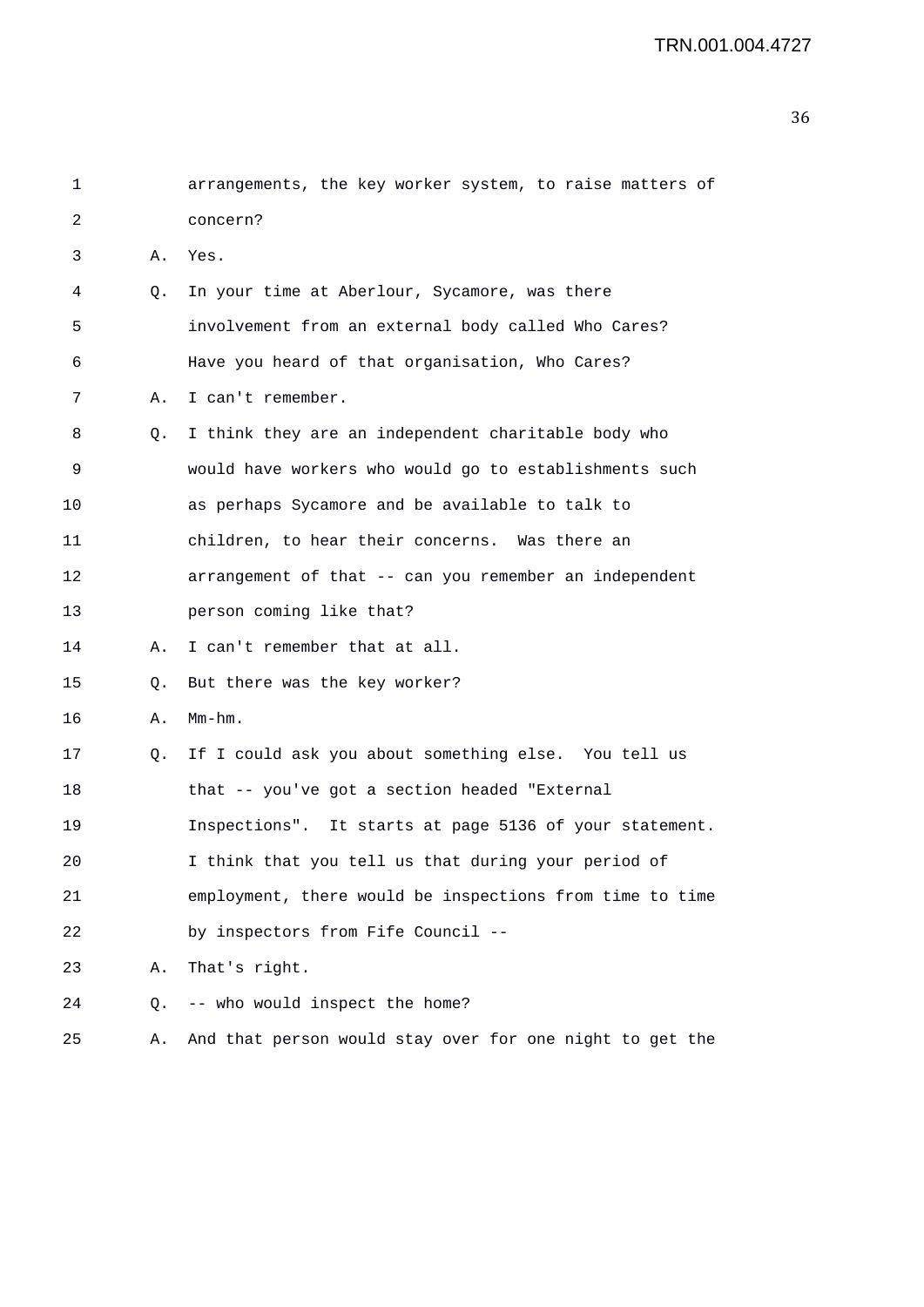| 1  |    | whole -- see the whole shift.                            |
|----|----|----------------------------------------------------------|
| 2  | Q. | Would that be -- we're aware, I think, of quite          |
| 3  |    | a significant change happening when the                  |
| 4  |    | Care Inspectorate was set up in about 2001. It might be  |
| 5  |    | towards the end of your period at Sycamore, but you'll   |
| 6  |    | be aware of the Care Inspectorate?                       |
| 7  | Α. | Yes.                                                     |
| 8  | Q. | So when we're talking about these inspections, would     |
| 9  |    | these be local authority inspections prior to the        |
| 10 |    | establishment of the Care Inspectorate, the inspections  |
| 11 |    | by Fife Council?                                         |
| 12 | Α. | I think normally, for Fife Council, it was just the      |
| 13 |    | person would just appear.                                |
| 14 | Q. | Yes, I'm just trying to put a time frame for this.       |
| 15 |    | Would it have been before the establishment in 2001 or   |
| 16 |    | thereabouts of the Care Inspectorate that these council  |
| 17 |    | officials were coming to look at the service? Because    |
| 18 |    | it was registered with the local authority, I think, in  |
| 19 |    | those days; is that right?                               |
| 20 |    | They were in every year.                                 |
| 21 | Q. | And did they -- well, did you have any dealings with     |
| 22 |    | those inspectors personally?                             |
| 23 |    | Are we talking about the Fife inspectors?<br>LADY SMITH: |
| 24 |    | MR PEOPLES:<br>Yes.                                      |
| 25 | Α. | Yes.                                                     |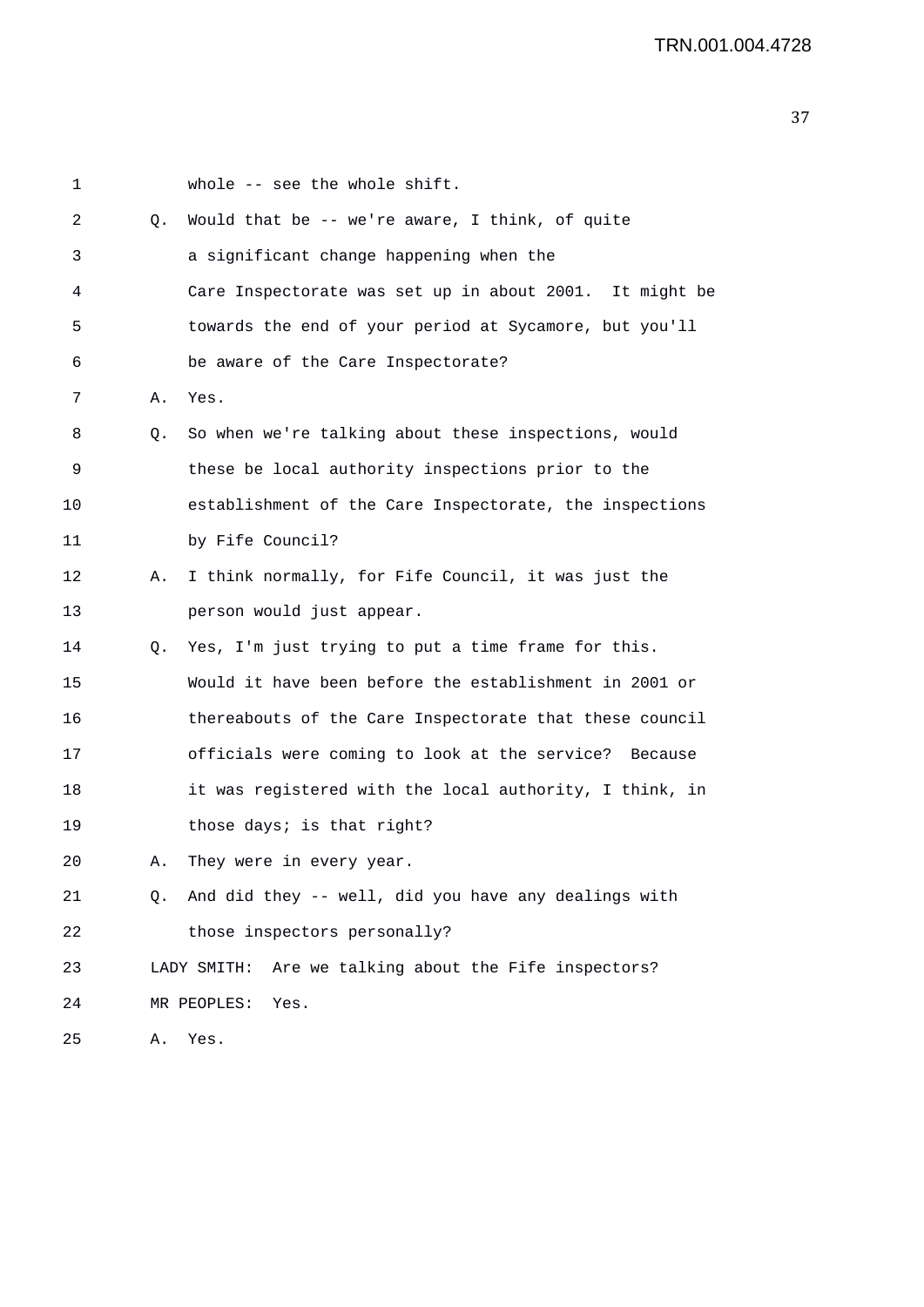```
1 LADY SMITH: Of course, you finished up there in 2002. So 
2 that was early in the period of Her Majesty's 
3 Inspectorate. 
4 A. Right. 
5 LADY SMITH: So far as the Fife inspectors are concerned, 
6 I think Mr Peoples was asking you about them, as to 
7 whether you talked to them yourself. 
8 A. Well, normally, I would be on shift when the lady came 
9 in. I think she dealt with me a minimum of three times 
10 because it was like a standing joke that she appeared 
11 when I was on shift. 
12 MR PEOPLES: Did you get any indication of what the lady 
13 inspector thought of the project or the way it was run? 
14 Was there any discussion that would give any clue on 
15 that? 
16 A. She would do a report after her stay and it would be 
17 handed up to Tim Foley or Cameron McVicar at -- 
18 Q. More senior managers? 
19 A. Yes. 
20 Q. Do you recall following these visits and reports, 
21 whether there was any feedback that meant that changes 
22 had to be made -- 
23 A. Sorry for interrupting, but you'd just get a staff, like 
24 a team brief, a team meeting or something like that: 
25 things have went well, could be better at this or
```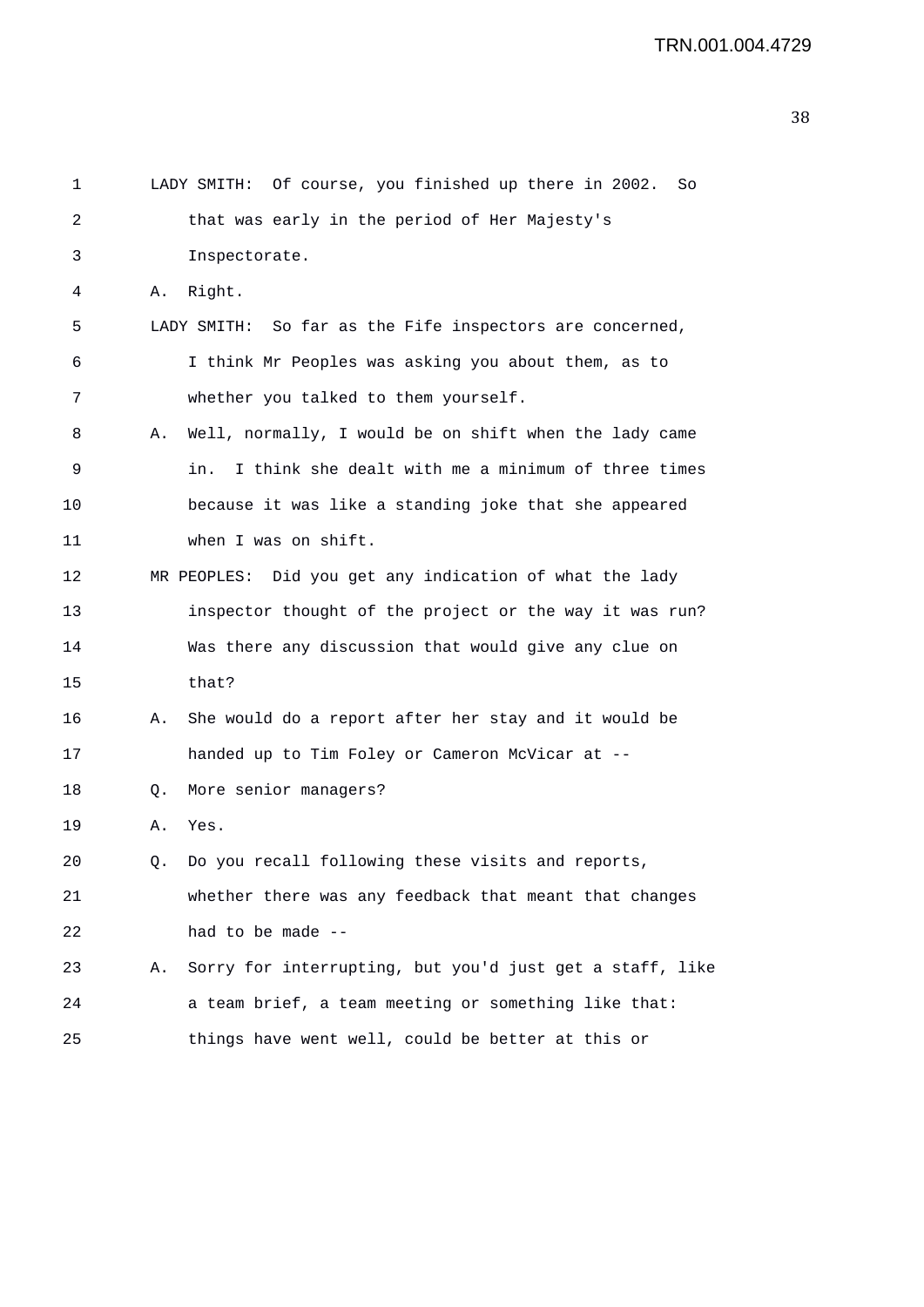| 1  |    | something like that, and that would really be it.       |
|----|----|---------------------------------------------------------|
| 2  | Q. | So you would get feedback following these inspections   |
| 3  |    | and if there was anything highlighted by the inspector, |
| 4  |    | that would be discussed at these meetings?              |
| 5  | Α. | Yes. We would have to look at that and see how we could |
| 6  |    | improve it.                                             |
| 7  | Q. | Just on a different matter, page 5137, under            |
| 8  |    | paragraph 25, which is headed "Review of care and       |
| 9  |    | placement", I just wanted to ask you a little bit about |
| 10 |    | that.                                                   |
| 11 |    | You say there:                                          |
| 12 |    | "I felt that the management just kept the children      |
| 13 |    | in the project to keep the money coming in. It was the  |
| 14 |    | norm to keep the children to go from unit to unit       |
| 15 |    | through the three units "                               |
| 16 |    | I think those are the different age group units         |
| 17 |    | you have mentioned?                                     |
| 18 | Α. | Yes.                                                    |
| 19 | Q. | " again just for the money."                            |
| 20 |    | What makes you think that was the prime motivation      |
| 21 |    | for the children remaining?                             |
| 22 | Α. | I just felt that once the children got in there, it was |
| 23 |    | like a wage. I think the time I was there, maybe two    |
| 24 |    | had left out of, I don't know, 20, 30 children. It just |
| 25 |    | seemed to  It was just like a money train, I felt       |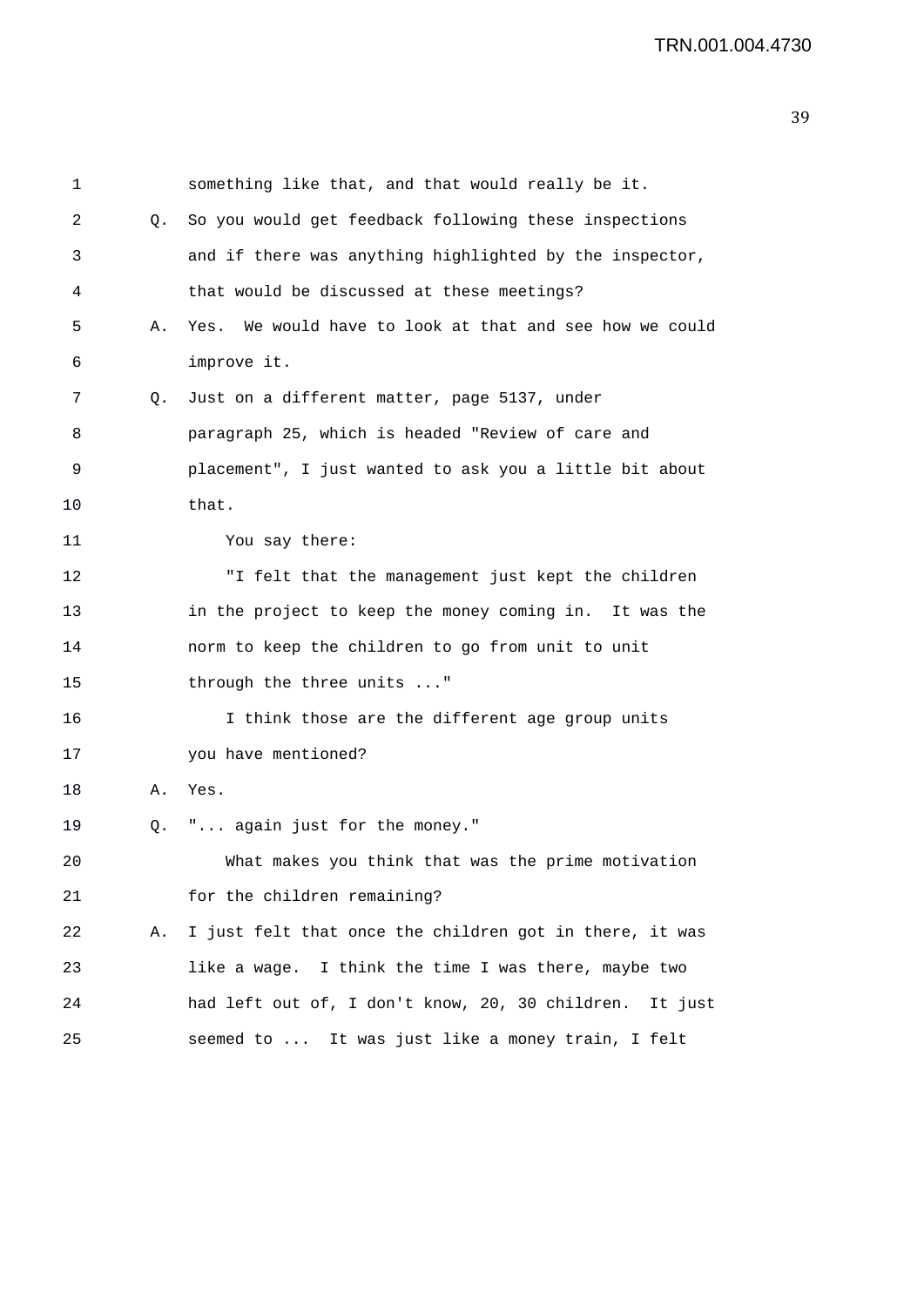1 personally.

| 2  | Q. | You're saying that the majority of the children, with    |
|----|----|----------------------------------------------------------|
| 3  |    | a few exceptions, stayed during your whole period either |
| 4  |    | at Whytemans Brae or somewhere else, depending on their  |
| 5  |    | age?                                                     |
| 6  | Α. | Yes.                                                     |
| 7  | Q. | One other possibility could be that, well, they needed   |
| 8  |    | to remain there because they weren't ready to go         |
| 9  |    | anywhere else or it was providing a service that         |
| 10 |    | couldn't be provided in other places. These are other    |
| 11 |    | possibilities, are they not?                             |
| 12 | Α. | Yes.                                                     |
| 13 | Q. | Do you accept that?                                      |
| 14 | Α. | There were some children that shouldn't have been in     |
| 15 |    | there.                                                   |
| 16 | Q. | Presumably, the whole purpose of review, if it's done    |
| 17 |    | properly, is to say: is this the right place for this    |
| 18 |    | child at this point in time?                             |
| 19 | Α. | Mm.                                                      |
| 20 | Q. | And did you attend review meetings?                      |
| 21 | Α. | Yes.                                                     |
| 22 | Q. | Can you confirm for us that that that sort of discussion |
| 23 |    | would take place between the professionals --            |
| 24 | Α. | There would be a report written and the recommendations  |
| 25 |    | would be this child would stay here.                     |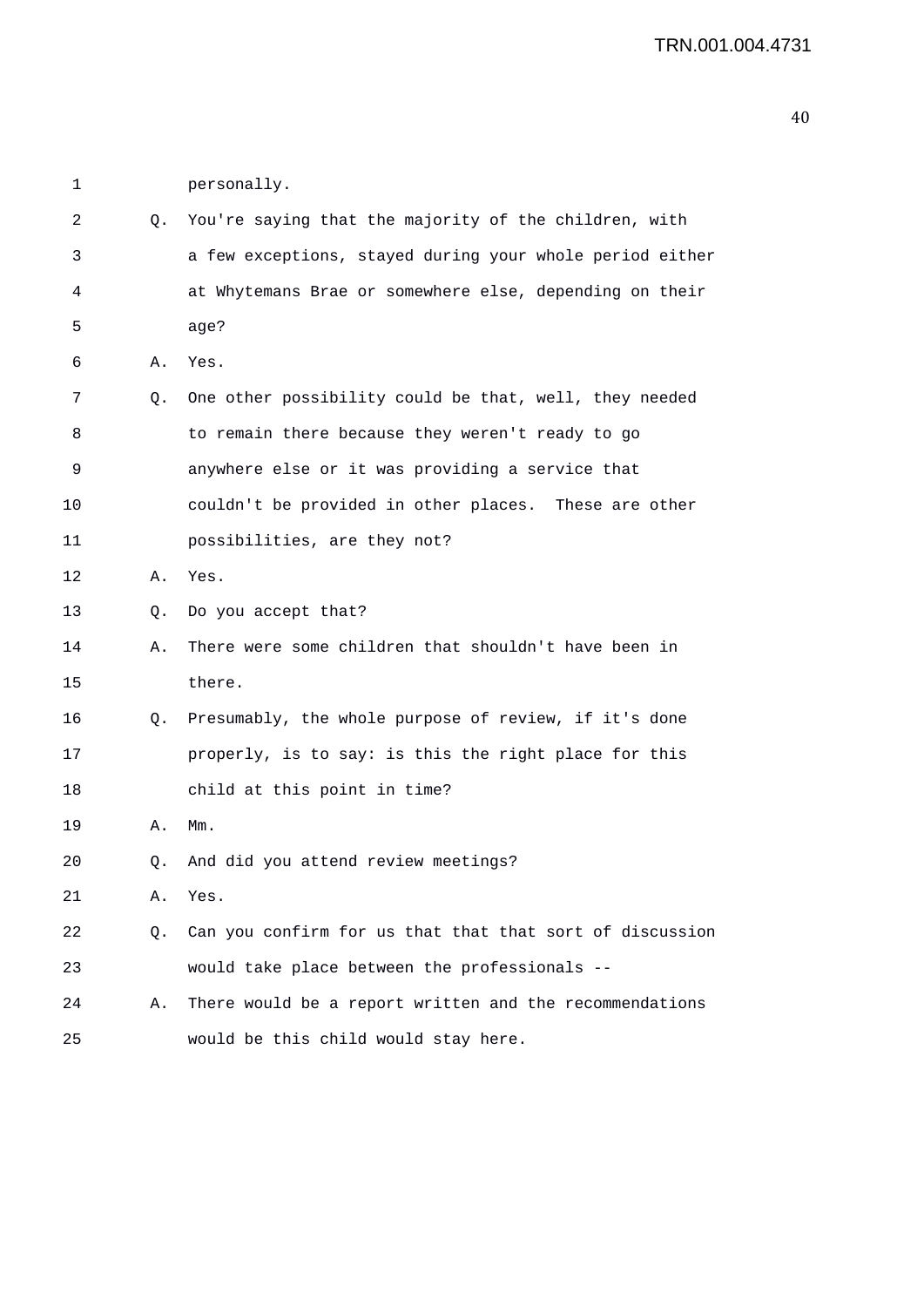| 1  | Q. | Are you suggesting that wasn't a good faith                  |
|----|----|--------------------------------------------------------------|
| 2  |    | recommendation based on the professional judgment at the     |
| 3  |    | Are you questioning that?<br>time?                           |
| 4  | Α. | Well, in my personal feelings, yes, that's what it felt      |
| 5  |    | It was like you had to go through the whole<br>like.         |
| 6  |    | system.                                                      |
| 7  | Q. | But I think you said earlier to me that Whytemans Brae       |
| 8  |    | was a specialist unit, as were some of the others, that      |
| 9  |    | were taking children that came with quite a significant      |
| 10 |    | history of problems.                                         |
| 11 | Α. | Yes. But they weren't all like that.                         |
| 12 | Q. | No, but a lot of them were?                                  |
| 13 | Α. | Yes.                                                         |
| 14 |    | You said a few moments ago, Alfie, that there<br>LADY SMITH: |
| 15 |    | were children who shouldn't have been there.<br>Tell me      |
| 16 |    | about them.                                                  |
| 17 | Α. | Well, one in particular, the reason he was put in care       |
| 18 |    | is because he -- his dad thought his mum had had an          |
| 19 |    | affair and that was the only reason that lad was put in      |
| 20 |    | care and he went through the whole system. He got home       |
| 21 |    | at weekends to his mum; obviously his mum had had a new      |
| 22 |    | partner.                                                     |
| 23 |    | LADY SMITH: Is he the only one you remember or do you        |
| 24 |    | remember others?                                             |
| 25 | Α. | Just probably maybe him. It was just like mild<br>You        |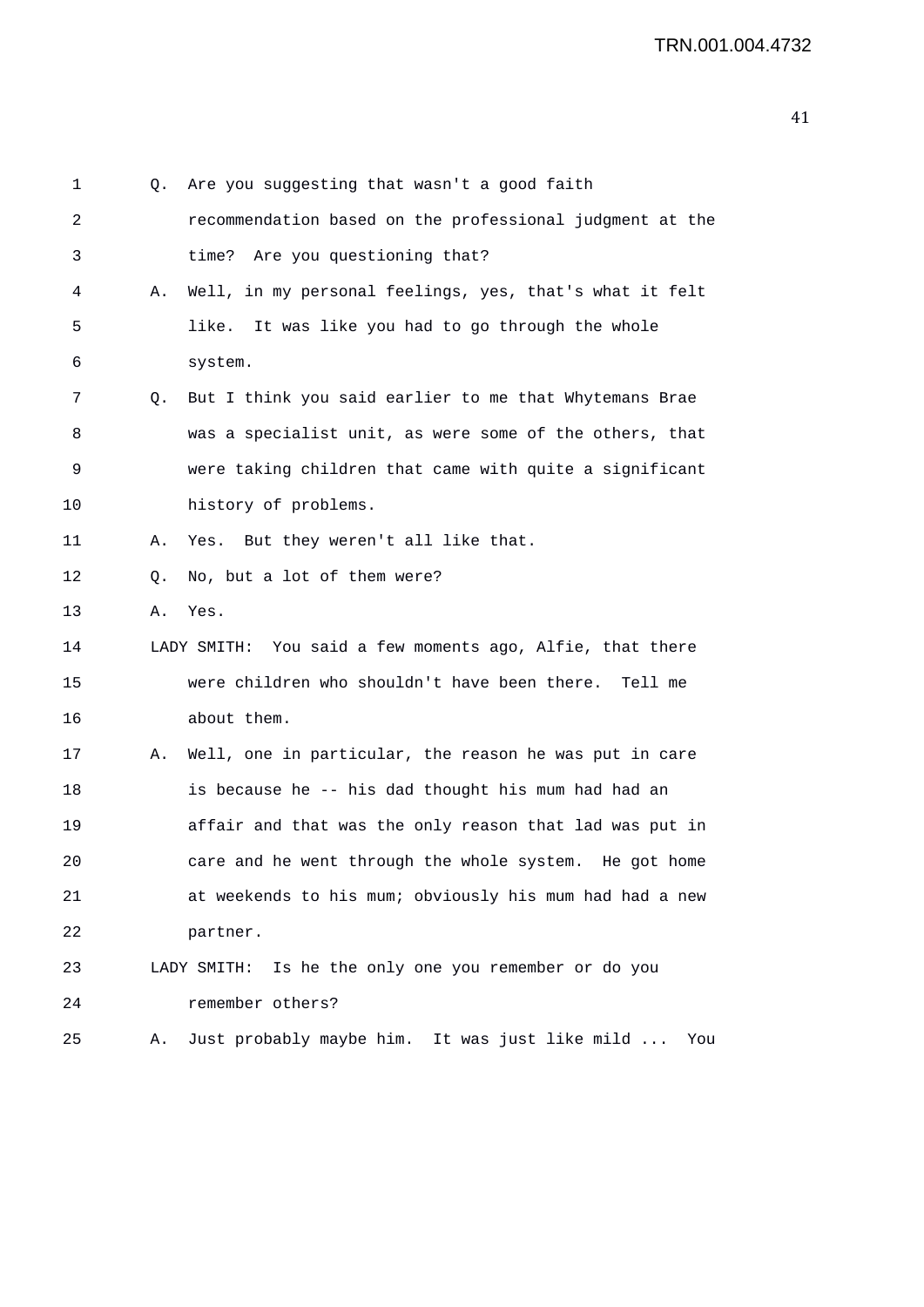| 1  |    | know, I remember Tim saying that some of the children      |
|----|----|------------------------------------------------------------|
| 2  |    | weren't, for want of a better word, bad enough for         |
| 3  |    | Sycamore. And then when they arrived, their true           |
| 4  |    | colours came out.                                          |
| 5  |    | LADY SMITH:<br>Thank you.                                  |
| 6  |    | MR PEOPLES: Did you ever participate in reviews concerning |
| 7  |    | the child that you've just mentioned?                      |
| 8  | Α. | I did, uh-huh.                                             |
| 9  | Q. | Did you raise that point?                                  |
| 10 | Α. | Well, I think if I raised that point, I'd have been out    |
| 11 |    | the door.                                                  |
| 12 | Q. | So you didn't raise it?                                    |
| 13 | Α. | No.                                                        |
| 14 | Q. | That's just how you felt?                                  |
| 15 | Α. | $Mm-hm$ .                                                  |
| 16 | Q. | That that boy shouldn't really have been in that service   |
| 17 |    | given the background and the situation?                    |
| 18 | Α. | Yes. He could have been in care of some sort, but not      |
| 19 |    | in a specialised unit like                                 |
| 20 | Q. | Can I ask you a sort of general question about -- you've   |
| 21 |    | already mentioned the alarm system at night, which was     |
| 22 |    | I think in part at least a safeguarding or a child         |
| 23 |    | protection arrangement. Just more generally, in your       |
| 24 |    | time, if someone was just to ask you the direct            |
| 25 |    | question, "What were the child protection arrangements     |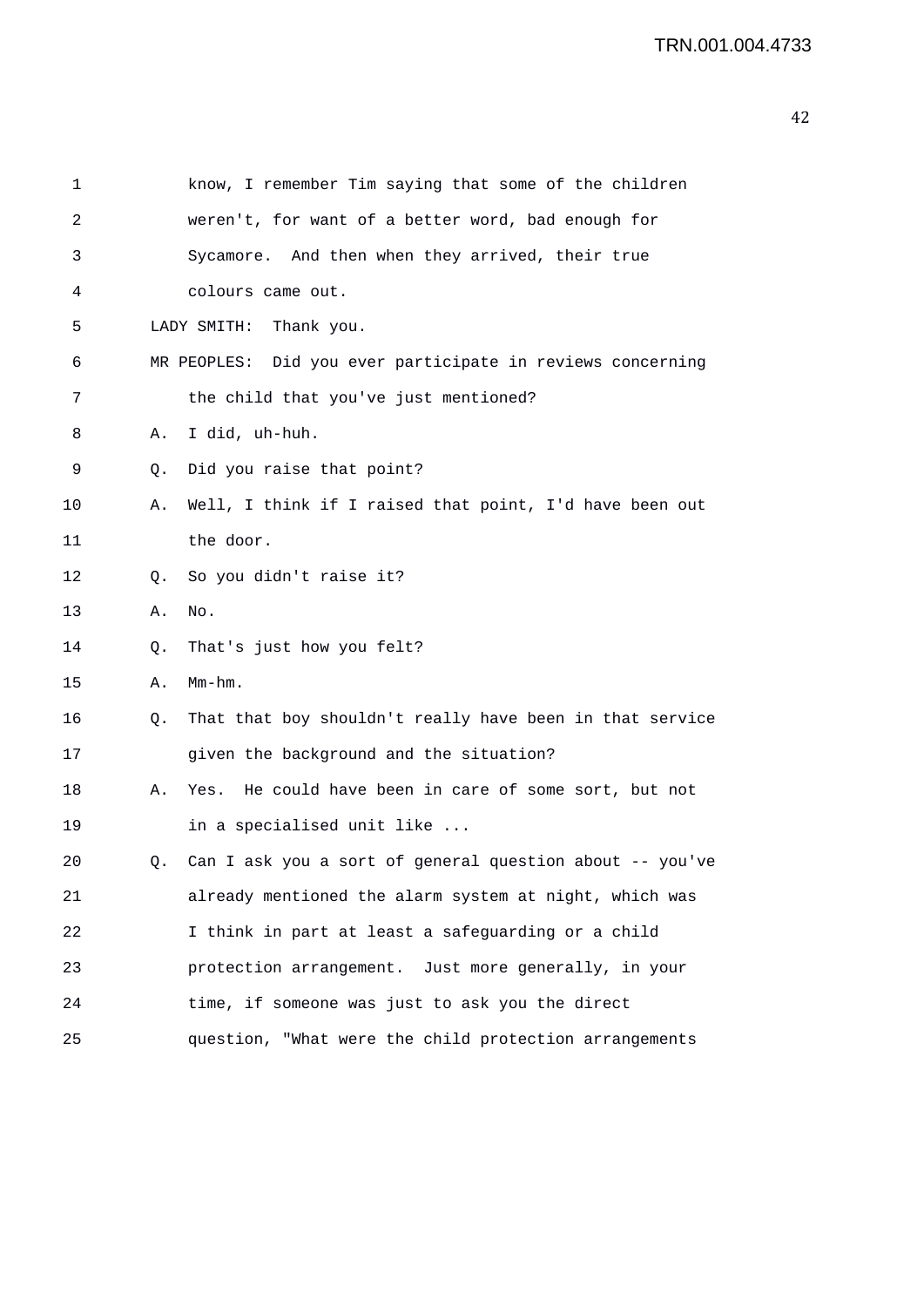| 1  |    | that were in place in Whytemans Brae in your time?" --   |
|----|----|----------------------------------------------------------|
| 2  |    | you mentioned the alarm, what other arrangements apart   |
| 3  |    | from checks on people who were recruited and so forth,   |
| 4  |    | what practical arrangements were put in place to protect |
| 5  |    | children from harm and abuse from anyone?                |
| 6  | Α. | As I said to you earlier, the Disclosure Scotland would  |
| 7  |    | be there and I'm sure Sycamore would have something with |
| 8  |    | a befriending scheme, people in the relief pool, giving  |
| 9  |    | them a chance to look into the history.                  |
| 10 | Q. | And to what extent in your time were situations at       |
| 11 |    | Whytemans Brae or situations where children would go out |
| 12 |    | of the unit risk assessed for each child? To what        |
| 13 |    | extent was risk assessment a feature of life?            |
| 14 | А. | In general, the kids would ask to go out, you know, or   |
| 15 |    | let us know where they were going, but sometimes they    |
| 16 |    | would just jump out of their bedroom window and head     |
| 17 |    | off.                                                     |
| 18 | Q. | Were you ever aware of seeing formal risk assessments    |
| 19 |    | and those assessments reflected in children's care       |
| 20 |    | plans?                                                   |
| 21 | Α. | Yes, I think I did.                                      |
| 22 | О. | You saw them?                                            |
| 23 | Α. | Yes. There was a risk assessment done.                   |
| 24 | Q. | So there was an attempt to assess risks?                 |
| 25 | Α. | Uh-huh.                                                  |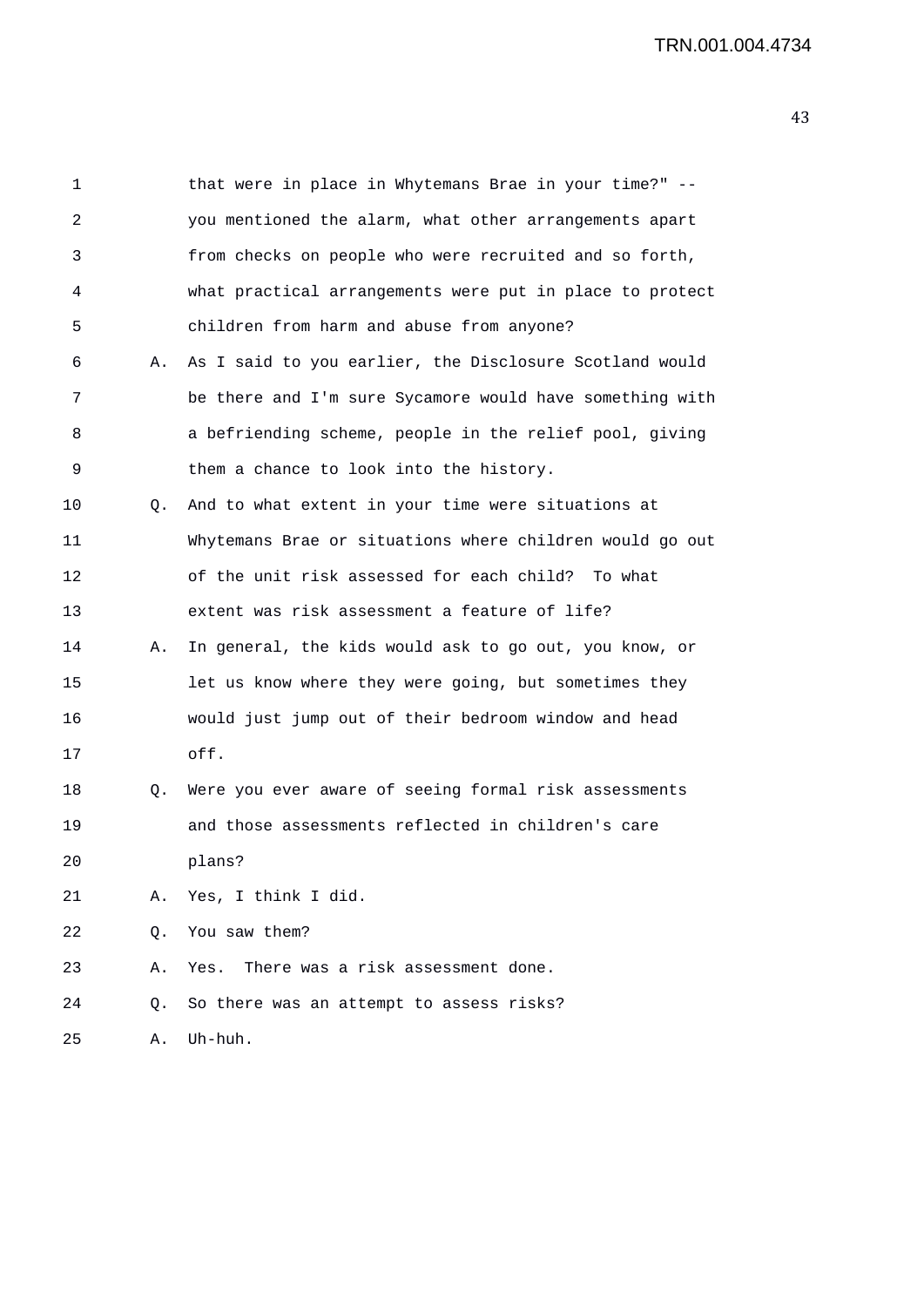| 1  | Q. | Were situations where a child might be alone, whether    |
|----|----|----------------------------------------------------------|
| 2  |    | with a carer at Whytemans Brae or any other adult, was   |
| 3  |    | that situation, a one-to-one situation risk assessed to  |
| 4  |    | your knowledge?                                          |
| 5. | Α. | I honestly can't remember.                               |
| 6  | Q. | Can I ask you this then: would it have been uncommon in  |
| 7  |    | Whytemans Brae for children to be in a one-to-one        |
| 8  |    | situation with, say, a carer or someone employed --      |
| 9  | Α. | Yes, if you were doing something, helping with homework  |
| 10 |    | or setting up for a review, the six-monthly review, you  |
| 11 |    | would spend time -- whatever they felt comfortable --    |
| 12 | Q. | Could a child -- and I'm not suggesting that I am going  |
| 13 |    | to put anything to you that happened, but could a worker |
| 14 |    | there be in the child's room, private space, on their    |
| 15 |    | own with a child?                                        |
| 16 | Α. | Yes.                                                     |
| 17 | Q. | There was no difficulty with that happening?             |
| 18 | Α. | No.                                                      |
| 19 | Q. | Would the door be kept open on these occasions?          |
| 20 |    | A. Open or closed, whatever.                             |
| 21 | Q. | So far as restraint is concerned, it wasn't an everyday  |
| 22 |    | occurrence, but it was quite a common occurrence that    |
| 23 |    | restraint had to be used from time to time and you've    |
| 24 |    | told us it was a last resort for you.                    |
| 25 | Α. | Yes.                                                     |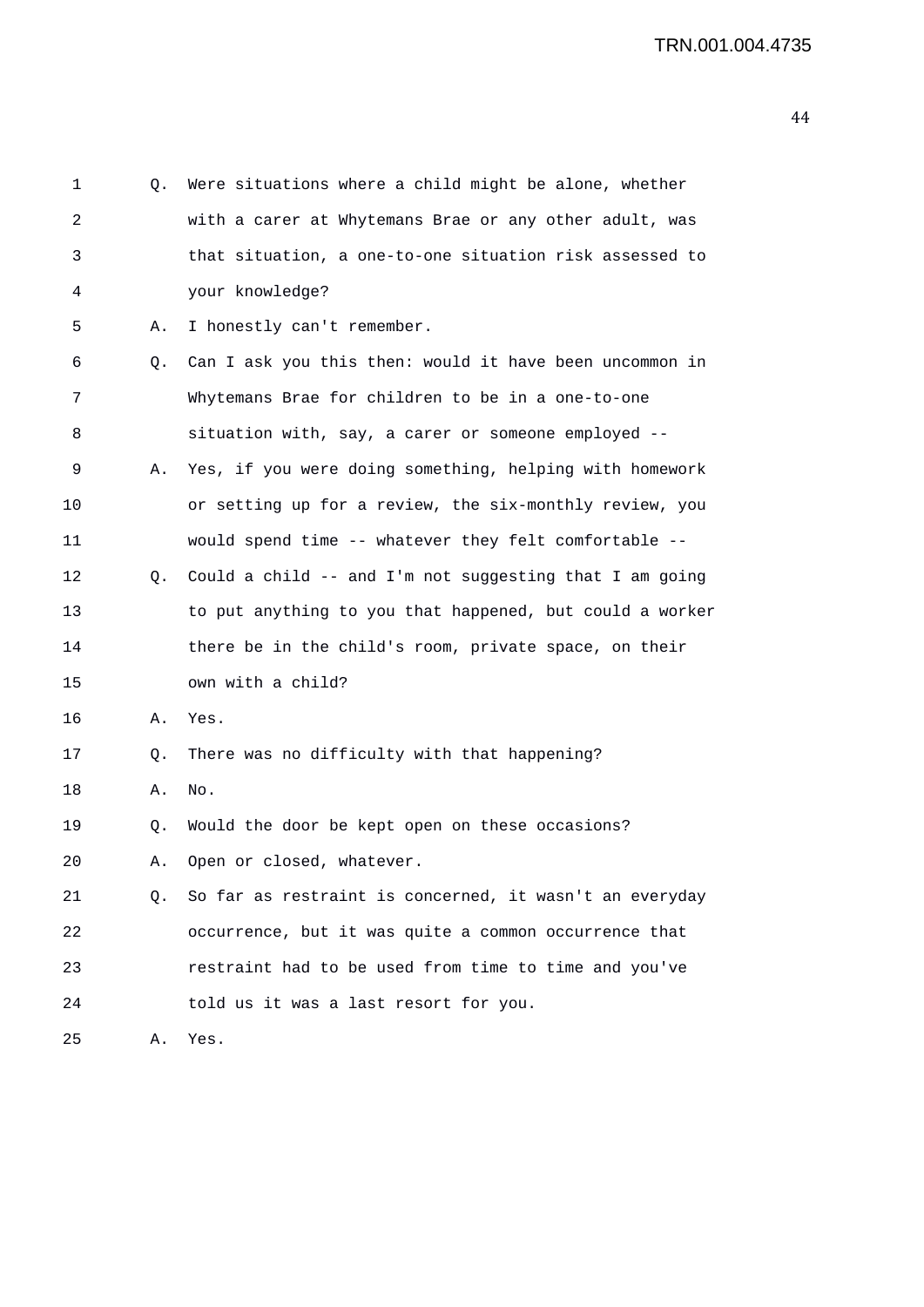1 Q. But on occasions where restraint was considered 2 necessary for whatever reason, how many staff were 3 involved in the restraint? 4 A. There would be two, minimum of two. 5 Q. Were there ever occasions when restraint was carried out 6 when there was only one adult and one child? 7 A. That depends on if it was restraint or stopping that 8 child from going to speak to someone. 9 Q. I'll maybe come to that, I think you're going to mention 10 something. I'm looking more generally at restraint. 11 Say a situation blew up, a child lost control and 12 required perhaps some form of restraint. That could 13 arise simply in a one-to-one situation, could it? 14 A. Having worked there, you feel if there's tension in the 15 place, staff shouldn't be in the office all the time or 16 sit in the foyer or anything like that, you can see 17 what's going to happen and say to your work colleague, 18 "Look, I think something's going to kick off here". 19 Q. So you're trying to anticipate the possibility of some 20 problem -- 21 A. You can feel that something's going to happen. 22 Q. Are you trying then to at least operate in pairs, if you 23 like? 24 A. One go and try and talk him down and the other one, 25 stand at the door or in the room, and then if it ended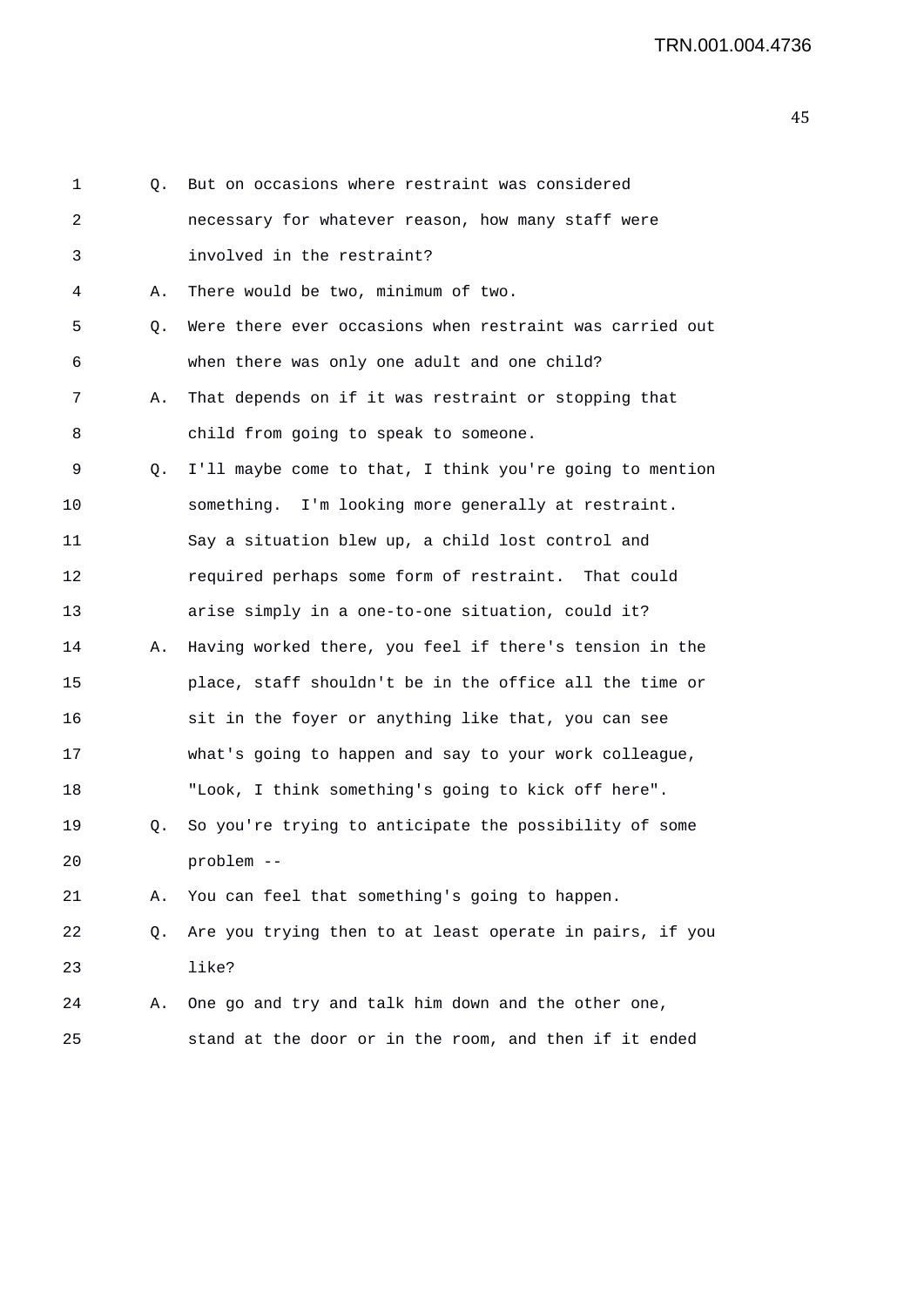| 1  |           | up in the restraint situation, well, you had a witness    |
|----|-----------|-----------------------------------------------------------|
| 2  |           | and somebody to hold their legs when you were holding     |
| 3  |           | their top half.                                           |
| 4  | Q.        | So ideally, if a restraint situation arose and the        |
| 5  |           | restraint was necessary, the idea was to have at least    |
| 6  |           | two members of staff present when that was happening?     |
| 7  |           | Did that always happen though?                            |
| 8  | Α.        | Well, again, it depends how many members of staff were    |
| 9  |           | Sometimes there were only two members of staff on,<br>on. |
| 10 |           | and if one was out with some of the kids, it was --       |
| 11 | Q.        | So there'd be a situation where someone might have to     |
| 12 |           | restrain a child without any other adult being present,   |
| 13 |           | and then they would have to, under the procedures, log    |
| 14 |           | that incident?                                            |
| 15 | А.        | An incident report.                                       |
| 16 | Q.        | And they would then log the incident as they perceived    |
| 17 |           | it to be. Would the child have any input into the         |
| 18 |           | entry?                                                    |
| 19 | Α.        | They would get to see it.                                 |
| 20 | $\circ$ . | See how it was recorded?                                  |
| 21 | Α.        | If they were happy with it, they agreed with it.<br>Yes.  |
| 22 | Q.        | If they were not happy with it, were they allowed --      |
| 23 | Α.        | It was the deputy project leader or the project leader    |
| 24 |           | to -- that was their department.                          |
| 25 | Q.        | Would the log record if the child disagreed with the      |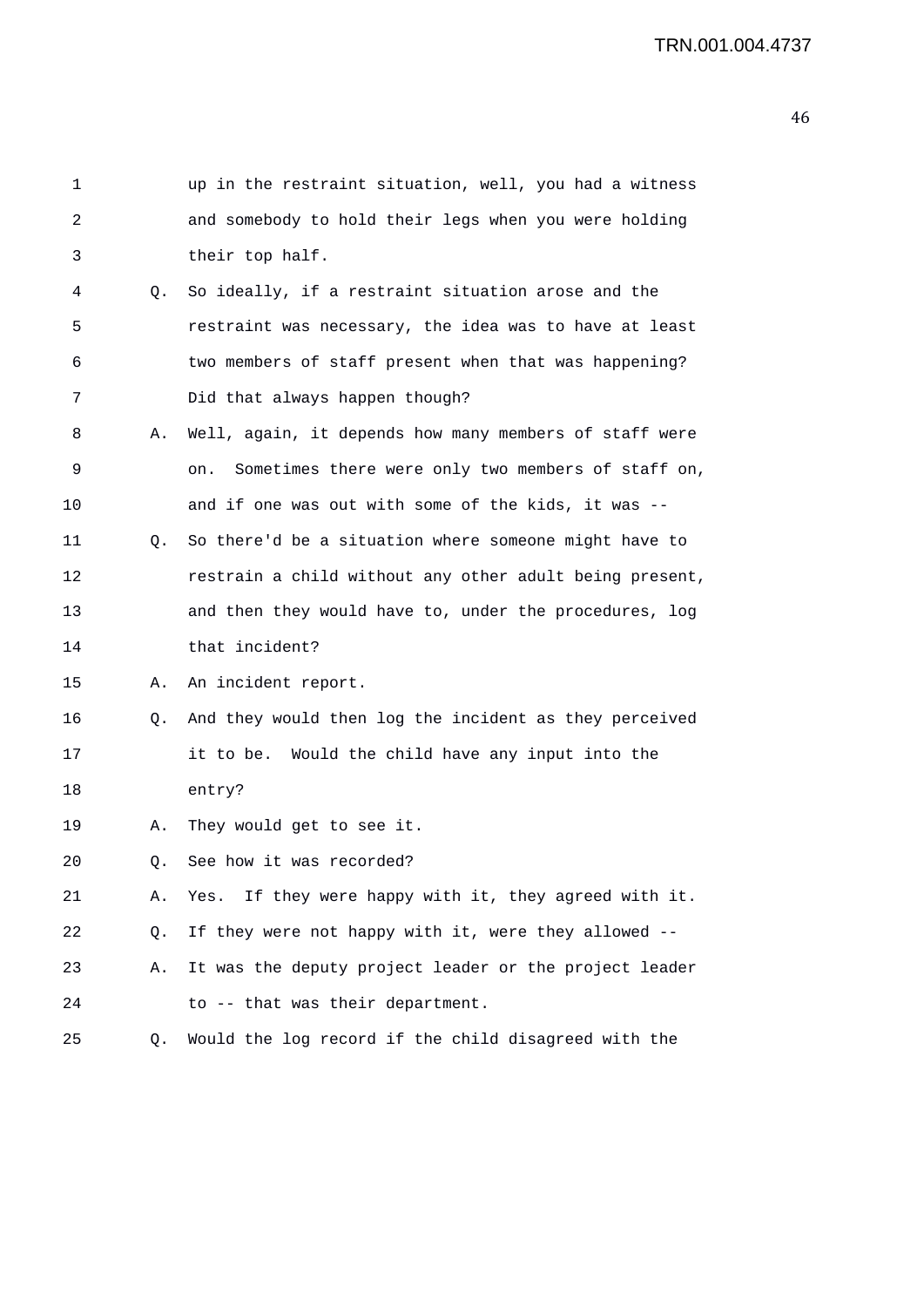| 1  |    | description of the restraint?                           |
|----|----|---------------------------------------------------------|
| 2  | Α. | I would hope so.                                        |
| 3  | Q. | Well, was that -- you say you'd hope so, did you ever   |
| 4  |    | see entries that would show a difference of view as to  |
| 5  |    | how a restraint incident was handled?                   |
| 6  | Α. | I honestly can't remember. It probably was. I think     |
| 7  |    | a couple of times the kids had been able to write       |
| 8  |    | a little something at the bottom.                       |
| 9  | Q. | But the procedure certainly was the child should have   |
| 10 |    | some say $--$                                           |
| 11 | Α. | Oh absolutely.                                          |
| 12 | Q. | -- in whether the entry was recording accurately        |
| 13 |    | what was taking place?                                  |
| 14 | Α. | It wasn't a prison.                                     |
| 15 | Q. | I wasn't suggesting that.                               |
| 16 | Α. | I understand that.                                      |
| 17 | Q. | I was just suggesting they had some opportunity to have |
| 18 |    | a say in what was being recorded?                       |
| 19 | Α. | Because the individual, the child, would -- nine times  |
| 20 |    | out of ten it would get discussed and the key worker    |
| 21 |    | would discuss it with them, ask them where they think   |
| 22 |    | they went wrong or what has been wrong and look at it   |
| 23 |    | from there. So they're getting their say. It's not      |
| 24 |    | like, "That's how it is and that's how it's going to    |
| 25 |    | be".                                                    |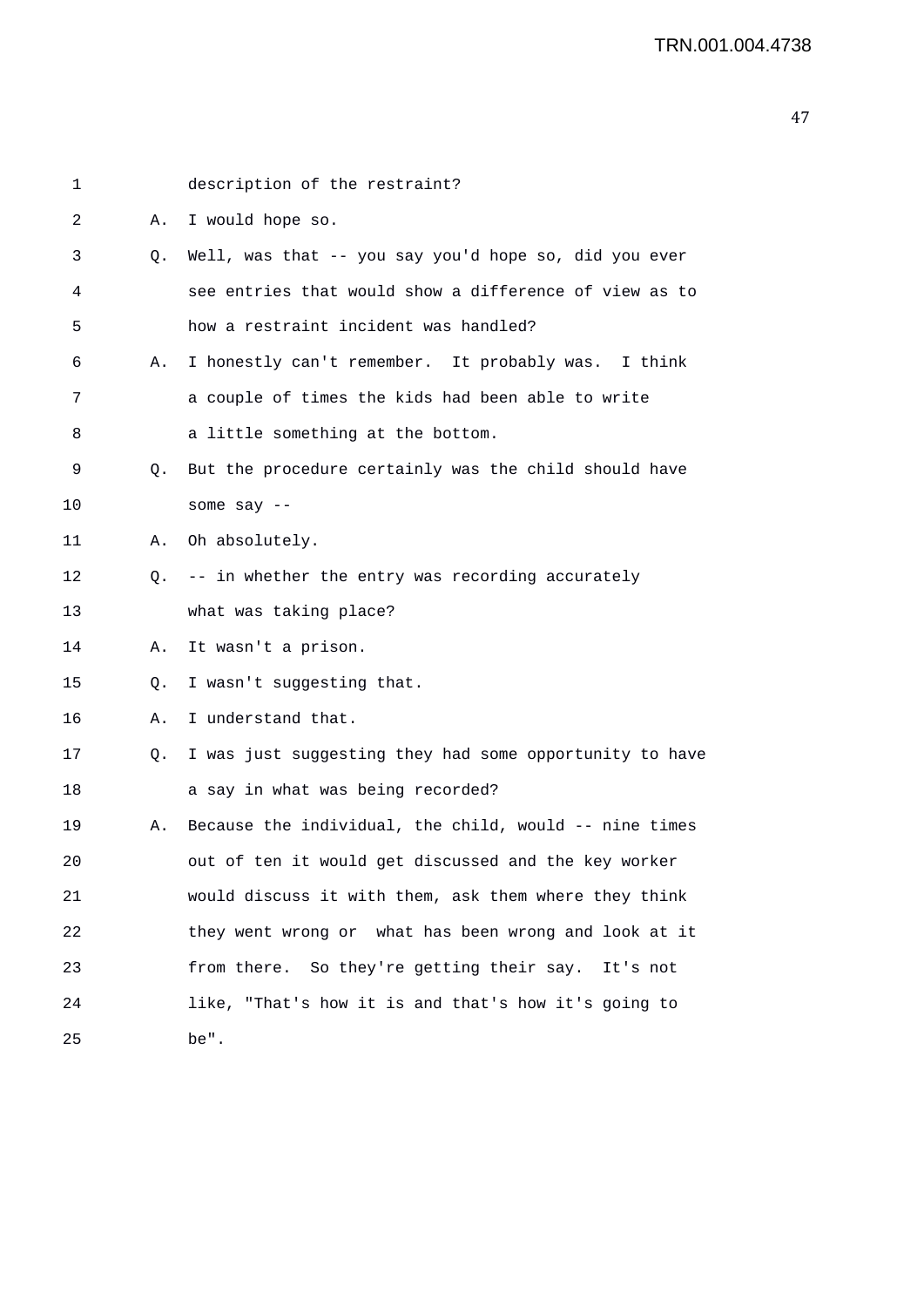|    | page 5141, which is an issue you were asked to address   |
|----|----------------------------------------------------------|
|    | in your statement, you make it clear that Sycamore       |
|    | wasn't a place where children would be physically        |
|    | punished; is that right? You say that halfway down that  |
|    | page, 5141, paragraph 30.                                |
|    | You say:                                                 |
|    | "If it resulted in a restraint, it could end up with     |
|    | bumps and bruises, including staff."                     |
| Α. | Uh-huh.                                                  |
| Q. | What were you trying to say there?                       |
| Α. | Some of the kids were quite big. There was one person    |
|    | in particular who had learning difficulties. She was     |
|    | a bit of a handful. So again, trying to take control.    |
|    | They didn't just sort of sit down and let you grab them, |
|    | you had to kind of -- they were losing control, so you   |
|    | were trying to keep some kind of control to make them    |
|    | safe rather than, again, as I said earlier, flailing     |
|    | their arms and getting injured.                          |
| Q. | What you're saying then, if I understand, is in          |
|    | situations such as that, where restraint was necessary,  |
|    | staff and child or one or other could end up with bumps  |
|    | and bruises --                                           |
| Α. | $Mm-hm$ .                                                |
| Q. | -- from the incident?                                    |
|    |                                                          |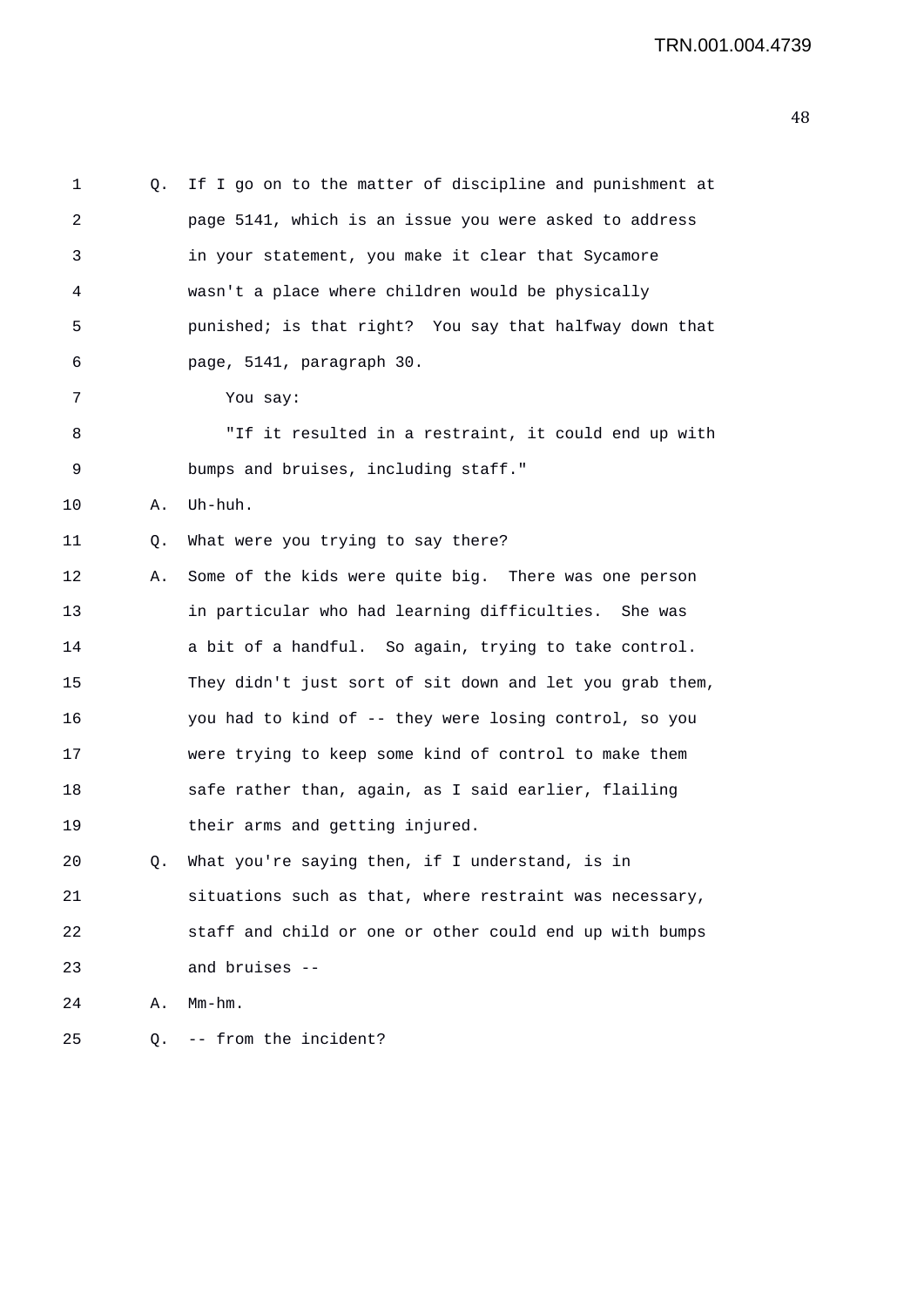| 1  | Α. | We had one member of staff who got his leg broken once.  |
|----|----|----------------------------------------------------------|
| 2  | Q. | So there was an inherent risk of injury in a restraint   |
| 3  |    | situation and it could be injury to the child or injury  |
| 4  |    | to the member of staff because of situation?             |
| 5  | Α. | Yes.                                                     |
| 6  | Q. | If there was a restraint situation where injury did      |
| 7  |    | occur to anyone, would the injury be logged and          |
| 8  |    | recorded?                                                |
| 9  | Α. | It would be in the medical --<br>Oh yes.                 |
| 10 | Q. | Would that prompt any form of investigation because      |
| 11 |    | restraint had produced injury?                           |
| 12 | Α. | It would be reported to the deputy project leader when   |
| 13 |    | he came in and then it'd be up to him to decide from     |
| 14 |    | there.                                                   |
| 15 | Q. | Did children or young people in Sycamore ever try to run |
| 16 |    | away or abscond from the unit?                           |
| 17 | Α. | Yes, on a regular basis.                                 |
| 18 | Q. | How was that situation dealt with if they were returned  |
| 19 |    | or did you have an involvement in that?                  |
| 20 | Α. | If they were returned, they were put off with something  |
| 21 |    | to eat, a shower, because normally it would be late at   |
| 22 |    | night, and then off to their room.                       |
| 23 | Q. | Can I turn now to the section in your statement at 5142, |
| 24 |    | which is headed "Awareness of abuse". I think you were   |
| 25 |    | asked some questions in relation to that topic.          |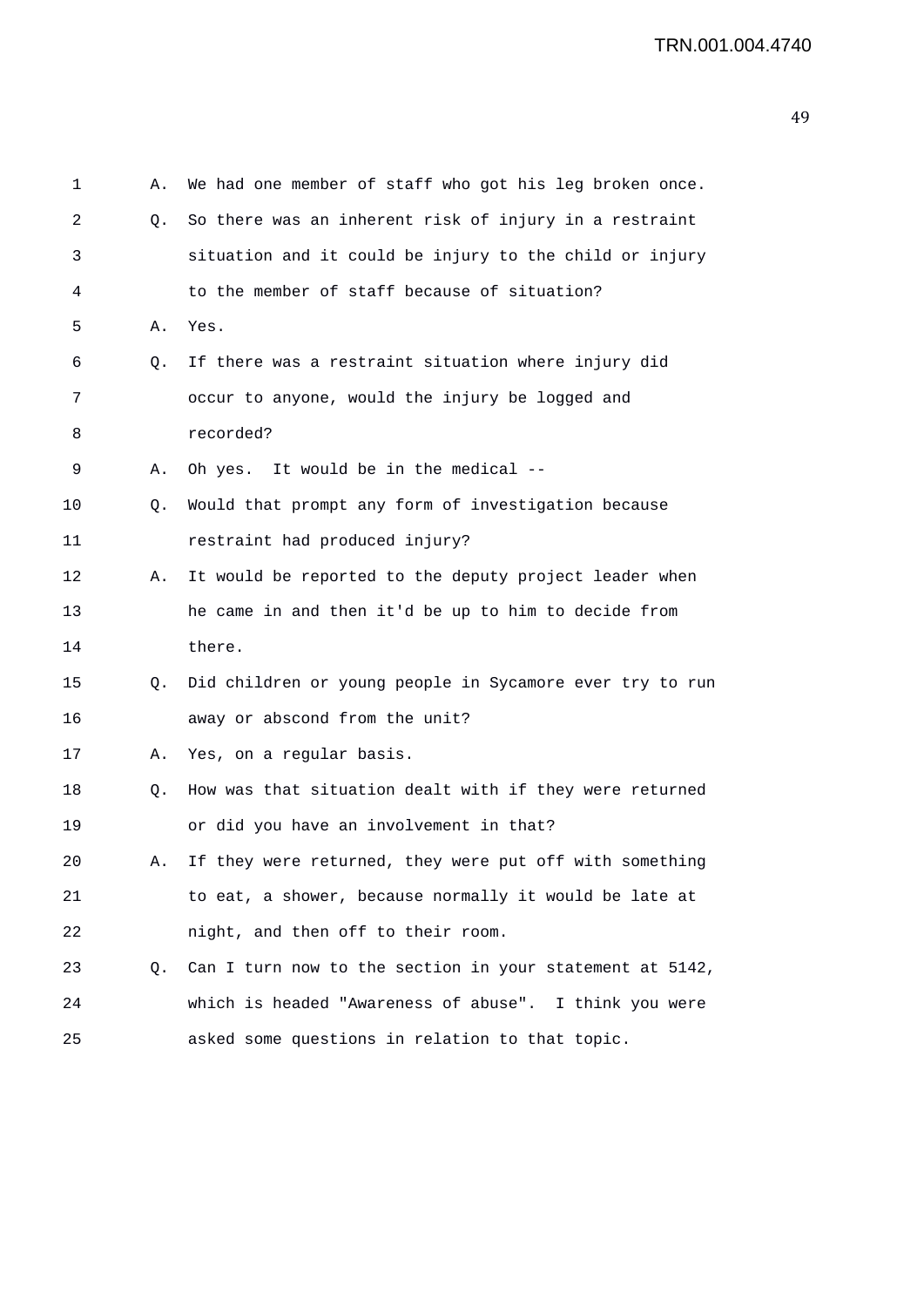| 1  |           | One of the questions you were asked was:                |
|----|-----------|---------------------------------------------------------|
| 2  |           | "Did you see behaviour that you considered to be        |
| 3  |           | abuse of children taking place at the home?"            |
| 4  |           | And you answered that yes.                              |
| 5  | Α.        | Yes.                                                    |
| 6  | Q.        | You then, I think, provide a description of an occasion |
| 7  |           | which you considered to amount to physical abuse of     |
| 8  |           | a child.                                                |
| 9  | А.        | Yes.                                                    |
| 10 | Q.        | Can you tell us about that? Before I ask you that, can  |
| 11 |           | I just be clear? The incident you described there, did  |
| 12 |           | you witness it?                                         |
| 13 | А.        | Yes.                                                    |
| 14 | $\circ$ . | So you saw it?                                          |
| 15 | Α.        | Yes.                                                    |
| 16 | Q.        | So can you tell us what happened and what you saw?      |
| 17 | Α.        | The young lad in particular is from the                 |
| 18 |           | Shetland Islands.                                       |
| 19 | Q.        | We don't need his name; just call him the boy from      |
| 20 |           | Shetland.                                               |
| 21 | Α.        | I was his key worker, and he'd been there two or three  |
| 22 |           | days and obviously it's a quiet island and obviously    |
| 23 |           | I think he'd been asked to do something and something   |
| 24 |           | happened, and he wanted to go and see the project       |
| 25 |           | leader.<br>As he took himself along the hall past the   |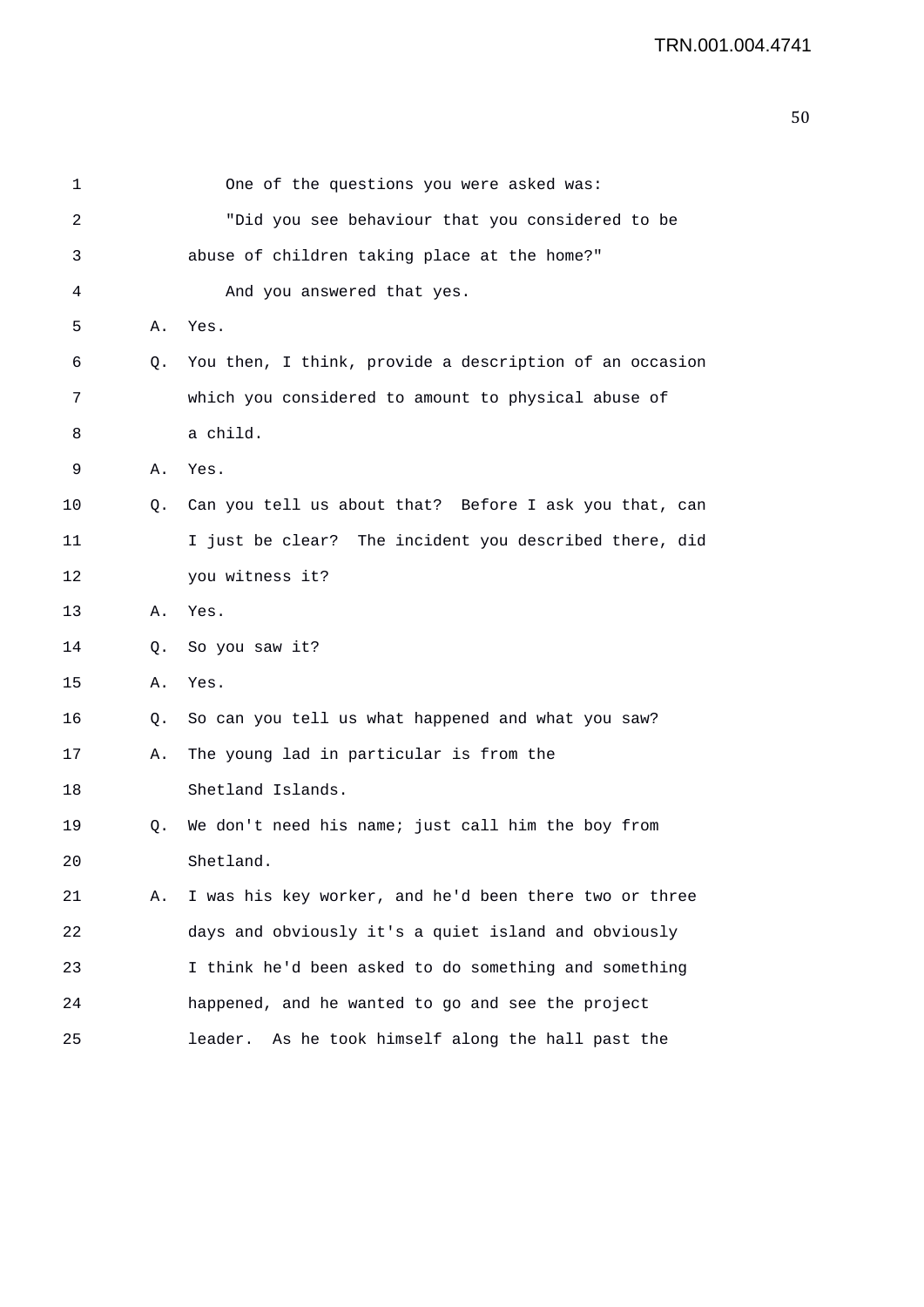| 1  |    | kitchen up to the office, he was grabbed by the scruff         |
|----|----|----------------------------------------------------------------|
| 2  |    | of the neck and dragged down the stairs and put into the       |
| 3  |    | dining room.                                                   |
| 4  | Q. | Who was doing this?                                            |
| 5  | Α. | BBB                                                            |
| 6  | Q. | Did you see this happening?                                    |
| 7  | Α. | I saw it. I'm sure it was on a meeting day. There were         |
| 8  |    | other members of staff there.                                  |
| 9  | Q. | BBB<br>What did you say was the purpose of Mr<br>doing this    |
| 10 |    | to the child?                                                  |
| 11 | Α. | I don't think he was wanting the child to speak to             |
| 12 |    | Mr Foley.                                                      |
| 13 |    | LADY SMITH: Why not?                                           |
| 14 | Α. | Well, I don't know what the reason was, my Lady, but           |
| 15 |    | there was obviously a reason.                                  |
| 16 |    | MR PEOPLES: You tell us, and I may have missed this when       |
| 17 |    | you are giving the account, you say:                           |
| 18 |    | "I think the boy was spoken or shouted at by                   |
| 19 |    | <b>BBB</b><br>and was frightened by <b>BBB</b> tone of voice." |
| 20 |    | Is that something you witnessed or did you witness             |
| 21 |    | the aftermath?                                                 |
| 22 | Α. | No, I was in the foyer when it happened. I saw him             |
| 23 |    | going up to go to Tim's office.                                |
| 24 | Q. | Yes, but by that stage he was already heading for his          |
| 25 |    | office?                                                        |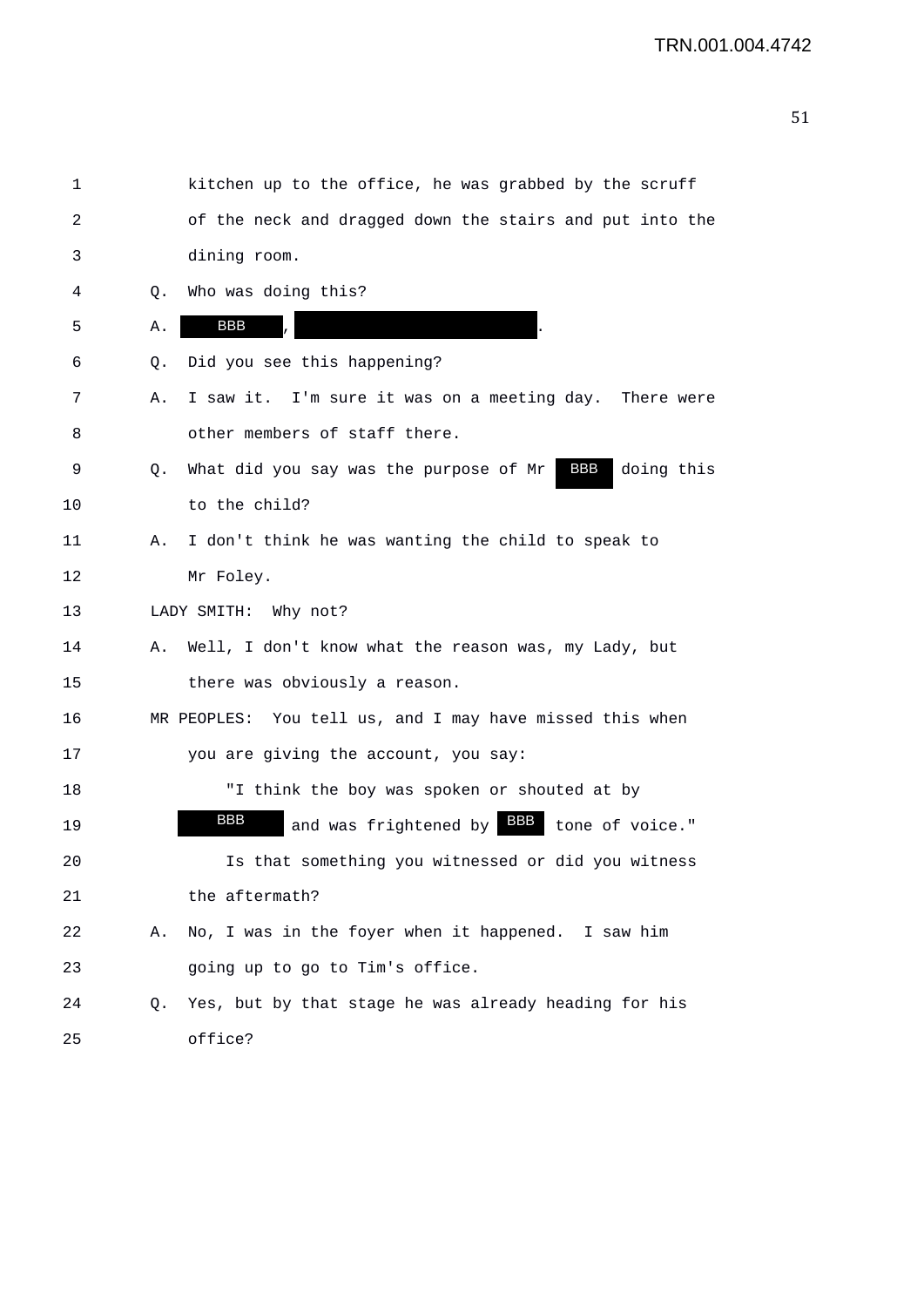| 1  | Α. | Yes.                                                    |
|----|----|---------------------------------------------------------|
| 2  | Q. | So am I right in thinking you didn't see what happened  |
| 3  |    | before then that caused him to do that?                 |
| 4  | Α. | No.                                                     |
| 5  | Q. | But you're telling us what you think may have been the  |
| 6  |    | reason --                                               |
| 7  | Α. | Yes.                                                    |
| 8  | Q. | -- rather than what you actually --                     |
| 9  | Α. | The boy will have wanted to do something and he'll have |
| 10 |    | BBB<br>been -- for whatever reason                      |
| 11 |    | said no. He was only in the unit about two or three     |
| 12 |    | days, so he'd be feeling, right, I need to go and speak |
| 13 |    | to the boss.                                            |
| 14 | Q. | You do mention that at some point when this boy was     |
| 15 |    | being -- is it dragged along a corridor?                |
| 16 | Α. | Uh-huh.                                                 |
| 17 | Q. | And you describe thrown into the dining room.           |
| 18 | А. | Uh-huh.                                                 |
| 19 | Q. | That there was shouting, did you hear shouting at that  |
| 20 |    | stage?                                                  |
| 21 | Α. | BBB<br>would be shouting.                               |
| 22 | Q. | Did you hear that?                                      |
| 23 | Α. | I heard him shouting.                                   |
| 24 | Q. | What state was the boy in?                              |
| 25 | Α. | Oh, he was distraught. He'd come from a quiet island to |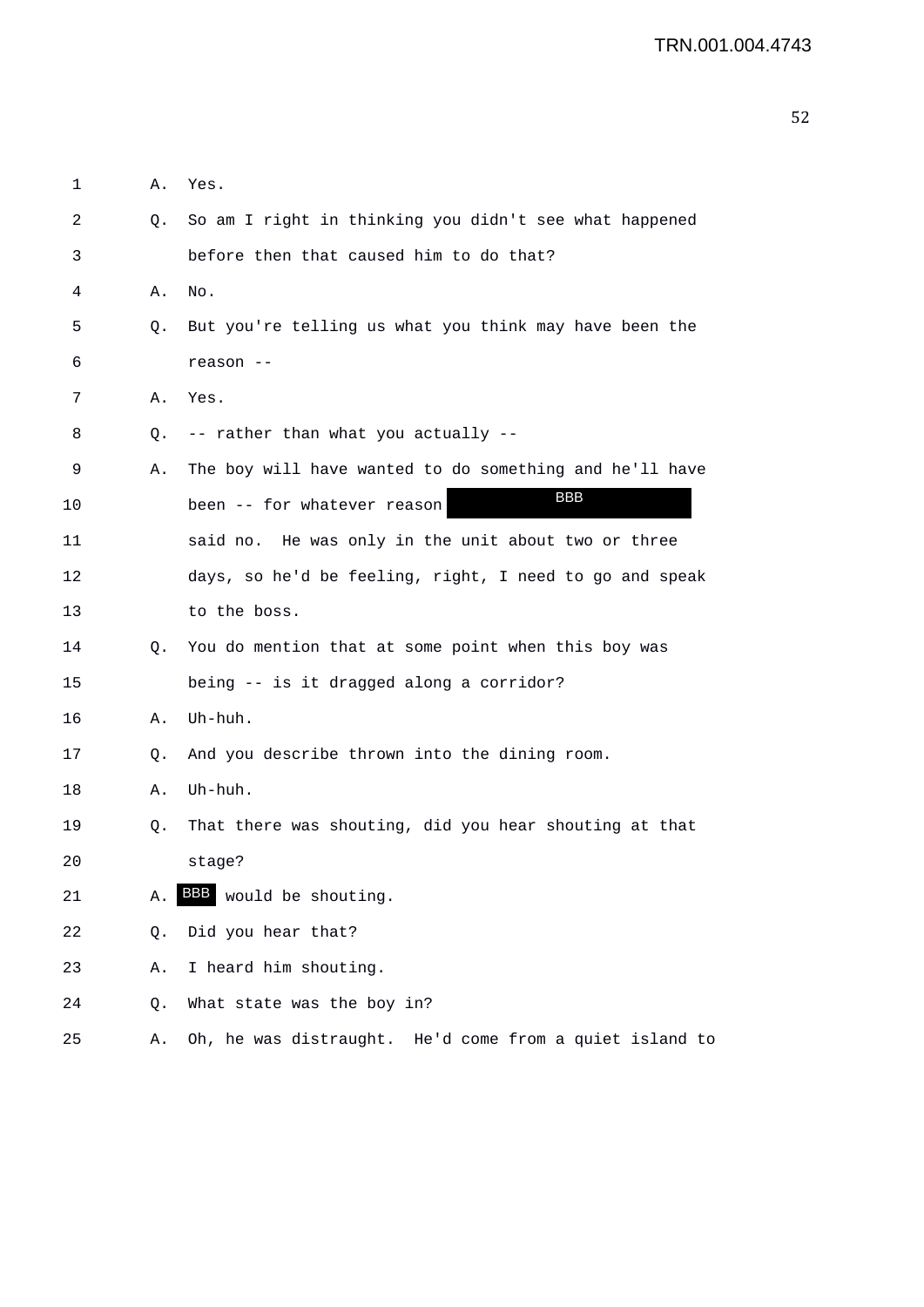| 1  |    | this place in Kirkcaldy that was extremely scary for     |
|----|----|----------------------------------------------------------|
| 2  |    | him.                                                     |
| 3  | Q. | What age do you think the boy was?                       |
| 4  | Α. | He would be probably 13 or 14 at the time.               |
| 5  | Q. | Did anything transpire after that in terms of this       |
| 6  |    | incident? Do you know what, if anything, came of it?     |
| 7  | Α. | There were two senior members of staff in the foyer      |
| 8  |    | at the time, so $-$ -                                    |
| 9  | Q. | But do you know if any action was taken?                 |
| 10 | Α. | I haven't a clue. I don't know.                          |
| 11 | Q. | Did you not think fit to report what you saw?            |
| 12 | Α. | Well, I think Tim came out of the office because he      |
| 13 |    | heard the noise, if I remember rightly.                  |
| 14 | Q. | Did he ask you about what the fuss was about and what    |
| 15 |    | the noise was all about?                                 |
| 16 | Α. | Honestly, I can't remember. I can't remember.            |
| 17 | Q. | But you didn't make a report or complaint about what you |
| 18 |    | saw?                                                     |
| 19 | Α. | No, because there were senior members of staff there.    |
| 20 | Q. | Would it not still have been an appropriate thing for    |
| 21 |    | you to have raised the matter personally?                |
| 22 | Α. | I should have done, I suppose, but with the seniors      |
| 23 |    | being there on a meeting day, I thought it would have    |
| 24 |    | <b>BBB</b><br>'s functioning<br>When<br>been             |
| 25 |    | like that                                                |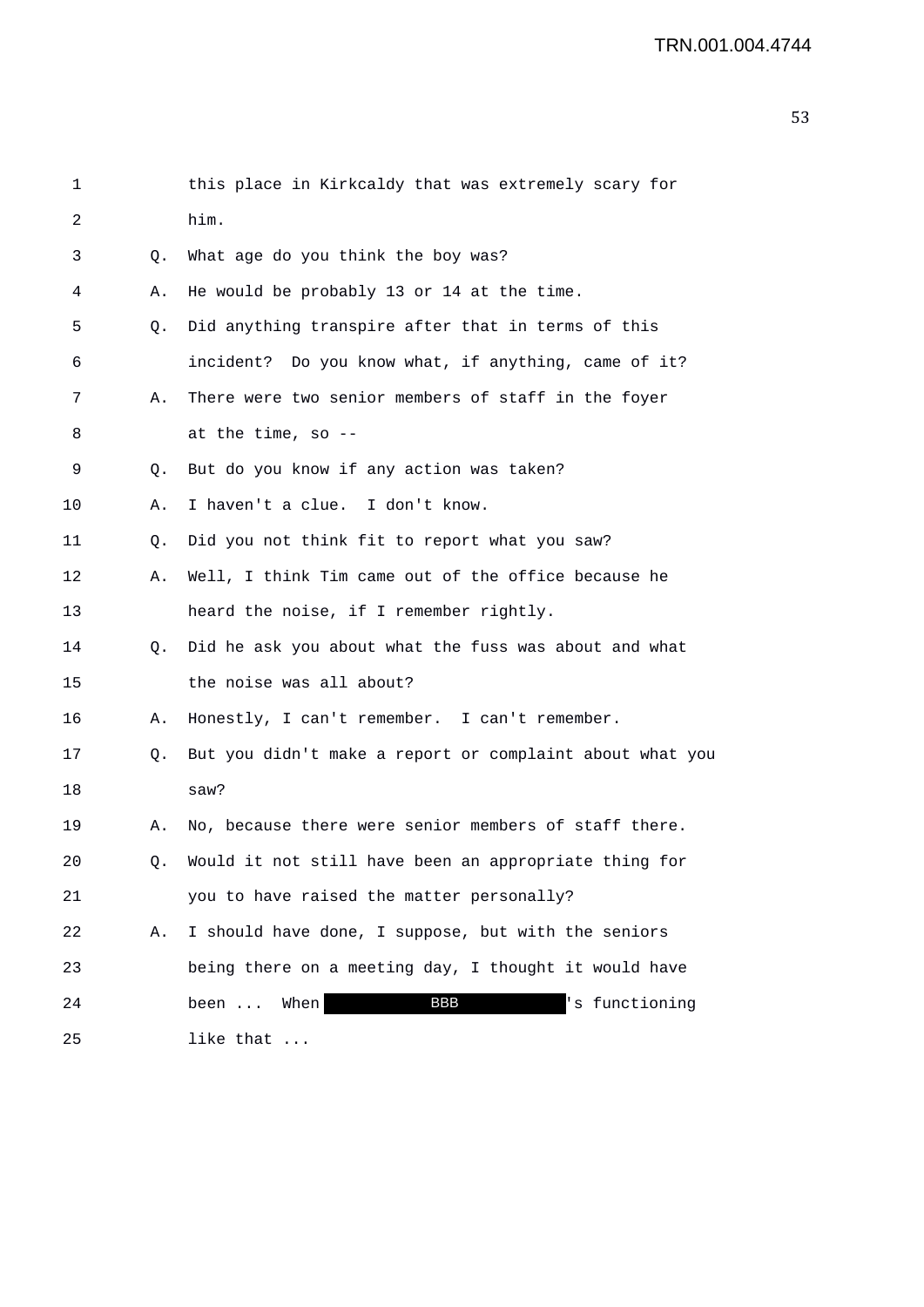| 1  | Q. | You just assumed it would be dealt with by others?         |
|----|----|------------------------------------------------------------|
| 2  | Α. | Yes, because the seniors were there. He obviously had      |
| 3  |    | a reason for doing it.                                     |
| 4  | Q. | Were you ever asked by Tim Foley or any other person       |
| 5  |    | about that matter after that?                              |
| 6  | Α. | Not that I can remember, no.                               |
| 7  | Q. | BBB<br>Did you ever see any other occasion when Mr         |
| 8  |    | behaved in this way?                                       |
| 9  | Α. | No disrespect to Mr BBB, but I think the project           |
| 10 |    | leader carried him quite a bit. I think he struggled       |
| 11 |    | with his daily duties.                                     |
| 12 | Q. | Well, I'm not sure that's quite answering the question.    |
| 13 |    | I asked whether you ever saw anything he was that was      |
| 14 |    | equivalent --                                              |
| 15 | А. | Nothing like that, no.                                     |
| 16 | Q. | So that was the only time you saw this happen?             |
| 17 | Α. | In the unit.                                               |
| 18 | Q. | But you think Mr<br>was struggling at times?<br><b>BBB</b> |
| 19 | Α. | I would say, yes.                                          |
| 20 |    | job?<br>Q. Just to do the                                  |
| 21 | Α. | Yes.                                                       |
| 22 | Q. | You have told us already he wasn't meeting you for         |
| 23 |    | supervision every two weeks, which was part of his job;    |
| 24 |    | is that one thing?                                         |
| 25 | Α. | That's right. You know, plus if there was a staffing       |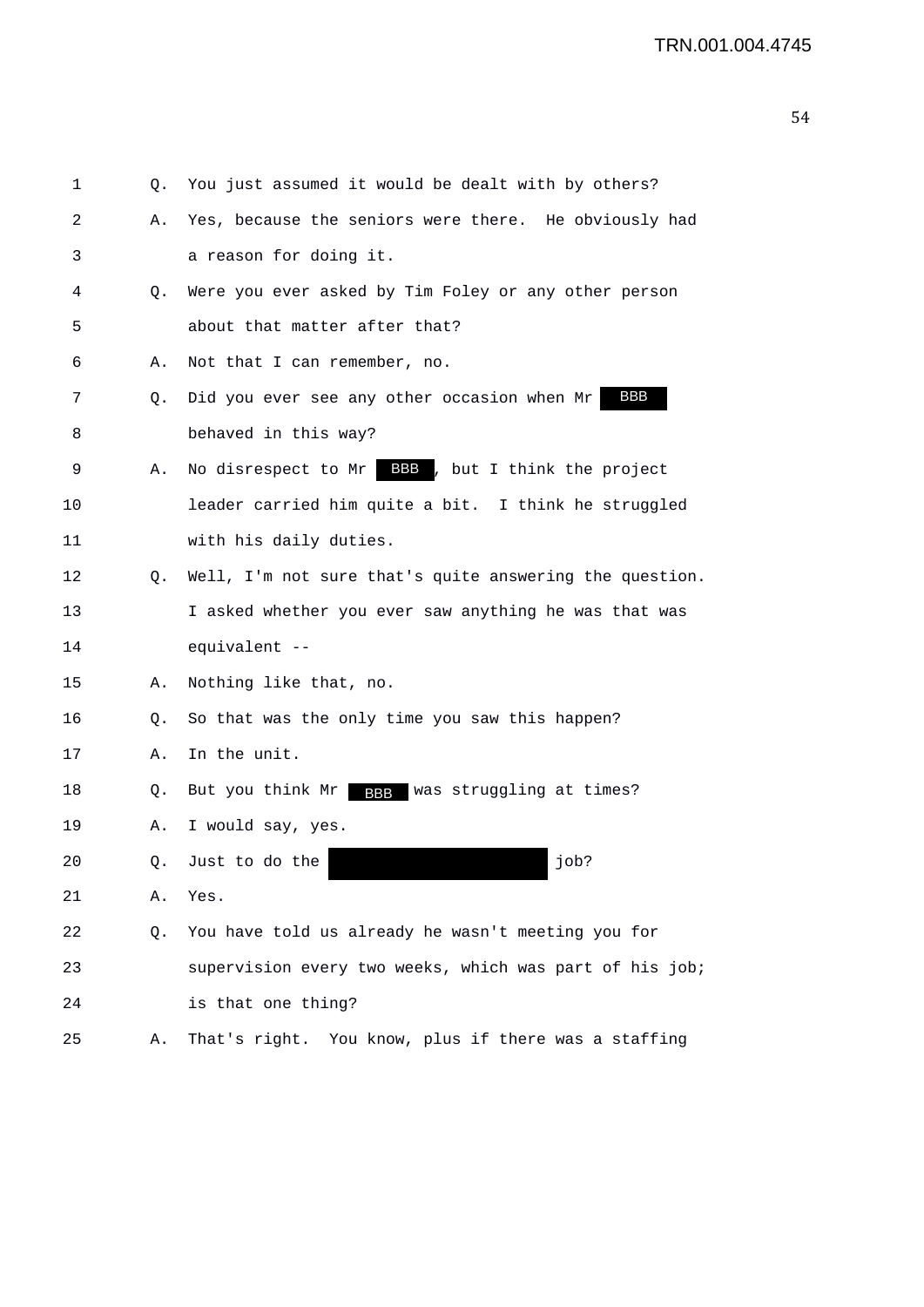1 problem, and there were no seniors and no residential 2 care workers, if you were dealing with volunteers and 3 the office staff and like ... not a regular worker, the 4 should have stayed on to monitor 5 what was happening in the unit, but it didn't work that 6 way. 7 Q. So you didn't feel that **BBB** was 8 necessarily doing all aspects of his job, including the 9 supervision, and that is part of the reason for you 10 thinking that he maybe was struggling with the job? 11 A. Well, it came over that way. 12 Q. Okay. You mention also -- and this is going back to 13 a matter we've touched on or we discussed earlier -- you 14 also mention on page 5143 that: 15 "Before proper restraint procedures were put in 16 place, there were numerous incidents that could be 17 classed as physical abuse." 18 I did wonder what you were trying to convey by that 19 statement. We've already explored what the situation 20 was about training up until the CALM training was 21 introduced. Are you saying that there was a deliberate 22 misuse of the power to restrain or it was 23 inappropriately used or incorrectly used until training 24 was introduced? 25 A. It was to trying to take control, so the child would be BBB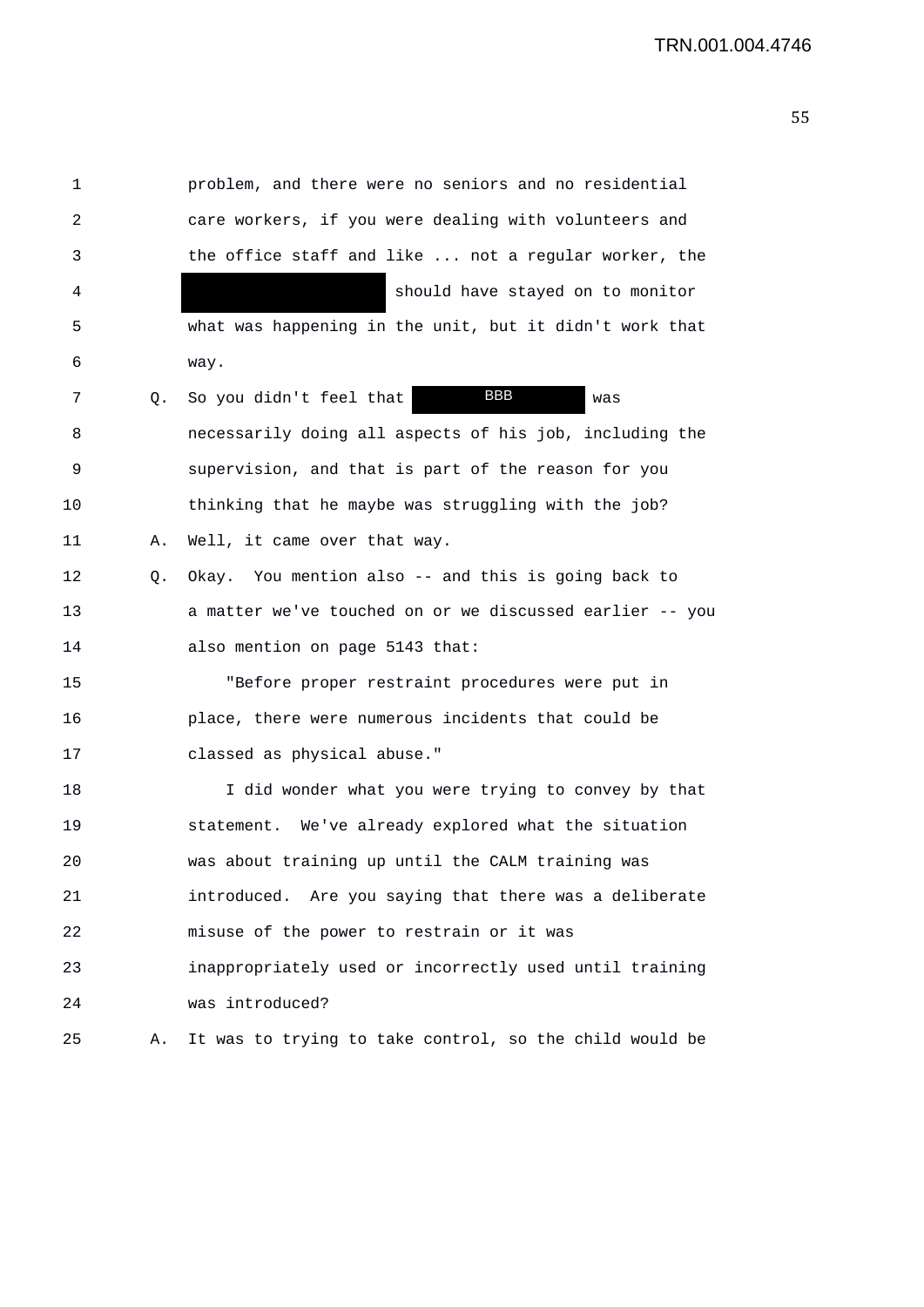1 restrained, put down and held rather than after the -- 2 Q. You feel it was being used more as a measure of control? 3 A. I would say, yes -- if it got into the restraint 4 situation. It wasn't just -- if a kid was misbehaving, 5 they wouldn't just go in and abuse him. It was like 6 when it came to a restraint situation to try and 7 minimise each other getting damaged. 8 Q. I'm just trying to be clear how far you're going on 9 this. Are you saying maybe it was used too often, 10 excessive use of restraint where they weren't properly 11 trained, or were you saying it was used in an improper 12 way as a form of abuse? How far are you going on this? 13 A. I think before the CALM situation came in, it was keep 14 everything under control. But I don't think anyone 15 physically went out to harm the children. 16 Q. Right. You do say, I think, on page 5144, on this topic 17 that, apart from what you've told us about, the only 18 other matter you raise is that there could be some -- 19 what you describe, I think, as a sort of verbal abuse 20 when things got heated, and you explain -- this is in 21 the middle of 5144: 22 "That was all down to certain members of staff not 23 being aware of the children's whereabouts, choosing to 24 sit and smoke cigarettes in the foyer office."

25 First of all, what do you mean by "verbal abuse when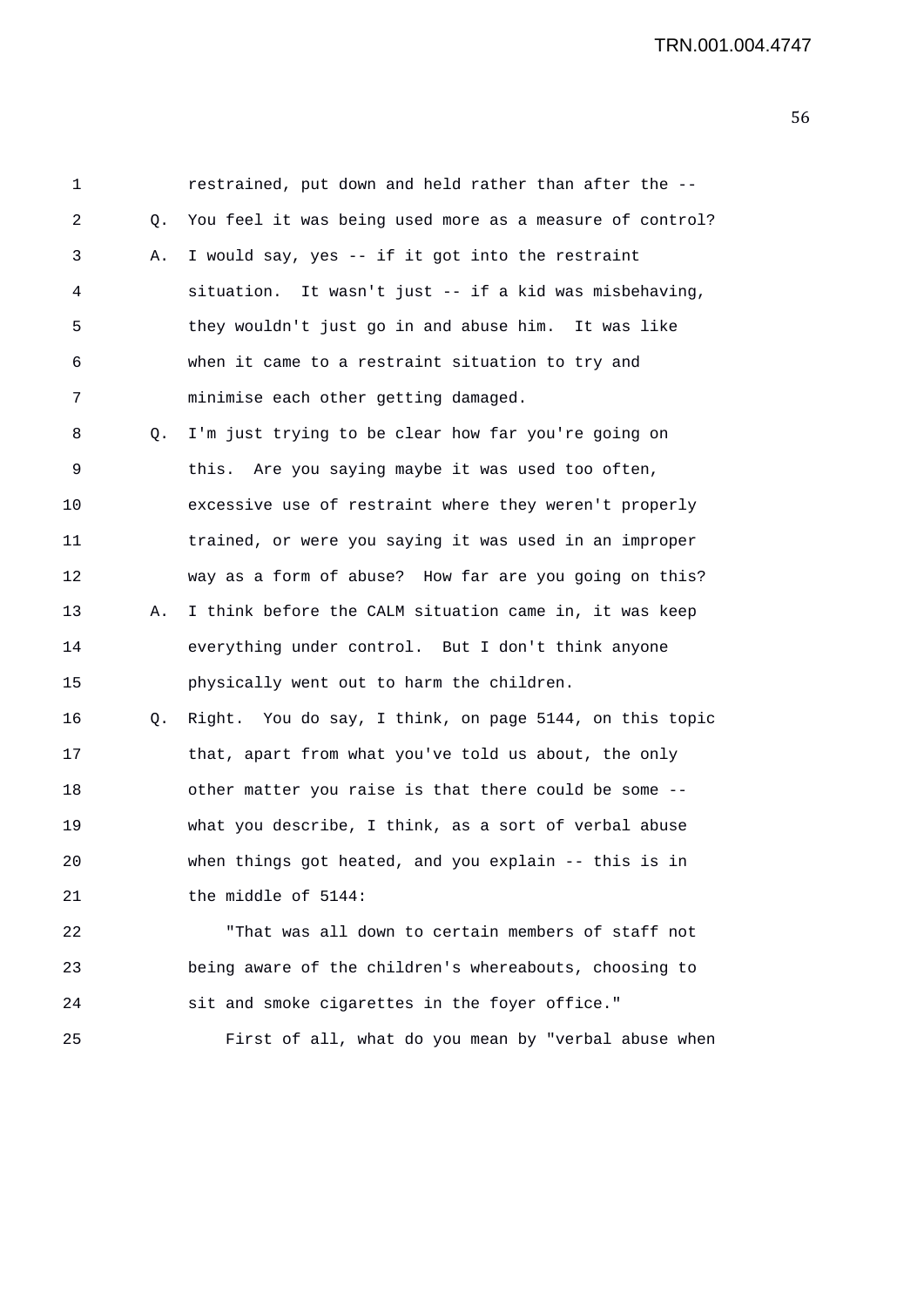|    | things got heated"? Who was getting the abuse?           |
|----|----------------------------------------------------------|
| Α. | Well, it would be the children that would be getting the |
|    | abuse.                                                   |
| Q. | Can you give us some examples of the sort of abuse       |
|    | you have in mind?                                        |
| Α. | Just if they were doing a changeover, two staff were     |
|    | meant to be in the office and two staff were meant to be |
|    | going round the unit and that never always happened.     |
|    | The majority of them were heavy smokers, so they would   |
|    | sit in the wee office and smoke their hearts out.        |
| Q. | What would they be saying to the children when things    |
|    | got heated? What sort of things did you hear them say?   |
| Α. | It could be anything. Just like Mr BBB<br>with the lad   |
|    | from Shetland. If people are having a bad day,           |
|    | everybody's got a boiling point.                         |
| Q. | I appreciate the point you're making. I just want to     |
|    | find out if the boiling point was reached, what sort of  |
|    | things might be said?                                    |
| Α. | Just swearing and stuff like that.                       |
|    | LADY SMITH: Do you remember any of the words that were   |
|    | used?                                                    |
| Α. | Not particularly, no. It just got  If everyone was       |
|    | in the office, the kids could be doing anything.         |
|    | MR PEOPLES: Did the children or the kids, when this      |
|    | situation arose, did they hear what was said about them, |
|    |                                                          |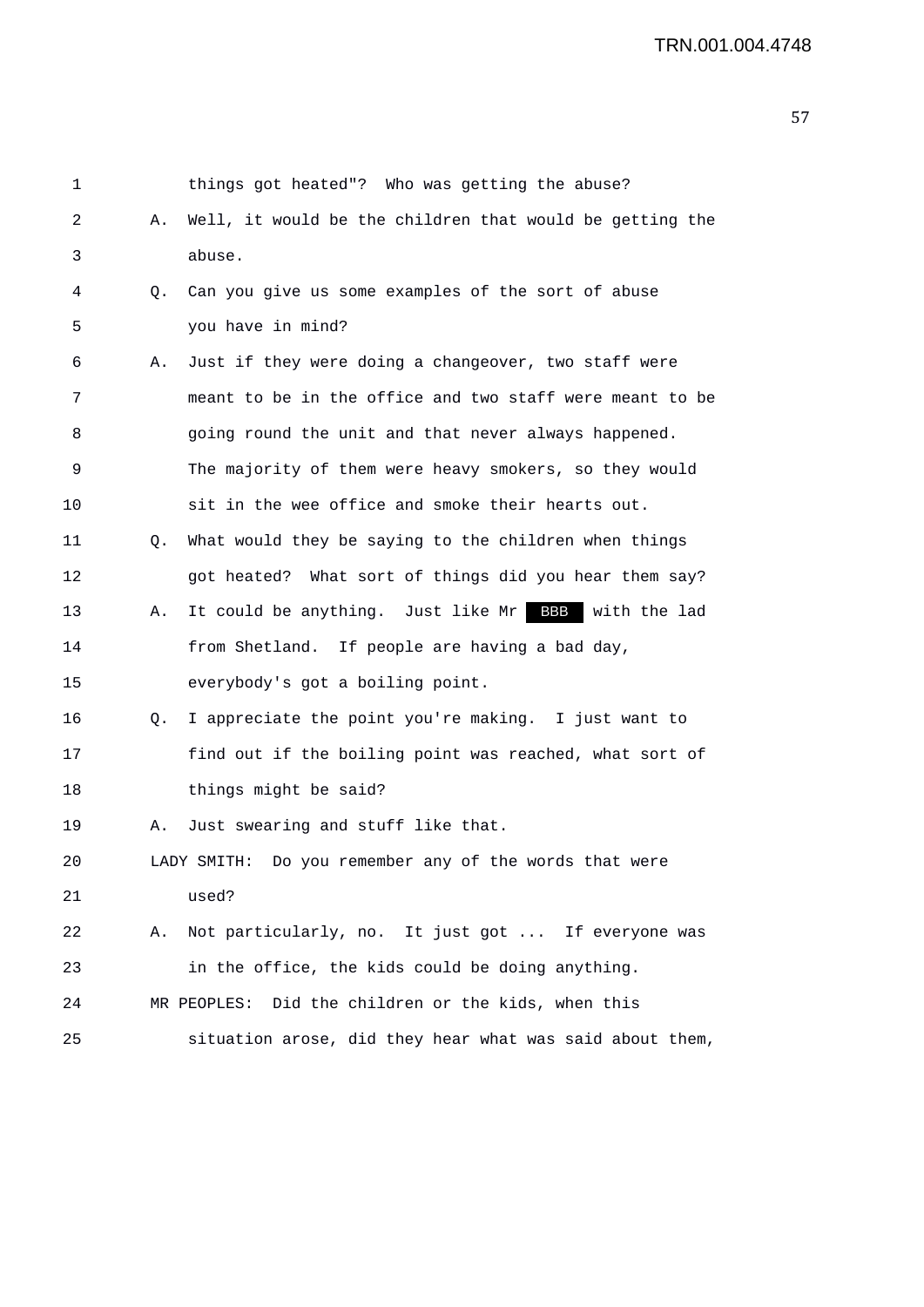```
1 this abuse, or was it simply in the office that some kid 
2 had -- 
3 A. I think maybe if it was in a restraint situation, if 
4 that person had now been involved in a few restraints 
5 with that member of staff, things could be said. 
6 Q. Said during the restraint itself? 
7 A. Yes. 
8 Q. Not simply in the office, someone says to the colleague, 
9 "It's so-and-so again, he's a right whatever"? 
10 A. No, it was just anger rather than -- 
11 Q. It was anger but said in the presentation of the 
12 children? 
13 A. Yes. 
14 Q. And they would hear it? 
15 A. Yes. 
16 Q. And that's something that you -- did you disapprove of
17 this? 
18 A. Well, I didn't think it was very fair because you 
19 weren't de-escalating the situation if you were 
20 swearing. You were trying to calm the situation down 
21 rather than adding to the fire.
22 LADY SMITH: Alfie, just before you go on, you've got 5144 
23 in front of you on the screen or there on the page. Is 
24 what you're describing the part that you're covering in 
25 the paragraph that begins "I'm not aware"? Can you just
```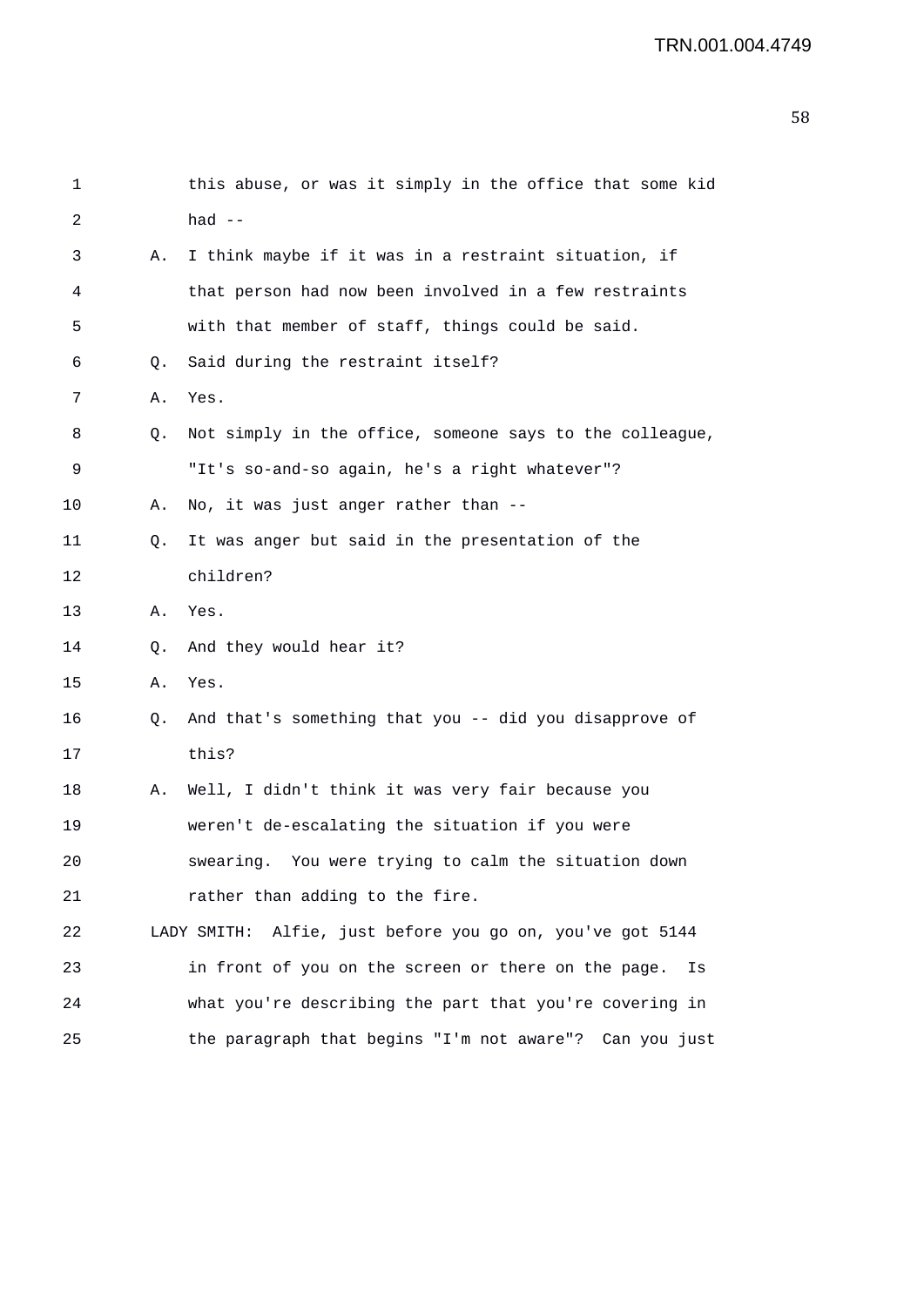| 1  |    | read that again and remind yourself of what you have           |
|----|----|----------------------------------------------------------------|
| 2  |    | written there?                                                 |
| 3  |    | (Pause)                                                        |
| 4  | Α. | Yes. Certain members of staff, if a child was unhappy          |
| 5  |    | about something, they would obviously raise their voice        |
| 6  |    | and if the child retaliated, then the staff member             |
| 7  |    | would  It was like tit-for-tat. So you weren't                 |
| 8  |    | de-escalating the situation, you were escalating the           |
| 9  |    | situation. And I think sometimes that was done to get          |
| 10 |    | a restraint situation and then it could be  get out            |
| 11 |    | and calm.                                                      |
| 12 |    | MR PEOPLES:<br>In your time at Aberlour, were you being taught |
| 13 |    | to deal with children with problems in a trauma-informed       |
| 14 |    | way?                                                           |
| 15 | Α. | Sorry?                                                         |
| 16 | Q. | A trauma-informed way. Have you heard of that                  |
| 17 |    | expression, trauma-informed? You don't recall getting          |
| 18 |    | training to deal with challenging behaviour, having            |
| 19 |    | regard to things like the background of the children and       |
| 20 |    | to deal with it in an appropriate way?                         |
| 21 | Α. | There was like a file on every child, so it was part of        |
| 22 |    | your duty to read through that. Even although they             |
| 23 |    | weren't your key children, it was to make you aware of         |
| 24 |    | their background and the situation.                            |
| 25 | Q. | You seem to understand, whether from training or               |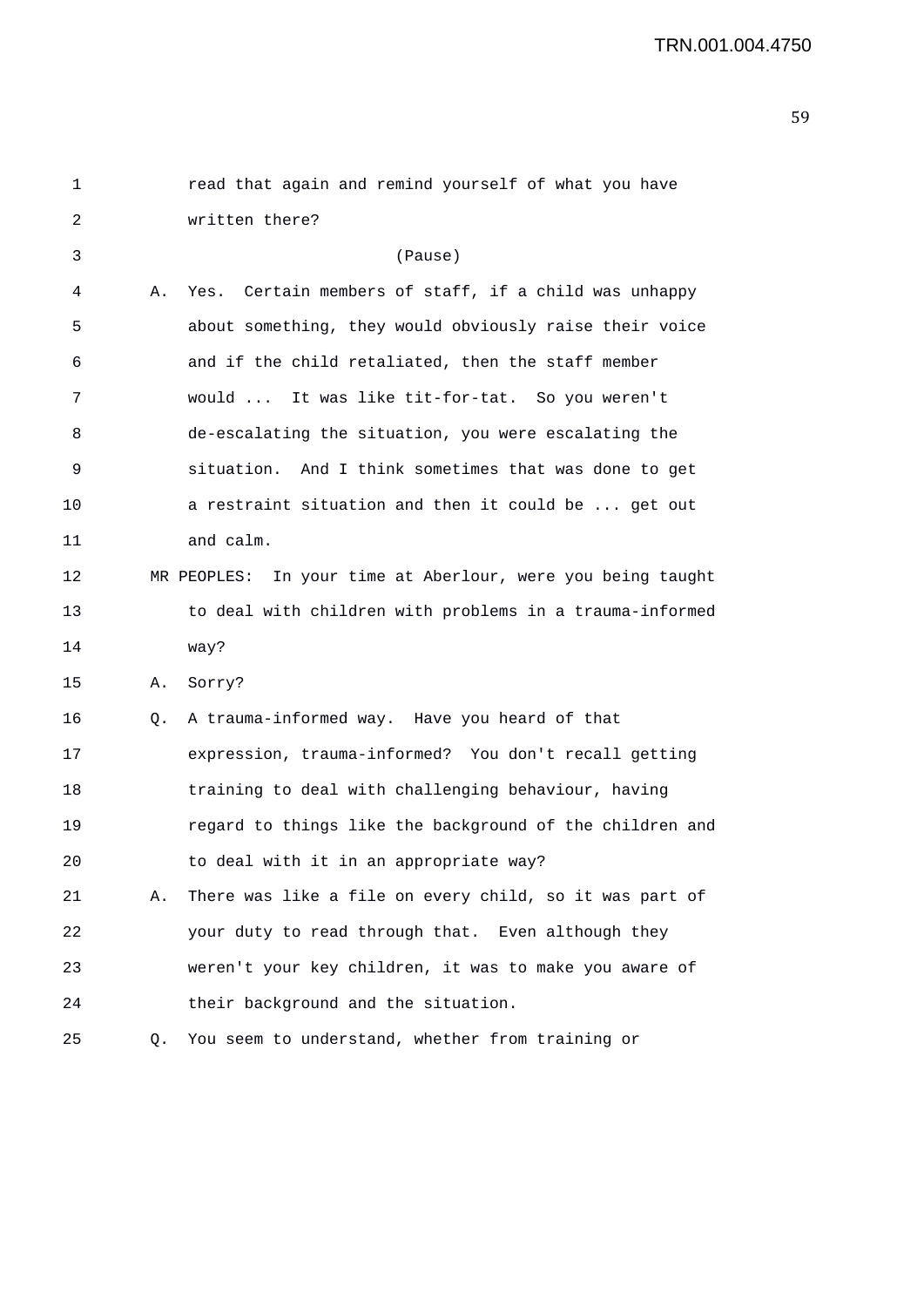| 1  |    | otherwise, that the best way to deal with things was to   |
|----|----|-----------------------------------------------------------|
| 2  |    | keep restraint to a minimum and to try and de-escalate    |
| 3  |    | and talk them down into a calmer state of mind.<br>So     |
| 4  |    | where did you get that education from? Because you came   |
| 5  |    | into the place without qualifications and training,       |
| 6  |    | where did that experience and understanding come from?    |
| 7  | Α. | I'm from a family of 11. We have a big family.            |
| 8  | Q. | So you don't attribute it to the training you received    |
| 9  |    | when you were at Aberlour?                                |
| 10 | Α. | I had the basics before I went.<br>No.                    |
| 11 | Q. | There's only two matters now and then I think I'm         |
| 12 |    | The first one is on page 5146, you say about<br>complete. |
| 13 |    | BBB<br>in a general way that you feel that he got         |
| 14 |    | the post of<br>due to his -- I think                      |
| 15 |    | "bully-boy tactics" is the expression you used. I'm       |
| 16 |    | wondering what you really meant by that. What are you     |
| 17 |    | trying to convey to us?                                   |
| 18 | Α. | It was just what staff from the units had said. They      |
| 19 |    | were all project leaders and I don't know who was there   |
| 20 |    | before Tim, but it was always a joke that they were       |
| 21 |    | Tim's Bensons, the<br>And it                              |
| 22 |    | was -- you could feel that there could be -- I wouldn't   |
| 23 |    | say rough, but I would say the children were quite        |
| 24 |    | frightened of them.                                       |
| 25 | Q. | Of the                                                    |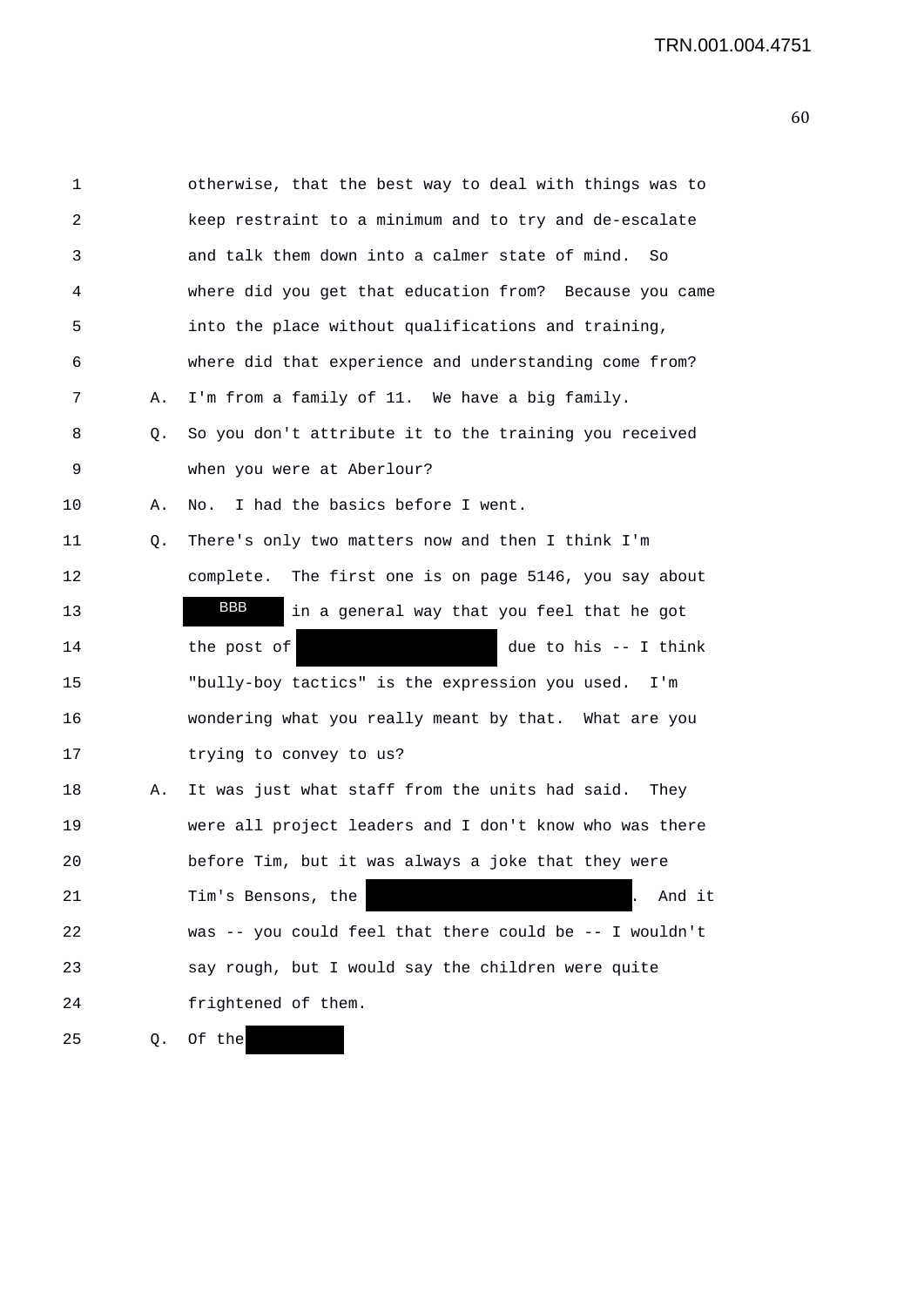1 A. Mm-hm. 2 LADY SMITH: You said something there, Tim's what? 3 A. They were classed as Tim's Bensons, like Tim's -- what 4 do you call them? Not slaves but ... 5 LADY SMITH: Yes-men? 6 A. Yes, that kind of thing. 7 LADY SMITH: Thanks. 8 MR PEOPLES: Lastly, I have been asked by Aberlour to raise 9 one other matter. You left Aberlour on 10 2002. Can you confirm that you left because 11 you had been summarily dismissed for gross misconduct? 12 A. That's correct. 13 Q. Can I be clear, and before I go into this, can I just be 14 clear, did this matter come to the attention of the 15 police, to your knowledge? 16 A. It did eventually. 17 Q. At what point in time, just before we go into this? 18 A. It was about 16 or 17 years later. 19 Q. So we're talking about, if this was in 2002 -- how many 20 years ago? It's 2018 today. 21 A. Five, six years, something like that. 22 Q. So it became a police matter, it was -- presumably they 23 made some form of enquiries, and did they speak to you? 24 A. Yes. 25 Q. I don't want you to say too much yet, but I'll ask you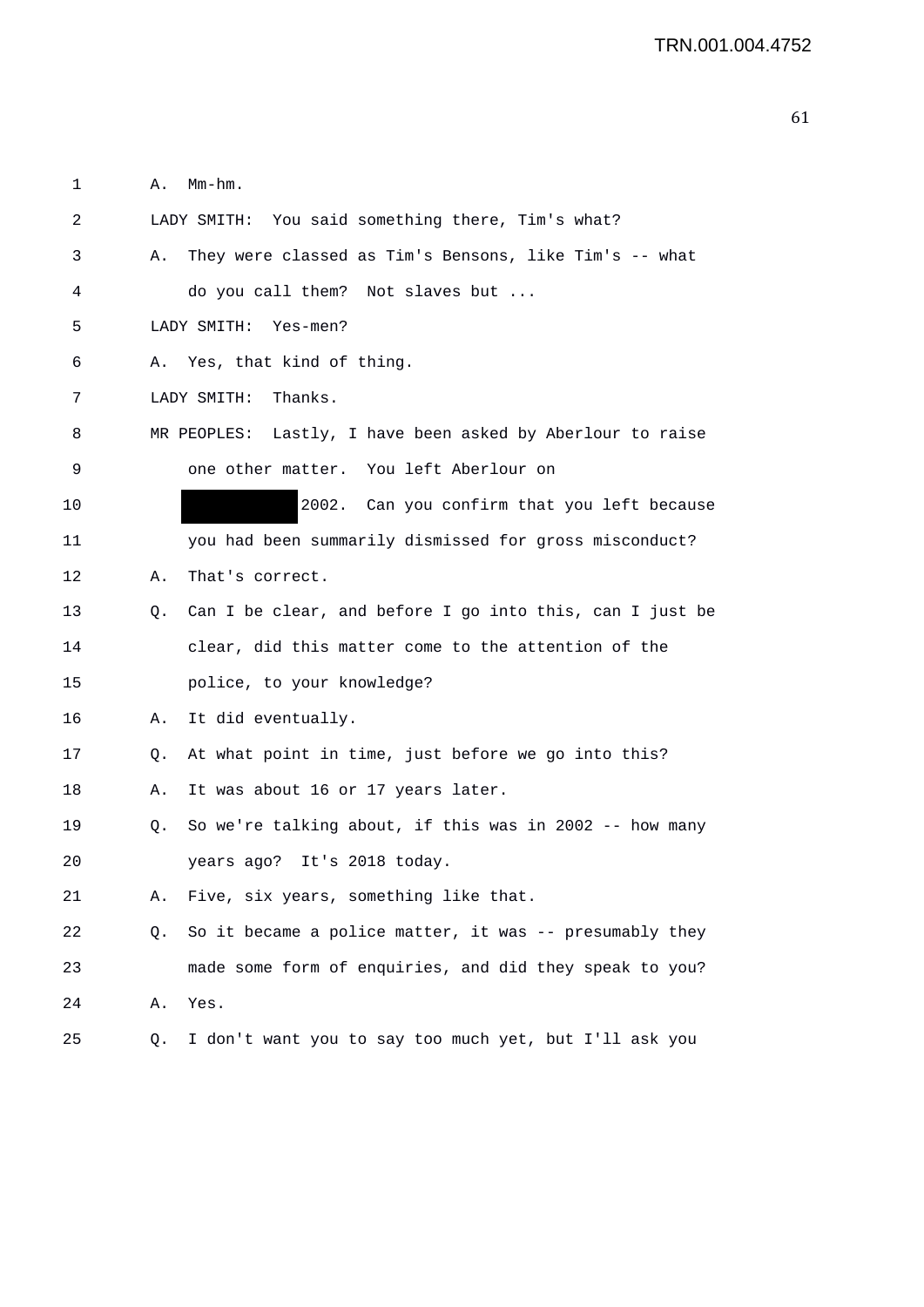| 1  |    | this: has anything come of that matter since then?       |
|----|----|----------------------------------------------------------|
| 2  | Α. | Not yet, no.                                             |
| 3  | Q. | But you're not sure whether something -- you've not been |
| 4  |    | told that no action could follow?                        |
| 5  | Α. | I was told I would be charged.                           |
| 6  | Q. | And were you charged?                                    |
| 7  | Α. | I don't know.                                            |
| 8  | Q. | Usually charging is a formal thing where you are told    |
| 9  |    | you're being charged and you're either released or       |
| 10 |    | you have to appear in court. You don't remember          |
| 11 |    | anything of that kind happening?                         |
| 12 | Α. | They said they were going to let me go.                  |
| 13 | Q. | Do you remember being charged before you were let go?    |
| 14 | Α. | They said they were charging me with                     |
| 15 | Q. | Therefore, I think it's appropriate for me to say to you |
| 16 |    | that before I ask any further questions, given what      |
| 17 |    | you've just said, it is your right not to answer any     |
| 18 |    | further questions on this matter at all given that it    |
| 19 |    | could potentially still be a police matter. Clearly, if  |
| 20 |    | you do say anything or answer anything, your answers     |
| 21 |    | could be used in other proceedings if they were to be    |
| 22 |    | brought. Do you understand that warning that I'm giving  |
| 23 |    | to you?                                                  |
| 24 | Α. | Yes.                                                     |
| 25 |    | LADY SMITH: Alfie, let me echo that. Although this is an |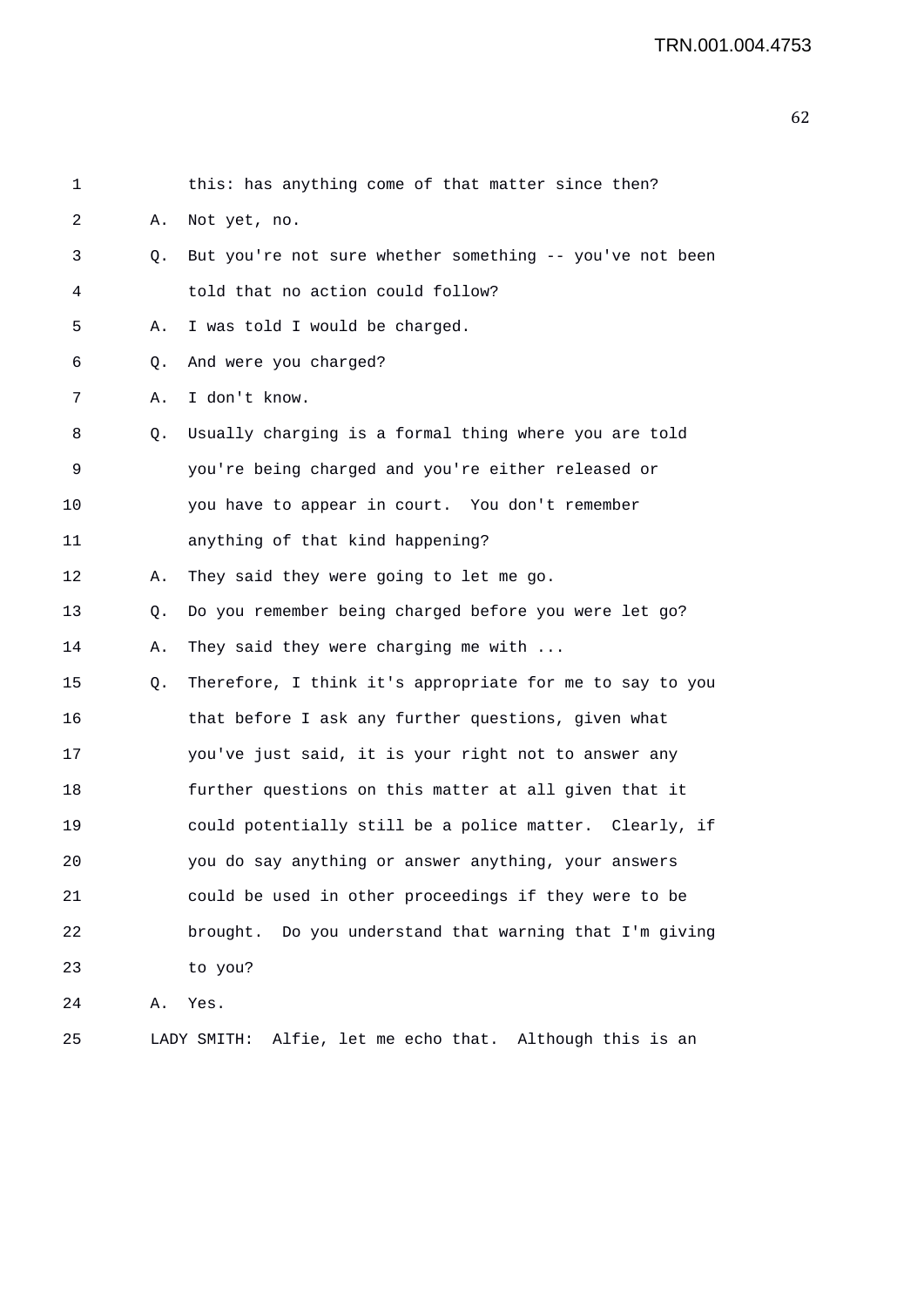| 1  |    | inquiry and not a set of court proceedings, you have         |
|----|----|--------------------------------------------------------------|
| 2  |    | exactly the same rights here against self-incrimination      |
| 3  |    | that you would have in a court. That means you don't         |
| 4  |    | have to answer any questions that tends to be directed       |
| 5  |    | towards asking whether you have committed any crime at       |
| 6  |    | all, but if you do answer, your answers are being            |
| 7  |    | recorded. As you are see, the stenographer is here, and      |
| 8  |    | just as in any other proceedings, they would then be         |
| 9  |    | available for anyone in the future if they wanted to         |
| 10 |    | look at them. Do you understand that?                        |
| 11 | Α. | I do.                                                        |
| 12 |    | LADY SMITH: Thank you.                                       |
| 13 |    | MR PEOPLES: Are you prepared to answer some questions?<br>Ιf |
| 14 |    | at any point I ask you a question you don't want to          |
| 15 |    | answer, think about it and take your time and just say       |
| 16 |    | if you don't wish to answer.                                 |
| 17 | А. | There's already an report been done on this. How many        |
| 18 |    | times can you get punished for the same thing? If you        |
| 19 |    | really want to contact the police and get a look at          |
| 20 |    | the -- that would save you.                                  |
| 21 | 0. | I'll just raise this because I'm raising it because          |
| 22 |    | I have been asked to raise it by Aberlour for a reason       |
| 23 |    | that I'll put to you in a moment. This will be my last       |
| 24 |    | set of questions, so if you can just bear with me.<br>You    |
| 25 |    | were dismissed on<br>2002.<br>That was following             |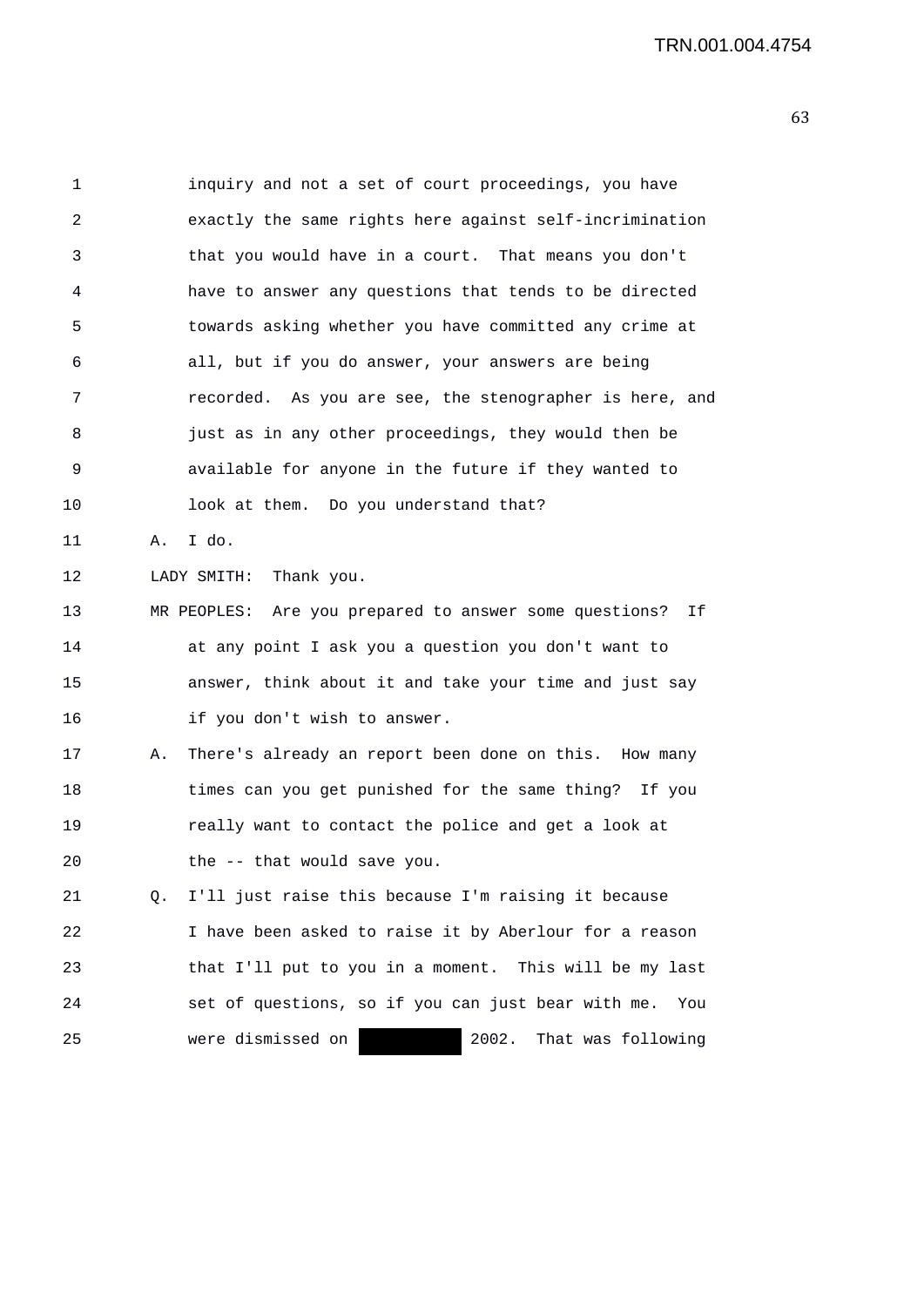| 1  |    | disciplinary action taken against you, which I'm told    |
|----|----|----------------------------------------------------------|
| 2  |    | of 2002. You were suspended from work<br>began in        |
| 3  |    | and an investigation was then carried out and you had to |
| 4  |    | attend a disciplinary hearing. Is that --                |
| 5  | Α. | Correct.                                                 |
| 6  | Q. | The matter under investigation was an allegation that    |
| 7  |    | you had exposed your genitalia to a young person during  |
| 8  |    | a holiday trip. Is that the substance of the             |
| 9  |    | allegation?                                              |
| 10 | Α. | Yes.                                                     |
| 11 | Q. | And that there was a disciplinary hearing in             |
| 12 |    | 2002 under Aberlour's arrangements for dealing           |
| 13 |    | with complaints about staff conduct and, following that  |
| 14 |    | investigation, you were dismissed with immediate effect. |
| 15 | Α. | Yes.                                                     |
| 16 | Q. | Do you accept something along the lines of what I have   |
| 17 |    | just put to you happened on that occasion, that you did  |
| 18 |    | expose yourself in the presence of a young person on     |
| 19 |    | a holiday?                                               |
| 20 | Α. | It's in the report.                                      |
| 21 | Q. | So you're not disputing that something happened?         |
| 22 | Α. | No.                                                      |
| 23 | Q. | If you were seeking to mitigate your actions, can you    |
| 24 |    | just tell us what, if any, mitigation you would be       |
| 25 |    | putting in play? Were you sober or were you drunk?       |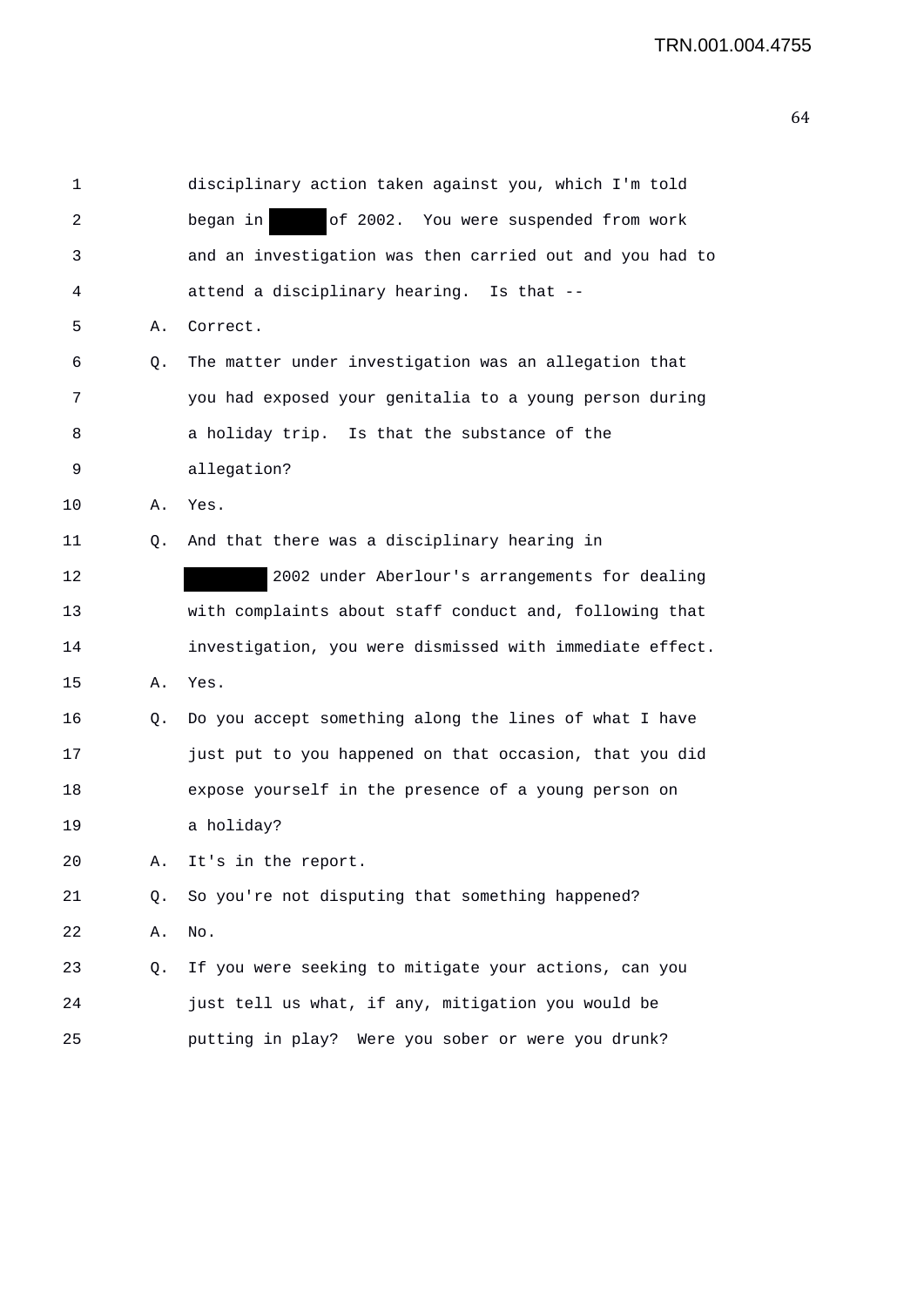| 1  | Α. | I was drunk. As was the other member of staff.           |
|----|----|----------------------------------------------------------|
| 2  | Q. | Being drunk, you did what we've described, you exposed   |
| 3  |    | your genitalia --                                        |
| 4  | Α. | Yes.                                                     |
| 5  |    | Q. -- to a person. Was that in response to a remark that |
| 6  |    | person had made?                                         |
| 7  | Α. | Yes, my nickname.                                        |
| 8  | Q. | What did he say?                                         |
| 9  | Α. | $\mathbf{u}$<br>"Good night,                             |
| 10 | Q. | And in response to that, you made this remark -- you did |
| 11 |    | this?                                                    |
| 12 | Α. | Uh-huh.                                                  |
| 13 | Q. | What age was the $--$ it was a boy, was it?              |
| 14 | Α. | Yes.                                                     |
| 15 | Q. | Was age was he?                                          |
| 16 | Α. | 14.                                                      |
| 17 | Q. | And he made this remark and that was your response       |
| 18 |    | having taken quite a lot to drink?                       |
| 19 | Α. | Half a litre of vodka, yes.                              |
| 20 | Q. | What was the reaction of the boy at the time?            |
| 21 | Α. | He just laughed.                                         |
| 22 | Q. | Did he seem in any way traumatised then or later?        |
| 23 | Α. | No, not at all.                                          |
| 24 | Q. | But do you accept it was a completely inappropriate      |
| 25 |    | thing to do?                                             |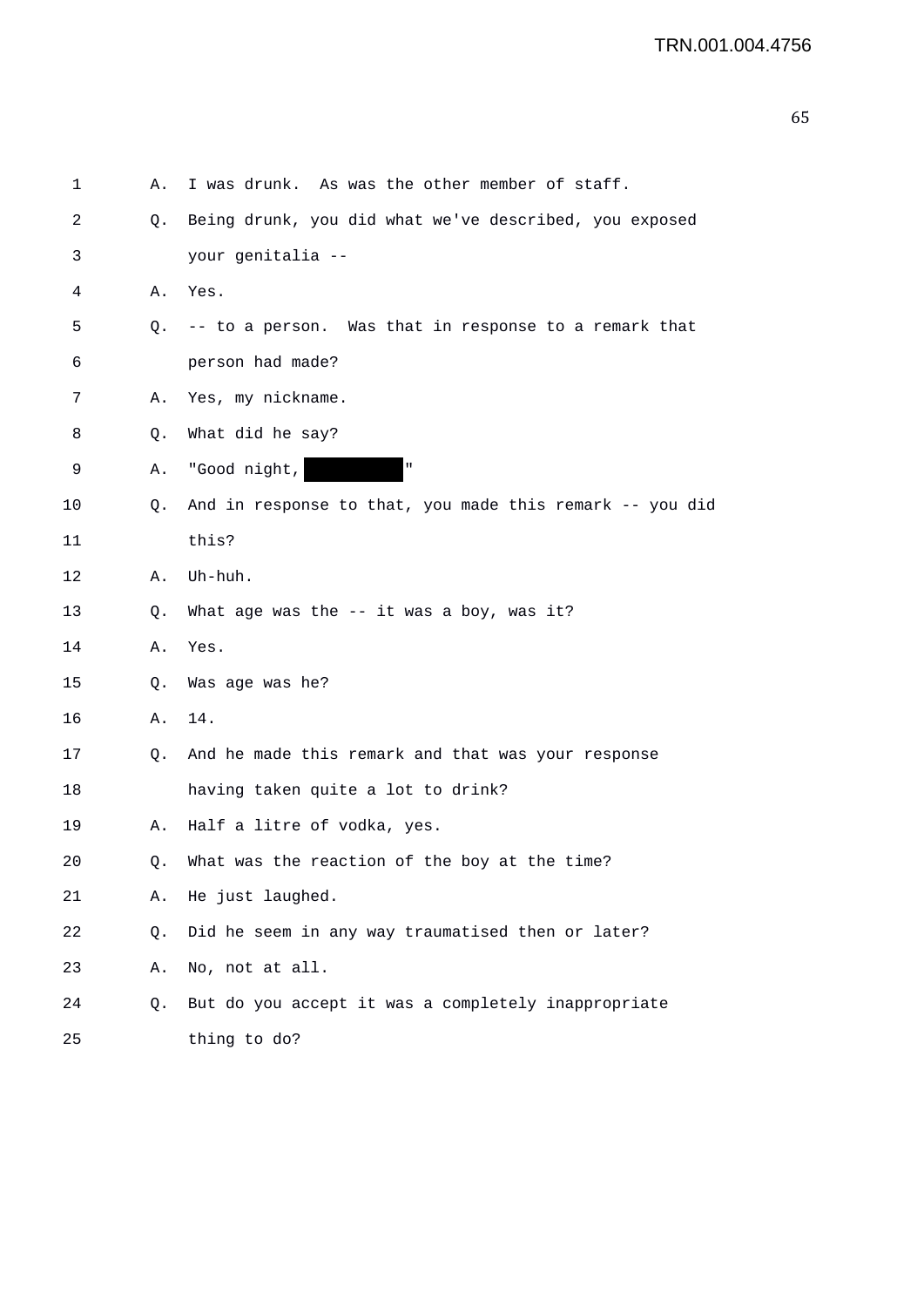| 1  | Α. | Oh yes. But again, maybe that was my way of getting out            |
|----|----|--------------------------------------------------------------------|
| 2  |    | of the  You know, no support, a coping mechanism.                  |
| 3  | Q. | Against that background, I think the point I've been               |
| 4  |    | asked to put to you essentially is that, having been               |
| 5  |    | dismissed in those circumstances, that dismissal may be            |
| 6  |    | influencing what you're now saying about the                       |
| 7  |    | organisation and your colleagues to a degree that would            |
| 8  |    | cast doubt as to the reliability of your evidence about            |
| 9  |    | BBB and about things that you think were not done<br>Mr            |
| 10 |    | That's the general point I think that's being<br>right.            |
| 11 |    | made, that you have an axe to grind because of that.               |
| 12 | Α. | I don't have an axe to grind, but if that's what                   |
| 13 |    | Aberlour think, they are very, very childish. There was            |
| 14 |    | no support whatsoever for the amount of people that have           |
| 15 |    | worked and the amount of people that have left.                    |
| 16 | Q. | So is it your position that what you've said about                 |
| 17 |    | and things you've said about the organisation,<br><b>BBB</b><br>Mr |
| 18 |    | you stand by those and they're not influenced by the               |
| 19 |    | fact that you were dismissed in those circumstances?               |
| 20 | Α. | No, no.                                                            |
| 21 | Q. | Okay.                                                              |
| 22 | Α. | I mean, I can give you names of people that were there             |
| 23 |    | at the time when it happened.                                      |
| 24 | Q. | I'm just wanting to know your position. I'm just                   |
| 25 |    | putting the point, I've been asked to put it.                      |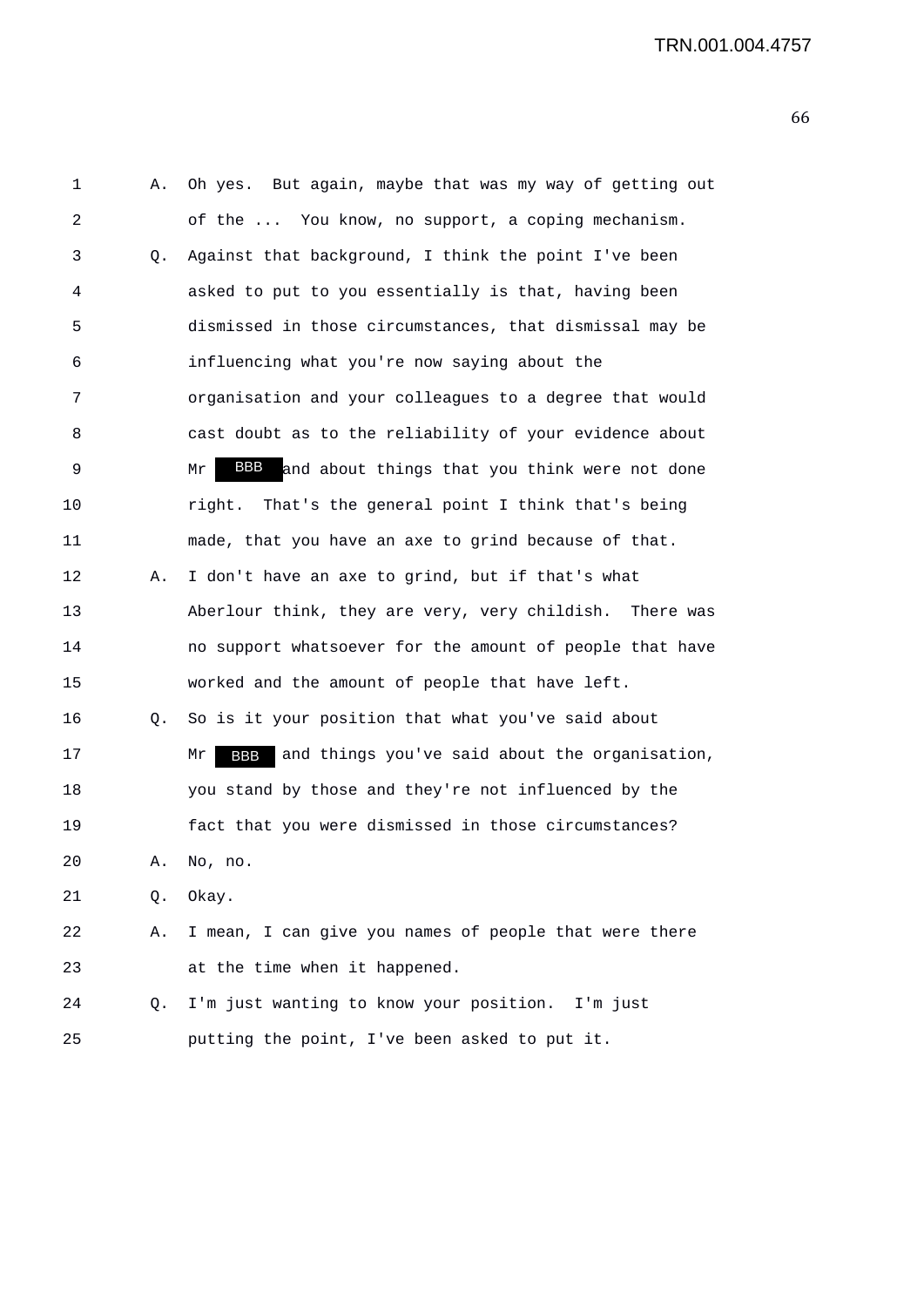1 A. No, I have no axe. Because after I left, some of the 2 kids kept in touch with me and stuff like that for long 3 enough. It wasn't like it was ... 4 MR PEOPLES: Okay. Well, these are all the questions I have 5 for you, Alfie, today. I don't think there are any 6 further questions that I have been asked to put. I'm 7 sure I'll be corrected if I'm wrong. Thank you very 8 much for coming today. 9 A. Thank you. 10 LADY SMITH: Could I check whether there are any outstanding 11 applications for questions? No. 12 Alfie, that does complete the questions we have for 13 you. Can I just thank you very much for responding to 14 the inquiry, to the request for a statement in the way 15 you did do, that's very helpful, and coming along today 16 to answer all the questions that you have done. It's 17 been of enormous assistance to hear from you personally 18 and I'm now able to let you go. 19 A. Thanks very much. 20 (The witness withdrew) 21 LADY SMITH: It is now time for the morning break. But 22 before I rise, could I mention that the name 23 as being associated with any allegation of abuse is 24 protected by my general restriction order, so that 25 person cannot be identified as being somebody against BBB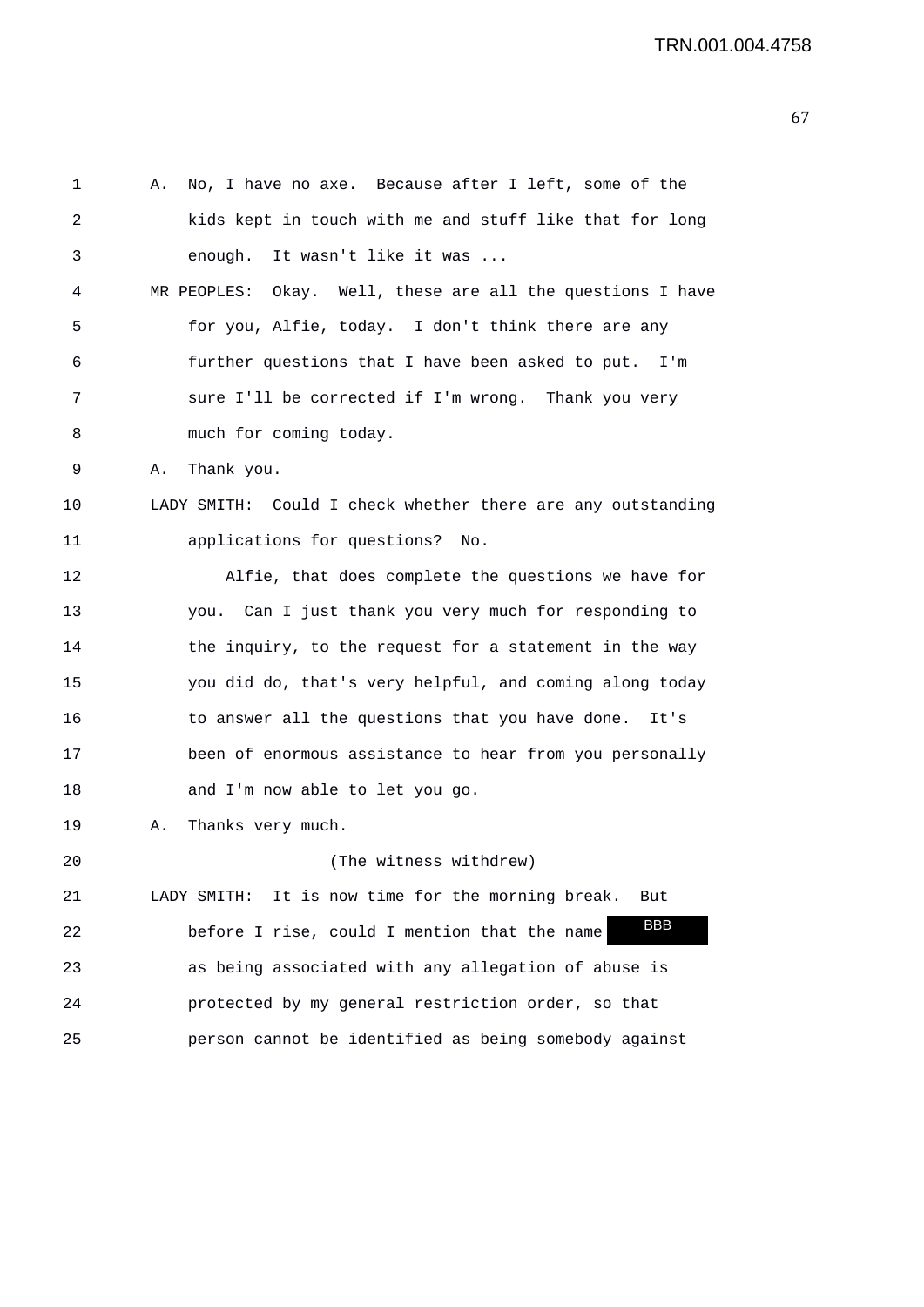```
1 whom allegations of abuse have been made outside this 
2 hearing room. 
3 We'll rise for the morning break. 
4 (11.36 am) 
5 (A short break) 
6 (12.02 pm) 
7 LADY SMITH: Yes, Ms Rattray. 
8 MS RATTRAY: My Lady, the next witness is Adrian Snowball. 
9 ADRIAN SNOWBALL (affirmed) 
10 LADY SMITH: Please sit down and make yourself comfortable. 
11 If you can make sure you're in a comfortable position 
12 for the microphone, it really helps. I'll hand over to 
13 Ms Rattray in a moment and she will explain what she 
14 wants you to do with the red file. 
15 Just before I do that, could I explain, in case you 
16 hadn't realised it already, that although this is an 
17 inquiry and not court proceedings, you have exactly the 
18 same rights in this environment as you would have there, 
19 including the right not to incriminate yourself in 
20 relation to any matters of which you have not been 
21 convicted. 
22 I don't know whether your evidence will go there, 
23 but I should tell you that. That means that you don't 
24 have to answer any such questions, but you do need to
```
25 appreciate that if you do, your evidence is being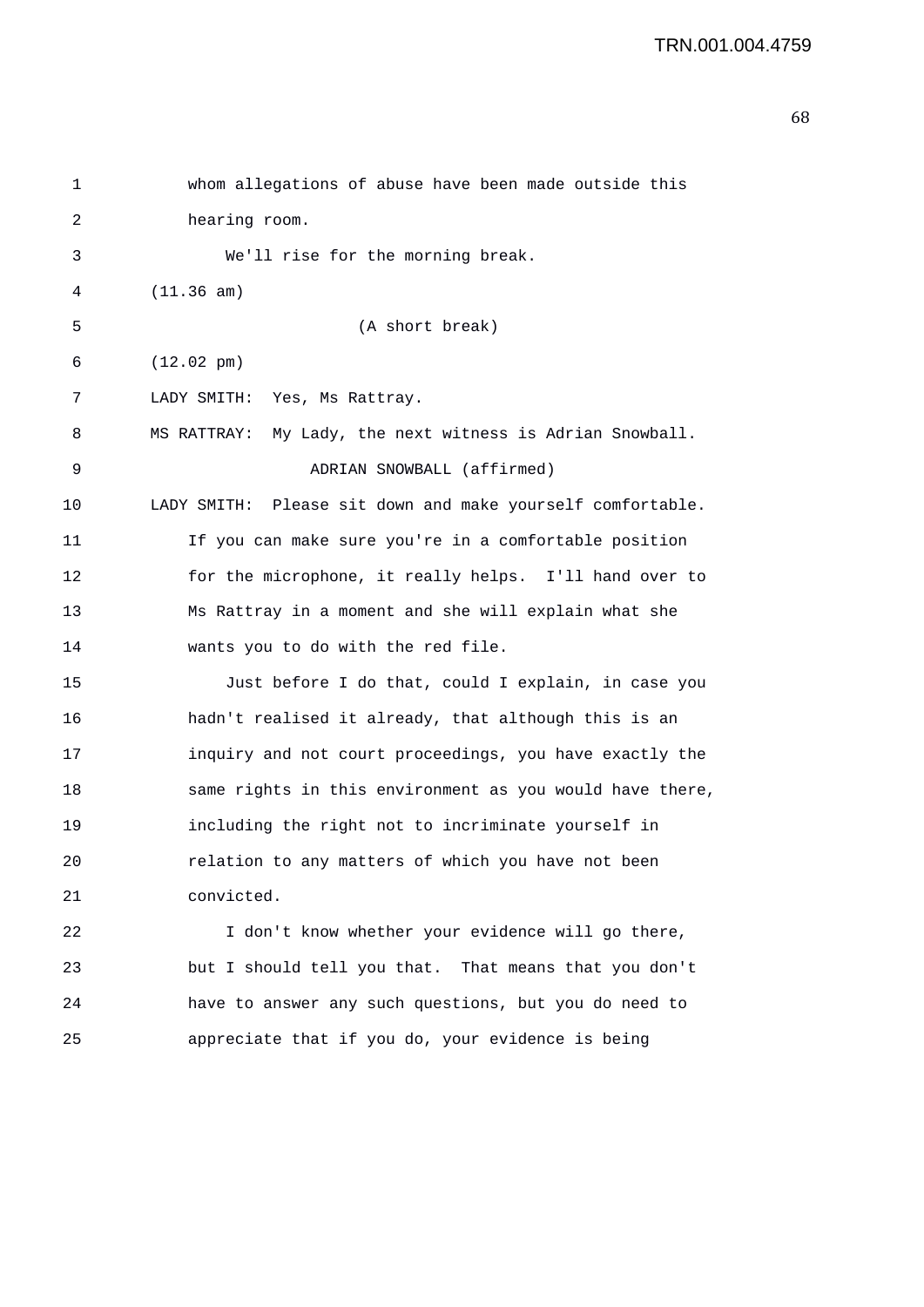| 1  |    | recorded and will be in a transcript and available at      |
|----|----|------------------------------------------------------------|
| 2  |    | a later stage if it was required. Does that make sense     |
| 3  |    | to you?                                                    |
| 4  | Α. | Yes.                                                       |
| 5  |    | LADY SMITH: If you have any doubts, please just ask again. |
| 6  |    | I'm sure Ms Rattray will alert you too.                    |
| 7  |    | Ms Rattray.                                                |
| 8  |    | Questions from MS RATTRAY                                  |
| 9  |    | Adrian, in the red folder in front of you<br>MS RATTRAY:   |
| 10 |    | you'll find a copy of the written statement that you've    |
| 11 |    | given to the inquiry. When we look at parts of your        |
| 12 |    | statement, those parts will also come up on the screen     |
| 13 |    | in front of you. So if it's easier when we're looking      |
| 14 |    | at your statement to use the red folder or the screen,     |
| 15 |    | then please feel free to use either. I think you might     |
| 16 |    | have indicated you might have your own copy anyway. If     |
| 17 |    | you prefer to use your own copy, you're welcome to do      |
| 18 |    | SO.                                                        |
| 19 | Α. | This is fine here.                                         |
| 20 | Q. | We have given your statement a reference for our           |
| 21 |    | The reference number is WIT.003.001.7576.<br>purposes.     |
| 22 |    | To start, Adrian, if you could turn to the back page       |
| 23 |    | of the paper copy, please, which is page 7605. Can you     |
| 24 |    | confirm that you have signed your statement?               |
| 25 | Α. | I have.                                                    |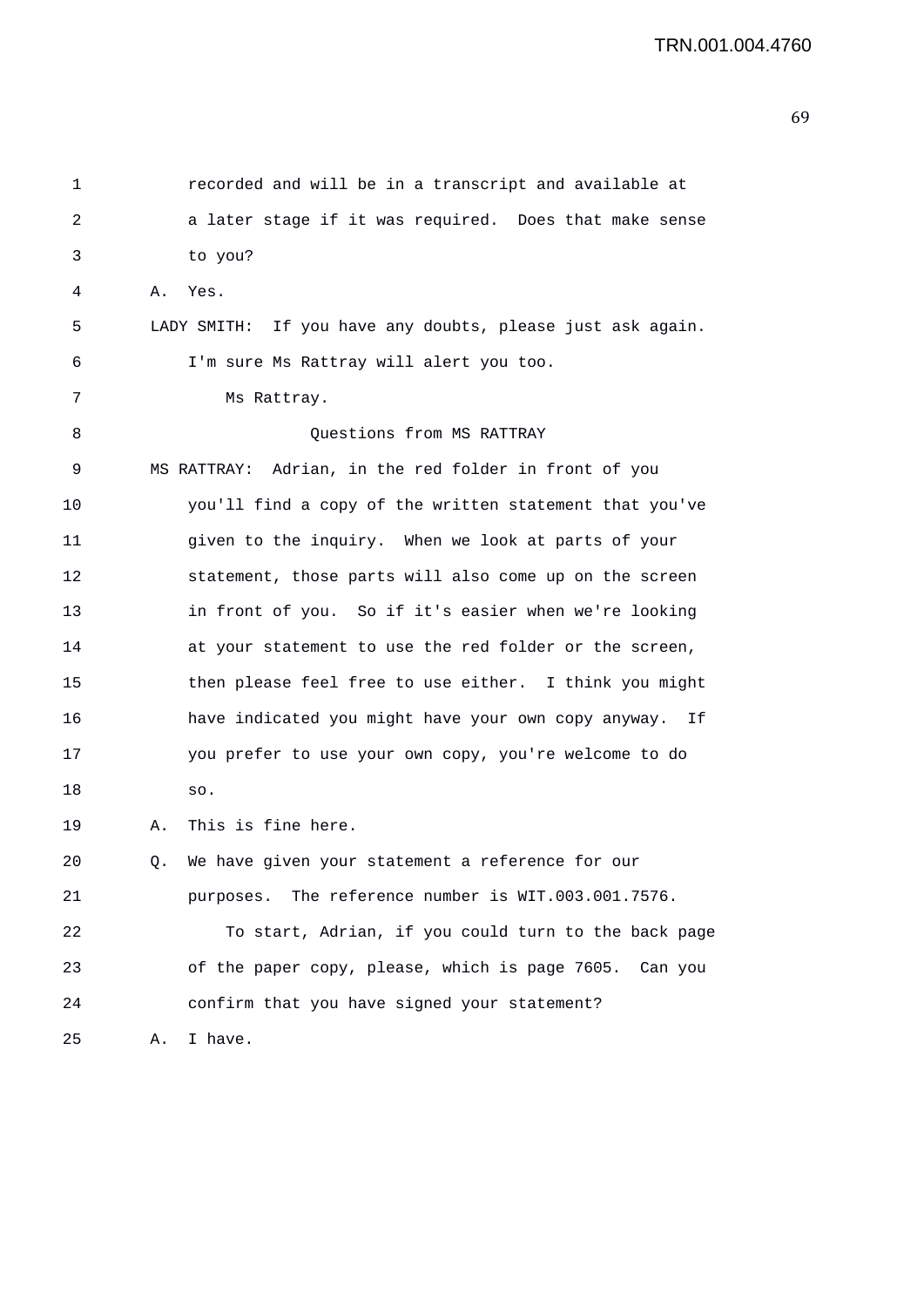| 1  | Q. | Do we see at paragraph 174, just above your signature,   |
|----|----|----------------------------------------------------------|
| 2  |    | that you confirm that you have no objection to your      |
| 3  |    | witness statement being published as part of the         |
| 4  |    | evidence to the inquiry and you believe the facts stated |
| 5  |    | in your witness statement are true?                      |
| 6  | Α. | Yes.                                                     |
| 7  | Q. | You can put that to one side just now.                   |
| 8  |    | Could you confirm the year of your birth? I don't        |
| 9  |    | need the date or the month, simply the year you were     |
| 10 |    | born.                                                    |
| 11 | Α. | 1954.                                                    |
| 12 | Q. | Adrian, I'm going to ask you some questions about some   |
| 13 |    | parts of your statement. The whole of your statement is  |
| 14 |    | evidence for the inquiry and will be taken fully into    |
| 15 |    | account, but for the purposes of today I'll only be      |
| 16 |    | asking you about certain parts.                          |
| 17 |    | To start, I will ask you about a brief overview of       |
| 18 |    | the various posts you held with the Aberlour Child Care  |
| 19 |    | I will then speak to you and ask you questions<br>Trust. |
| 20 |    | about the reasons and background to the inquiry asking   |
| 21 |    | you to provide your statement. And then the main focus   |
| 22 |    | today will be on the recruitment and vetting process     |
| 23 |    | that was used in relation to your employment with        |
| 24 |    | Aberlour and the various posts you held in there.        |
| 25 |    | Turning to the first part, Adrian, and just some         |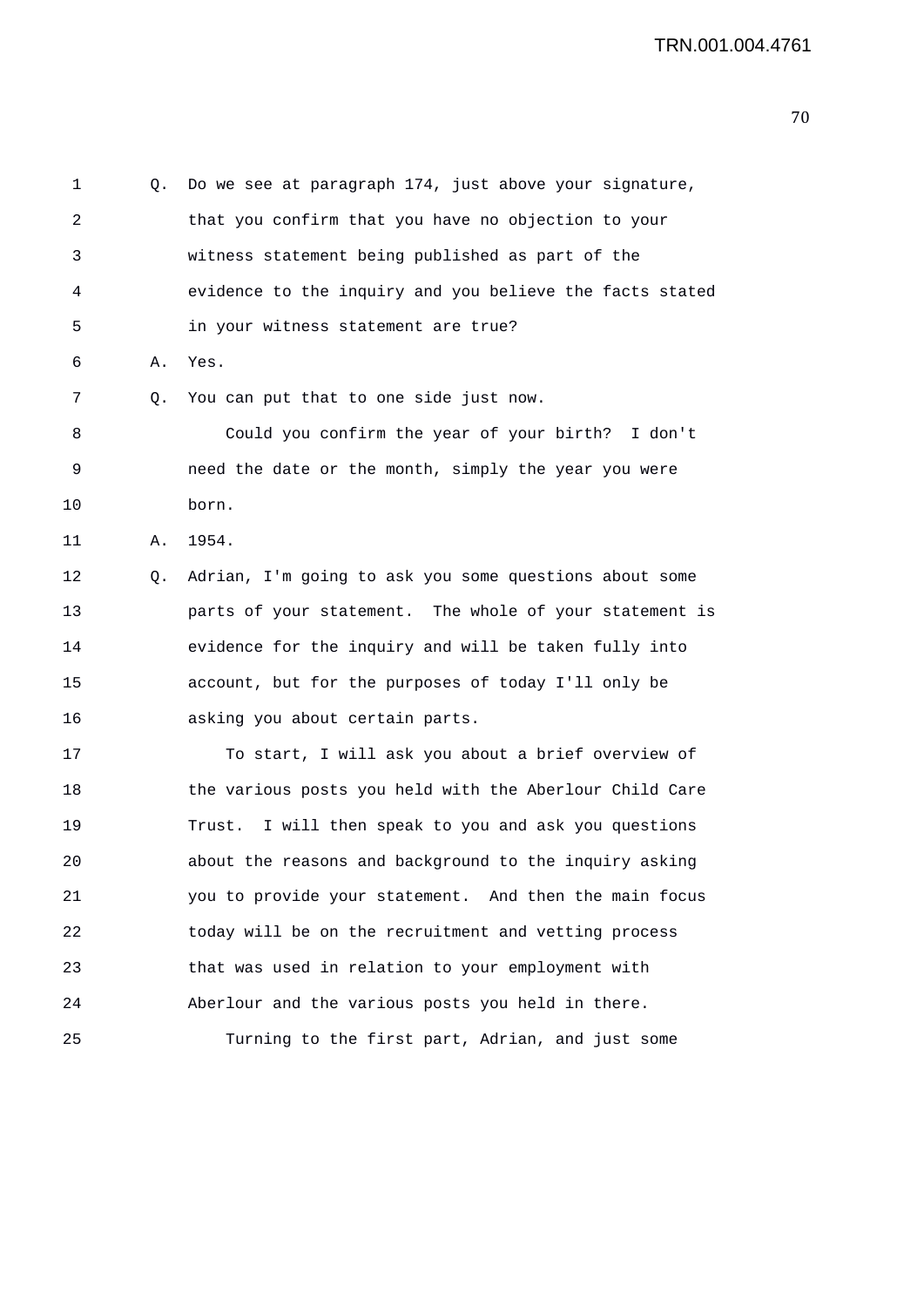| 1  |    | background. You're a former employee of the Aberlour      |
|----|----|-----------------------------------------------------------|
| 2  |    | Child Care Trust; is that right?                          |
| 3  | Α. | That's right, yes.                                        |
| 4  | Q. | You tell us in your statement that you worked for the     |
| 5  |    | Aberlour Child Care Trust -- and for the purposes of      |
| 6  |    | today I'll simply refer to them as "Aberlour" -- in       |
| 7  |    | various roles from 1983 to 2008?                          |
| 8  | Α. | That's right, yes.                                        |
| 9  | Q. | So you were there for about a 25-year period?             |
| 10 | Α. | Yes.                                                      |
| 11 | Q. | You tell us that the first post you held was the post of  |
| 12 |    | senior project worker, and that was at Sycamore Cottage.  |
| 13 | Α. | Sycamore Project.                                         |
| 14 | Q. | Sycamore Project. And that was at Whytemans Brae,         |
| 15 |    | Kirkcaldy?                                                |
| 16 | Α. | Yes.                                                      |
| 17 | Q. | Do you remember when you started in that post?            |
| 18 | Α. | I think it was June 1983, but I honestly can't remember.  |
| 19 | Q. | Certainly from the records we've seen, it would suggest   |
| 20 |    | that you started there in July 1983, so you're very       |
| 21 |    | According to the records that we have seen, you<br>close. |
| 22 |    | were in that post for around about five years and you     |
| 23 |    | worked there until about December 1988; is that right?    |
| 24 | Α. | That's right, yes.                                        |
| 25 | Q. | Then you applied for another post with Aberlour?          |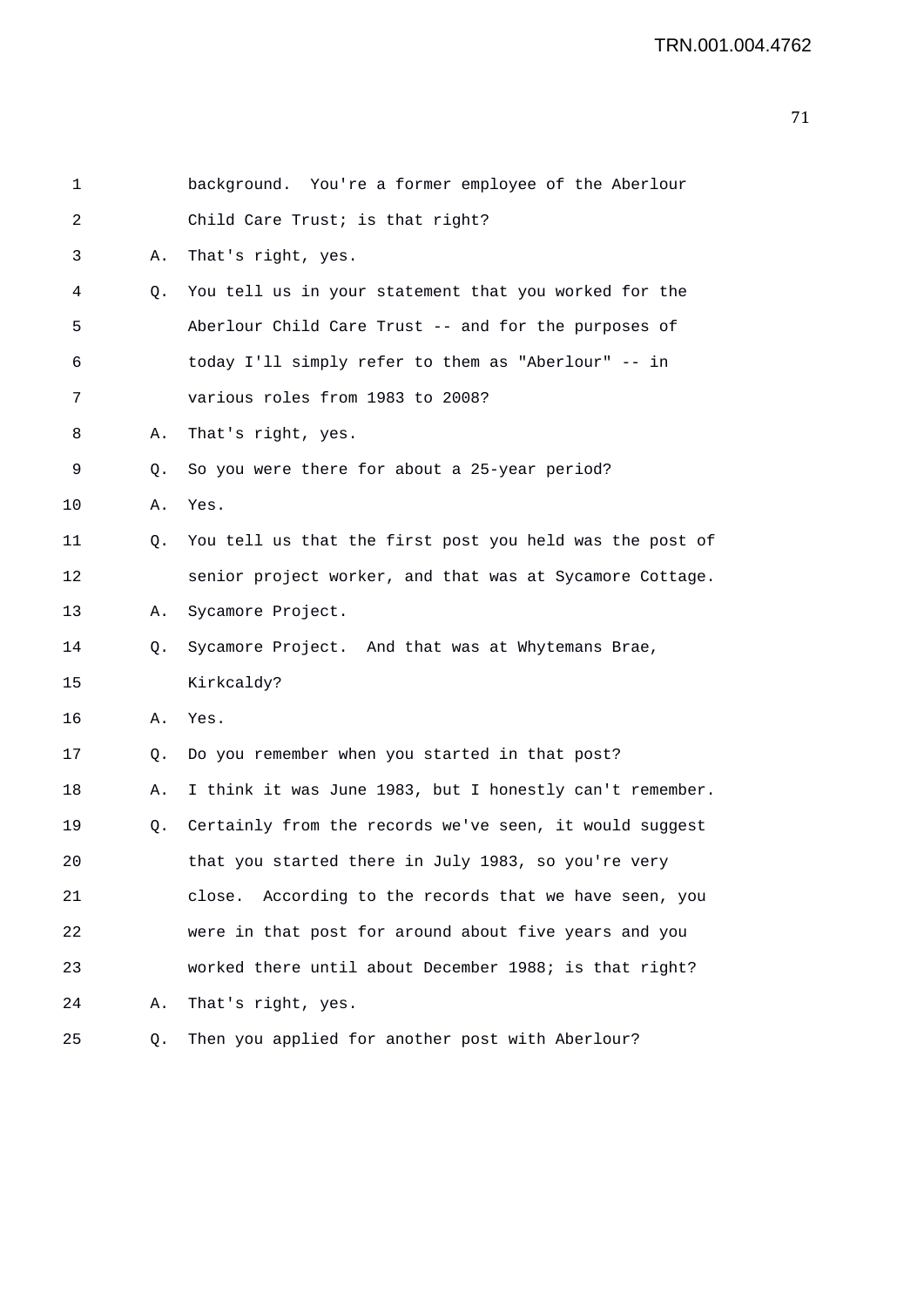| 1  | Α. | $Mm-hm$ .                                                |
|----|----|----------------------------------------------------------|
| 2  | Q. | And I understand that to be as the deputy project leader |
| 3  |    | at the Whitfield Family Centre in Dundee?                |
| 4  | Α. | Yes.                                                     |
| 5  | Q. | As we understand it, you were there from December 1988   |
| 6  |    | to March 1991?                                           |
| 7  | Α. | That's right.                                            |
| 8  | Q. | And during that period, you also spent seven months as   |
| 9  |    | the acting project leader?                               |
| 10 | Α. | That's right.                                            |
| 11 | Q. | And that was from about September 1990 to March 1991?    |
| 12 | Α. | Yes.                                                     |
| 13 | Q. | In what circumstances did that post come to an end?      |
| 14 | Α. | The funding for the family centre came to an end and the |
| 15 |    | family centre converted to a community nursery, and      |
| 16 |    | there wasn't a post for me.                              |
| 17 | Q. | So at that stage, you applied for another post within    |
| 18 |    | That was the post of training coordinator,<br>Aberlour.  |
| 19 |    | based at their head office in Stirling; is that right?   |
| 20 | Α. | Yes.                                                     |
| 21 | Q. | From the records we have seen, you held that post from   |
| 22 |    | around April 1991 until December 1994.                   |
| 23 | Α. | That's right, yes.                                       |
| 24 | Q. | I think you tell us that that was a new post; is that    |
| 25 |    | right?                                                   |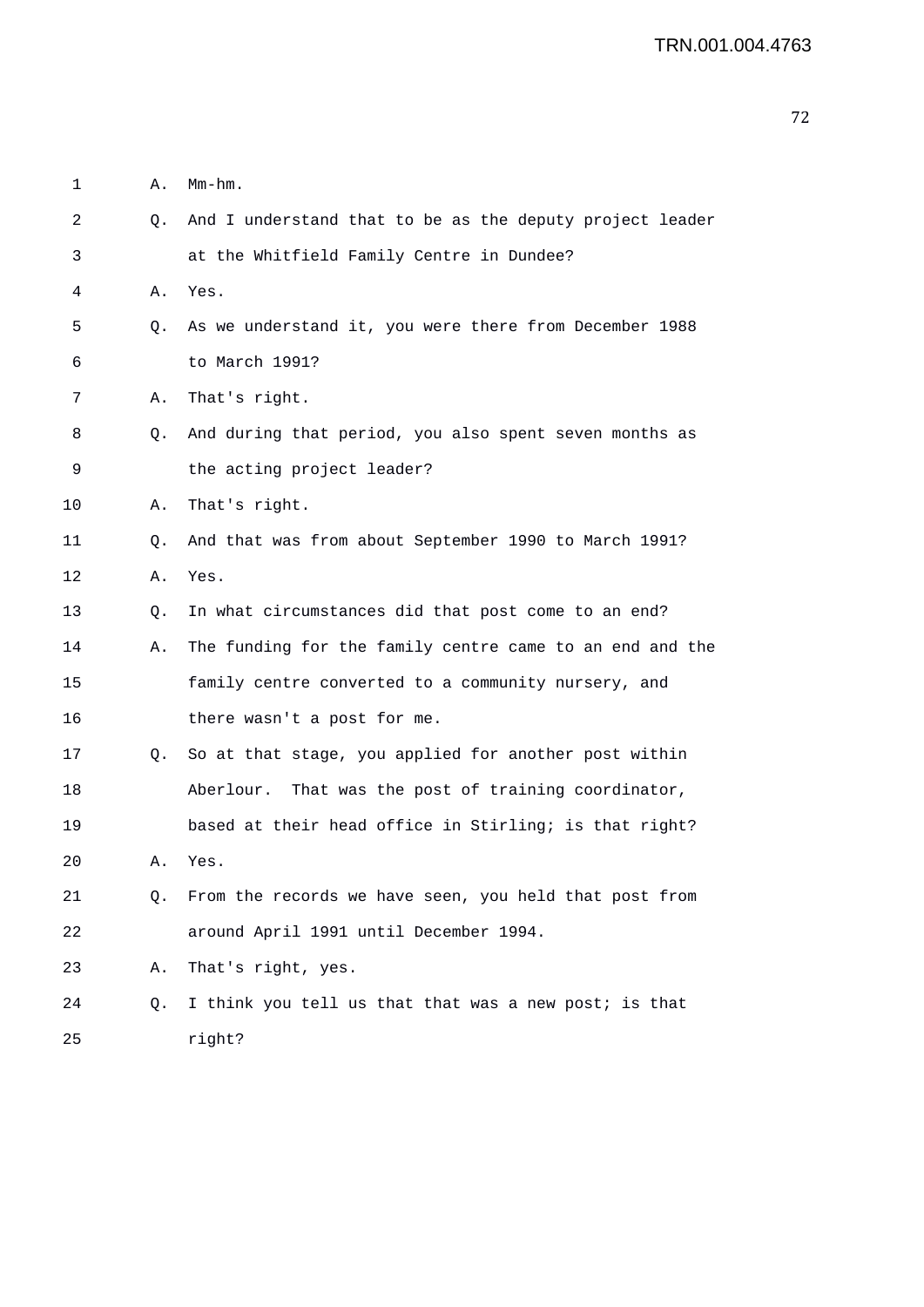1 A. Yes.

| 2       | Q. | Can you tell us very briefly about the circumstances     |
|---------|----|----------------------------------------------------------|
| 3       |    | that you recall that that particular post was created?   |
| 4       | Α. | There were two posts created: one in Stirling and one in |
| 5       |    | Aberdeen, both part-time. They were created              |
| 6       |    | specifically to manage the SVQs, Scottish vocational     |
| 7       |    | qualifications, in care. That was the primary reason     |
| 8       |    | for the posts coming up.                                 |
| 9       | Q. | The next post you held, according to the records we've   |
| $10 \,$ |    | seen, and according to your statement, is the post of    |
| 11      |    | staff development management. You held that from         |
| 12      |    | January 1995 until July 2008, and at that stage the post |
| 13      |    | you held had been made redundant but because of your     |
| 14      |    | service, you had the option of taking early retirement.  |
| 15      | А. | Yes. I was the staff development manager for a period,   |
| 16      |    | and then a post for head of learning and development     |
| 17      |    | came up, so it wasn't the full period as staff           |
| 18      |    | development manager.                                     |
| 19      | Q. | There seems to be some reference in your records that    |
| 20      |    | during that time, the post changed, the department was   |
| 21      |    | reorganised and renamed; is that correct?                |
| 22      | Α. | Which department, sorry?                                 |
| 23      | Q. | Would that be because your new job title from            |
| 24      |    | September 2002, we're told, was head of learning and     |
| 25      |    | development?                                             |
|         |    |                                                          |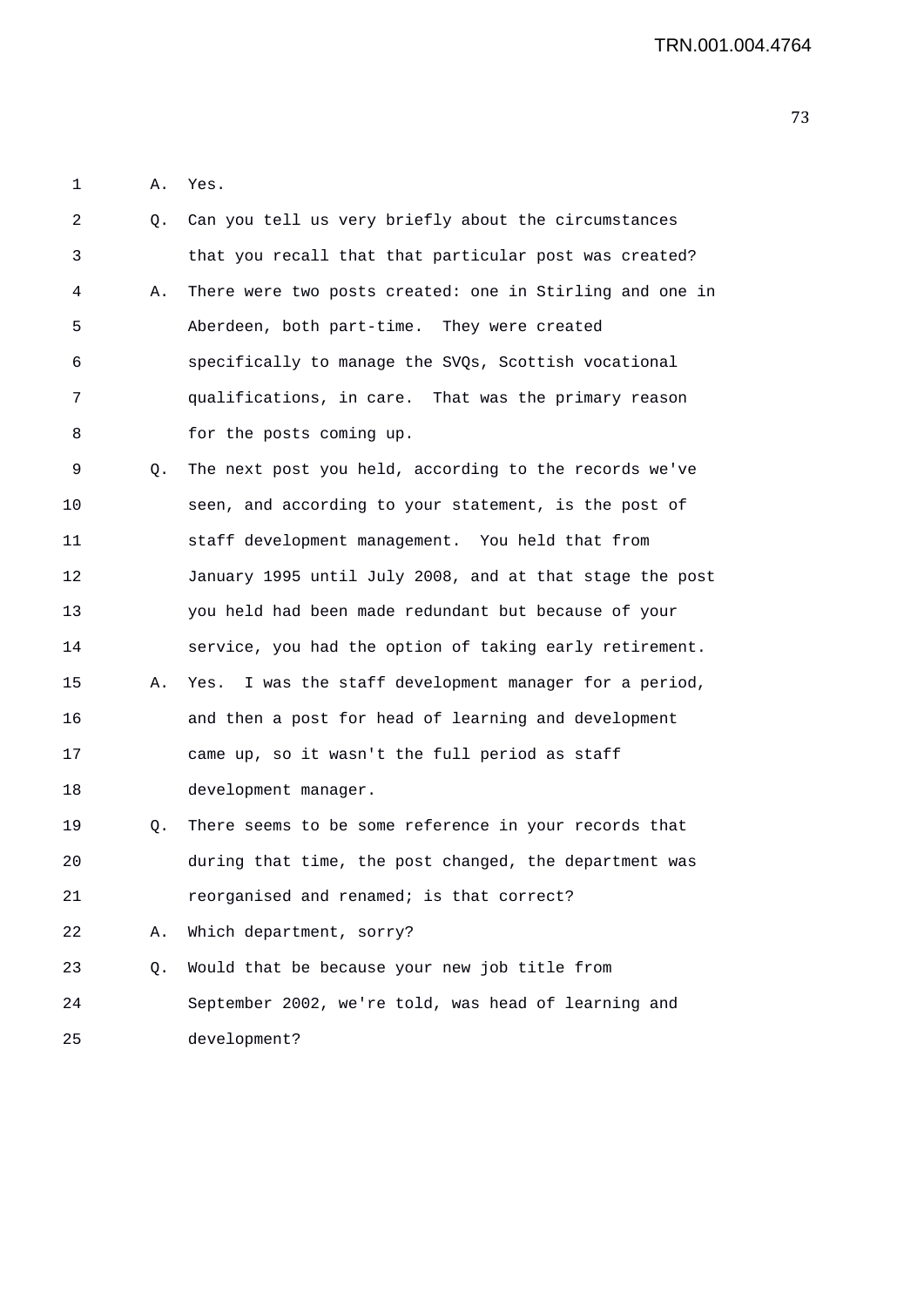1 A. That's right, yes. 2 Q. So was that an entirely new post or was it simply 3 a change of name essentially of the post you previously 4 held? 5 A. It was more a change of name. 6 Q. Adrian, as you acknowledge in your statement at 7 page 7576, and paragraph 4, the inquiry approached you 8 to take your statement because you had convictions in 9 respect of offences relating to children; is that right? 10 A. That's right, yes. 11 Q. You tell us in your statement that your first 12 conviction -- in paragraph 5 you recall it was in around 13 1970 in the Wirral, Birkenhead, in England. 14 A. That's right, yes. 15 Q. You say it was for indecent assault on a child under the 16 age of 16. 17 A. That's right, yes. 18 Q. And you tell us that you pled guilty to that? 19 A. Yes. 20 Q. The information the inquiry has, Adrian, just to 21 confirm, is that the inquiry has been informed that you 22 were convicted at Birkenhead Magistrates' Court on 23 18 July 1972 on two counts of indecent assault on a male 24 under the age of 14 years and you were fined £10. 25 A. That's right, yes.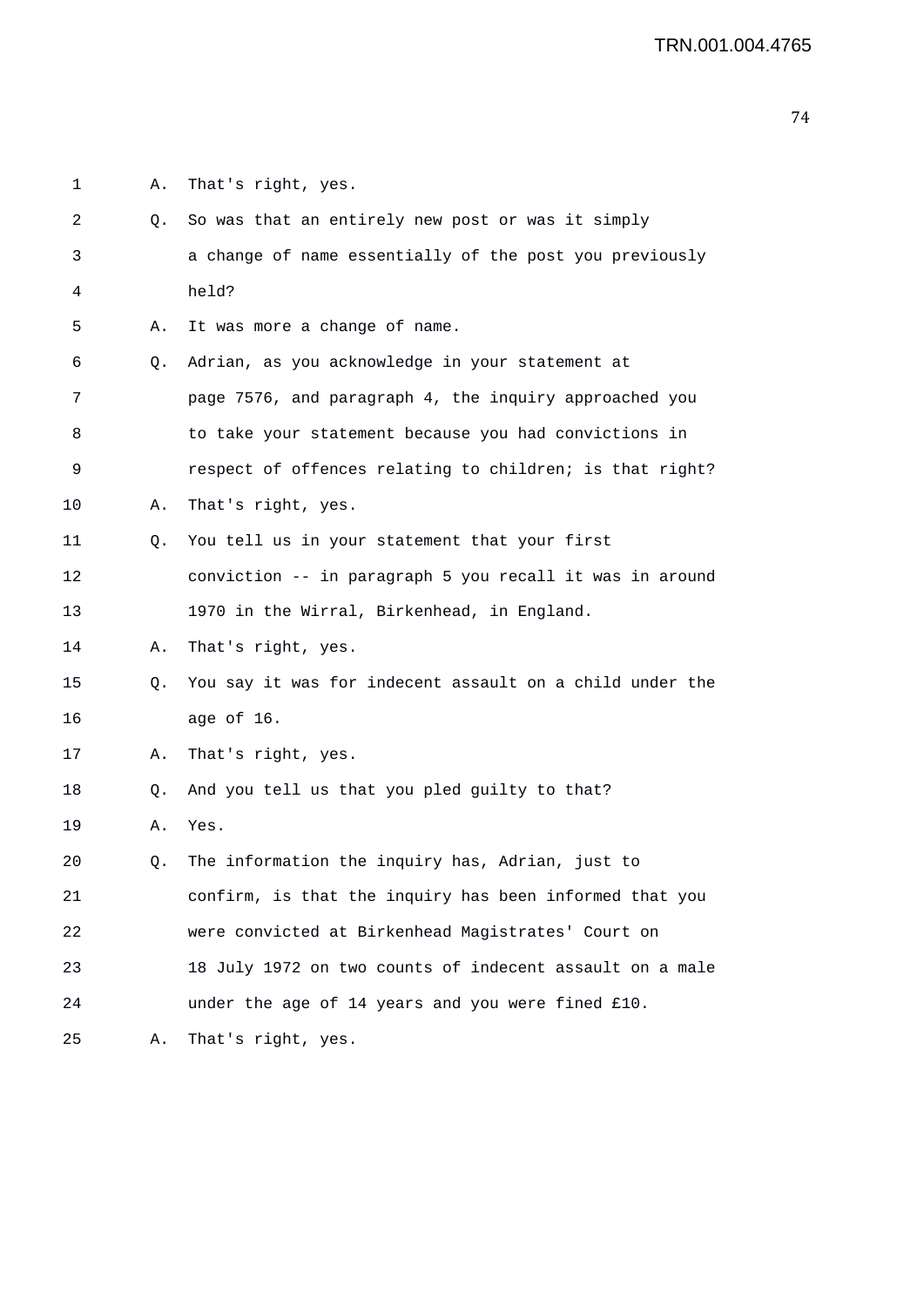| 1  | Q. | And the second conviction $--$ at paragraph 6 on         |
|----|----|----------------------------------------------------------|
| 2  |    | page 7577, you tell us that you have another conviction  |
| 3  |    | from 2017, which relates to downloading pornographic     |
| 4  |    | images of children.                                      |
| 5  | Α. | That's right.                                            |
| 6  | Q. | And you were convicted after trial at Dundee             |
| 7  |    | Sheriff Court and you were sentenced to six months in    |
| 8  |    | prison.                                                  |
| 9  | Α. | That's right.                                            |
| 10 | Q. | You tell us towards the end of your statement -- and     |
| 11 |    | I'll just move there at this stage. At page 7604,        |
| 12 |    | paragraph 167, you tell us that you have learned that    |
| 13 |    | you have to be candid if you're going to admit certain   |
| 14 |    | things to yourself.                                      |
| 15 | Α. | Mm-hm.                                                   |
| 16 | Q. | It's on the screen in front of you.                      |
| 17 |    | At paragraph 166 you tell us that you openly admit       |
| 18 |    | to having had a sexual interest in young children.       |
| 19 | Α. | That's right, yes.                                       |
| 20 | Q. | Given your convictions in 1972 and 2017, am I correct in |
| 21 |    | saying that such a sexual interest spans that period?    |
| 22 | Α. | Sorry?                                                   |
| 23 | Q. | Am I correct in saying, given you have a conviction in   |
| 24 |    | 1972 in respect of indecent assault of a male under the  |
| 25 |    | age of 14 years, and in 2017 a conviction in respect of  |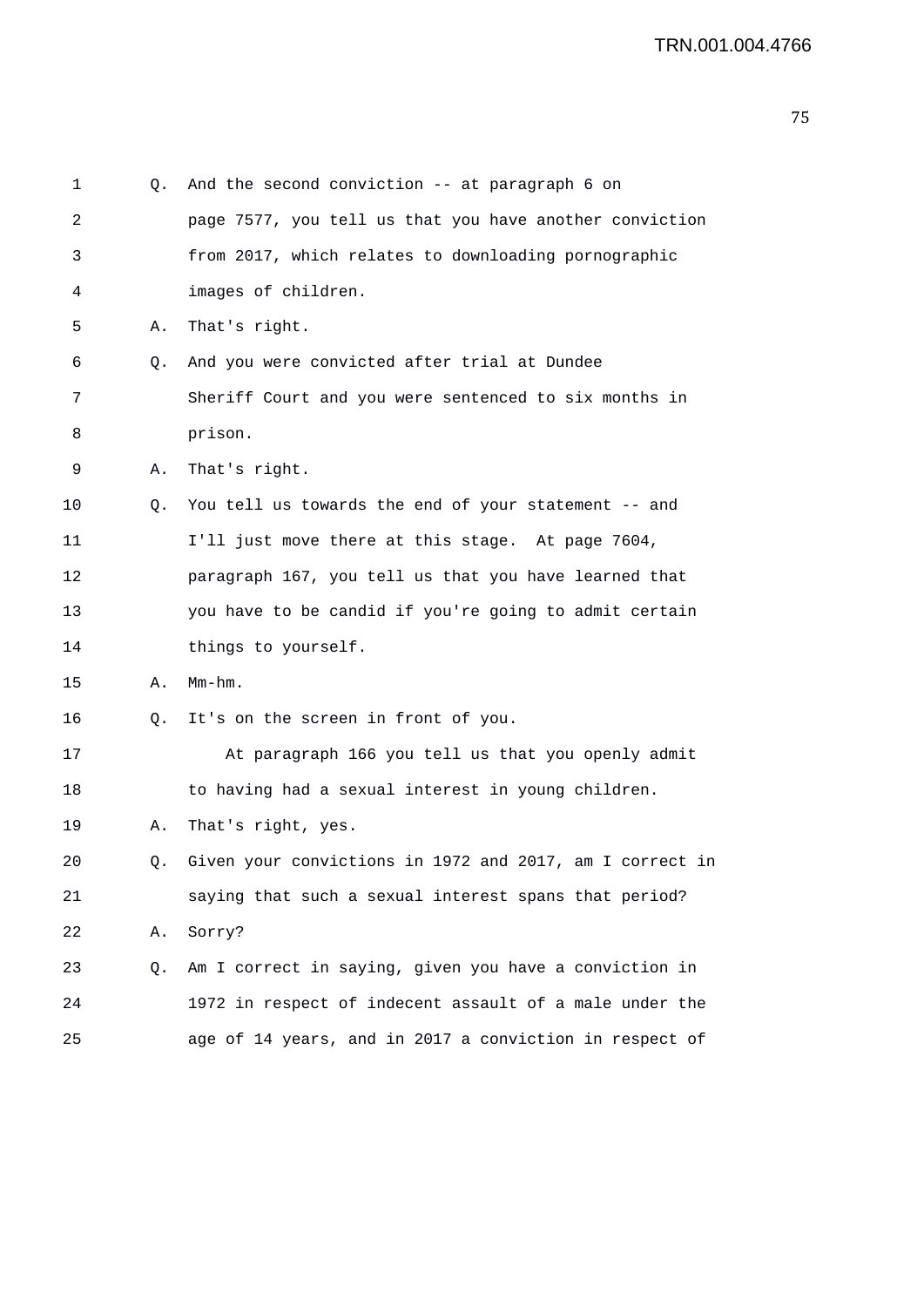1 downloading pornographic images of children, 2 am I correct that such a sexual interest spans the 3 period from 1972 to 2017, and includes the 25-year 4 period during which you were working for Aberlour? 5 A. Yes. 6 Q. At paragraph 165, Adrian, you tell us about your 7 choices, including your choice to work with young 8 people, children and young people. Am I correct that 9 your choices to some extent, including your choice to 10 work with children, have been affected by your sexual 11 interest in children? 12 A. That's right, yes. 13 Q. At paragraph 168, you tell us that you liked working 14 with children and you liked being near them. 15 A. That's right, yes. 16 Q. I'm going to ask you a question as to whether you have 17 been involved in any criminal conduct in connection with 18 children, so at this stage I will just remind you of the 19 warning that Lady Smith has given you. I'll put this 20 question to you and you do not have to answer it if you 21 choose not to. 22 A. Right, yes. 23 Q. Did you at any time during the period of your employment 24 with Aberlour Child Care Trust, or indeed your previous

25 employment in Scotland at Starley Hall School in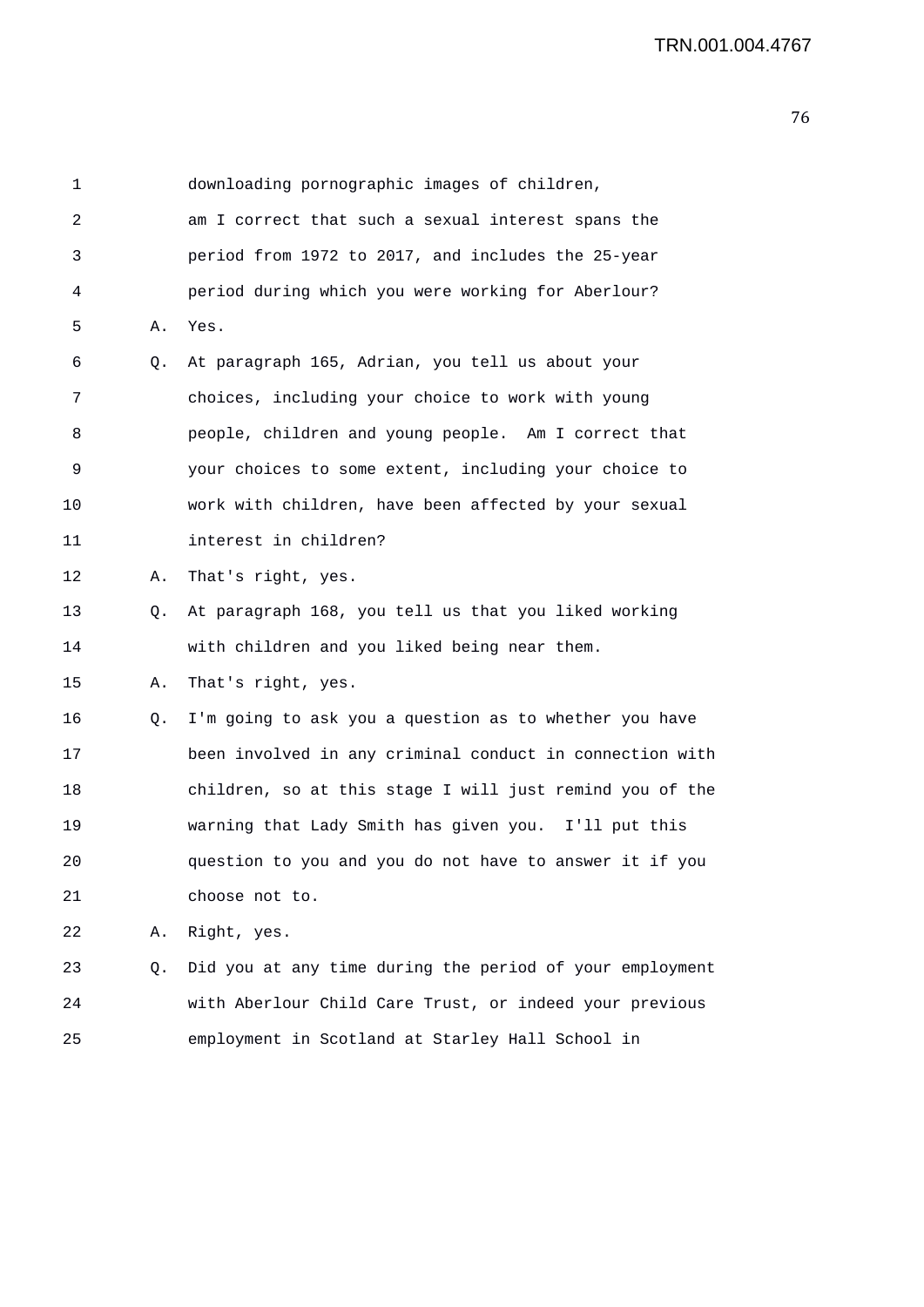| 1  |    | Burntisland Fife, abuse a child, whether sexually or in    |
|----|----|------------------------------------------------------------|
| 2  |    | any other way, or have any sexually inappropriate          |
| 3  |    | contact with a child?                                      |
| 4  | Α. | No.                                                        |
| 5  | Q. | You do tell us at paragraphs 166 and 167 that you          |
| 6  |    | currently attend a group run by the social work on         |
| 7  |    | a voluntary basis.                                         |
| 8  | Α. | That's right, yes.                                         |
| 9  | Q. | Can you tell us what the purpose of that group is?         |
| 10 | Α. | The group is called "Moving Forward, Making Changes".      |
| 11 |    | It's for men who have sexual convictions. It's aimed at    |
| 12 |    | what it says: making changes. So allowing us to explore    |
| 13 |    | our motivations, interests, beliefs, and hopefully move    |
| 14 |    | forward to a place where we're not interested any more     |
| 15 |    | or where we're safe for people.                            |
| 16 | Q. | Do you still attend that group?                            |
| 17 | Α. | Yes; it's coming to an end in February.                    |
| 18 | Q. | Am I right in saying that you may have originally          |
| 19 |    | attended that group as part of being released on           |
| 20 |    | licence; is that right?                                    |
| 21 | Α. | My licence ran for three months when I was released<br>No. |
| 22 |    | from prison and I opted to go on the voluntary             |
| 23 |    | supervision at the end of the licence conditions.          |
| 24 | Q. | So your engagement with that group now is on an entirely   |
| 25 |    | voluntary basis?                                           |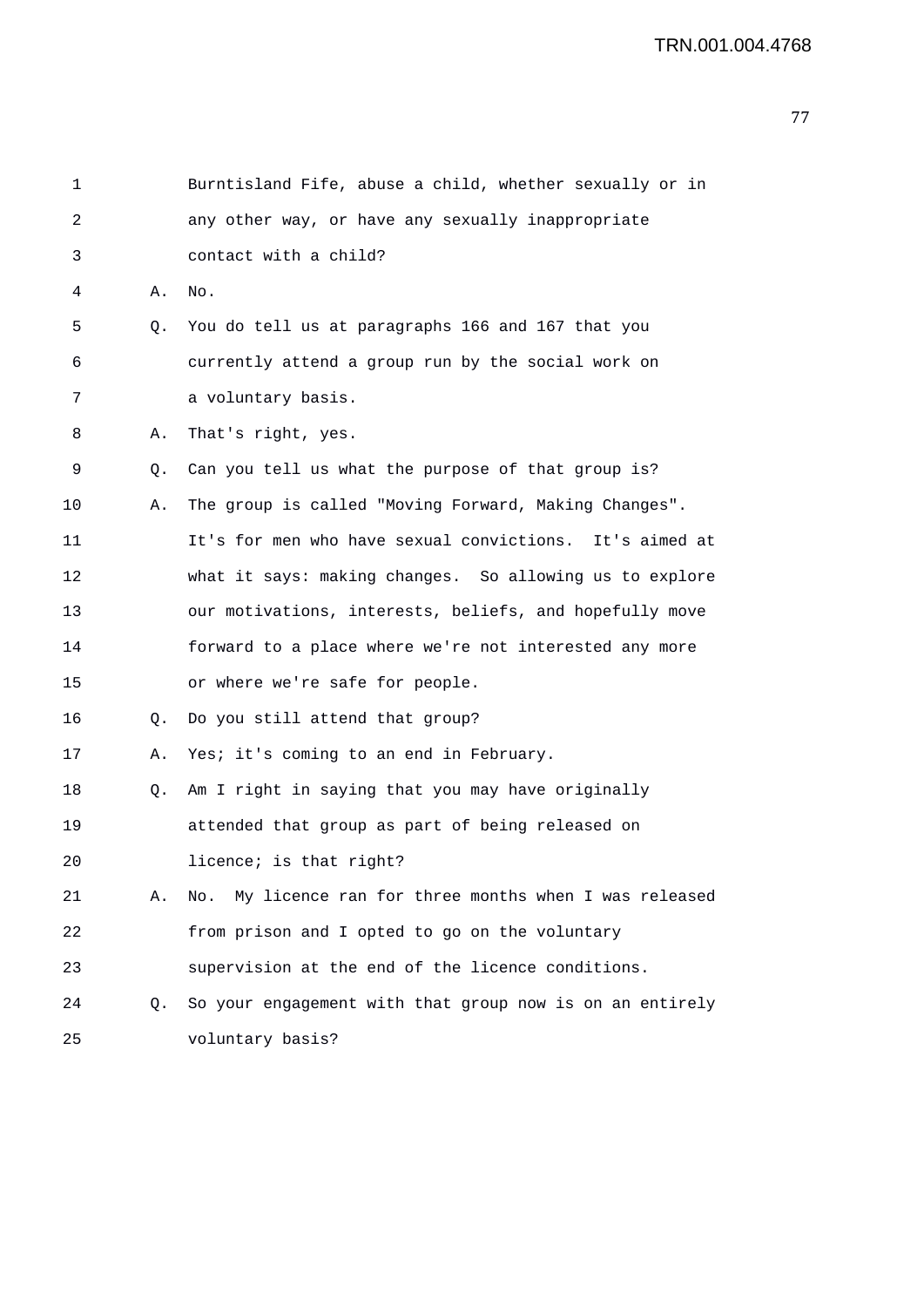1 A. It is, yes.

| 2  | Q. | You also tell us at paragraphs 169 and 170 on this page  |
|----|----|----------------------------------------------------------|
| 3  |    | that you agree that there was a risk with you working    |
| 4  |    | with children and it placed children at risk.            |
| 5  | Α. | $Mm-hm$ .                                                |
| 6  | Q. | You indicate that, with the benefit of hindsight anyway, |
| 7  |    | that there ought to have been in place a system that     |
| 8  |    | would have identified your convictions before allowing   |
| 9  |    | you to be in a workplace with vulnerable children.       |
| 10 | Α. | That's right, yes.                                       |
| 11 | Q. | Given the overview of your various posts you held,       |
| 12 |    | I think you tell us at paragraph 161 that you have not   |
| 13 |    | worked directly with children since 1991; is that right? |
| 14 | Α. | That's right, yes.                                       |
| 15 | Q. | At this stage, Adrian, I'm going to move on to the       |
| 16 |    | various processes by which you were recruited into the   |
| 17 |    | posts you held at Aberlour.                              |
| 18 |    | Just briefly, before you started your employment at      |
| 19 |    | Aberlour, you do tell us that you held other posts       |
| 20 |    | in relation to provision of care for children.<br>At     |
| 21 |    | page 7578 of your statement, you list those posts here,  |
| 22 |    | and just for the transcript, that involves being a play  |
| 23 |    | leader in Newcastle, employed by Newcastle-upon-Tyne     |
| 24 |    | Council from 1975 to 1978: is that right?                |
| 25 | Α. | Yes.                                                     |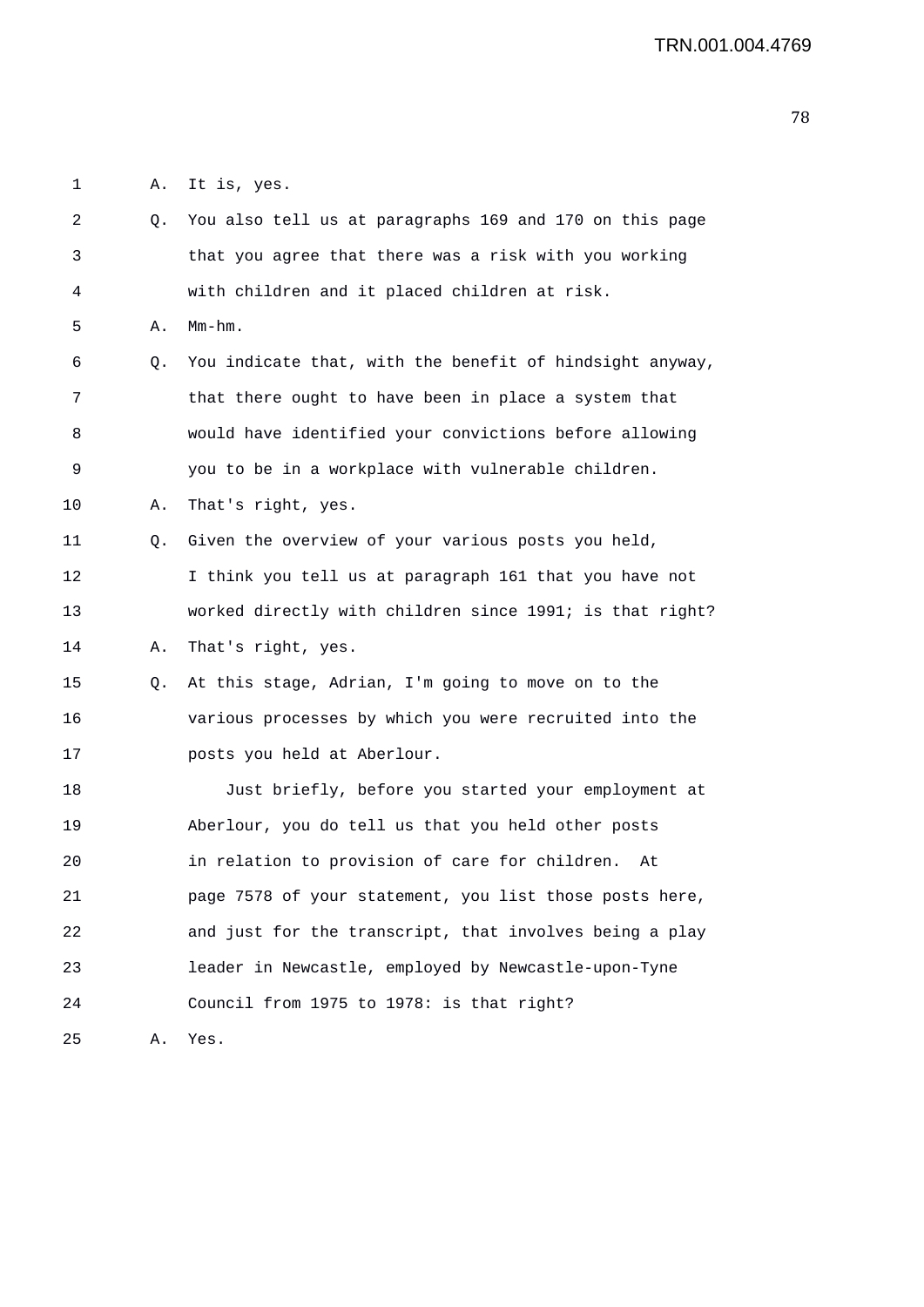| 1  | Q. | And then you were an assistant organiser at              |
|----|----|----------------------------------------------------------|
| 2  |    | Bendrigg Lodge Activity Centre in Kendall, Cumbria, from |
| 3  |    | 1978 to 1980?                                            |
| 4  | Α. | That's right, yes.                                       |
| 5  | Q. | And you were a residential social care worker in         |
| 6  |    | Kirkby Lonsdale in Cumbria; is that correct?             |
| 7  | Α. | Yes.                                                     |
| 8  | Q. | And at that stage you went and undertook a postgraduate  |
| 9  |    | certificate in education?                                |
| 10 | Α. | That's right, why.                                       |
| 11 | Q. | In 1981 you then moved to Scotland.                      |
| 12 | Α. | Yes.                                                     |
| 13 | Q. | And that's where you were employed in a List G school,   |
| 14 |    | Starley Hall, in Burntisland, Fife, and the role you had |
| 15 |    | there was residential social care worker?                |
| 16 | Α. | That's right, yes.                                       |
| 17 | Q. | I won't focus on the interview process there too         |
| 18 |    | closely, but you do tell us at paragraph 16 of your      |
| 19 |    | statement that there was no formal interview involved    |
| 20 |    | in that process and it did involve working directly with |
| 21 |    | children; is that right?                                 |
| 22 | Α. | That's right, yes.                                       |
| 23 | Q. | In fact, I think you explain to us that you already knew |
| 24 |    | the person who was --                                    |
| 25 | Α. | That's right, yes.                                       |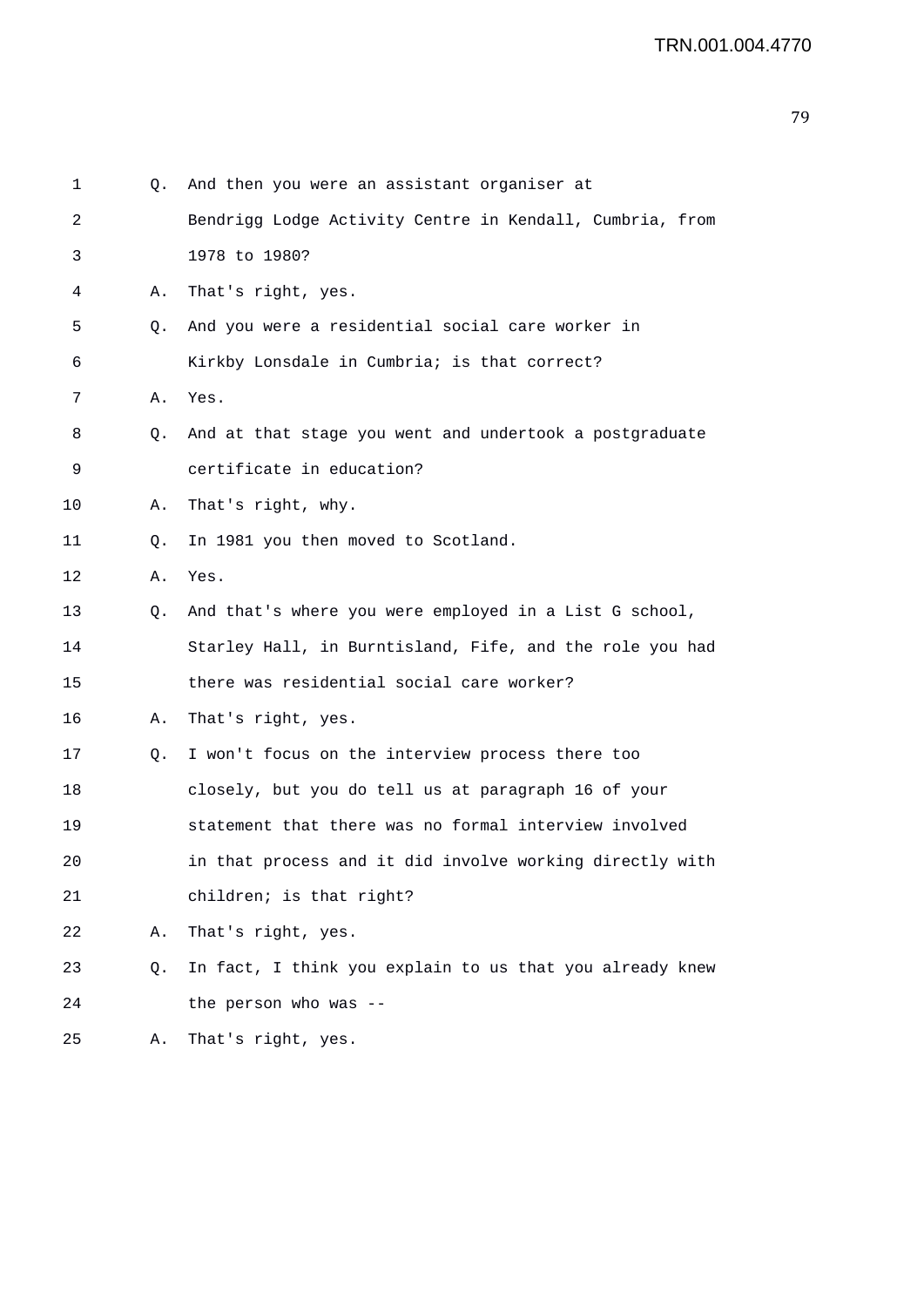| 1  | Q. | -- starting that school. Can you tell us a little about |
|----|----|---------------------------------------------------------|
| 2  |    | that?                                                   |
| 3  | Α. | He was the principal of the school in Cumbria and I had |
| 4  |    | a formal interview in Cumbria. He was leaving to set up |
| 5  |    | a school in Burntisland and he asked me to come along   |
| 6  |    | with him in the post -- in the residential social care  |
| 7  |    | post. So there wasn't an interview for Starley Hall; it |
| 8  |    | was just going along with him.                          |
| 9  | Q. | Right. Do you recall in relation to the various posts   |
| 10 |    | that you mention in your statement and I have just      |
| 11 |    | mentioned there in England as to whether there were any |
| 12 |    | police checks carried out to ascertain whether or not   |
| 13 |    | you had any convictions?                                |
| 14 | А. | I honestly can't remember. I don't think so, but        |
| 15 |    | I don't remember.                                       |
| 16 | Q. | Also, before I move on, in relation to Starley Hall, do |
| 17 |    | you know whether any police checks were carried out     |
| 18 |    | in relation to your employment there?                   |
| 19 | Α. | No. I can't remember, but I'm pretty sure there         |
| 20 |    | weren't.                                                |
| 21 | Q. | In relation to your first post with Aberlour, which was |
| 22 |    | senior project worker, in 1993, at Sycamore in          |
| 23 |    | Kirkcaldy, I'm going to ask you to look at a document   |
| 24 |    | in relation to your application. But before we look at  |
| 25 |    | that document, at paragraph 20 on page 7579 of your     |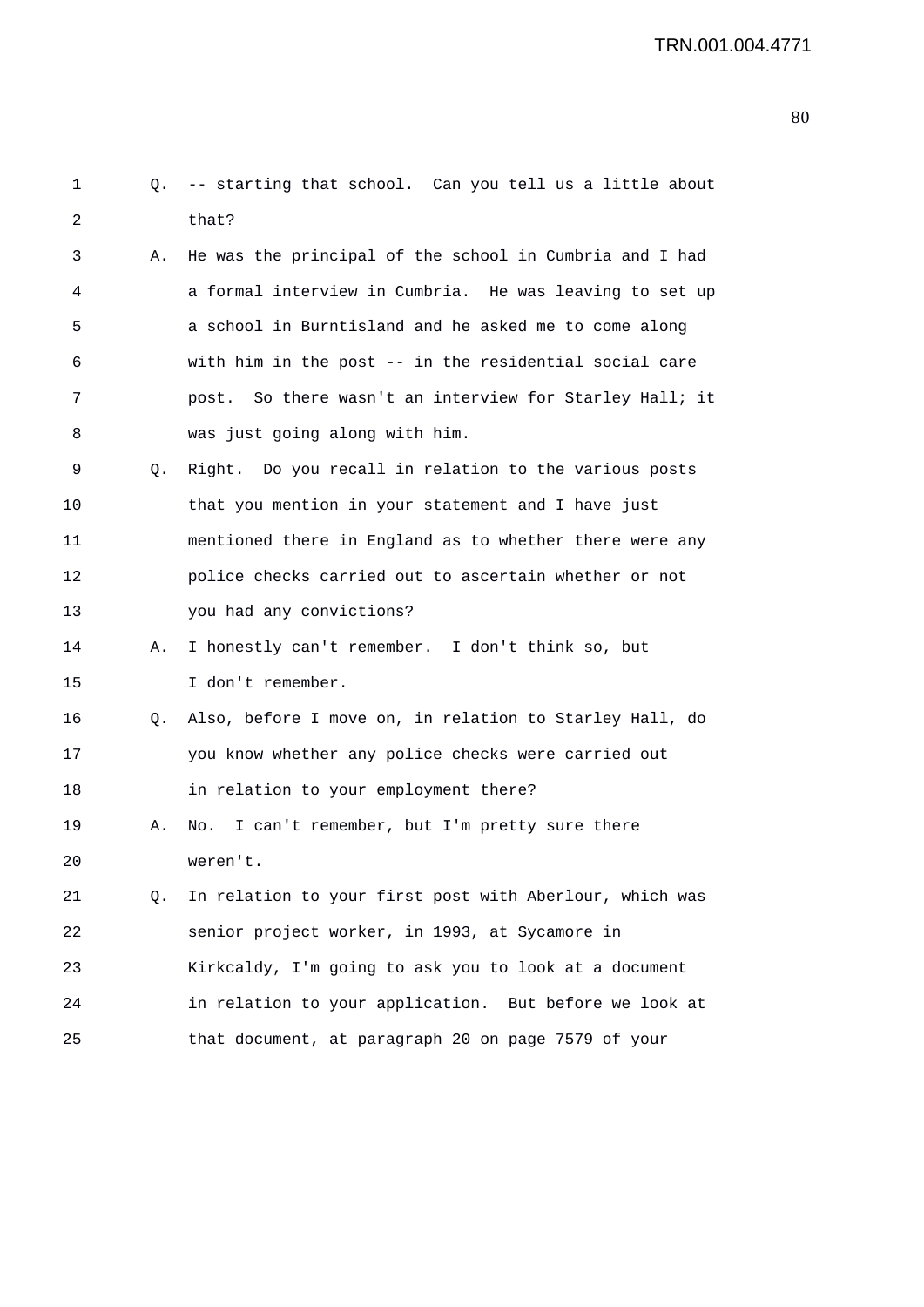| 1  |    | statement, you tell us that you were invited to apply    |
|----|----|----------------------------------------------------------|
| 2  |    | for that post.                                           |
| 3  | Α. | That's right, yes.                                       |
| 4  | Q. | In what circumstances were you invited to apply?         |
| 5  | Α. | The head of care, a man called Tim Foley, had left and   |
| 6  |    | took up the post at Sycamore Project and there was       |
| 7  |    | a senior project worker post vacant and he invited me to |
| 8  |    | apply for it.                                            |
| 9  | Q. | When you said the head -- that was the person who was    |
| 10 |    | working at Starley Hall?                                 |
| 11 | Α. | That's right, yes.                                       |
| 12 | Q. | You tell us at paragraph 21 that there was a formal      |
| 13 |    | interview --                                             |
| 14 | Α. | Yes.                                                     |
| 15 | Q. | -- for the post at Sycamore. Who conducted that          |
| 16 |    | interview?                                               |
| 17 | Α. | Tim Foley and Margaret Ferguson, the depute director     |
| 18 |    | at the time.                                             |
| 19 | Q. | You tell us that you don't remember whether they asked   |
| 20 |    | for any references.                                      |
| 21 | Α. | That's right, yes.                                       |
| 22 | Q. | What about police checks? Can you remember whether or    |
| 23 |    | not there was any police checks?                         |
| 24 | Α. | I don't think so. I can't remember.                      |
| 25 | Q. | What I'm going to ask you to do now, Adrian, I'm going   |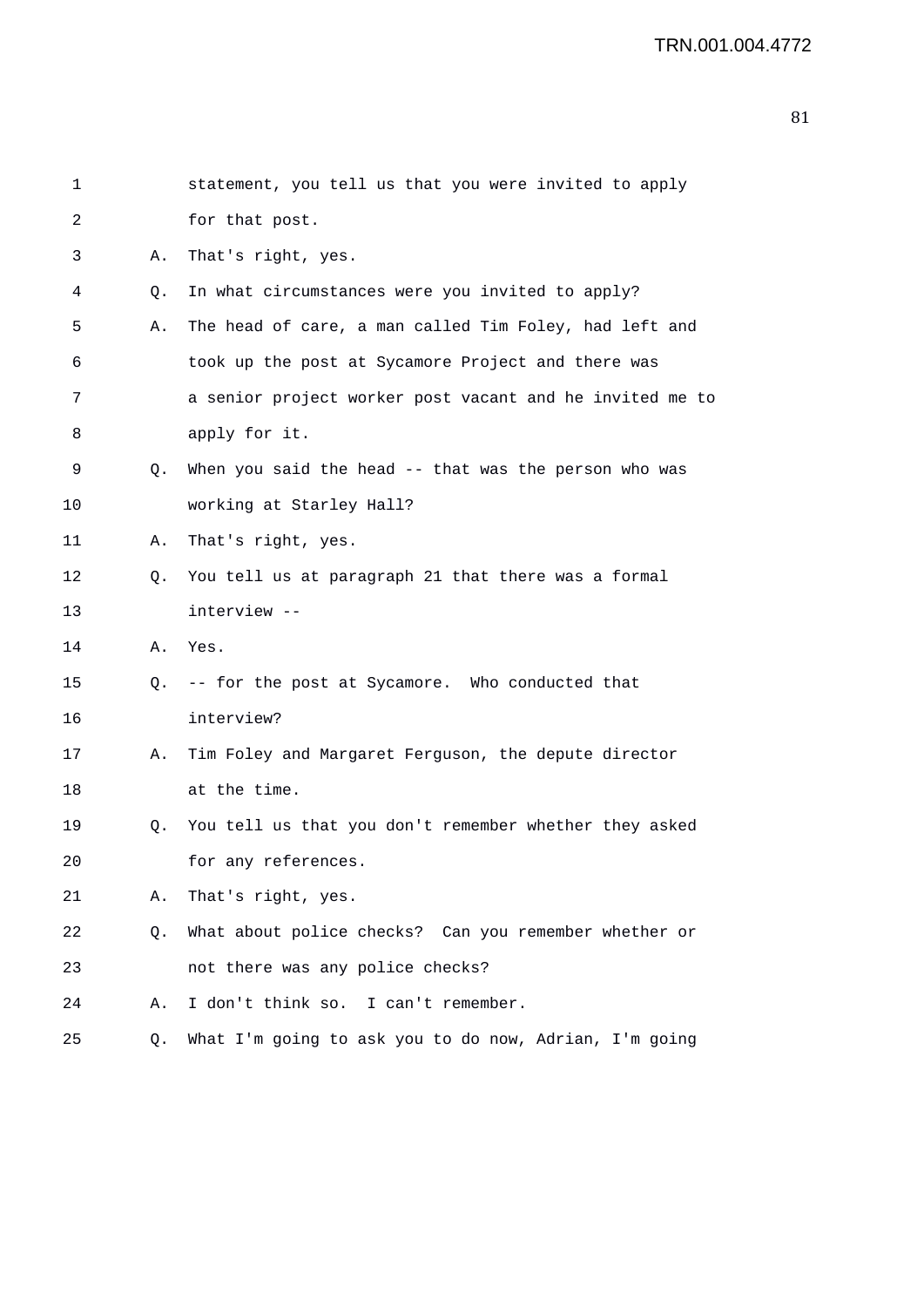| 1  |    | to ask you to look at a document, which is at            |
|----|----|----------------------------------------------------------|
| 2  |    | ABE.001.001.6046.                                        |
| 3  |    | It should be on the screen in front of you now.          |
| 4  |    | This has been taken from your staff file with Aberlour   |
| 5  |    | and it appears to be an application for the post at      |
| 6  |    | Sycamore.                                                |
| 7  | Α. | $Mm-hm$ .                                                |
| 8  | Q. | It bears to have been completed by you. If you look at   |
| 9  |    | the first page of that, do you remember or recognise     |
| 10 |    | that at all?                                             |
| 11 | Α. | Well, I recognise my writing, but I can't remember much  |
| 12 |    | about it. I should say that apart from being a long      |
| 13 |    | time ago, my brain illness has left me with big gaps in  |
| 14 |    | my memory.                                               |
| 15 | Q. | Yes. You tell us about that in your statement.           |
| 16 | Α. | Yes.                                                     |
| 17 | Q. | I think, after you retired --                            |
| 18 | Α. | That's right, yes.                                       |
| 19 | Q. | -- there was an occasion where you collapsed; is that    |
| 20 |    | right?                                                   |
| 21 | Α. | Well, I was still working and I collapsed one night with |
| 22 |    | a cerebral abscess and spent ten months in hospital.     |
| 23 |    | That has left me with certain mild impairments,          |
| 24 |    | including memory. So everything's jumbled up in          |
| 25 |    | long-term memory.                                        |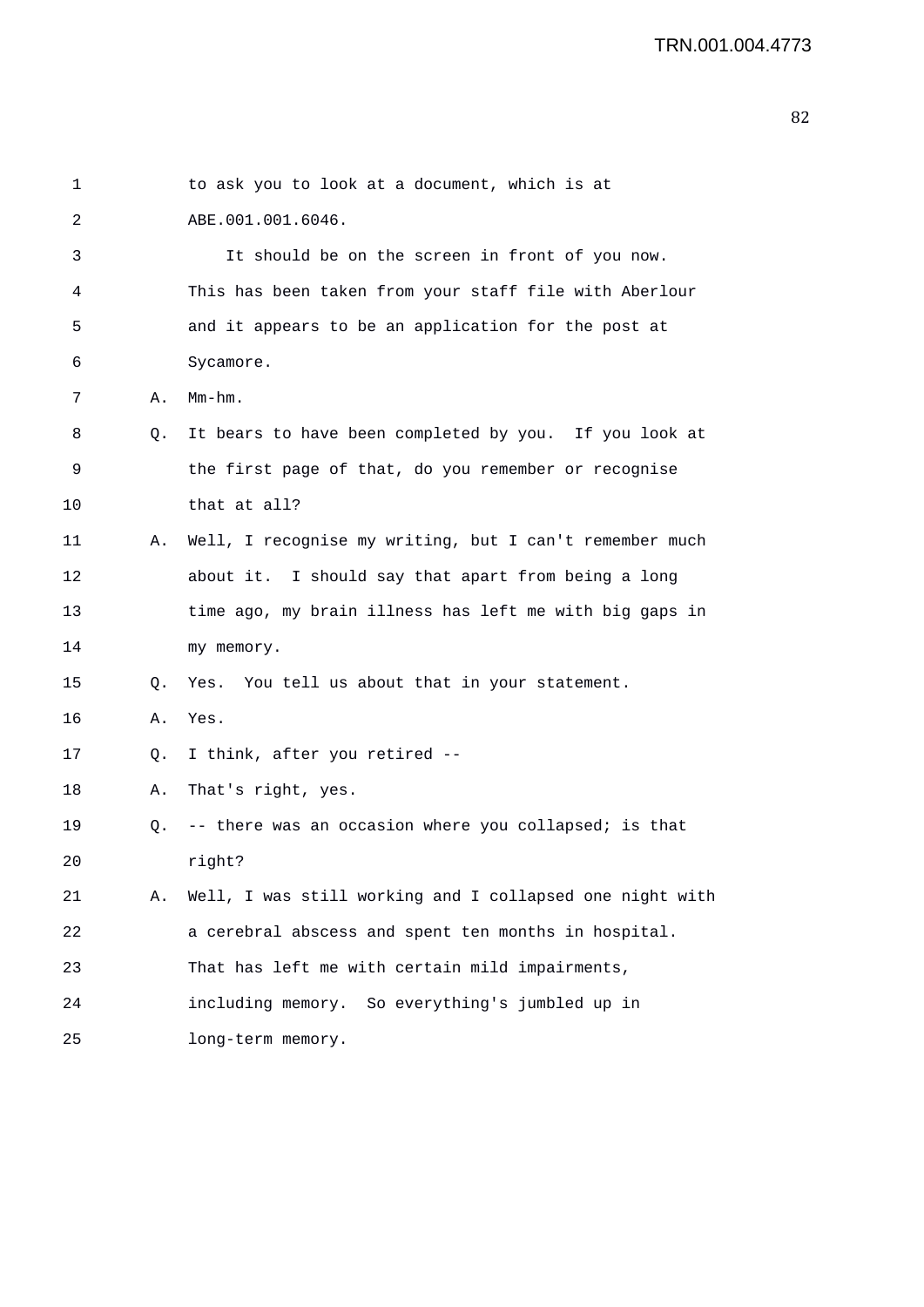```
1 Q. Right, okay. If we look at this form, I think the first 
2 thing we see on this page is you have listed -- at 
3 paragraph 12, you have been asked about your education. 
4 A. Mm-hm. 
5 Q. And you have listed the school you went to in 
6 Birkenhead, a school of art you went to in Birkenhead 
7 from 1970 to 1972, attending Newcastle-upon-Tyne 
8 Polytechnic from 1972 to 1975, and St Martin's College 
9 in Lancaster, 1980 to 1981. 
10 A. Yes. 
11 Q. If we turn to the next page, 6047, we'll see at 
12 paragraph 17 that in fact, the application did involve 
13 giving the names of persons to act as referees. And 
14 you have given three names there. It may well be that 
15 certain names are blanked out on the form in front of 
16 you. 
17 The next page that I have moves on to your CV. So 
18 it may well be that that's the complete form or it may 
19 well be that we're missing certain pages. But that's 
20 the only copies that I've been provided with. 
21 From the pages we've seen, I think what we can take 
22 from that is that you have made your future employers 
23 aware that you previously studied in England. 
24 A. Mm-hm. 
25 Q. And also, connected to that is your CV, which makes
```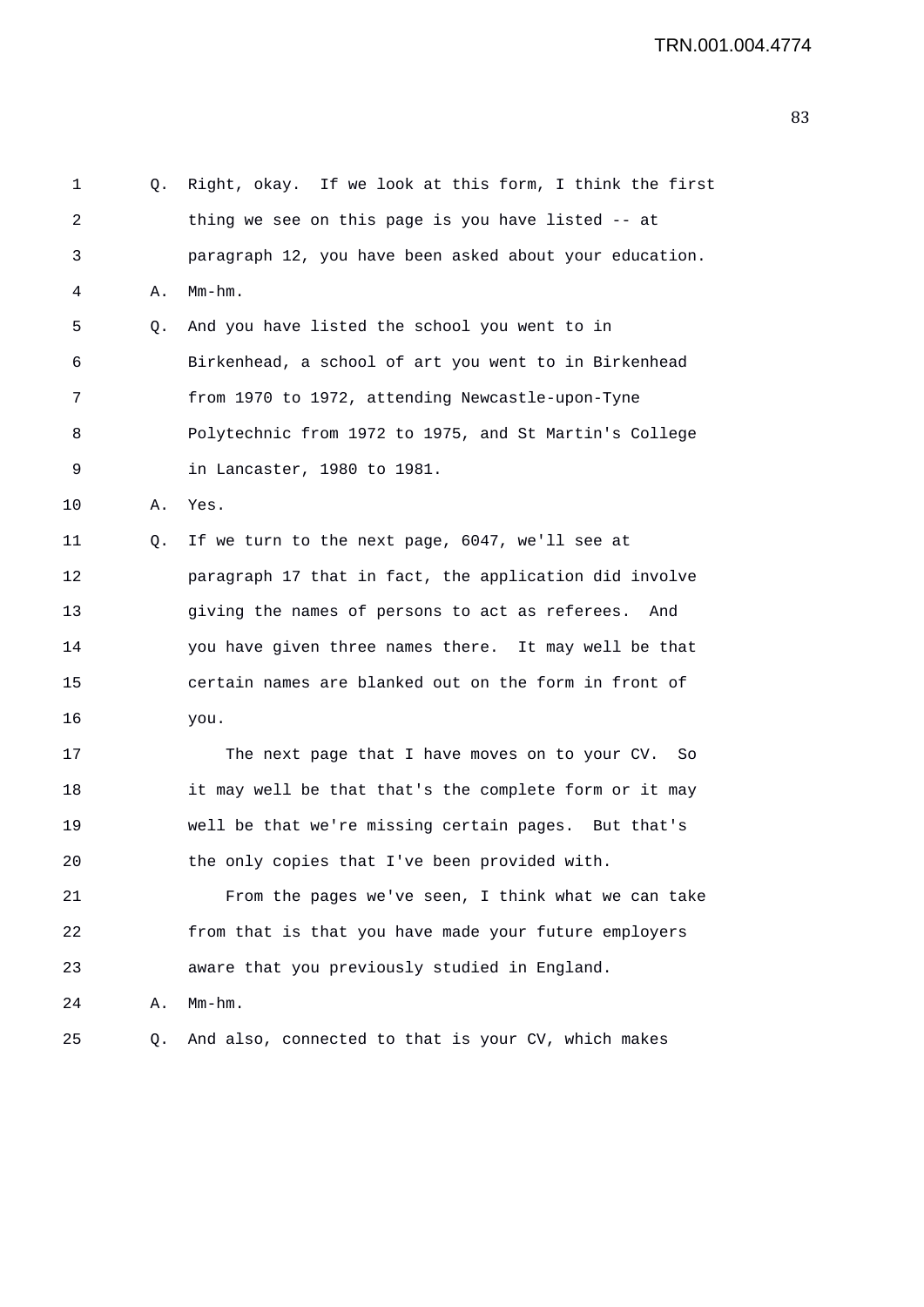| 1  |    | clear that you previously worked in England and that      |
|----|----|-----------------------------------------------------------|
| 2  |    | referees were sought, but from that form, as far as       |
| 3  |    | we can see, there wasn't a request of you as to whether   |
| 4  |    | or not you had any convictions.                           |
| 5  | Α. | That's right, yes. I think so. As I say, I can't          |
| 6  |    | remember.                                                 |
| 7  | Q. | I don't need to take you directly to it, but we do know   |
| 8  |    | from your staff file that in fact references were         |
| 9  |    | provided. Your previous employer at Starley Hall          |
| 10 |    | provided a reference, and there was also a reference      |
| 11 |    | provided by the principal of St Martin's College in       |
| 12 |    | Lancaster.                                                |
| 13 |    | The next document I would like you to look at is at       |
| 14 |    | ABE.001.001.6061. When this comes on the screen in        |
| 15 |    | front of you, I'll tell you what you are expecting to     |
| 16 |    | see, and that will be -- it bears to be a statement of    |
| 17 |    | terms and conditions of employment with Aberlour.         |
| 18 | Α. | Yes.                                                      |
| 19 | Q. | The heading is about employing Mr Adrian Snowball as      |
| 20 |    | a senior project worker, commencing on 4 July 1983.       |
| 21 |    | If we turn to the next page, 6062, at                     |
| 22 |    | paragraph $10(f)$ there, it appears to be -- paragraph 10 |
| 23 |    | appears to deal with any conduct on the part of the       |
| 24 |    | employee and what it says is:                             |
| 25 |    | "Any action by an employee that in any way puts           |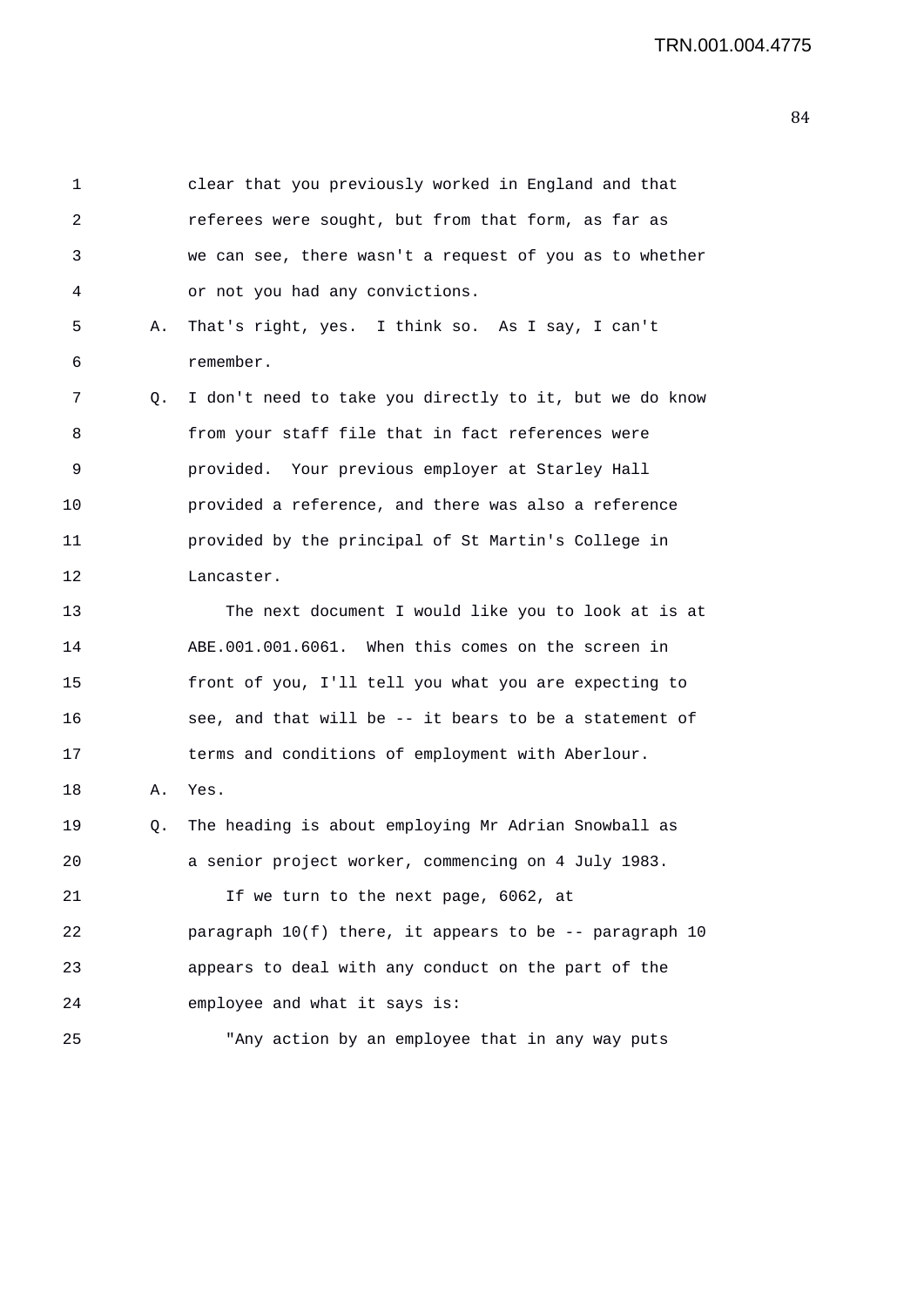| 1  |    | children at risk, such as cruelty, conviction for         |
|----|----|-----------------------------------------------------------|
| 2  |    | a serious criminal offence, dishonesty or drunkenness,    |
| 3  |    | whether of the employee or of a member of his or her      |
| 4  |    | family resident in the home, any serious breach of the    |
| 5  |    | rules relating to the control of children in care, and    |
| 6  |    | in general any behaviour on the part of an employee       |
| 7  |    | which is inconsistent with the purpose and intent of the  |
| 8  |    | trust to give children the experience and example of      |
| 9  |    | personal and family living of a high order shall be       |
| 10 |    | gross misconduct."                                        |
| 11 |    | So do you remember seeing these terms and conditions      |
| 12 |    | at all?                                                   |
| 13 | Α. | I must have done, but I don't remember them in detail.    |
| 14 | Q. | Do you remember thinking at all about whether your        |
| 15 |    | previous conviction might be of relevance to your post?   |
| 16 | Α. | I  As I say, I can't remember.                            |
| 17 | Q. | I think, for the sake of completeness on this particular  |
| 18 |    | subject, if we look at page 6068 of this document, what   |
| 19 |    | you're going to see is a document which bears to be an    |
| 20 |    | acknowledgement to the effect that you received a copy    |
| 21 |    | of the regulations affecting the Aberlour Child Care      |
| 22 |    | Trust Children's Homes and that you read and understood   |
| 23 |    | And you have signed and dated it, or it looks as<br>them. |
| 24 |    | if you signed and dated it, on 8 July 1983.               |
| 25 |    | Do you remember seeing a copy of regulations              |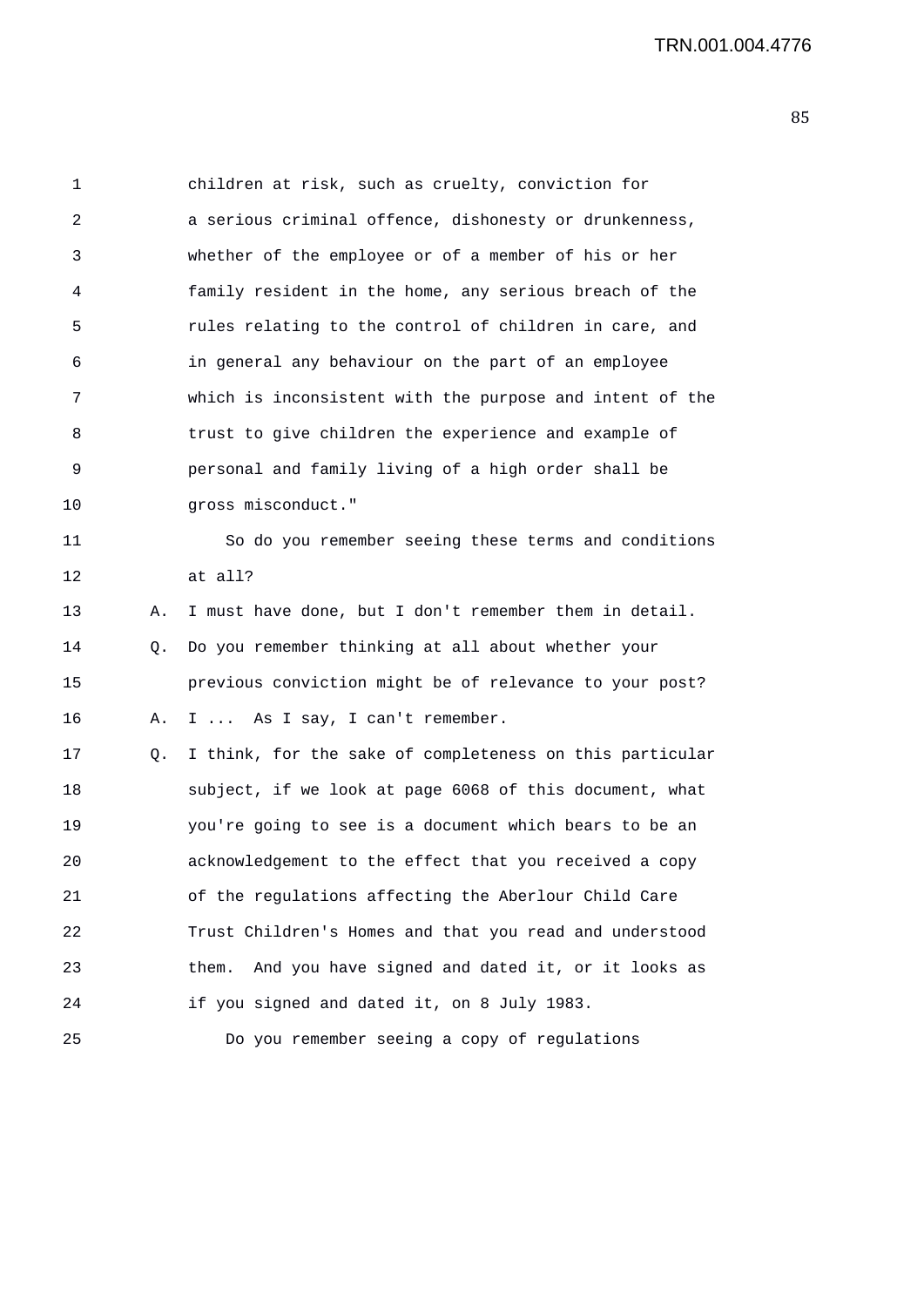| 1  | affecting Aberlour?                                         |
|----|-------------------------------------------------------------|
| 2  | LADY SMITH: This isn't up on screen yet, I don't think, is  |
| 3  | it? Just hang on a minute. (Pause). There we are,           |
| 4  | Adrian.                                                     |
| 5  | MS RATTRAY: You won't see your signature, it has been       |
| 6  | blacked out for redaction purposes, so your signature is    |
| 7  | not evident. But do you remember at all signing             |
| 8  | anything of this nature?                                    |
| 9  | I must have done, but I can't remember.<br>Α.               |
| 10 | Do you remember ever seeing any regulations affecting<br>Q. |
| 11 | Aberlour that you were given at the start of your           |
| 12 | employment with them?                                       |
| 13 | No -- I mean, I may well have done, but I just can't<br>Α.  |
| 14 | remember.                                                   |
| 15 | Q. Right, okay.                                             |
| 16 | LADY SMITH: Do you remember handing something back when     |
| 17 | your employment came to an end? That's more recent.         |
| 18 | Sorry?<br>Α.                                                |
| 19 | LADY SMITH:<br>That's more recent.                          |
| 20 | Can you repeat the question?                                |
| 21 | LADY SMITH: Do you remember handing something back, as is   |
| 22 | envisaged in this paragraph, that having received a copy    |
| 23 | of the regulations on starting work, when your job came     |
| 24 | to an end you would hand that copy back?<br>I was           |
| 25 | wondering whether you remember handing any booklet or       |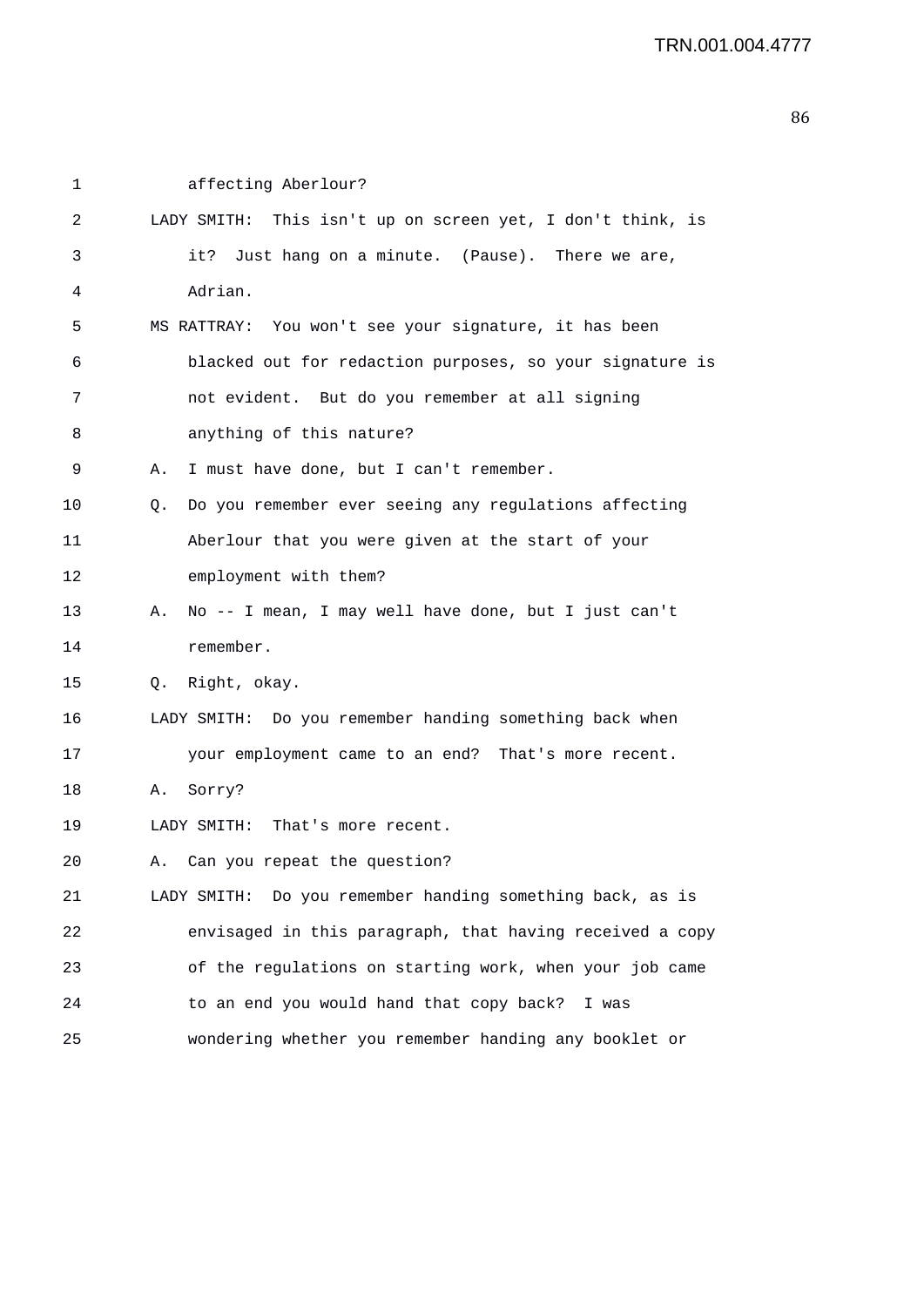| 1  | document back to Aberlour when you finished your time         |
|----|---------------------------------------------------------------|
| 2  | there.                                                        |
| 3  | It says should I cease to hold office within the<br>Α.        |
| 4  | trust --                                                      |
| 5  | LADY SMITH: Yes.                                              |
| 6  | A. -- and I worked for the trust for 25 years --              |
| 7  | LADY SMITH:<br>Yes.                                           |
| 8  | A. -- and my posts changed.                                   |
| 9  | LADY SMITH:<br>Yes.                                           |
| 10 | So this document presumably was in my file but was not<br>Α.  |
| 11 | in my possession.                                             |
| 12 | LADY SMITH: It's not that document I'm thinking about.        |
| 13 | What that paragraph indicates is that when you started        |
| 14 | working for them, you should have received a copy of the      |
| 15 | regulations, whatever they were, and whenever you             |
| 16 | stopped working for them, you had to hand that copy           |
| 17 | back.                                                         |
| 18 | I wasn't asked to hand it back, I wasn't reminded about<br>Α. |
| 19 | it and I didn't know about it, that particular phrase.        |
| 20 | LADY SMITH: Did you ever have them?                           |
| 21 | Yes, I must have done, yes.<br>Α.                             |
| 22 | LADY SMITH:<br>Ms Rattray.                                    |
| 23 | Thank you, my Lady.<br>MS RATTRAY:                            |
| 24 | I'm going to move on to the next post you held, and           |
| 25 | that was a post of depute project leader at Whitfield         |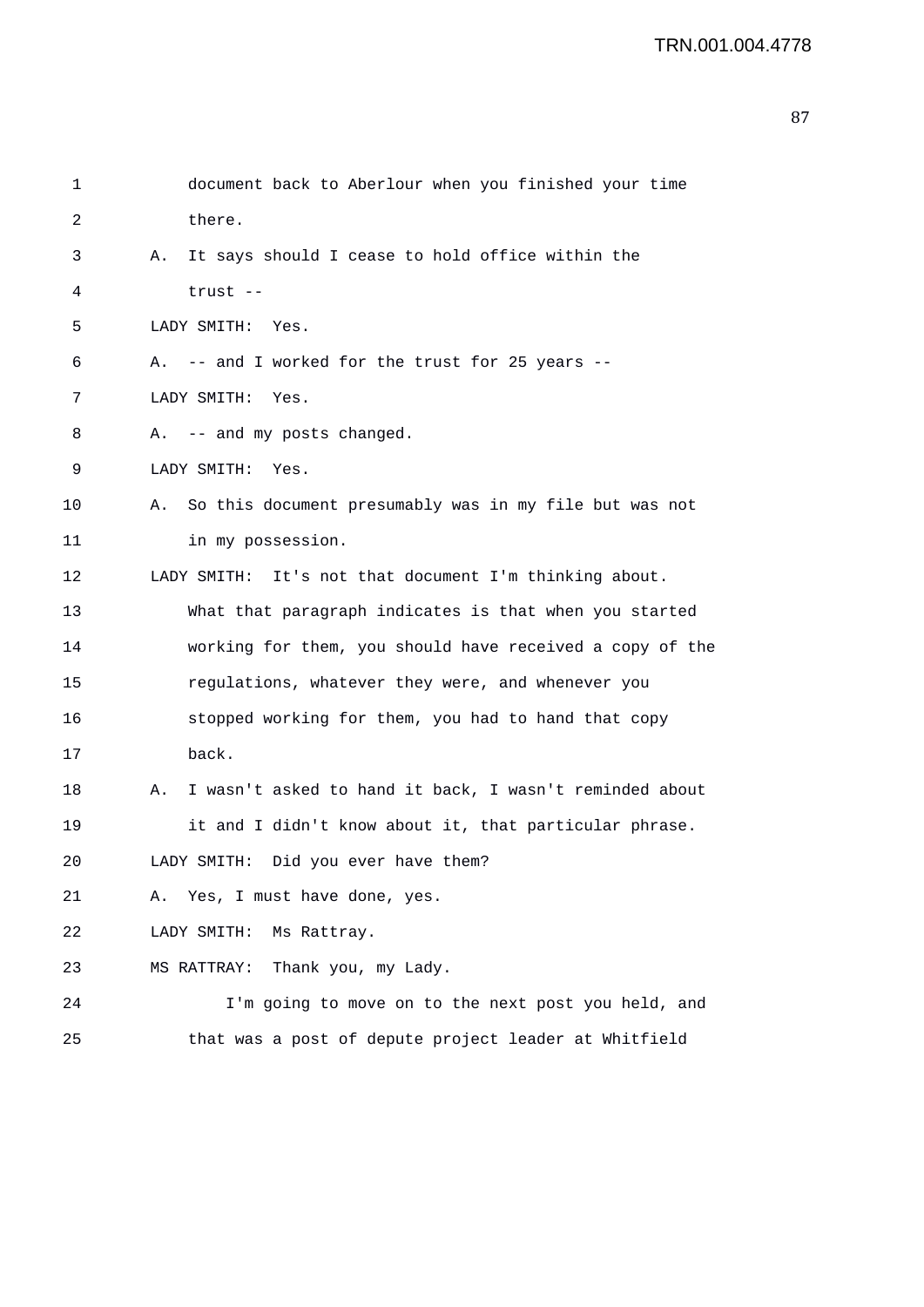1 Family Centre in Dundee, which we know, and you have 2 confirmed, you held from 1988. You tell us about that 3 in your statement -- we don't need to go back to the 4 statement. I think -- it's for our document management 5 team: it's fine to leave the current document up. But 6 in your statement, simply for the reference, you tell us 7 about that at 7591 of your statement, WIT.003.001.7591. 8 You tell us at paragraph 92 there that: 9 "[You] think SCRO checks were carried out but [you] 10 can't be sure and nobody came to question [you] about 11 [your] conviction." 12 Can you tell us what the SCRO is? 13 A. The Scottish Criminal Record Office. 14 Q. So your recollection is that checks might have been 15 carried out, but you can't really remember -- 16 A. Yes. If I can move forward to when I got the training 17 coordinator post. 18 Q. I'll come to that, Adrian -- 19 A. Sorry. 20 Q. -- if that's okay. Is it something which will help us 21 understand what happened when you applied for your post 22 at Whitfield? 23 A. No, if you're coming to it later. 24 Q. That's fine. So that's what you recall about it. If we 25 go back to the document from your staff records,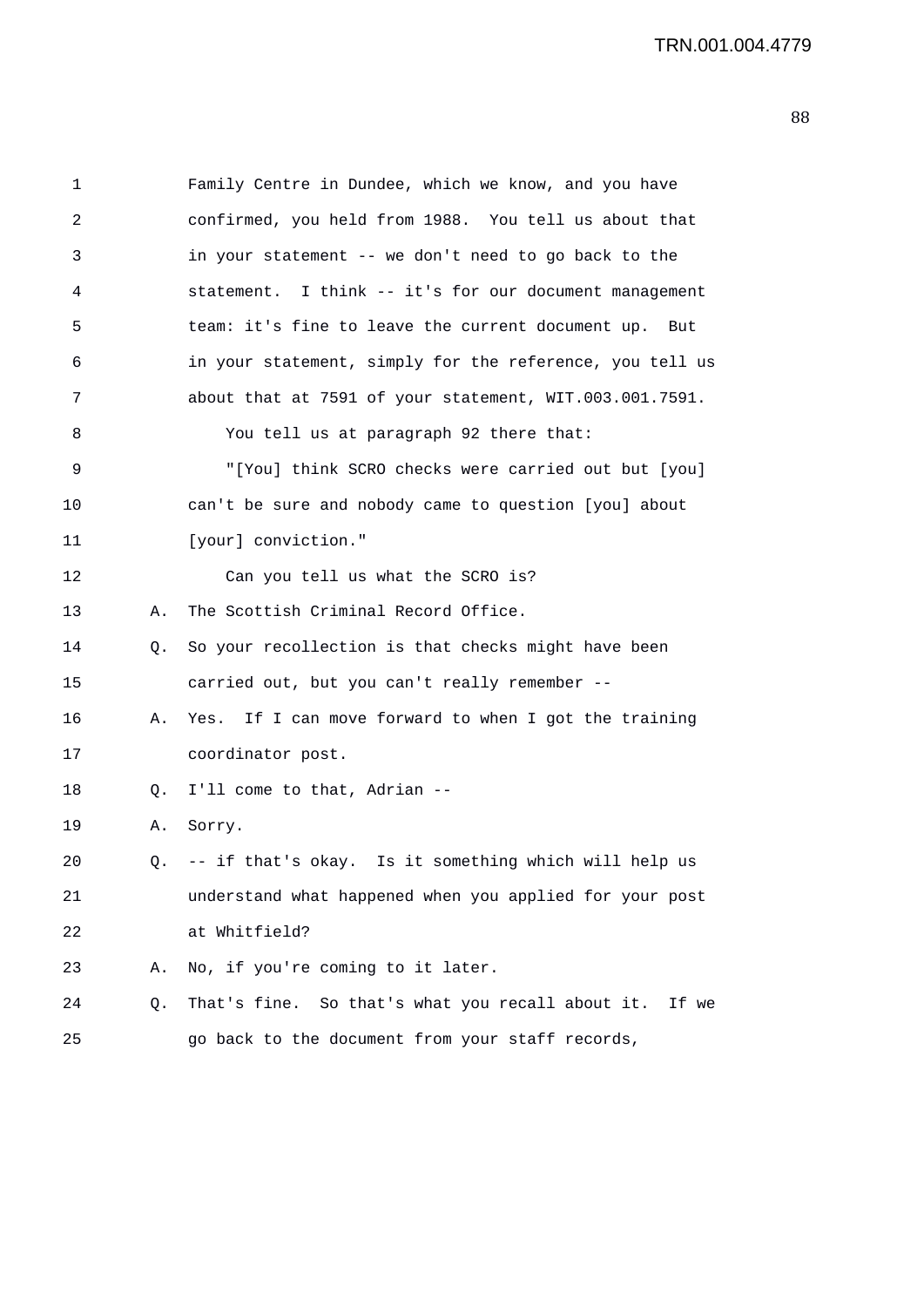| 1  |    | if we look at the page there, ABE.001.001.6072, what     |
|----|----|----------------------------------------------------------|
| 2  |    | this appears to be is an application for the post of     |
| 3  |    | depute project leader by you.                            |
| 4  | А. | That's right, yes.                                       |
| 5  | Q. | Do you recognise your handwriting on this?               |
| 6  | Α. | Yes.                                                     |
| 7  | Q. | What we see at the foot of that page is, once again, you |
| 8  |    | filling out the details of your education, primarily in  |
| 9  |    | England.                                                 |
| 10 |    | If we go to the next page, 6073, paragraph 9, we see     |
| 11 |    | that you have been asked to provide details of your      |
| 12 |    | previous employment.                                     |
| 13 | Α. | Yes.                                                     |
| 14 | Q. | And you've provided details of your previous employment, |
| 15 |    | including the various posts you held in places in        |
| 16 |    | England: Cedar House School, Bendrigg Lodge, and for     |
| 17 |    | Newcastle City Council. We also see at the foot of that  |
| 18 |    | page that once again there was apparently a procedure by |
| 19 |    | which you were asked to provide the names of people who  |
| 20 |    | could give you a reference.                              |
| 21 | Α. | Yes.                                                     |
| 22 | Q. | If we turn over the page to 6074, we see there is        |
| 23 |    | a particular question at paragraph 18. I'm going to ask  |
| 24 |    | you some questions about that question at paragraph 18.  |
| 25 |    | But bearing in mind the warning that Lady Smith has      |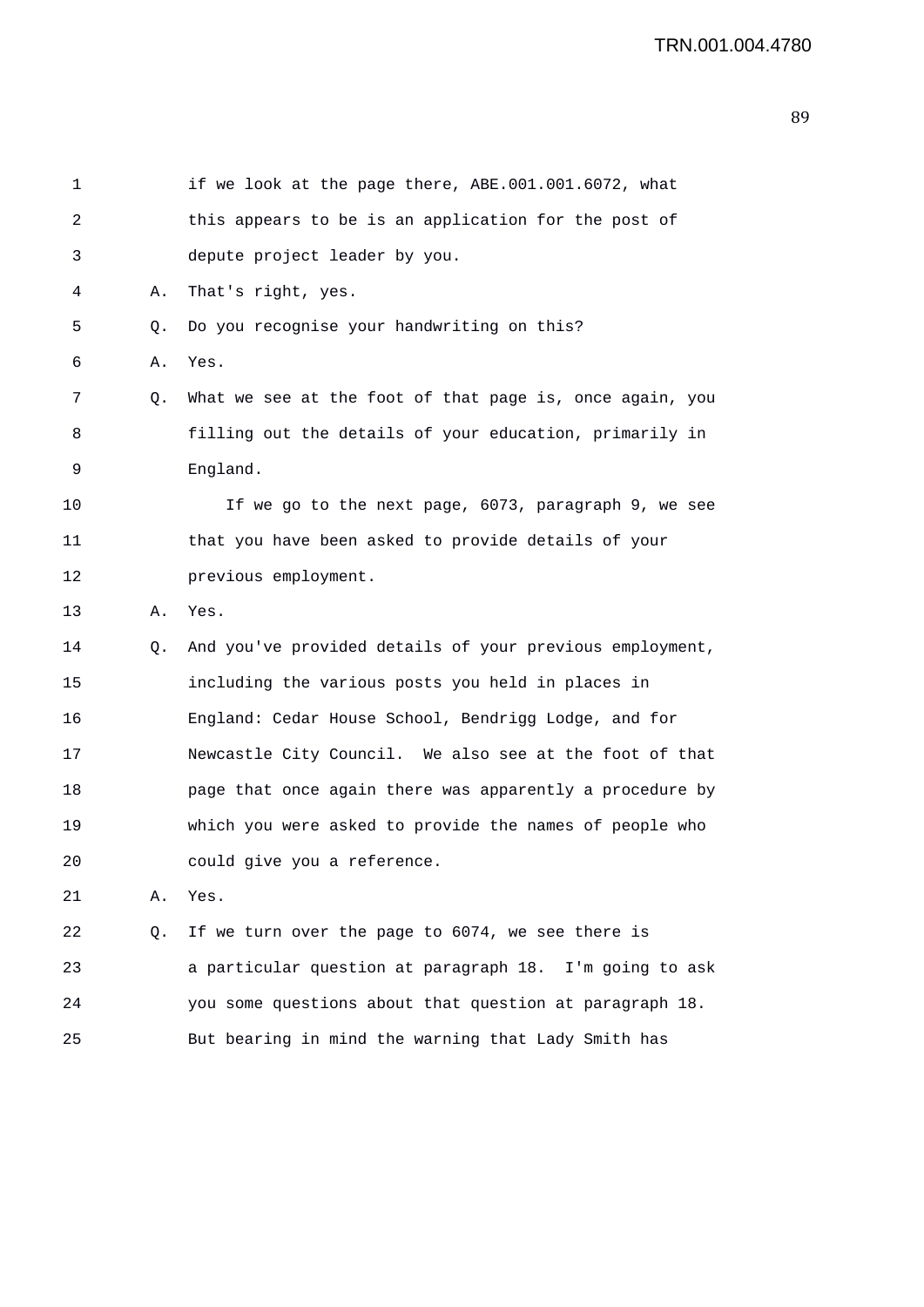| 1  |    | given you, I would like to remind you that you don't     |
|----|----|----------------------------------------------------------|
| 2  |    | have to answer any of the questions that I ask you about |
| 3  |    | what it says at paragraph 18. Do you understand that,    |
| 4  |    | Adrian?                                                  |
| 5  | Α. | Yes.                                                     |
| 6  | Q. | What paragraph 18 says is that:                          |
| 7  |    | "Applicants for a post in social work involving          |
| 8  |    | direct contact with clients are advised that the         |
| 9  |    | Rehabilitation of Offenders Act 1974 (Exceptions 1975    |
| 10 |    | schedule 1 paragraph 2) para 12 requires disclosure of   |
| 11 |    | spent convictions. Without prejudice, have you at any    |
| 12 |    | time been convicted of a criminal offence?"              |
| 13 |    | The first thing I'll ask is: do you understand what      |
| 14 |    | that question is asking?                                 |
| 15 | Α. | Yes.                                                     |
| 16 | Q. | And can you tell us what you think the question is       |
| 17 |    | asking?                                                  |
| 18 | Α. | If a person has been convicted of a criminal offence,    |
| 19 |    | they should declare it.                                  |
| 20 | Q. | Can you tell us whether you would have understood that   |
| 21 |    | when you were filling out this application in 1988?      |
| 22 | Α. | Yes.                                                     |
| 23 | Q. | According to what we see in this application, "Have you  |
| 24 |    | at any time been convicted of a criminal offence?" the   |
| 25 |    | choice is between "yes" and "no". "Yes" has been         |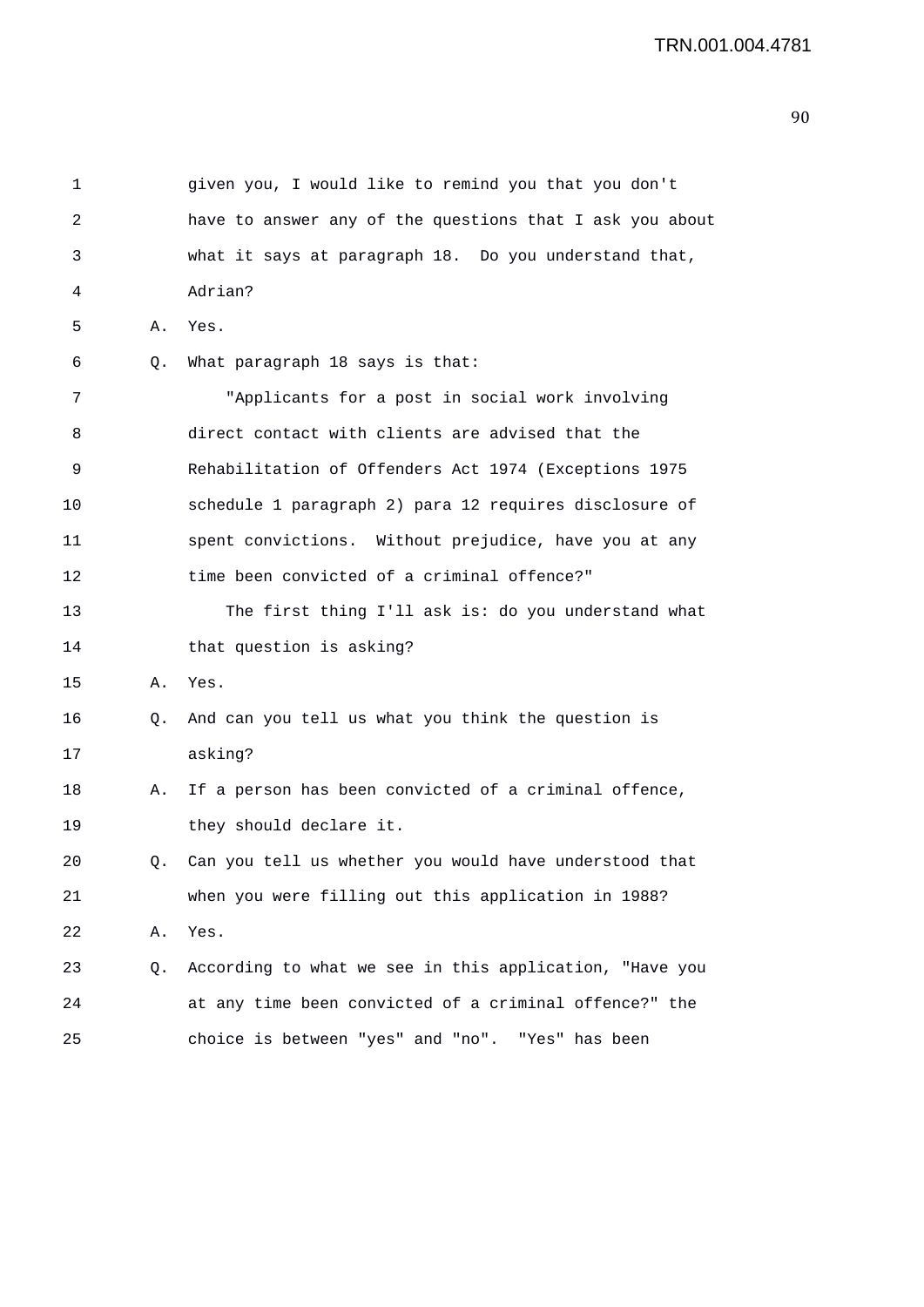| 1  |    | crossed out and a circle has been put round "no". Did    |
|----|----|----------------------------------------------------------|
| 2  |    | you cross out the "yes" and circle the "no"?             |
| 3  | Α. | I don't want to answer that.                             |
| 4  | Q. | Following upon that -- and there isn't any need to look  |
| 5  |    | at it in detail -- you provided a copy of your CV, which |
| 6  |    | also identified the fact that you had held various       |
| 7  |    | earlier jobs, both in England and Scotland.              |
| 8  |    | There is also similar paperwork in relation to terms     |
| 9  |    | and conditions of employment, but we don't need to look  |
| 10 |    | at those again.                                          |
| 11 |    | At 6093, when it appears in front of you, Adrian,        |
| 12 |    | what this appears to be is an acceptance by you of your  |
| 13 |    | employment with your organisation in accordance with     |
| 14 |    | terms and conditions as described in the following       |
| 15 |    | documents. There's a list of documents, and if we can    |
| 16 |    | move the screen up a wee bit.                            |
| 17 |    | Obviously, your signature and home address have been     |
| 18 |    | deleted. I don't know even from the date, are you able   |
| 19 |    | to recognise your handwriting at all?                    |
| 20 | Α. | I think so, yes.                                         |
| 21 | Q. | So would you agree that this appears to be you accepting |
| 22 |    | the post that you've been offered?                       |
| 23 | Α. | Yes.                                                     |
| 24 | Q. | Although you have actually deleted reference to certain  |
| 25 |    | documents there, including a copy of the disciplinary    |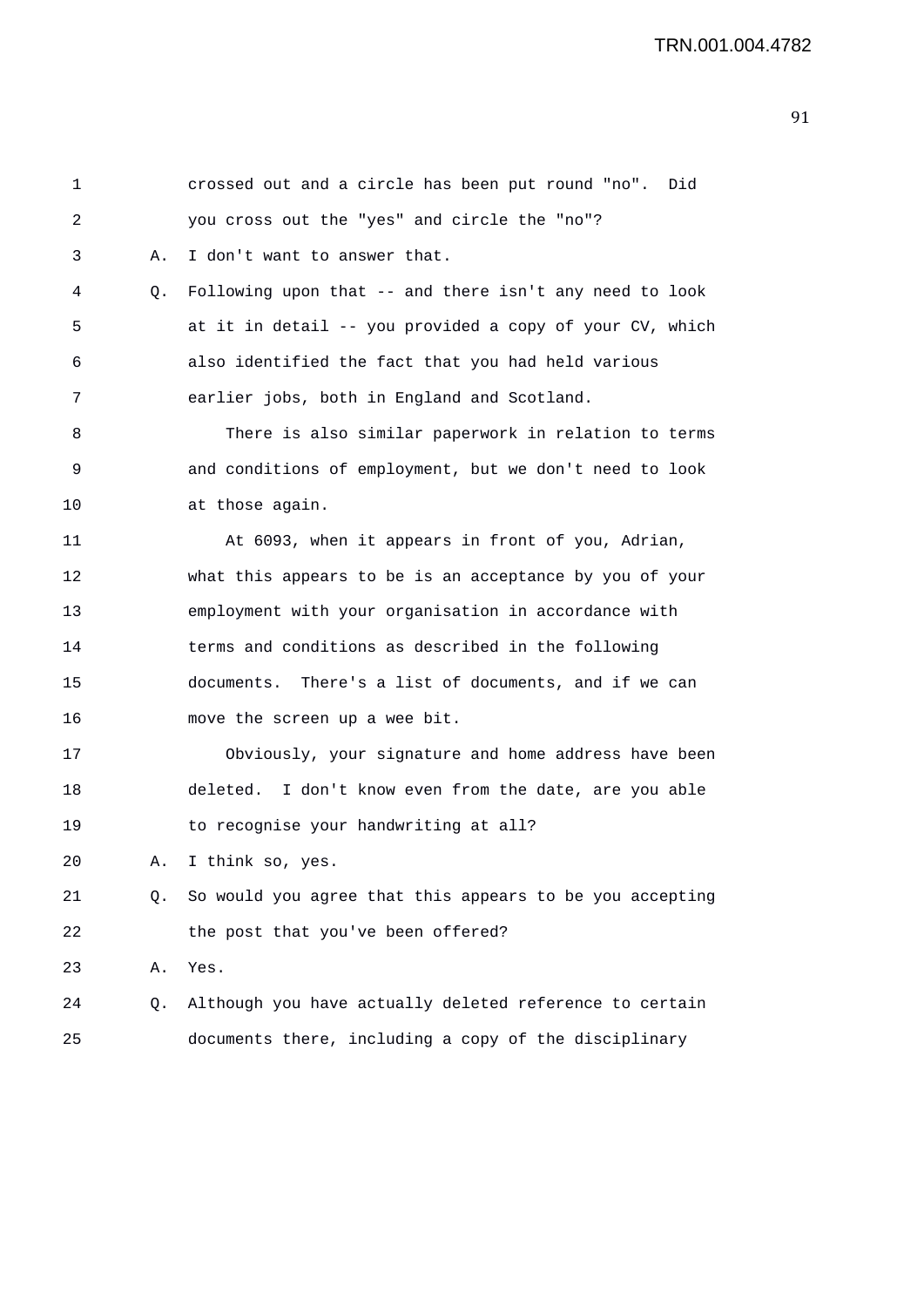| 1  |    | procedure, the grievance procedure and --                |
|----|----|----------------------------------------------------------|
| 2  | Α. | I don't know if I deleted them.                          |
| 3  | Q. | Oh right, okay.                                          |
| 4  | Α. | I think because I already had the documents in my        |
| 5  |    | possession from the previous positions, they weren't     |
| 6  |    | issued again.                                            |
| 7  | Q. | I see. So what you're saying then, although they bear    |
| 8  |    | to be deleted, whether by you or anyone else, it wasn't  |
| 9  |    | because you weren't given the opportunity to have copies |
| 10 |    | of those --                                              |
| 11 | Α. | That's right.                                            |
| 12 | Q. | -- you in fact already had copies of them?               |
| 13 | Α. | Yes.                                                     |
| 14 | Q. | Adrian, we've looked at the paperwork in your file, in   |
| 15 |    | your human resources file, in connection with your post  |
| 16 |    | at Dundee, and whilst, as you're aware in your           |
| 17 |    | application, there was reference to a request to         |
| 18 |    | disclose previous convictions. What I'm not able to put  |
| 19 |    | to you is whether or not any checks were carried out     |
| 20 |    | with the Scottish Criminal Record Office because, if     |
| 21 |    | there was, a record has not been kept on your staff      |
| 22 |    | file.                                                    |
| 23 | Α. | I don't think that they were.<br>Yes.                    |
| 24 | Q. | At this stage, Adrian, I will now move on to your next   |
| 25 |    | post, which was in relation to being a training          |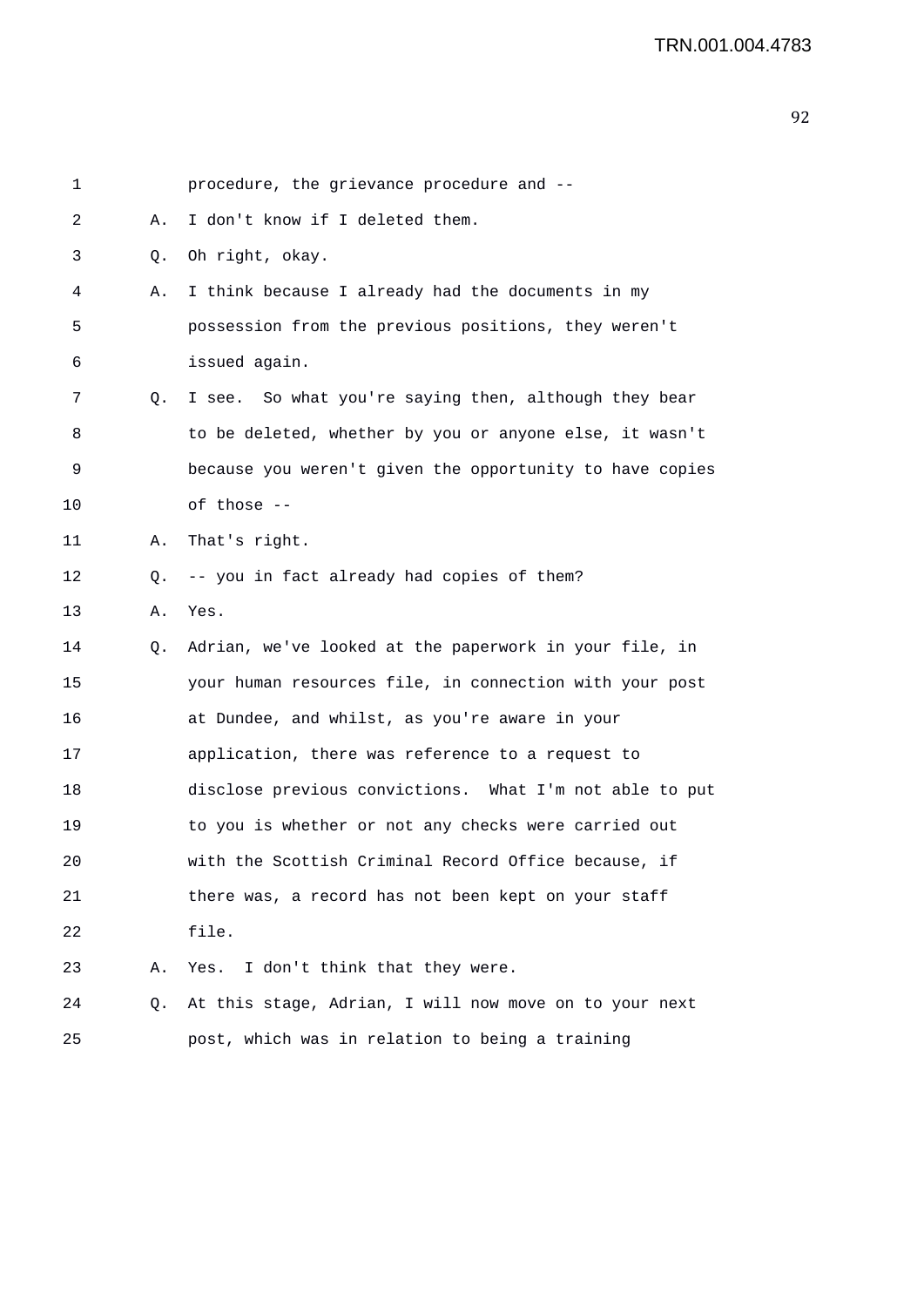| 1  |    | coordinator, which was the post at head office in 1991.      |
|----|----|--------------------------------------------------------------|
| 2  |    | What you tell us at your statement is at                     |
| 3  |    | WIT.003.001.7595, paragraph 112 --                           |
| 4  |    | LADY SMITH:<br>I know you want to be very careful with that  |
| 5  |    | mic, but if you just try to push it down a little bit.       |
| 6  |    | (Pause)                                                      |
| 7  |    | MS RATTRAY: At 112 of your statement, you tell us,           |
| 8  |    | in relation to the post of training coordinator, you         |
| 9  |    | don't know what checks were made, but there was some         |
| 10 |    | form of check carried out and you were told it came back     |
| 11 |    | clear. You then started as training coordinator?             |
| 12 | Α. | That's right, yes.                                           |
| 13 | Q. | And that's your memory of what happened when you applied     |
| 14 |    | for that post?                                               |
| 15 | Α. | I was told by one of the admin workers that my police        |
| 16 |    | check -- she said the police check -- I presume the          |
| 17 |    | Scottish Criminal Record Office check -- had come back       |
| 18 |    | There wasn't a personnel function in the head<br>clear.      |
| 19 |    | office at that time.                                         |
| 20 |    | If we turn to the application that you made for the post     |
| 21 |    | of training coordinator, it is at ABE.001.001.6107 --        |
| 22 |    | LADY SMITH:<br>Just while we're waiting for that to come up, |
| 23 |    | you said a moment ago there wasn't a personnel function      |
| 24 |    | in the head office at that time. Tell me what you mean       |
| 25 |    | by that.                                                     |
|    |    |                                                              |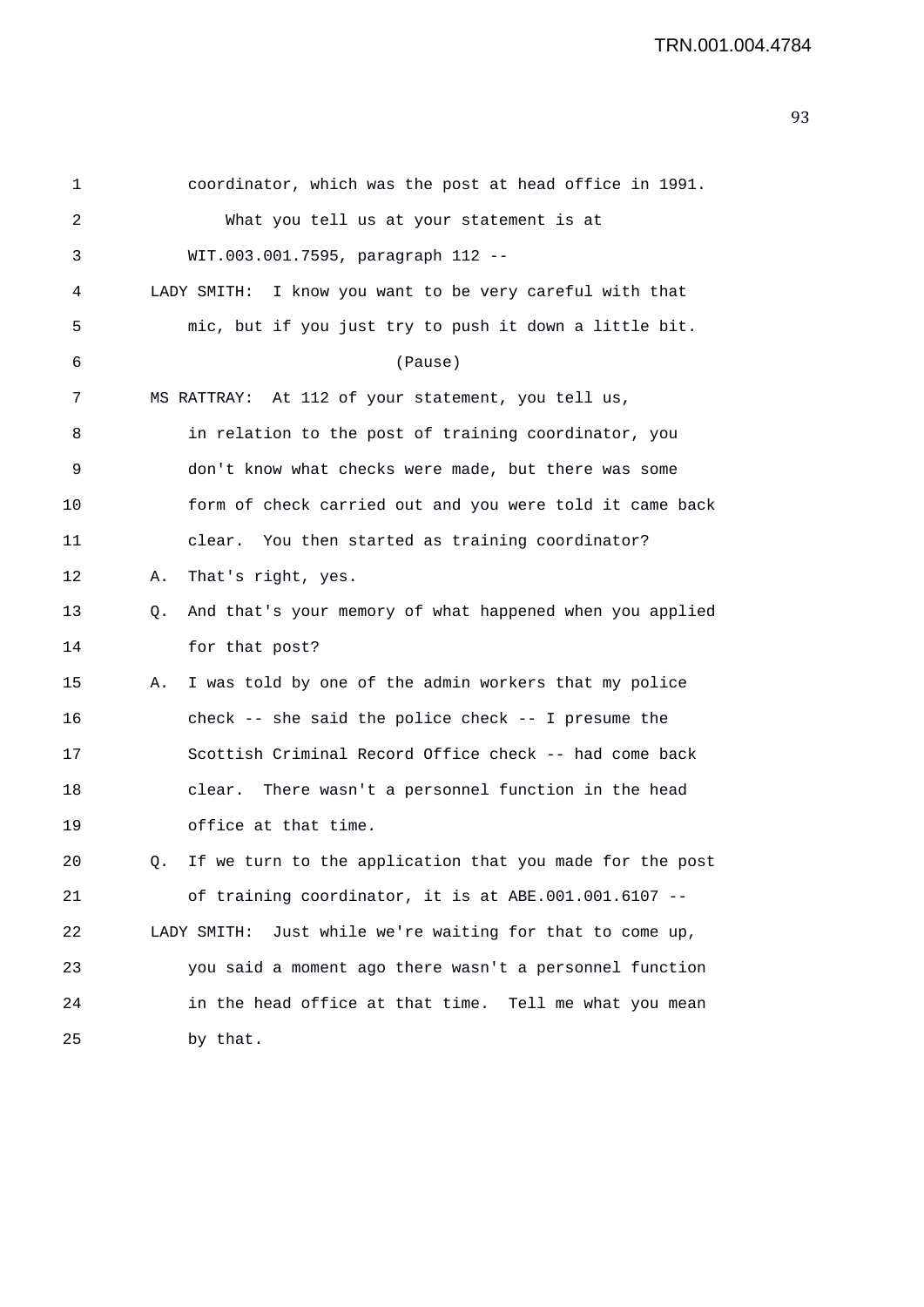```
1 A. There wasn't a dedicated personnel function. The 
2 personnel duties were undertaken by admin workers, who 
3 had no training or qualifications in personnel work. 
4 LADY SMITH: Right. Were they covering all personnel work 
5 for Aberlour outlets, if I can call them that? 
6 A. I think so, yes. 
7 LADY SMITH: Thank you. 
8 A. Sorry, it may have been for just the head office staff, 
9 but I honestly don't know. 
10 LADY SMITH: Okay. 
11 MS RATTRAY: The document on the screen in front of you, 
12 Adrian, bears to be an application for employment as 
13 training coordinator at Stirling. It says: 
14 "Name in full: Adrian Snowball." 
15 Is that your writing? 
16 A. It is, yes. 
17 Q. I think if we turn the page to 6108, we will see that 
18 once again you have been asked to provide the names, at 
19 paragraph 11, of those who will act as referees and 
20 provide a reference if required. 
21 A. Yes. 
22 Q. And if we turn over the page to 6109, we see at 
23 paragraph 18, once again, the question that: 
24 "Applications for a post in social work involving 
25 direct contact with clients are advised that the
```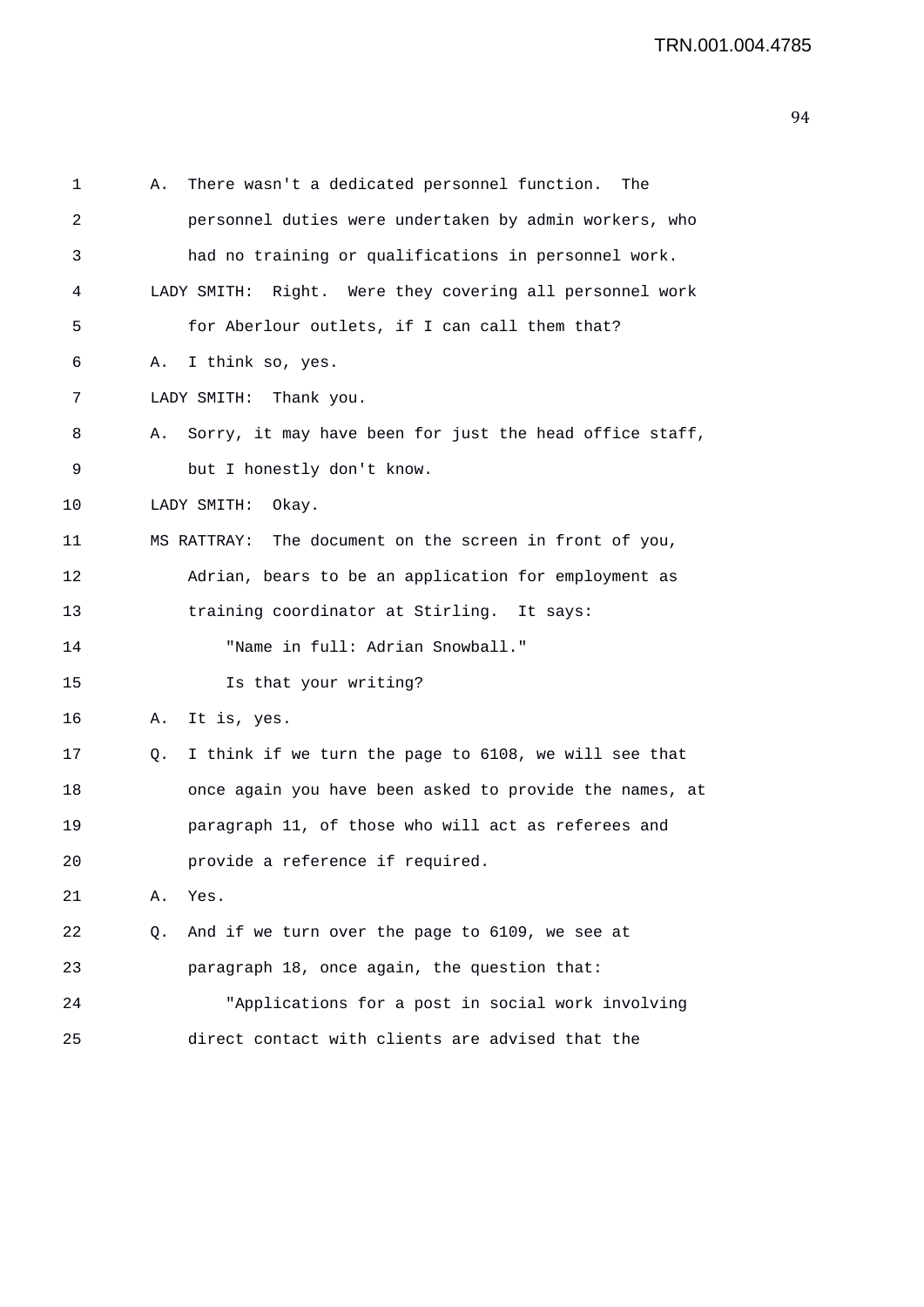| 1  |    | Rehabilitation of Offenders Act 1974 (Exceptions 1975    |
|----|----|----------------------------------------------------------|
| 2  |    | schedule 1 paragraph 2) para 12 requires disclosure of   |
| 3  |    | spent convictions."                                      |
| 4  |    | And you're asked:                                        |
| 5  |    | "Have you at any time been convicted of a criminal       |
| 6  |    | offence?"                                                |
| 7  |    | Once again, it's a matter for you whether you answer     |
| 8  |    | this question. You do not have to answer questions       |
| 9  |    | about paragraph 18. But it appears that that paragraph   |
| 10 |    | hasn't been completed, neither "yes" or "no" has been    |
| 11 |    | identified as applying. Can you remember anything about  |
| 12 |    | completing or not completing paragraph 18?               |
| 13 | Α. | No.                                                      |
| 14 | Q. | You're not able to help us as to why you would have left |
| 15 |    | it blank if that's what you did?                         |
| 16 | Α. | I can't remember.                                        |
| 17 | Q. | I don't need to take you to the documents, but we do     |
| 18 |    | know that certainly a reference was taken up and there's |
| 19 |    | a reference provided by Tayside Regional Council.        |
| 20 |    | If we turn now to 6120, this bears to be a letter from   |
| 21 |    | the Aberlour Child Care Trust to you, dated              |
| 22 |    | 22 March 1991.                                           |
| 23 |    | It's headed:                                             |
| 24 |    | "Request for SRCO check for criminal convictions."       |
| 25 |    | Do you remember seeing this letter before?               |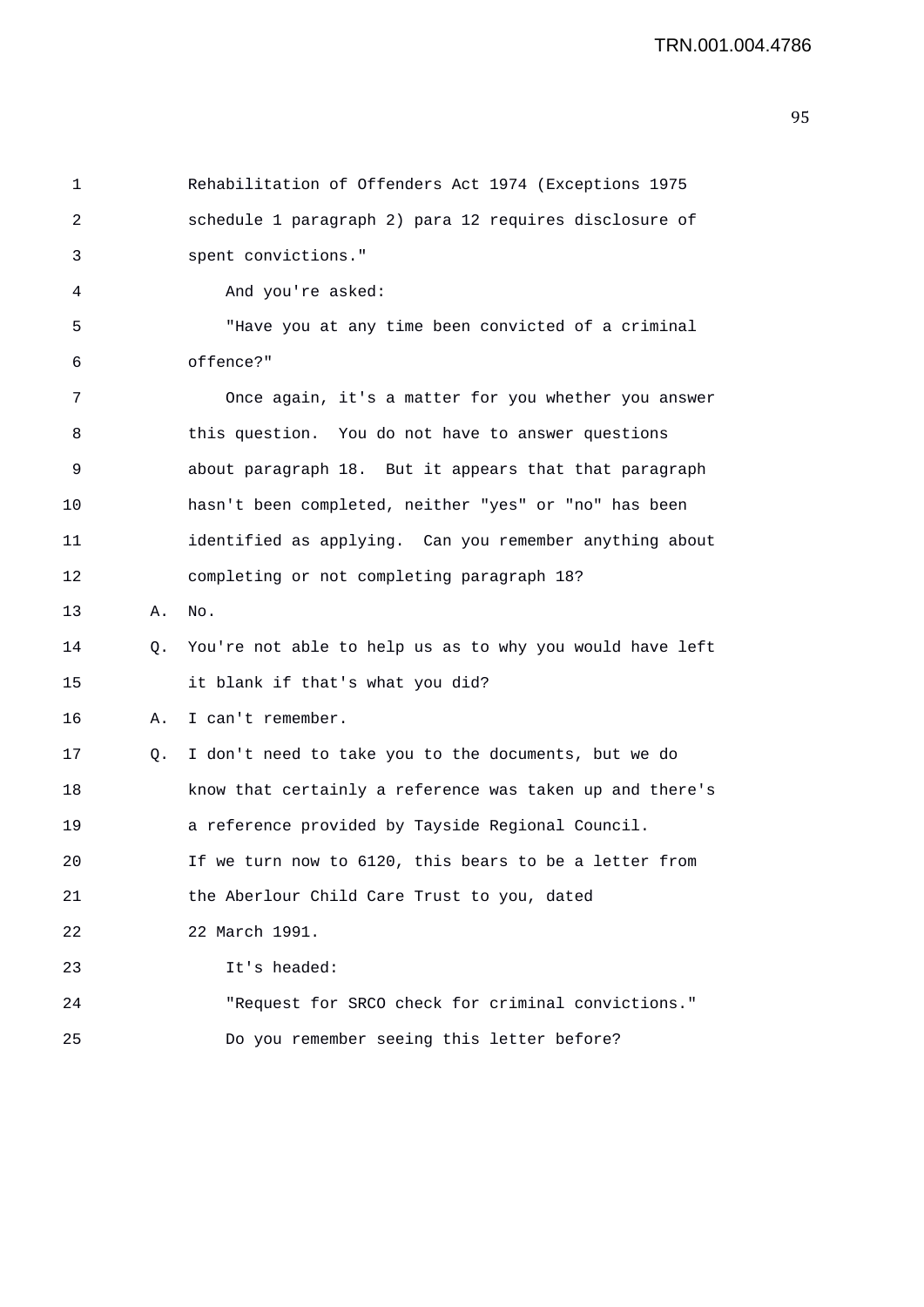1 A. As I say, I must have done, but I can't remember. 2 Q. What the letter says is: 3 "I am happy to say that it is our intention to offer 4 you the post for which you were recently interviewed. 5 Before sending out any documentation, however, we 6 require to check with the Scottish Criminal Record 7 Office whether there are any convictions recorded 8 against you. For this purpose we will require to 9 process our application via Central Regional Council 10 Social Work Department. I have to ask you, therefore, 11 to supply me with the following further 12 information: your consent to any enquiry being made and 13 details of your present and any previous addresses 14 and/or names and identifying particulars, eg height." 15 And you've been asked to send those back. 16 A. Mm-hm. 17 Q. So do you agree that this may well have been a letter 18 that was sent to you, albeit you may not remember that? 19 A. Yes. 20 Q. Is that fair? 21 A. Yes. 22 Q. If we now look at page 6121, what we now see is a form 23 headed up "Central Regional Council". It says "In 24 confidence" and it seems to be addressed to the 25 Officer-in-Charge, Scottish Criminal Record Office,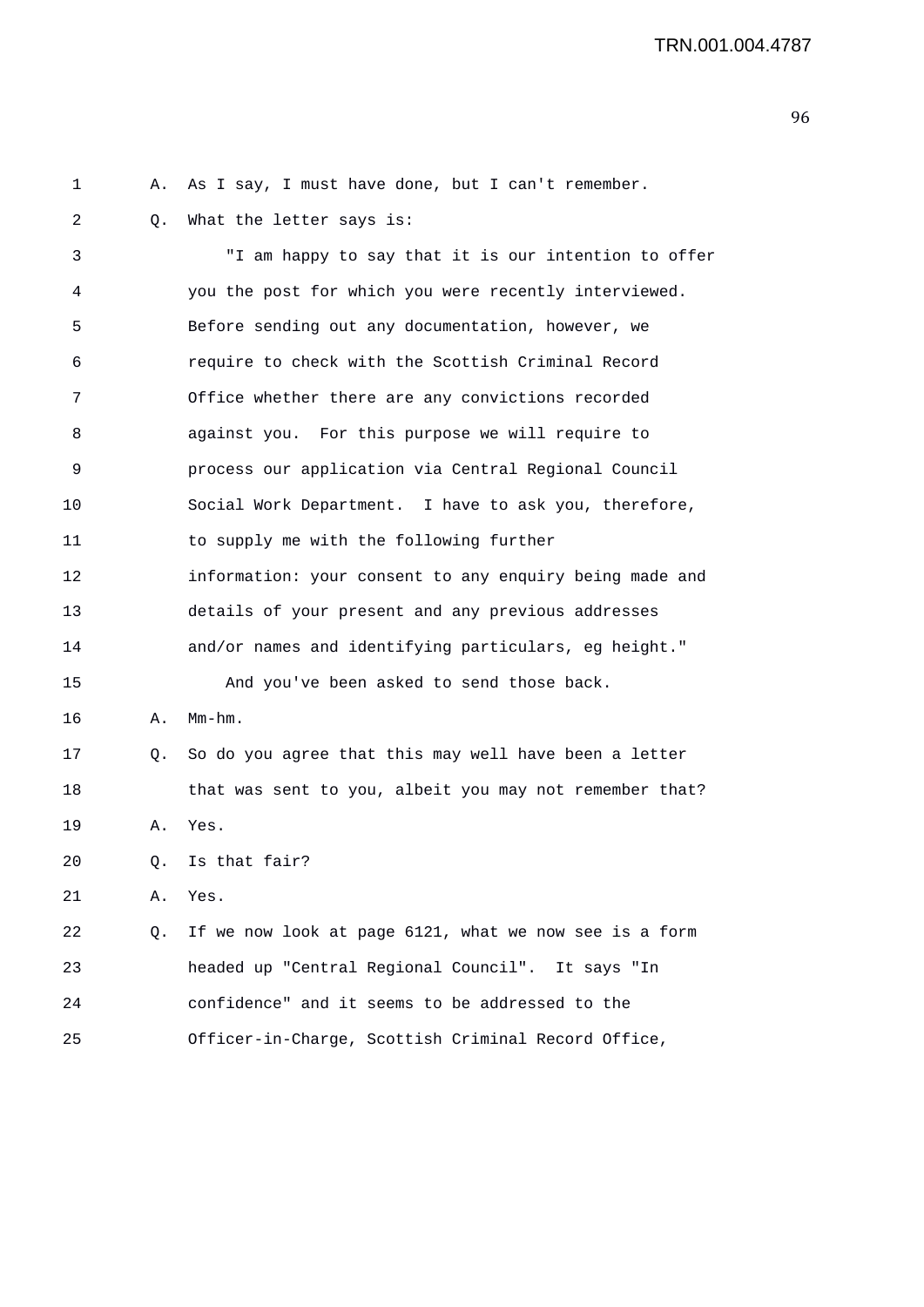1 Strathclyde Police in Glasgow. And it appears to be 2 a request for a conviction enquiry. Do you remember 3 seeing this document before, Adrian? 4 A. No. I think it was processed by head office and 5 I didn't see sight of it. 6 LADY SMITH: You might not have seen this document: it's 7 a communication between the Social Work Department and 8 the Criminal Record Office. There would be no reason 9 for it to be copied to you. 10 A. No, I don't think so, no. 11 MS RATTRAY: And what this document seems to say, Adrian, 12 is that: 13 "The particulars given below were supplied by the 14 subject, who has given written permission for the check 15 to be made, and if the category concerned is excepted 16 under the Rehabilitation of Offenders Act 1974, aware 17 that any spent convictions will be disclosed." 18 The reason is that: 19 "The subject will have substantial access to 20 children." 21 Underneath there, it's headed "subjects", and there 22 are details which are typewritten, which include your 23 name, your date of birth -- I appreciate in the form in 24 front of you a lot of this will be blacked out, but 25 I can tell you it is your name, your date of birth,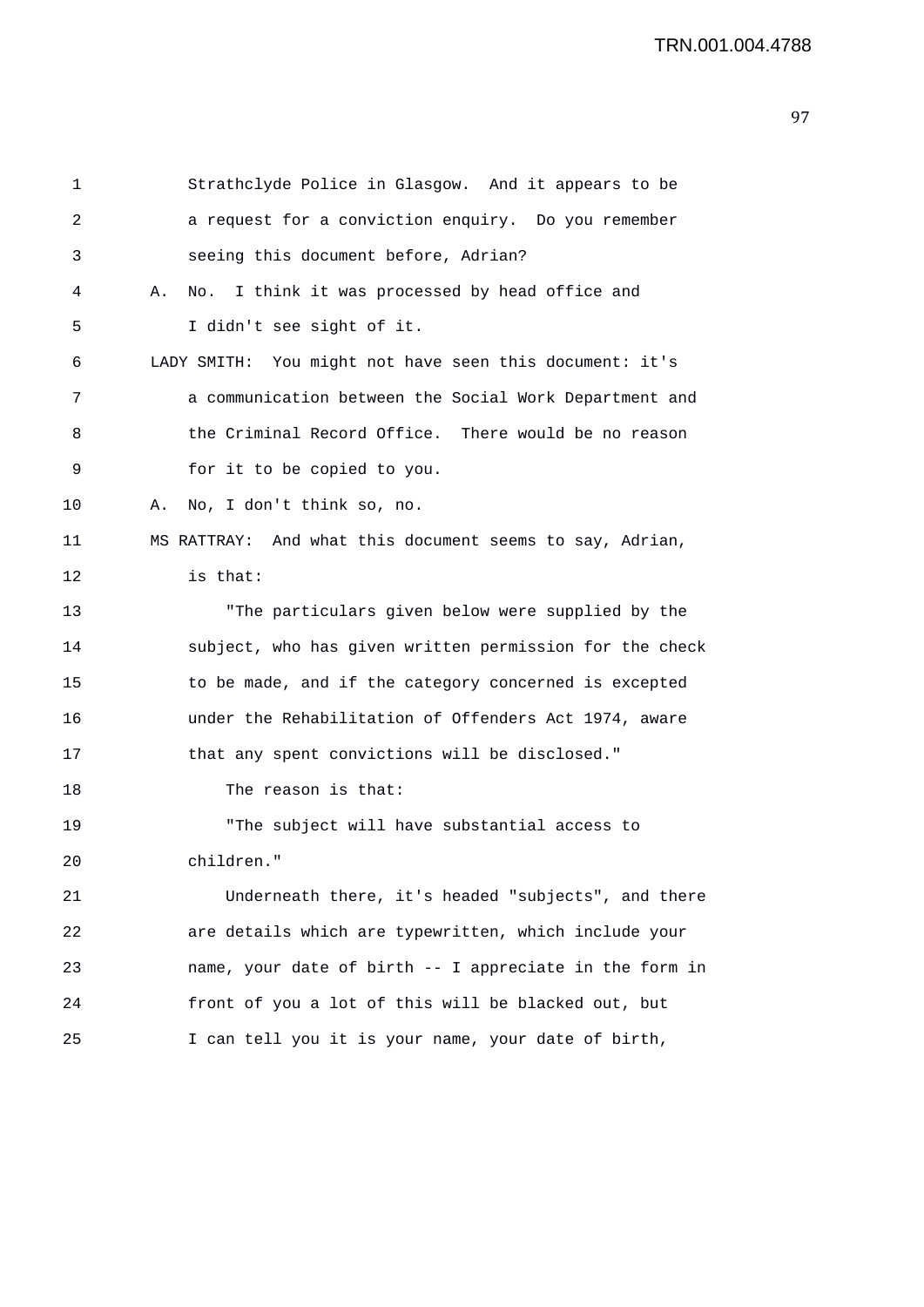| 1  |    | "Occupation: social worker", and what bears to be       |
|----|----|---------------------------------------------------------|
| 2  |    | a current address for you, and then your duration at    |
| 3  |    | that current address is said to be for one year.        |
| 4  |    | Then underneath that, under "Previous addresses".       |
| 5  |    | Now that's blanked out --                               |
| 6  | Α. | $Mm-hm$ .                                               |
| 7  | Q. | -- but basically, it provides three addresses which     |
| 8  |    | appear to be in Scotland. A place called Lundin Links;  |
| 9  |    | is that --                                              |
| 10 | Α. | Yes.                                                    |
| 11 | О. | Is that in Scotland?                                    |
| 12 | Α. | Yes.                                                    |
| 13 | Q. | And another address in West Wemyss, and an address in   |
| 14 |    | Burntisland.                                            |
| 15 | Α. | That's right, yes.                                      |
| 16 | Q. | And we see on the right-hand side it seems to cover     |
| 17 |    | a period from June 1983 up to January 1990.             |
| 18 | Α. | $Mm-hm$ .                                               |
| 19 | Q. | You haven't seen this form before, so can I take from   |
| 20 |    | that that it wasn't you who used a typewriter --        |
| 21 | Α. | No.                                                     |
| 22 |    | Q. -- or word processor to type that information in?    |
| 23 | Α. | There were no word processors then! But no, it<br>No.   |
| 24 |    | wasn't done by me.                                      |
| 25 | Q. | Okay. Do you remember anyone ever asking you to provide |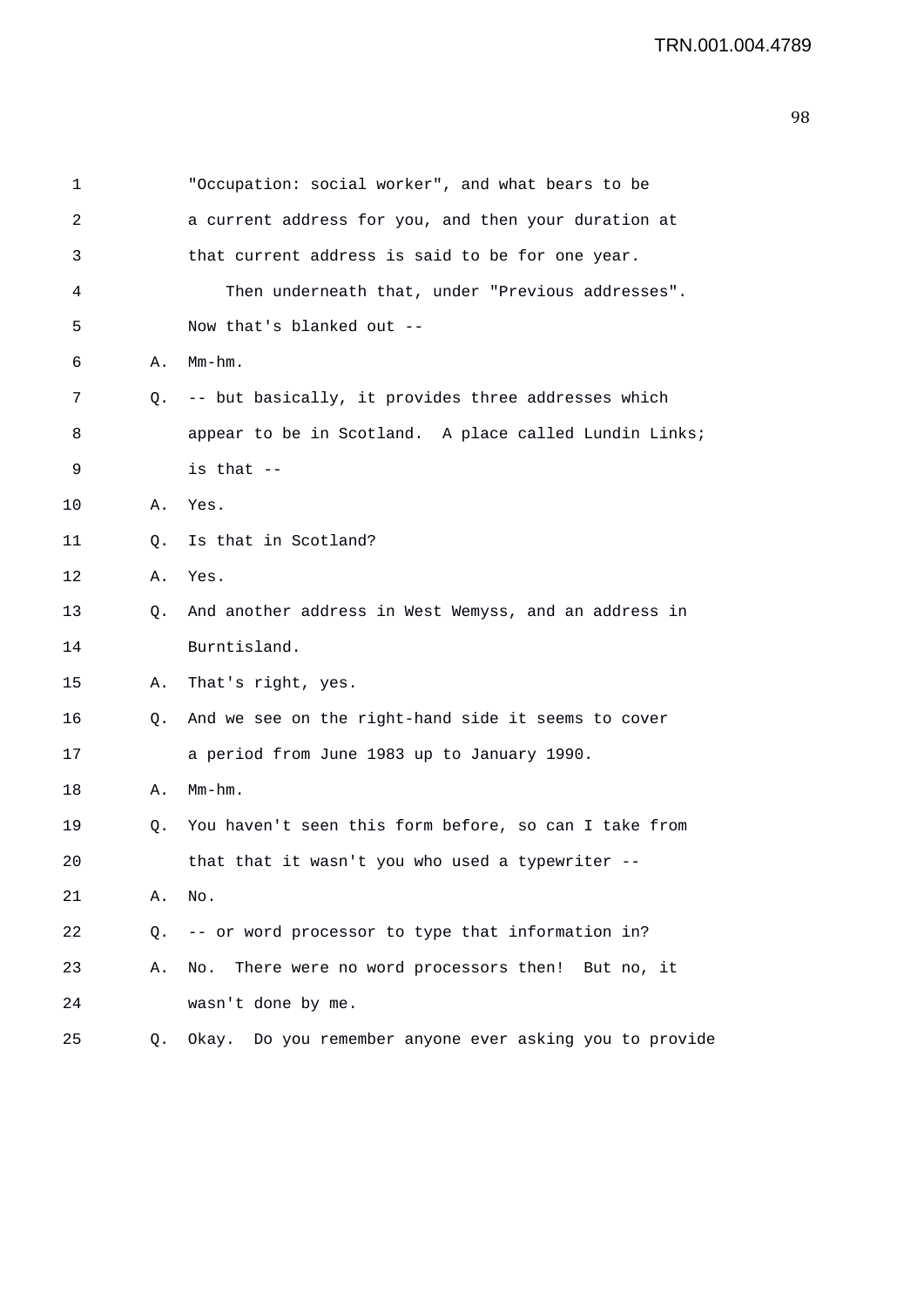| 1  |    | addresses for England, for when you were living in       |
|----|----|----------------------------------------------------------|
| 2  |    | England?                                                 |
| 3  | Α. | No.                                                      |
| 4  | Q. | Is that because you don't remember it or because you     |
| 5  |    | weren't asked?                                           |
| 6  | Α. | I think a bit of both. I don't think I was asked, but    |
| 7  |    | I'm not sure, I can't remember.                          |
| 8  | Q. | Because I think what we see, if this was the basis of    |
| 9  |    | seeking a check for convictions, it's not an application |
| 10 |    | that appears to have disclosed that you lived and worked |
| 11 |    | in England for a number of years.                        |
| 12 | Α. | That's right, yes.                                       |
| 13 | Q. | If we turn over the page to page 6122, this bears to be  |
| 14 |    | a consent by you to Central Regional Council to:         |
| 15 |    | " make enquiries with the Scottish Criminal              |
| 16 |    | Record Office regarding any records of convictions or    |
| 17 |    | pending criminal procedures under the provision of       |
| 18 |    | Social Work Circular number 9/1989."                     |
| 19 |    | Do you remember this document at all?                    |
| 20 | Α. | No.                                                      |
| 21 | Q. | The handwriting on it, is that your handwriting?         |
| 22 | Α. | It's my handwriting, but I can't remember filling it in. |
| 23 | Q. | Would you agree that it appears to be a consent with     |
| 24 |    | your handwriting on it, whereby you were giving your     |
| 25 |    | consent for a check in relation to your previous         |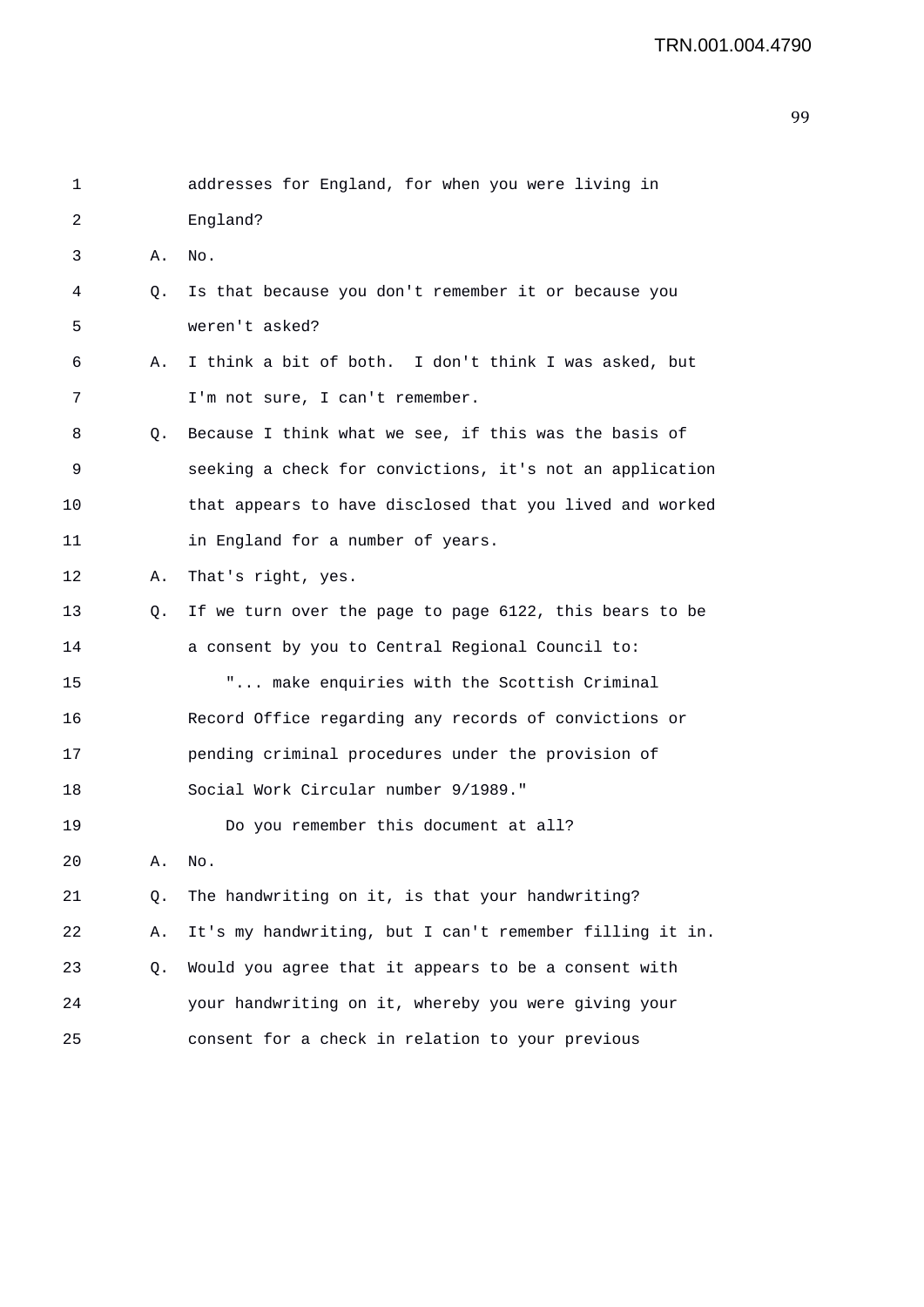1 convictions? 2 A. Yes. 3 Q. Lastly, perhaps, before the break, if we could turn back 4 to page 6121. If we see at the top left-hand corner of 5 that page, in handwriting it says: 6 "Central Region phoned. Adrian's police check is 7 all clear." 8 And then there's a date "9/4/91". 9 A. Mm-hm. 10 Q. That would appear to fit with what you remember, that 11 your understanding was a police check was carried out 12 and you were told that it was clear? 13 A. That's right, yes. 14 MS RATTRAY: My Lady, perhaps this is a good moment to stop 15 for lunch. 16 LADY SMITH: We normally stop at this point, Adrian, for the 17 lunchtime break, so we'll do that now and I will sit 18 again at 2 o'clock. 19 (1.01 pm) 20 (The lunch adjournment)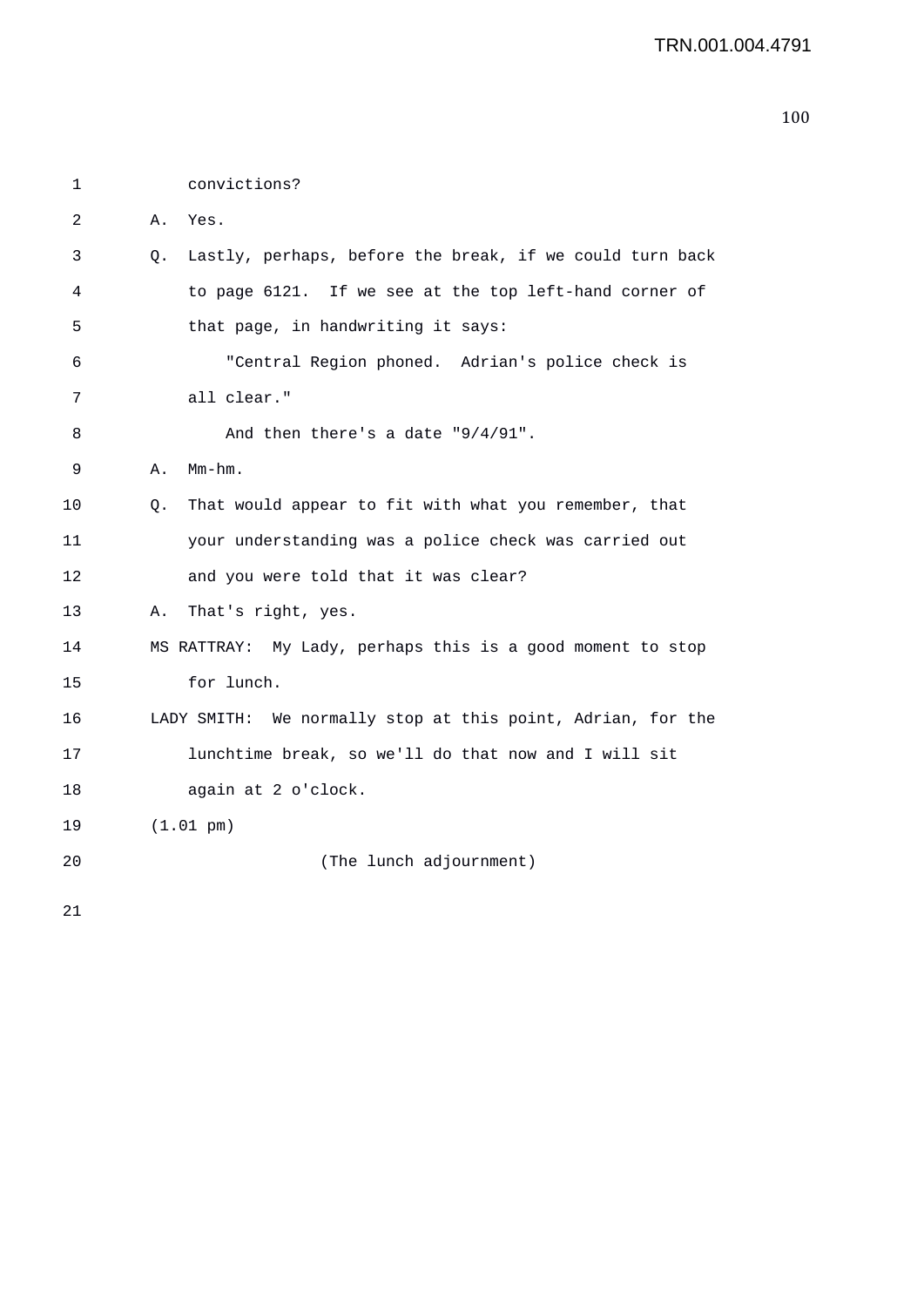| 1  |    |                                                          |
|----|----|----------------------------------------------------------|
| 2  |    | $(2.00 \text{ pm})$                                      |
| 3  |    | LADY SMITH: Adrian, are you ready to carry on?           |
| 4  | Α. | Yes.                                                     |
| 5  |    | LADY SMITH: Thank you.                                   |
| 6  |    | Ms Rattray.                                              |
| 7  |    | MS RATTRAY: Before the break, we were looking at checks  |
| 8  |    | that were made in relation to your post as training      |
| 9  |    | coordinator. I'm now going to move on to your next       |
| 10 |    | post, which is as staff development manager in about     |
| 11 |    | 1994 to 1995.                                            |
| 12 |    | If we look firstly at your application for this role     |
| 13 |    | or what bears to be your application, at                 |
| 14 |    | ABE.001.001.6134, do you recognise your handwriting      |
| 15 |    | here?                                                    |
| 16 | Α. | Yes.                                                     |
| 17 | Q. | So what this bears to be is an application for your role |
| 18 |    | as staff development manager at the project              |
| 19 |    | headquarters. If we look further down that page to       |
| 20 |    | paragraph 4, we can see a change in format for the       |
| 21 |    | application form. It specifically states:                |
| 22 |    | "If requested to attend for interview, you will be       |
| 23 |    | asked to complete (a) a medical form and (b) a police    |
| 24 |    | check form.<br>These should be brought by you to the     |
| 25 |    | interview."                                              |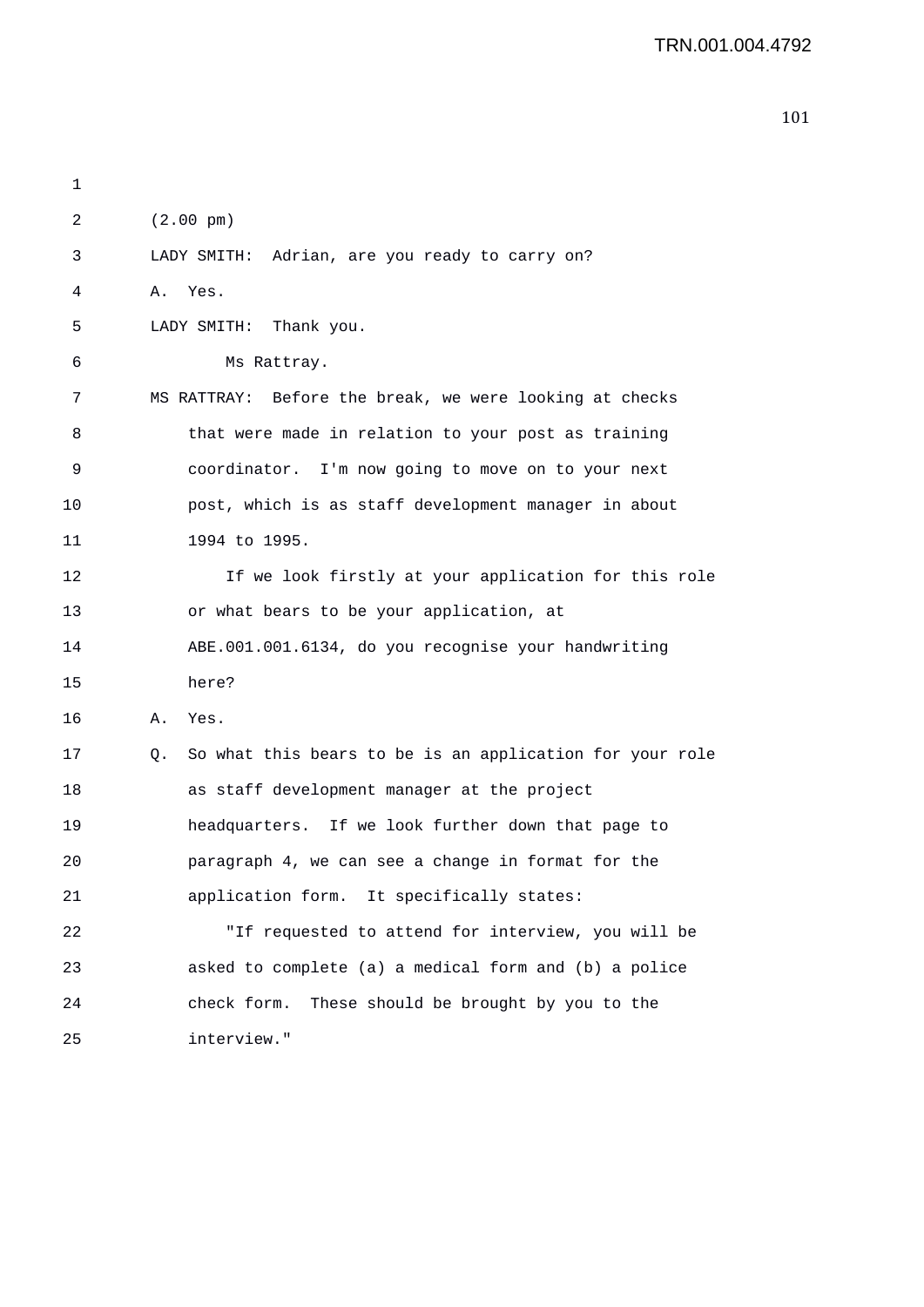1 If we turn over the page to 6135, towards the foot 2 of the page at section 3 we see once again that you're 3 asked about your previous employment and you have listed 4 your previous employment, including employment in 5 Scotland and employment in England; is that right? 6 A. Yes. 7 Q. If we turn to page 6137, we see once again, as 8 previously, that the process appears to involve the use 9 of a reference and here we see, as we have indeed 10 previously, that there is an internal reference, if 11 we can call it that, from the director of the 12 Aberlour Trust, and also an external reference from a 13 referee put forward in relation to a lecturer at 14 Jordanhill in Strathclyde University. 15 A. Yes. 16 Q. If we turn over the page to 6138, at the top of the page 17 at paragraph 8, we see again reference to disclosure of 18 convictions: 19 "Applicants for a post in social work involving 20 direct contact with clients are advised that the 21 Rehabilitation of Offenders Act 1974 ... requires 22 disclosure of spent convictions." 23 And it would appear you have been asked whether at 24 any time you've been convicted of a criminal offence. 25 Before answering this, once again, the warning that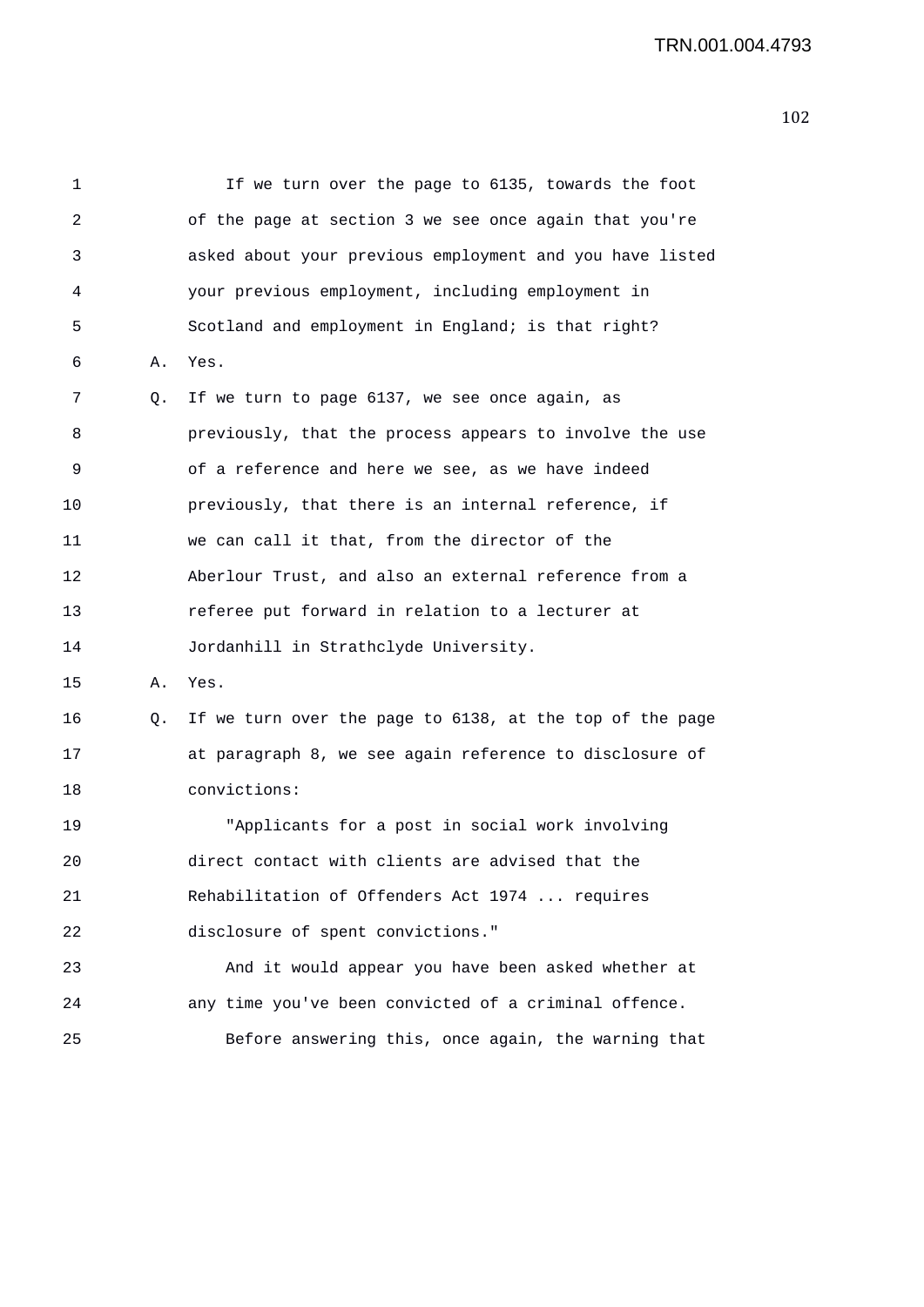| 1  |    | you've previously been given by Lady Smith remains.<br>So |
|----|----|-----------------------------------------------------------|
| 2  |    | you do not have to answer this question, Adrian.          |
| 3  | Α. | No, I don't want to answer it.                            |
| 4  | Q. | That's fine. Just for the record, I'll put the            |
| 5  |    | question, which is: it appears to be a choice of yes or   |
| 6  |    | no and the word "no" is written, but you have indicated   |
| 7  |    | you don't want to answer questions on that.               |
| 8  |    | We don't need to look at the actual documents, but        |
| 9  |    | we do know from your reference staff file that you did    |
| 10 |    | indeed provide a reference from the University of         |
| 11 |    | Strathclyde. If we look at page 6144, we see a letter     |
| 12 |    | and it seems to be from Aberlour Child Care Trust to      |
| 13 |    | yourself, dated 30 November 1994, headed "Post of staff   |
| 14 |    | development manager", and it appears to be a formal       |
| 15 |    | offer to you of that post. Do you remember receiving      |
| 16 |    | this letter?                                              |
| 17 | Α. | I think so, yes. I mean                                   |
| 18 | Q. | We can see in terms of what processes were being used     |
| 19 |    | that it's suggested in the last sentence of the letter:   |
| 20 |    | "This letter of employment is, of course, subject to      |
| 21 |    | satisfactory references and a police check."              |
| 22 | Α. | $Mm-hm$ .                                                 |
| 23 | Q. | Adrian, I can't take you to any information in regards    |
| 24 |    | to the police check because certainly, as around 1994,    |
| 25 |    | there is nothing that we've been shown on your staff      |
|    |    |                                                           |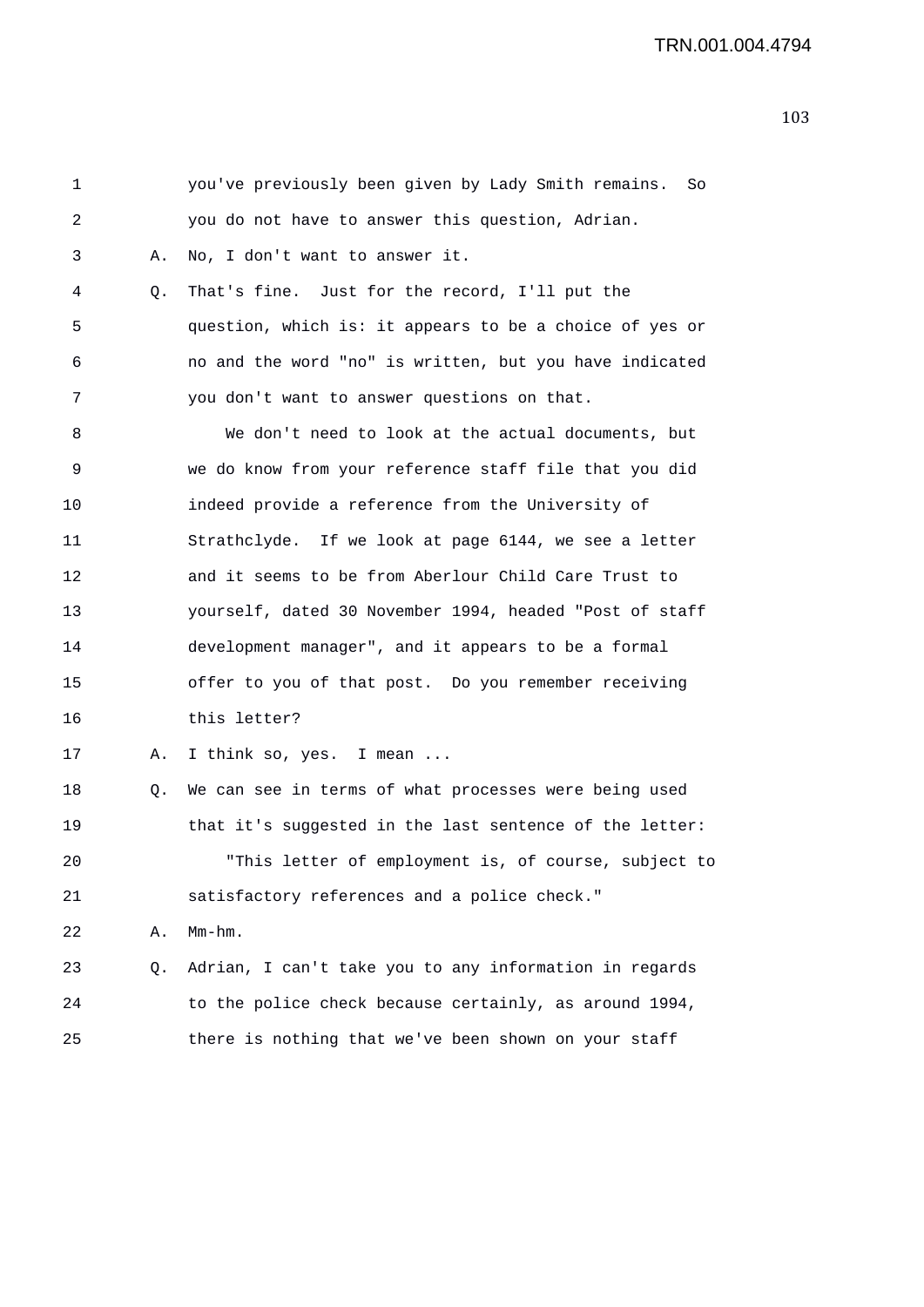1 file which tells us whether a police check was made and, 2 if so, what kind of check was made and what the answer 3 to that check was. 4 However, I have just today been provided with 5 a further document which we can put on the screen now: 6 ABE.001.008.9056. Just so those with leave to appear 7 are clear, this has just been provided in the course of 8 your evidence, Adrian, from Aberlour, so it hasn't 9 previously been released. But what I am told by 10 Aberlour is that a check has been made on their computer 11 system, which appears to indicate that there was 12 a police check carried out, and if we see the right-hand 13 box, in relation to you, it says:

14 "Date of police check: 9 April 2001."

15 We're told that the date of the police check would 16 be the date on which the police check came back to 17 Aberlour, not the date on which it was requested. We 18 see there seems to be a box for a police check number, 19 but from the copy we have, that has not been completed.

20 So the suggestion is that some form of police check 21 was carried out at some stage and was provided to 22 Aberlour on 9 April 2001. Obviously, that's some years 23 after the end of 1994 and the beginning of 1995 when you 24 started as staff development manager. But you have told 25 us in your statement that certainly in September 2002,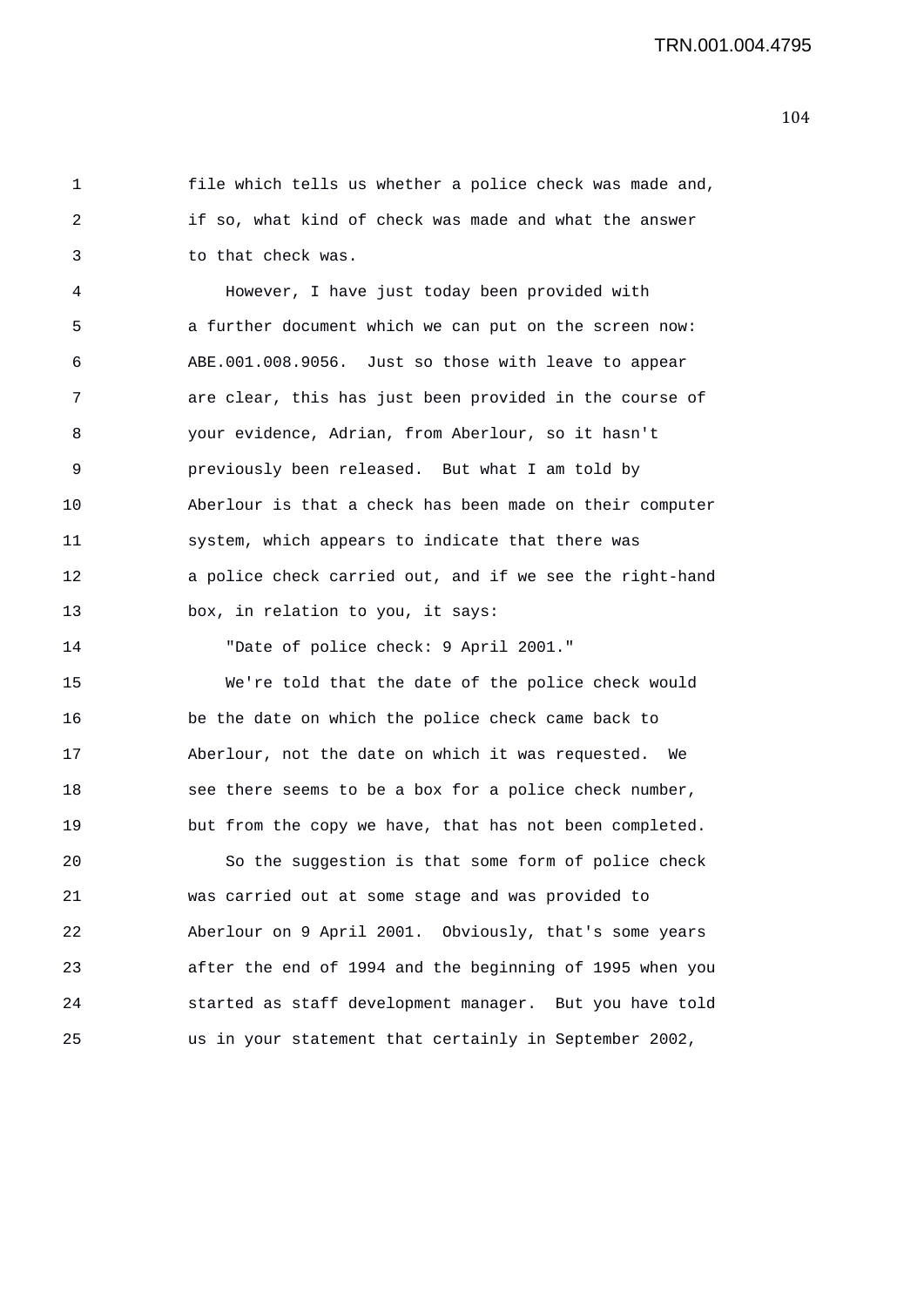| 1  |    | your job changed, possibly mainly in relation to its     |
|----|----|----------------------------------------------------------|
| 2  |    | title, to the head of learning and development.          |
| 3  | Α. | It did, yes.                                             |
| 4  | Q. | Do you remember being asked about completing any police  |
| 5  |    | checks in advance of that post in September 2002, maybe  |
| 6  |    | quite far in advance?                                    |
| 7  | Α. | No, I don't remember at all. I don't think anything was  |
| 8  |    | done in a formal sense.                                  |
| 9  | Q. | That completes me looking at your staff file, Adrian.    |
| 10 |    | Just because this is a comparative case study which      |
| 11 |    | involves not just Aberlour but other providers in the    |
| 12 |    | voluntary sector as well, just really as a reminder and  |
| 13 |    | as a comparison, I'm going to put up on the screen --    |
| 14 |    | it's not documents that you can help us with at all, but |
| 15 |    | earlier in the case study we heard evidence about police |
| 16 |    | checks provided by Quarriers and we heard evidence from  |
| 17 |    | a witness called Carol McBay, who worked at Quarriers,   |
| 18 |    | and she also had a staff record, which we were able to   |
| 19 |    | consider.                                                |
| 20 |    | One of those records involved a police check and, if     |
| 21 |    | we can bring that on the screen, it's at                 |
| 22 |    | QAR.001.003.9738.                                        |
| 23 |    | What we have in front of us, Adrian -- and as I say,     |
| 24 |    | you won't be able to help us with this -- bears to be    |

25 a letter from the Scottish Criminal Record Office, which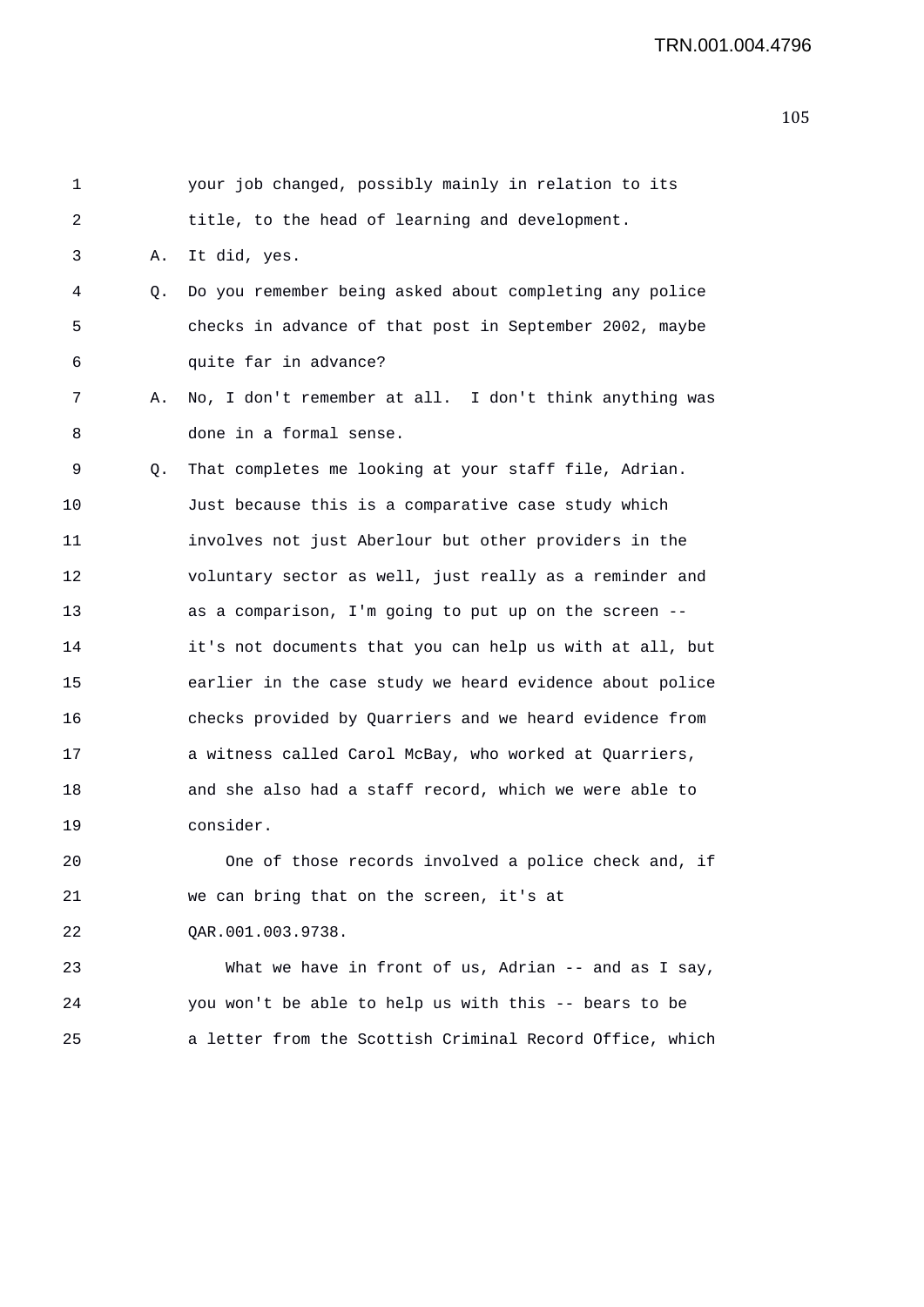1 says "date as postmark", and we don't have the postmark, 2 but we do understand from the evidence we heard from 3 Carol McBay it was probably in 1995.

4 Just by way of a comparison, in this situation 5 Quarriers, and in particular their establishment at 6 Southannan School, appear to be in direct communication 7 with the Scottish Criminal Record Office, as opposed to 8 applying for a police check through a local authority. 9 This one in relation to Carol McBay ticked the box, 10 "There are no initial disclosures", but then states:

11 "However, the personal information provided has 12 necessitated further enquiries to be made. When these 13 enquiries are complete, you will be notified and 14 provided with any information relevant to your 15 application."

16 And if we turn to the next page, the same document, 17 QAR.001.003.9739, we can see that this bears to be, and 18 we've heard evidence about it, an application from 19 Quarriers for a police check in which Carol McBay's 20 details -- if we could move the document up the screen. 21 It's all blanked out for privacy reasons, but what I can 22 tell you, because I see the copy that's not blanked out, 23 is that it gives a list of her addresses, effectively 24 from the year of her birth until present. We know from 25 the dates at the very foot of that, it seems to have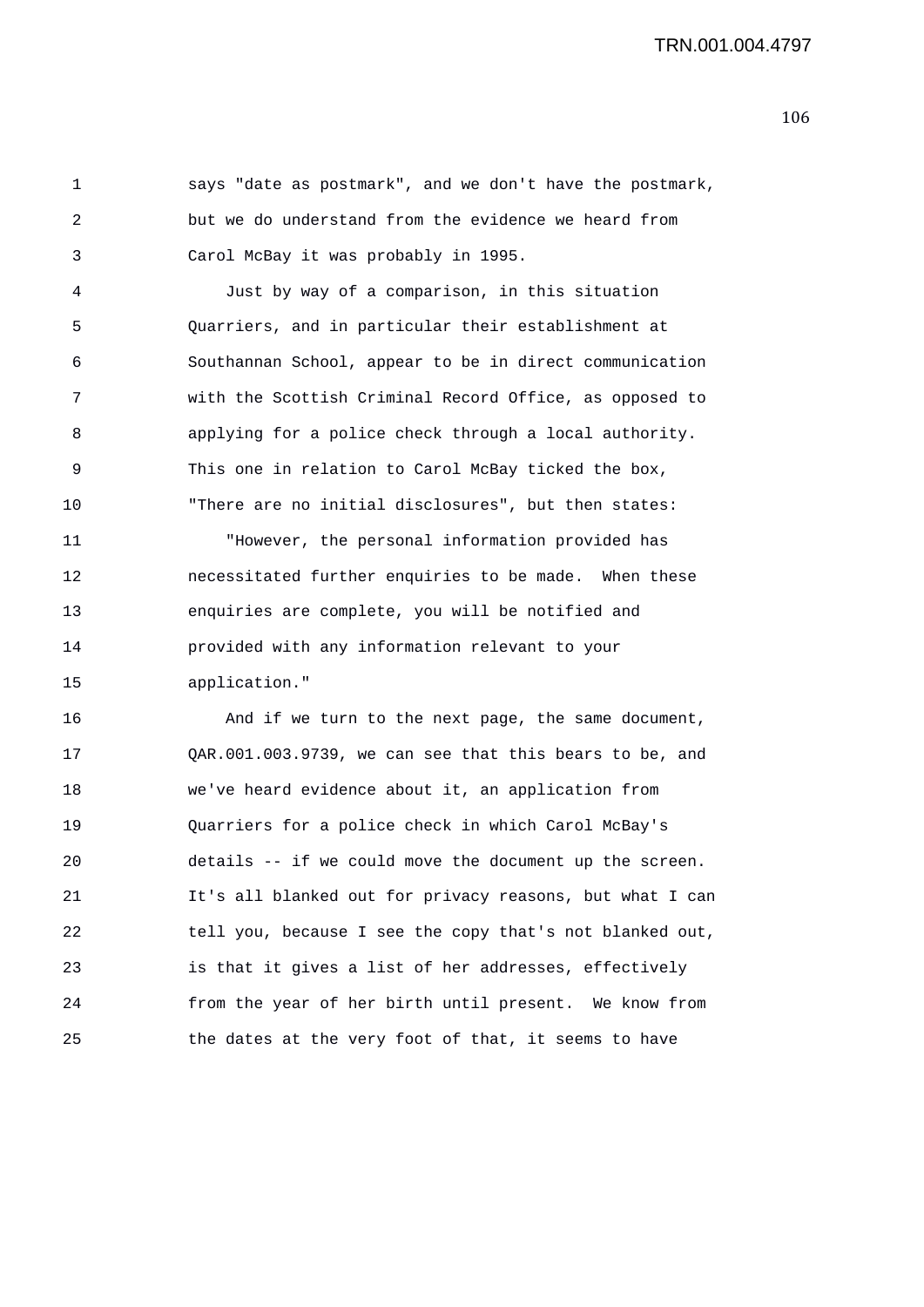1 been received by the Scottish Criminal Record Office in 2 1995.

| 3  | What it does, it discloses two more recent addresses       |
|----|------------------------------------------------------------|
| 4  | in Scotland but quite historic addresses in                |
| 5  | Hertfordshire, Warwickshire and Staffordshire. So in       |
| 6  | this case, details of English addresses were disclosed,    |
| 7  | and from the bottom of the form, if we can move it up      |
| 8  | the screen, we can see various stamps from the Scottish    |
| 9  | Criminal Record Office, indicating that it was received    |
| 10 | on 21 August 1995, "No trace on details supplied", and     |
| 11 | there was a supervisory check on 22 September 1995.        |
| 12 | If we turn to the next page, QAR.001.003.9740, this        |
| 13 | is another letter from the Scottish Criminal Record        |
| 14 | Office, which is undated, date as postmark, but we         |
| 15 | understand in the evidence we heard that it was, in the    |
| 16 | context of this application, in 1995.                      |
| 17 | There was a letter received in relation to:                |
| 18 | "Child access enquiries with non-Scottish                  |
| 19 | addresses."                                                |
| 20 | What is being raised here is that:                         |
| 21 | "Checks in respect of previous findings of guilt           |
| 22 | recorded in an area outwith Scotland cannot be             |
| 23 | progressed at this time for the undernoted reasons."       |
| 24 | We had a list of various reasons as to why the             |
| 25 | checks south of the border could not be made.<br>The first |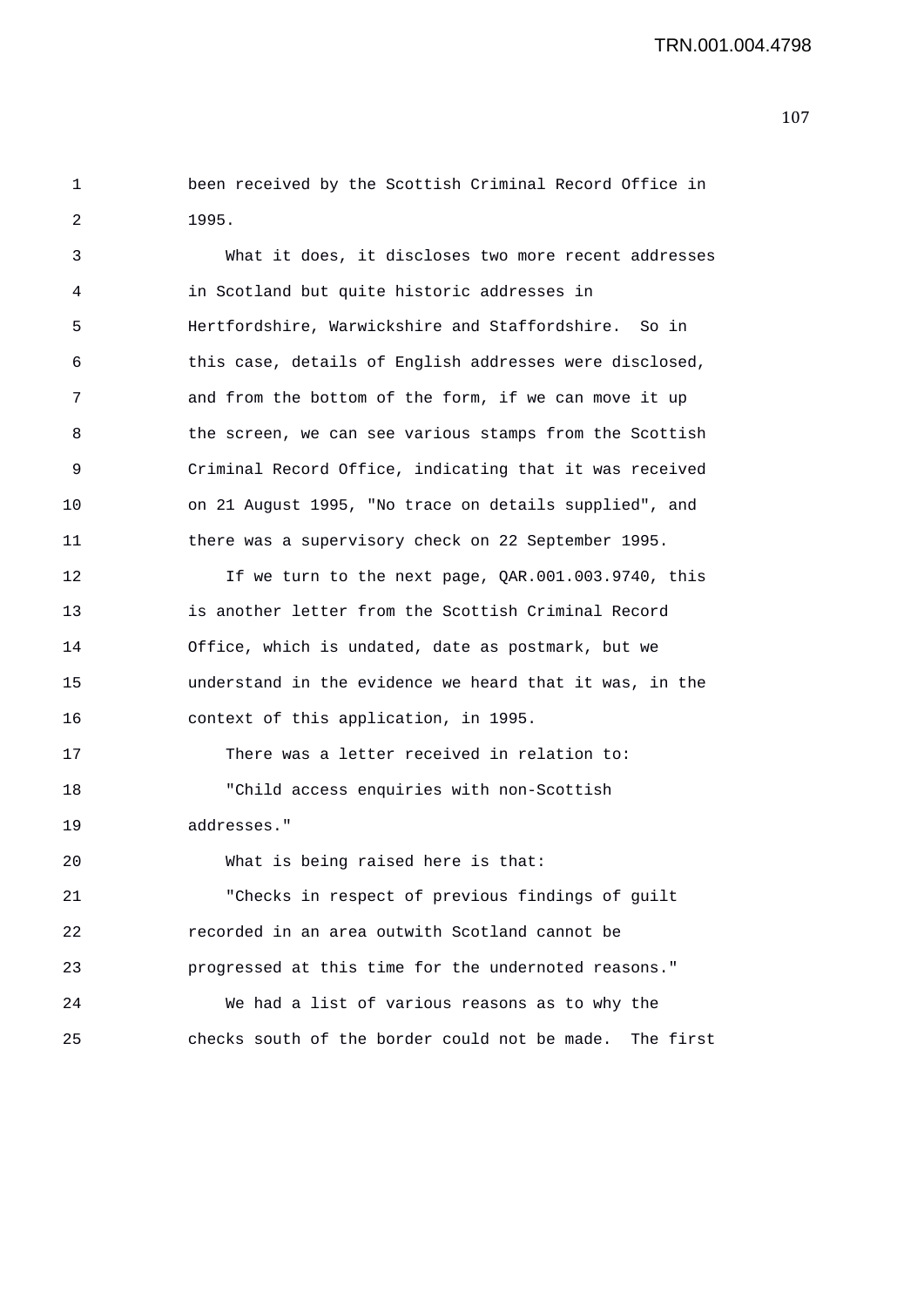1 box says:

| 2  | "Checks cannot be carried out when there is doubt        |
|----|----------------------------------------------------------|
| 3  | regarding the location of the address shown."            |
| 4  | Secondly:                                                |
| 5  | "A general PNC check has been completed but, as          |
| 6  | you are no doubt aware, whilst such a check covers all   |
| 7  | UK addresses and is a comprehensive database, it does    |
| 8  | not include all previous convictions, hence the reason   |
| 9  | for the necessity to make additional enquiries with      |
| 10 | local police force record offices. However,              |
| 11 | Staffordshire [and that's one of the addresses that was  |
| 12 | provided] will not initiate any local checks on subjects |
| 13 | who have not resided in their area over the last         |
|    |                                                          |
| 14 | 5 years."                                                |
| 15 | It appears to be further down that:                      |
| 16 | "The Metropolitan Police will not initiate any local     |
| 17 | checks on subjects who have in the resided in their area |
| 18 | in the last 5 years."                                    |
| 19 | So what we see from this is in 1995 there appeared       |
| 20 | to be the possibility of making checks on previous       |
| 21 | convictions in England, that might have required         |
| 22 | a specific request to the regional police force          |
| 23 | concerned, and whilst that may have been used in some    |
| 24 | circumstances, for some police forces they would only    |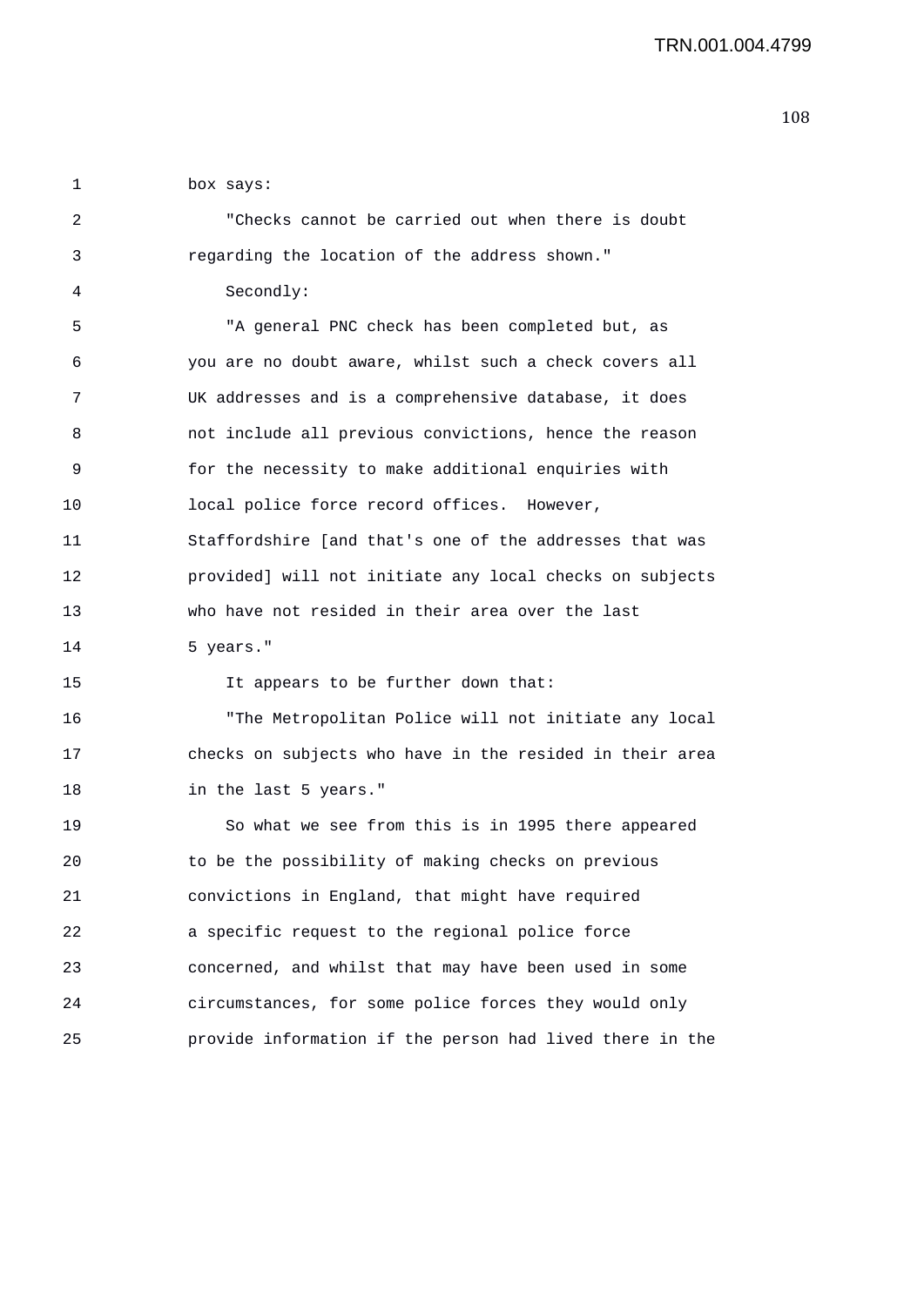1 past five years.

| 2  |    | If we turn over finally to the last page in this         |
|----|----|----------------------------------------------------------|
| 3  |    | document, QAR .001.003.9741. If we move further down     |
| 4  |    | the page. We will see once again -- you won't see the    |
| 5  |    | addresses, but there's previous English and Scottish     |
| 6  |    | addresses that were there and we see a stamp at the      |
| 7  |    | bottom right-hand corner from West Midlands Police on    |
| 8  |    | 18 September 1995. One of the addresses was in fact not  |
| 9  |    | in Warwickshire, it was said to be West Midlands. So it  |
| 10 |    | appears to be that whilst information may not have been  |
| 11 |    | obtained from Staffordshire, in this instance it appears |
| 12 |    | a check was made by West Midlands Police.                |
| 13 |    | That's not something you can comment on, Adrian, but     |
| 14 |    | we're making that point because it may well be that      |
| 15 |    | those in the room weren't in the hearing room when that  |
| 16 |    | particular evidence was led.                             |
| 17 | Α. | Could you repeat that? Sorry, I didn't hear.             |
| 18 | Q. | Sorry, Adrian. What I was saying is this is not          |
| 19 |    | something that you're able to comment on at all, but it  |
| 20 |    | has some bearing on what we're seeing from your own      |
| 21 |    | staff file, and I'm simply drawing it to the attention   |
| 22 |    | today because those in the room today may not have been  |
| 23 |    | at the particular day of the hearing when we were        |
| 24 |    | considering these documents and hearing the evidence of  |
| 25 |    | the other witness, Carol McBay.                          |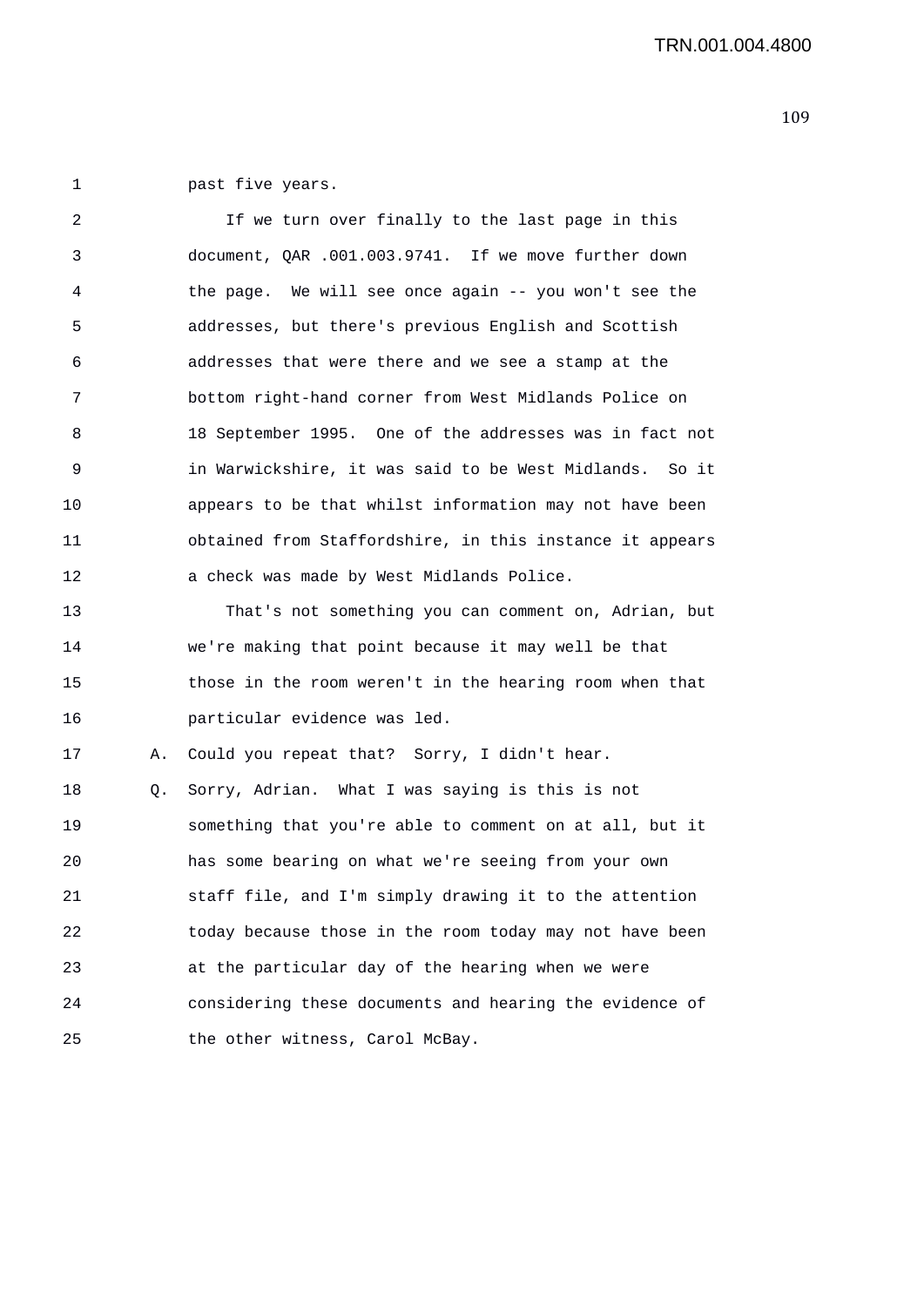| 1  |    | I think the point I'm making is that, certainly in       |
|----|----|----------------------------------------------------------|
| 2  |    | 1995, there may well have been a procedure open whereby  |
| 3  |    | checks may have been made, could have been made,         |
| 4  |    | in relation to previous convictions in England, not      |
| 5  |    | solely in relation to previous convictions in Scotland.  |
| 6  | Α. | Yes.                                                     |
| 7  | Q. | Finally, Adrian, I'm going to move back to your          |
| 8  |    | statement at WIT .003.001.7605.                          |
| 9  |    | We see at paragraphs 171 and 172, I think we've          |
| 10 |    | obviously seen a system whereby -- would you agree that  |
| 11 |    | a system of checking whether someone has previous        |
| 12 |    | convictions cannot rely solely on a candid or honest     |
| 13 |    | disclosure being made by someone applying for the job?   |
| 14 |    | Sorry, what I'm saying, Adrian -- to be clear, I'm       |
| 15 |    | not referring to you personally --                       |
| 16 | Α. | $Mm-hm$ .                                                |
| 17 | Q. | -- I'm referring in general terms.                       |
| 18 |    | If a person with a sinister, ulterior motive is          |
| 19 |    | applying for a job to work with children, then a system  |
| 20 |    | that relies on the candid or honest disclosure of        |
| 21 |    | previous convictions would not be a reliable system.     |
| 22 | Α. | Yes.                                                     |
| 23 | Q. | And you also make the point at paragraph 171 that whilst |
| 24 |    | there is protection of vulnerable groups legislation in  |
| 25 |    | place now, that only works for people who have           |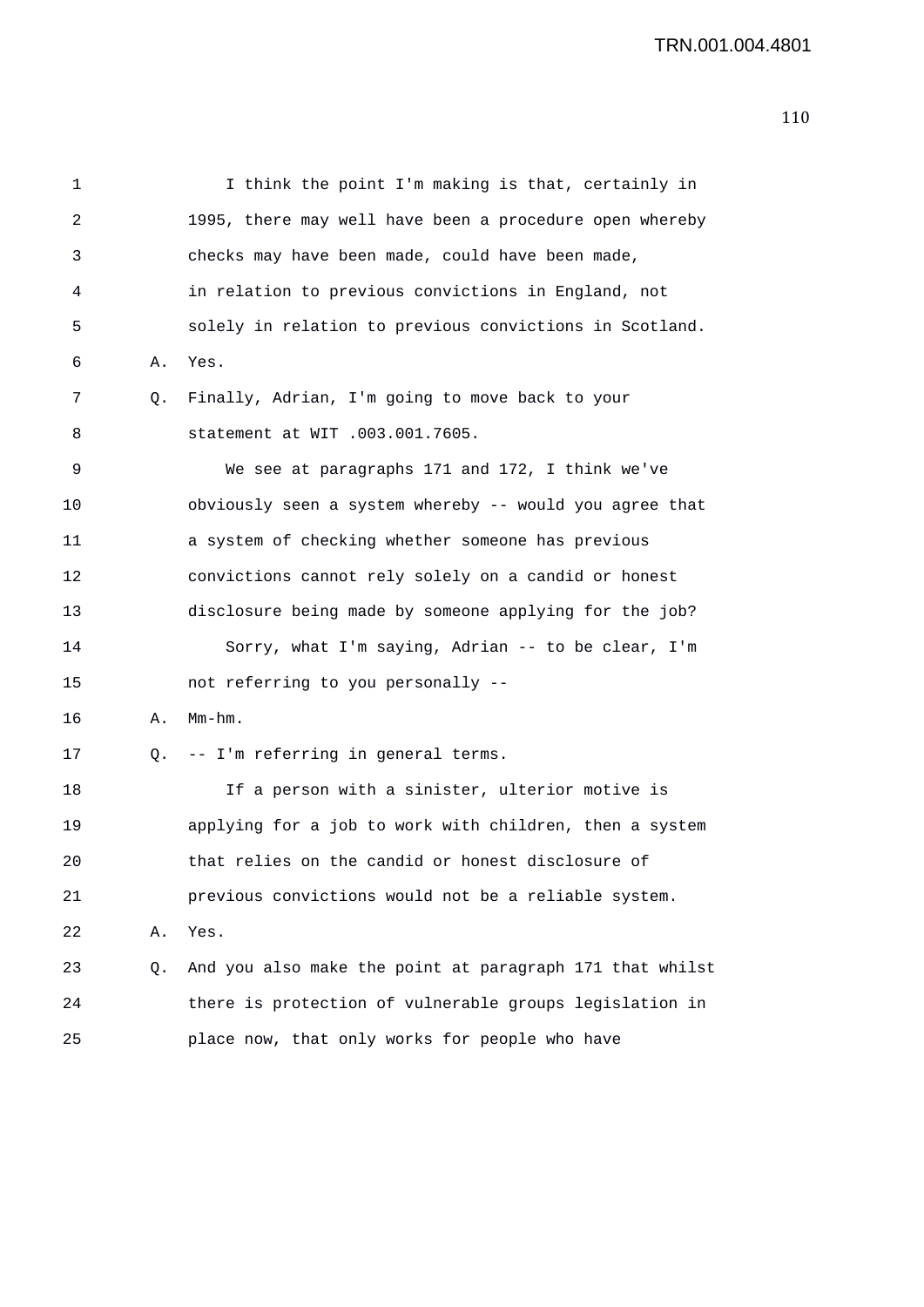1 a conviction. 2 A. Yes, I think so, yes. It's my understanding anyway. 3 Q. When you were asked whether, from your own experience, 4 you could help the inquiry at all in exploring ways in 5 which children could be protected in these 6 circumstances, you say that you don't know how you can 7 identify that interest for people that have not been 8 convicted: 9 "It's not something you go about candidly 10 admitting." 11 Is it fair to say that it has taken very many years 12 for you to admit the interest in children you have? 13 A. Yes. It only came about with my attendance at the group 14 following my conviction and sentence. 15 LADY SMITH: And that was the recent one? 16 A. Yes. 17 LADY SMITH: For having downloaded pornographic images? 18 A. Yes. 19 LADY SMITH: How many images were involved in your 20 conviction? 21 A. I don't know. Without sounding flippant, I didn't keep 22 count. 23 LADY SMITH: The charges would probably have said, no? 24 A. Sorry? 25 LADY SMITH: Did the charges not indicate?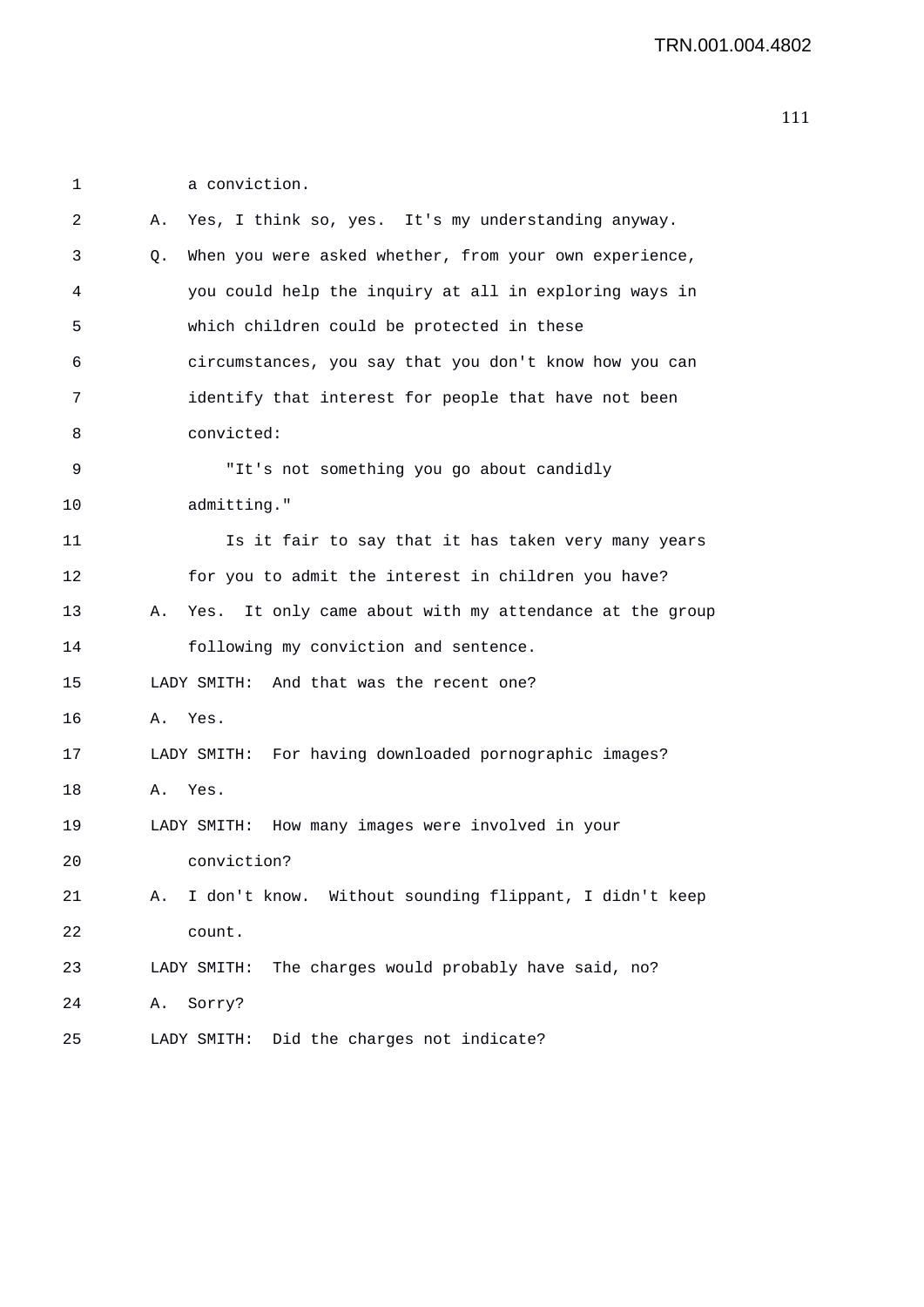```
1 A. No, I don't think so. 
2 LADY SMITH: All right. 
3 MS RATTRAY: My Lady, at this stage I don't have any further 
4 questions. It only remains for me to thank you, Adrian, 
5 for answering my questions today. 
6 I don't know whether any further questions are being 
7 made by anyone else. 
8 LADY SMITH: Are there any outstanding applications for 
9 questions of this witness? No. 
10 Those are all the questions we have for you, Adrian. 
11 Thank you for engaging with the inquiry, both by 
12 providing your detailed written statement, which is very 
13 helpful, and coming along today to answer the questions 
14 that you have answered. I'm now able to let you go. 
15 A. Thank you. 
16 (The witness withdrew) 
17 LADY SMITH: Ms Rattray. 
18 MS RATTRAY: My Lady, I wonder if we could have a short 
19 break to allow a handover of counsel and to the next 
20 witness. 
21 LADY SMITH: Very well, we'll do that. 
22 (2.21 pm) 
23 (A short break) 
24 (2.31 pm) 
25 LADY SMITH: Mr Peoples.
```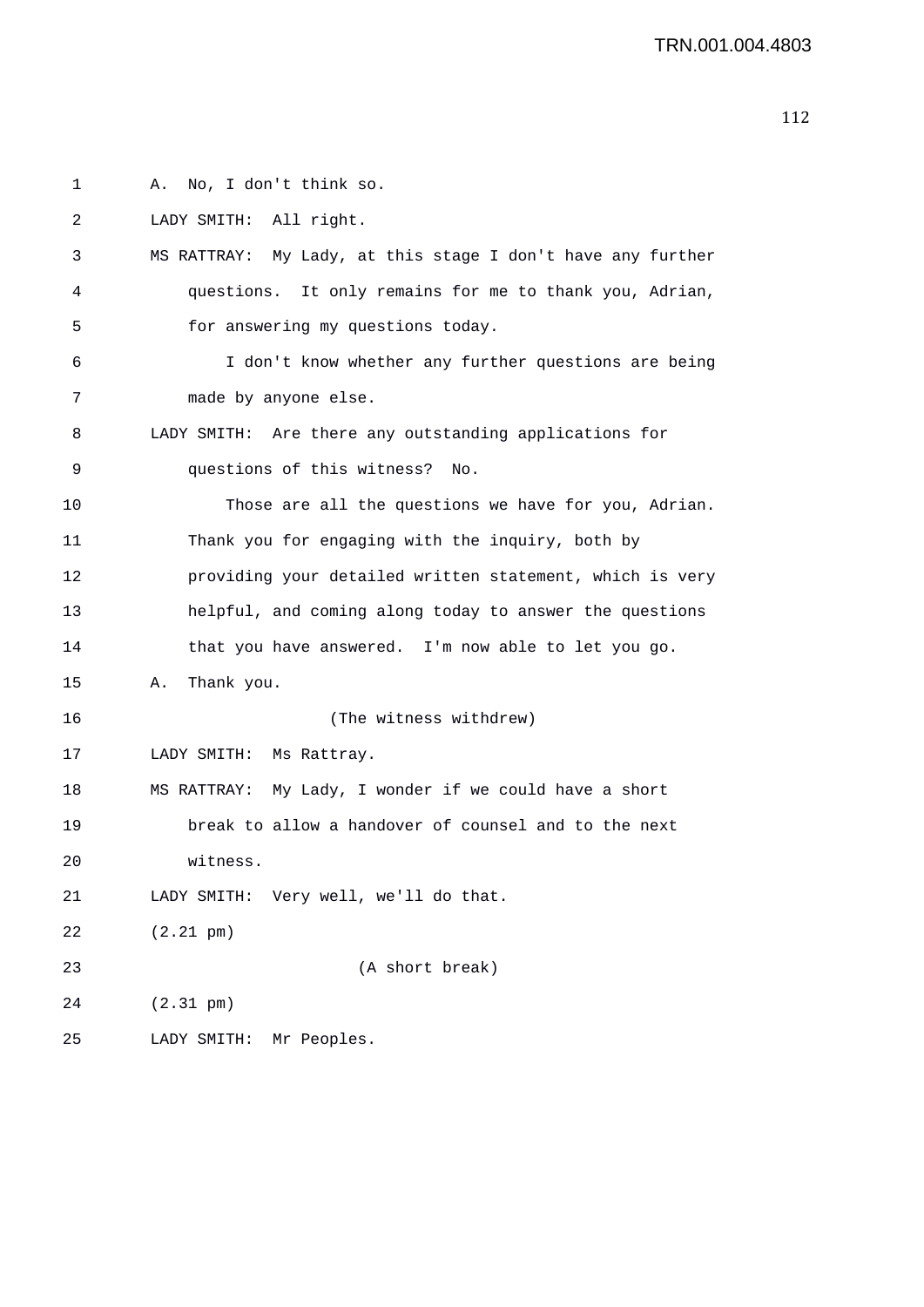1 MR PEOPLES: The next witness to give oral evidence has 2 anonymity and has chosen the pseudonym "Tom". 3 "TOM" (affirmed) 4 LADY SMITH: Please sit down and make yourself comfortable. 5 That looks as though you're in a good position for 6 the microphone. As has been pointed out to you, we do 7 need you to use it. 8 I'll pass over to Mr Peoples now and he'll explain 9 to you what happens next. 10 Ouestions from MR PEOPLES 11 MR PEOPLES: Good afternoon, Tom. 12 A. Good afternoon. 13 Q. Before I ask you some questions, I should explain that 14 the red folder does contain a copy of two statements 15 you have provided to the inquiry and I'll be asking you 16 a little bit about each one in due course. You can use 17 the folder in front of you at any stage to refresh your 18 memory or to look at what you said on a particular 19 matter. It should also come on the screen, as it has 20 now done. So if you want to use the screen, feel free 21 to do so. Where there are words blacked out, that's to 22 protect certain information, but you should find a copy 23 of the full version in the red folder if it's your 24 statements that we're looking at. 25 So with that introduction, if I could simply give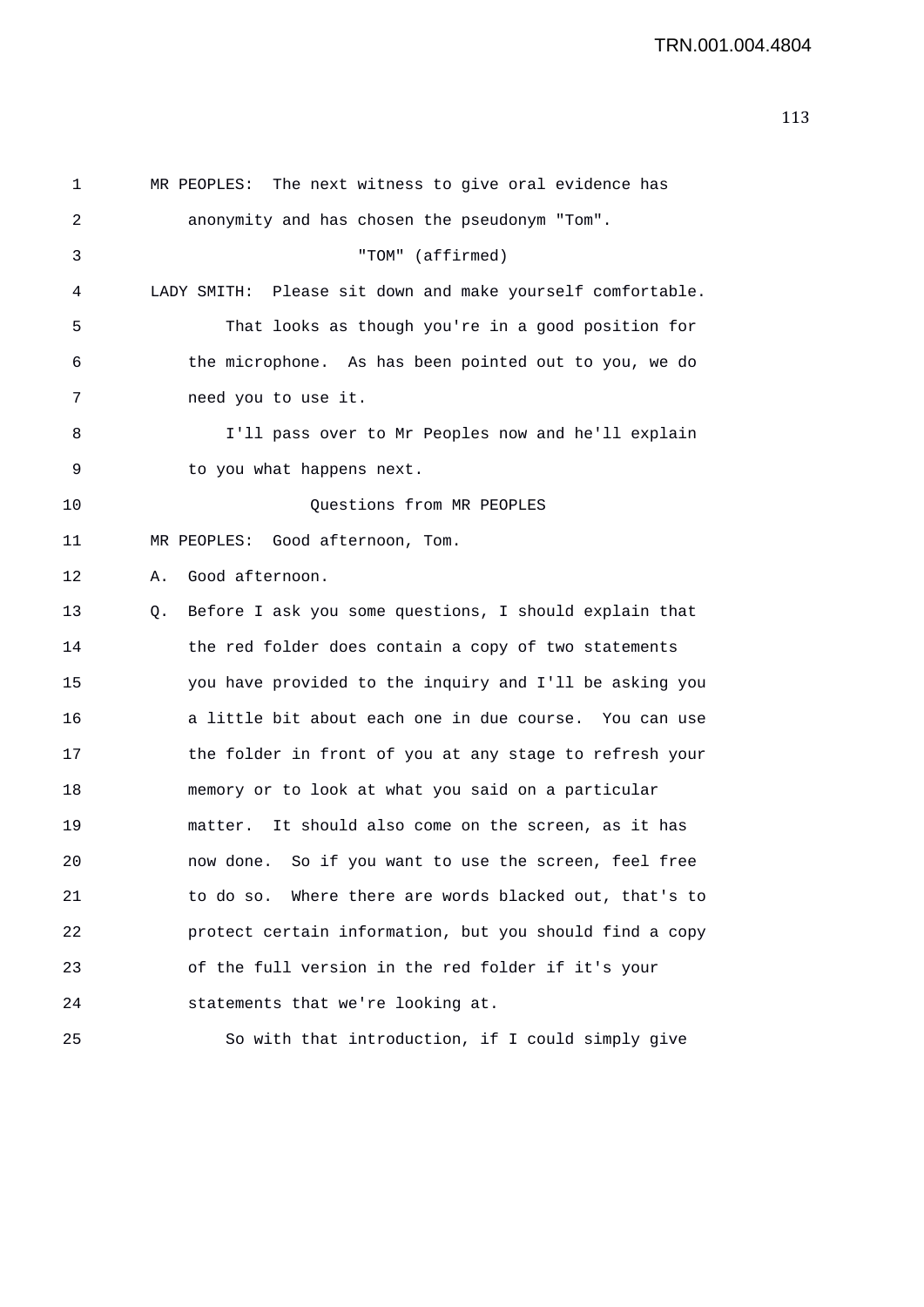1 our identification number for your statements before 2 I ask you questions, for the benefit of our transcript. 3 The first statement you provided is WIT.003.001.6127. 4 You also provided us with an additional statement, 5 WIT.003.001.8096. 6 I might just, for convenience, refer to the first 7 one as the first statement and refer to the second as 8 the second statement. One is a bit longer than the 9 other, but that's probably simpler than going back and 10 forward with the numbering. 11 Can I ask you, in relation to the first statement 12 in the folder, to turn to the final page of that 13 statement, which is page 6151. You should find it in 14 your red folder. If you could turn to the version 15 in the folder, Tom. Have you got that? 16 A. Yes. 17 Q. Could you confirm for me that you have signed your 18 statement on that page? 19 A. Yes. 20 Q. If you could turn to the next statement, the second 21 statement, which should be at the back of the folder, 22 and turn to page 8098 of that statement. It should be 23 the final page in the red folder. 24 (Pause) 25 I think you did provide a second statement and you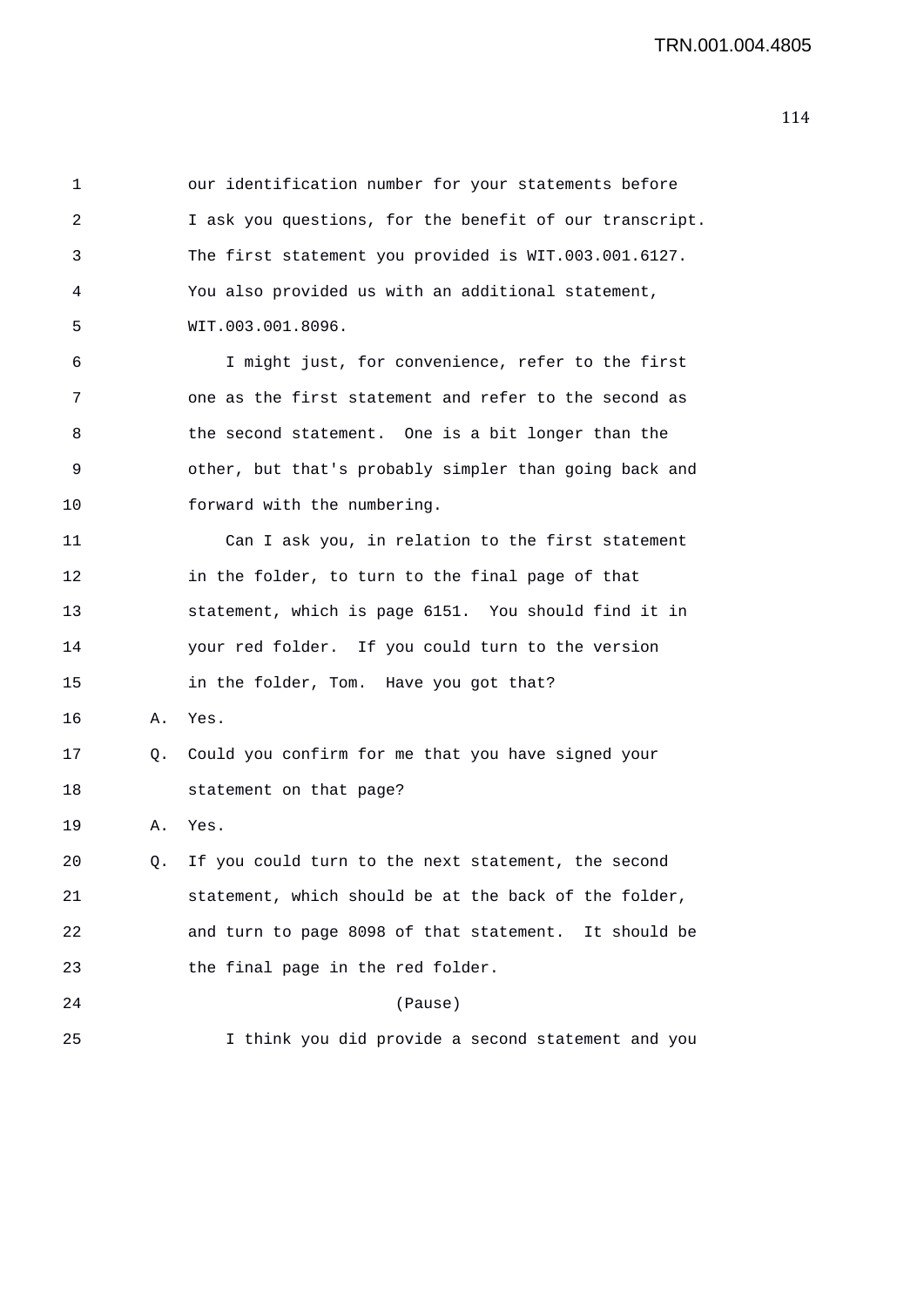```
1 did sign that statement, although it's blacked out on 
2 the screen in front of you. I think you can see that on 
3 the right-hand side of the document on screen, you have 
4 added the date that you signed that statement. 
5 A. Yes. 
6 Q. Is that correct? 
7 A. Yes. 
8 LADY SMITH: So that's quite recently, on 5 November? 
9 A. Yes. 
10 MR PEOPLES: Can I perhaps at this stage ask you to confirm 
11 for me that you have no objection to your witness 
12 statements being published as part of the evidence to 
13 the inquiry and that you believe the facts stated in the 
14 statements are true. 
15 A. Yes. 
16 LADY SMITH: Tom, just before you embark on the substance of 
17 the evidence that Mr Peoples is going to take from you, 
18 I should at this stage explain to you that although this 
19 is a public inquiry and not a court hearing, you have 
20 all the rights here that you would have in a court not 
21 to incriminate yourself. That means, for example, if 
22 you are asked whether you did anything that amounted to 
23 committing an offence against a child, you don't have to 
24 answer that question. But if you do, you need to 
25 understand that your answers are being recorded and they
```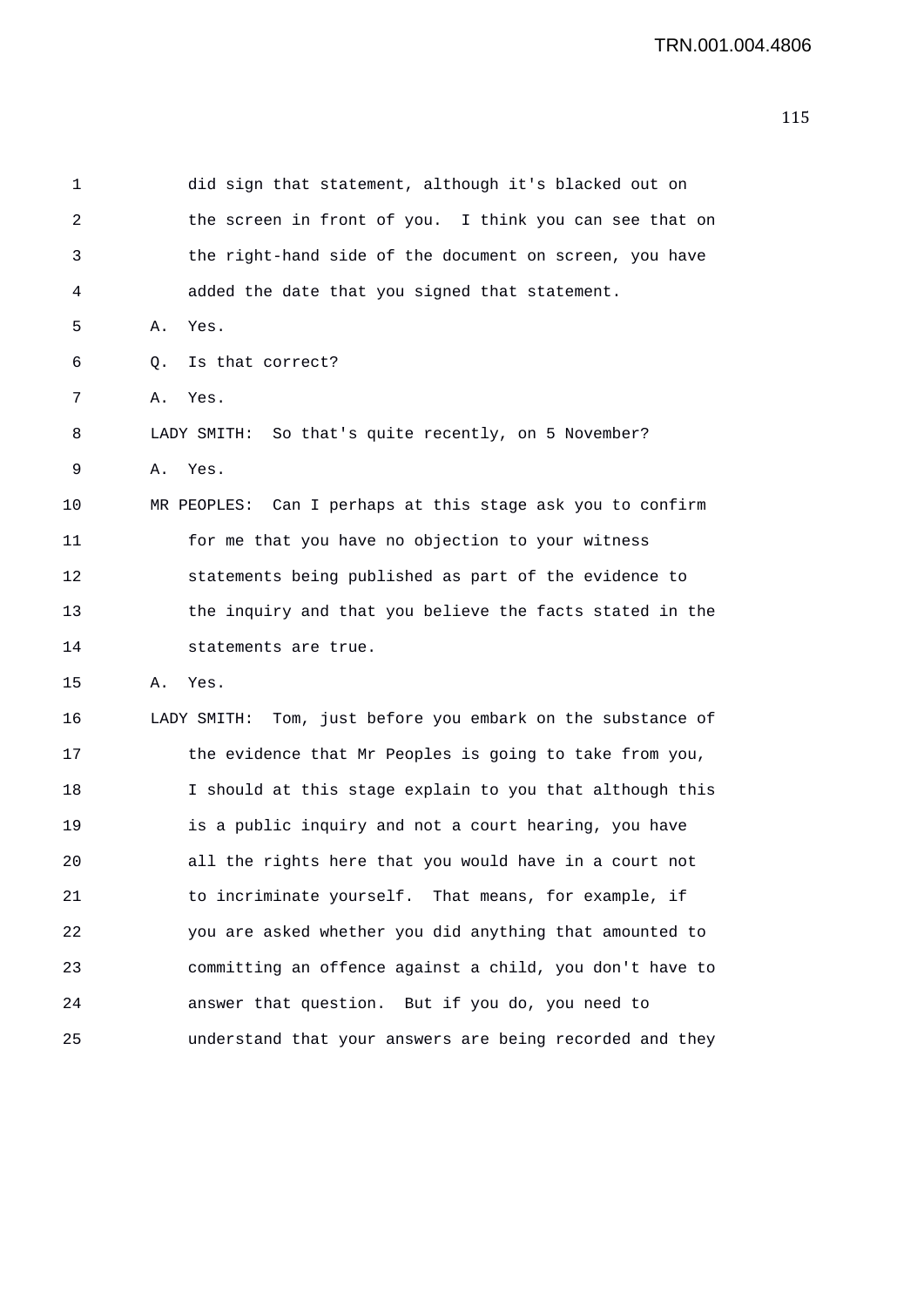| 1  |    | would be available at a later date. Do you understand   |
|----|----|---------------------------------------------------------|
| 2  |    | that?                                                   |
| 3  | Α. | I understand that.                                      |
| 4  |    | LADY SMITH: If you have any questions or queries at any |
| 5  |    | stage, please don't hesitate to ask me.                 |
| 6  |    | Mr Peoples.                                             |
| 7  |    | MR PEOPLES: Tom, if we could start with the first       |
| 8  |    | statement, which is in the folder and hopefully will    |
| 9  |    | come back on screen. Can you confirm that you were born |
| 10 |    | in the year 1960? I don't need your full date of birth. |
| 11 | Α. | Yes.                                                    |
| 12 | Q. | If we could stay with that statement for the moment,    |
| 13 |    | I'll ask you about some matters in it. You tell us that |
| 14 |    | you have a number of professional qualifications,       |
| 15 |    | including you're a qualified social worker; is that     |
| 16 |    | correct?                                                |
| 17 | Α. | Yes.                                                    |
| 18 | Q. | And you obtained a diploma in social work via the       |
| 19 |    | Open University; is that correct?                       |
| 20 | Α. | That's correct.                                         |
| 21 | Q. | You had previously attained SVQ3 and HNC in             |
| 22 |    | "Care: Supported living social care" at Kirkcaldy       |
| 23 |    | college.                                                |
| 24 | Α. | Yes.                                                    |
| 25 | Q. | In 2007, as you tell us, you obtained a further         |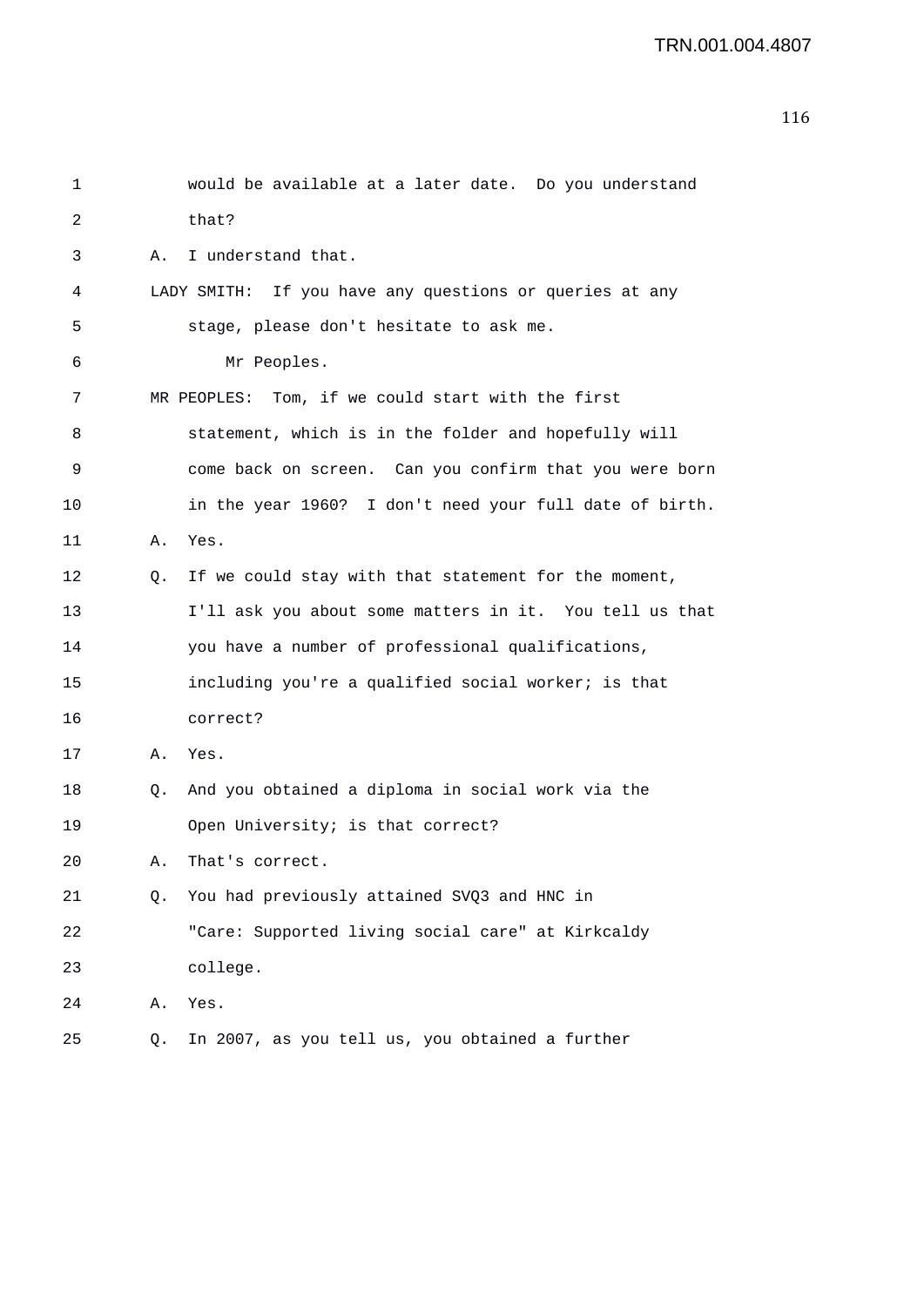| 1  |    | qualification, a graduate childcare and protection       |
|----|----|----------------------------------------------------------|
| 2  |    | qualification, is that right, at Dundee University?      |
| 3  | Α. | Yes.                                                     |
| 4  | Q. | You also have a residential childcare manager's award in |
| 5  |    | 2004 again via the Open University?                      |
| 6  | Α. | That's correct.                                          |
| 7  | Q. | So far as your background before going to work with      |
| 8  |    | Aberlour Child Care Trust is concerned, how much         |
| 9  |    | experience did you have of childcare work?               |
| 10 | Α. | Previous experience with children related to when I did  |
| 11 |    | a recreation and leisure services course in Glenrothes   |
| 12 |    | College in the mid 1980s. I did two placements as part   |
| 13 |    | of that course, working with children in schools and     |
| 14 |    | within the leisure centre at Glenrothes, and it was      |
| 15 |    | during that time on placement where I developed a liking |
| 16 |    | for working alongside children.                          |
| 17 | Q. | So far as your employment with Aberlour is concerned,    |
| 18 |    | you started, as you tell us, on page 6127, working there |
| 19 |    | in 1989;                                                 |
| 20 |    | is that right?                                           |
| 21 | Α. | Yes.                                                     |
| 22 | Q. | And you worked within what was then called the           |
| 23 |    | Sycamore Project; it may have become Sycamore Service    |
| 24 |    | Is that what we're talking about here?<br>later on.      |
| 25 | Α. | Initially it was called the Sycamore Project.            |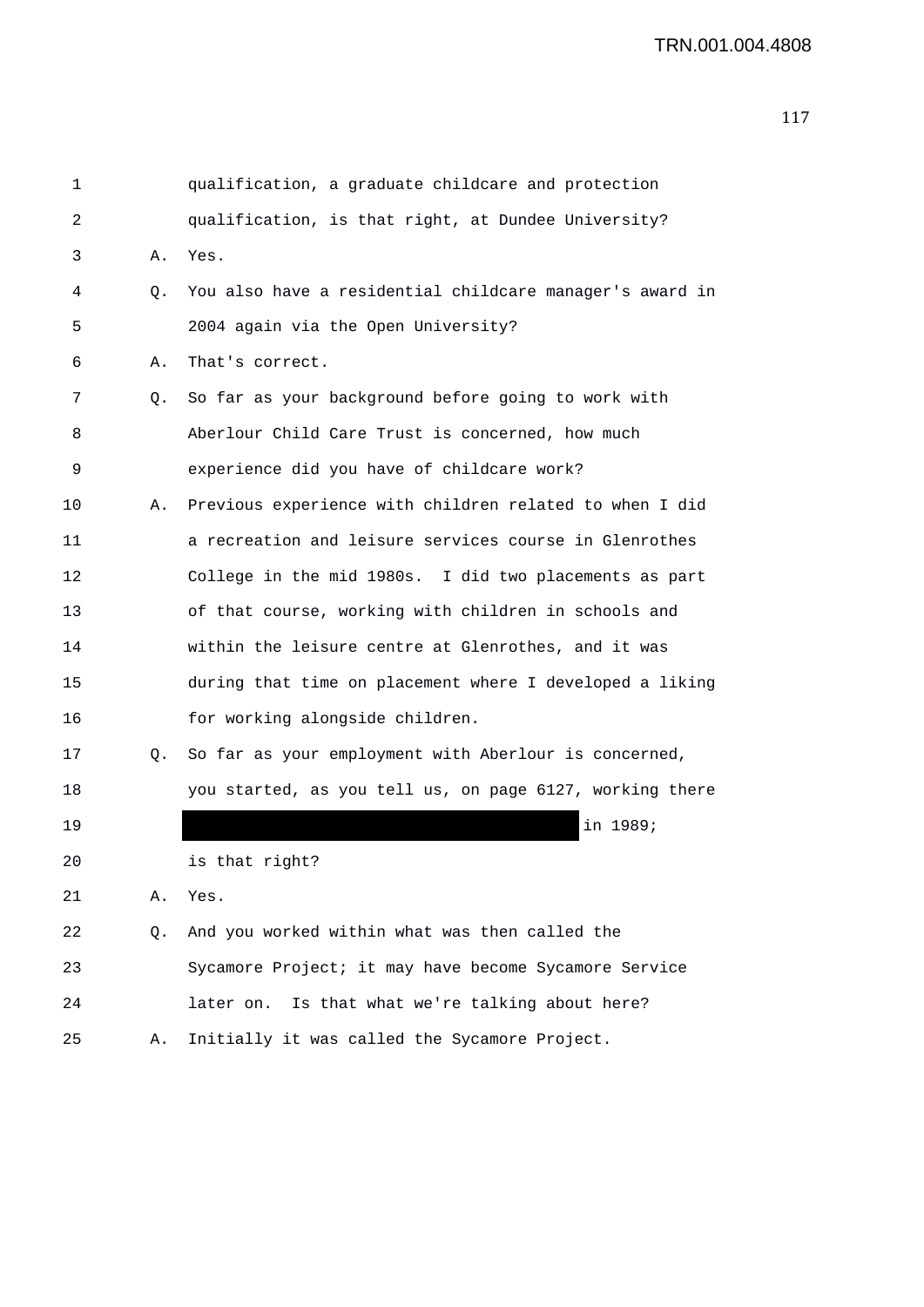| 1  | Q. | You left the employment of Aberlour in, is it, 2013?     |
|----|----|----------------------------------------------------------|
| 2  | Α. | Yes.                                                     |
| 3  | Q. | And you tell us that during that period, you moved from  |
| 4  |    | to a more senior                                         |
| 5  |    | position<br>in 1994.<br>You then                         |
| 6  |    | subsequently became a<br>a specific                      |
| 7  |    | home $--$                                                |
| 8  | Α. | $Mm-hm$ .                                                |
| 9  | Q. | -- in 1998. And in 2001, you became the                  |
| 10 |    | of the Sycamore residential services.                    |
| 11 | Α. | That's correct.                                          |
| 12 | Q. | You say that:                                            |
| 13 |    | "In 2009, Aberlour created<br>posts                      |
| 14 |    | throughout the organisation, which [you] undertook for   |
| 15 |    | the Sycamore residential care homes."                    |
| 16 |    | So by that stage, are you the<br>in                      |
| 17 |    | 2009 for Sycamore Service?                               |
| 18 | Α. | Yes.                                                     |
| 19 | Q. | of Sycamore Service between<br>When you were             |
| 20 |    | 2001 and 2009, did that involve you being based at       |
| 21 |    | a particular unit or were you based in some other place? |
| 22 | Α. | When I became the<br>, the                               |
| 23 |    | managers were moved down it a premises called the        |
| 24 |    | Westbridge Mill in Kirkcaldy, where they took up office  |
| 25 |    | accommodation because, by then, there were five          |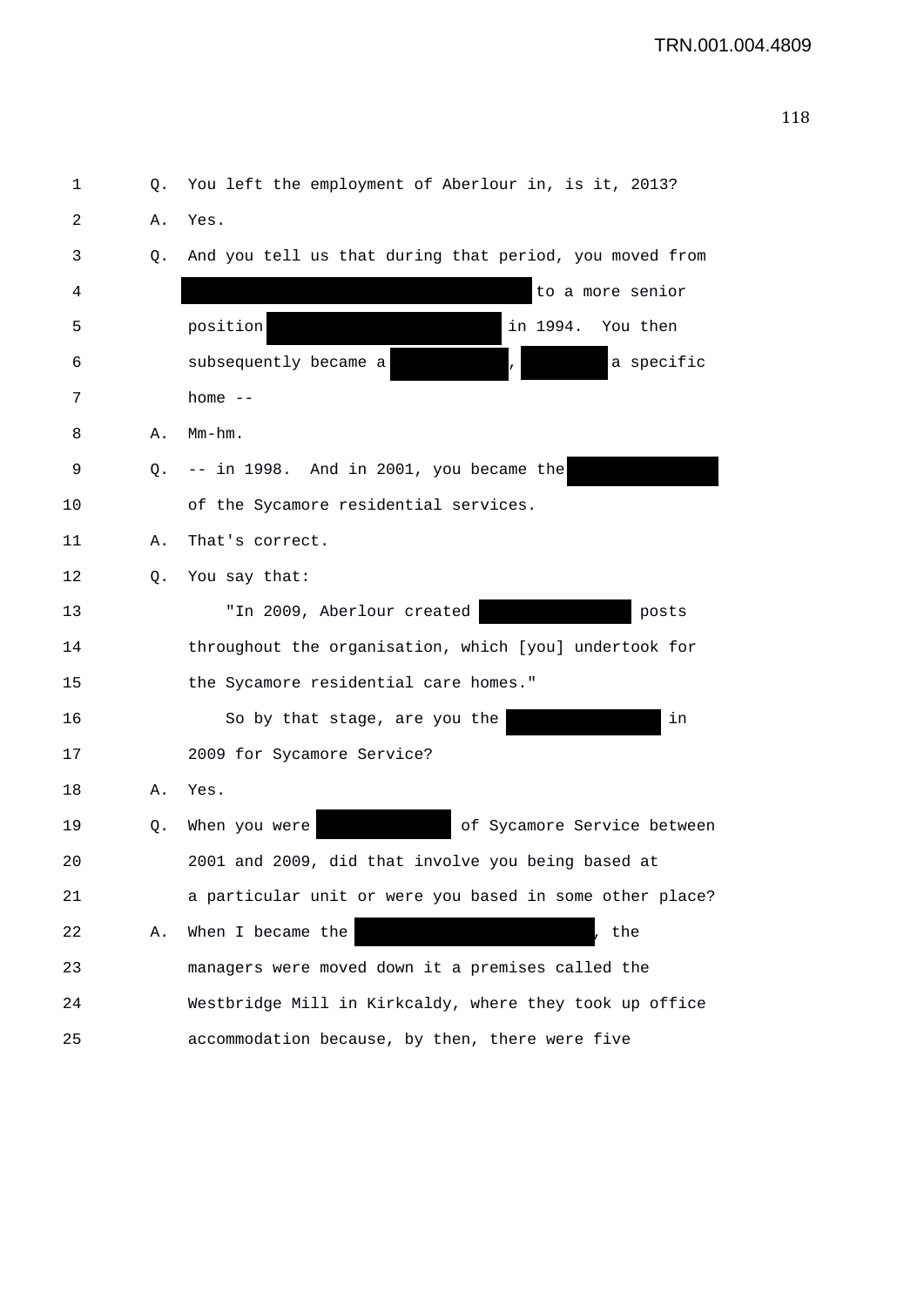| 1  |    | residential services -- through care, after care,          |
|----|----|------------------------------------------------------------|
| 2  |    | creative therapy -- and so it was to give appropriate      |
| 3  |    | office space and to allow the children's homes to be       |
| 4  |    | just the children's homes.                                 |
| 5  | Q. | Yes. Because I don't need to go into the detail of         |
| 6  |    | this, but there were a number of units within the          |
| 7  |    | Sycamore Project or services in various addresses in       |
| 8  |    | Kirkcaldy and Dunfermline, and they all made up this       |
| 9  |    | project or service, as it later became; is that right?     |
| 10 | Α. | Yes. Initially, the six project comprised of three         |
| 11 |    | houses: Veronica Crescent, Cedar Avenue and                |
| 12 |    | 44 Whytemans Brae.                                         |
| 13 | О. | All in Kirkcaldy?                                          |
| 14 | Α. | All on the same council housing scheme, all within         |
| 15 |    | 1,500 yards of each other, literally three streets away    |
| 16 |    | from each other.                                           |
| 17 | Q. | Am I right in thinking when you were an                    |
| 18 |    | between 1994 and 1998, were you a<br>at                    |
| 19 |    | Whytemans Brae?                                            |
| 20 | Α. | Whytemans Brae.                                            |
| 21 | Q. | And before then, as a<br>and                               |
| 22 |    | were you based at Whytemans Brae?                          |
| 23 | Α. | Yes.                                                       |
| 24 | Q. | On page 6128, Tom, of your statement, paragraph 4, you     |
| 25 |    | tell us a little bit more about Whytemans Brae.<br>You can |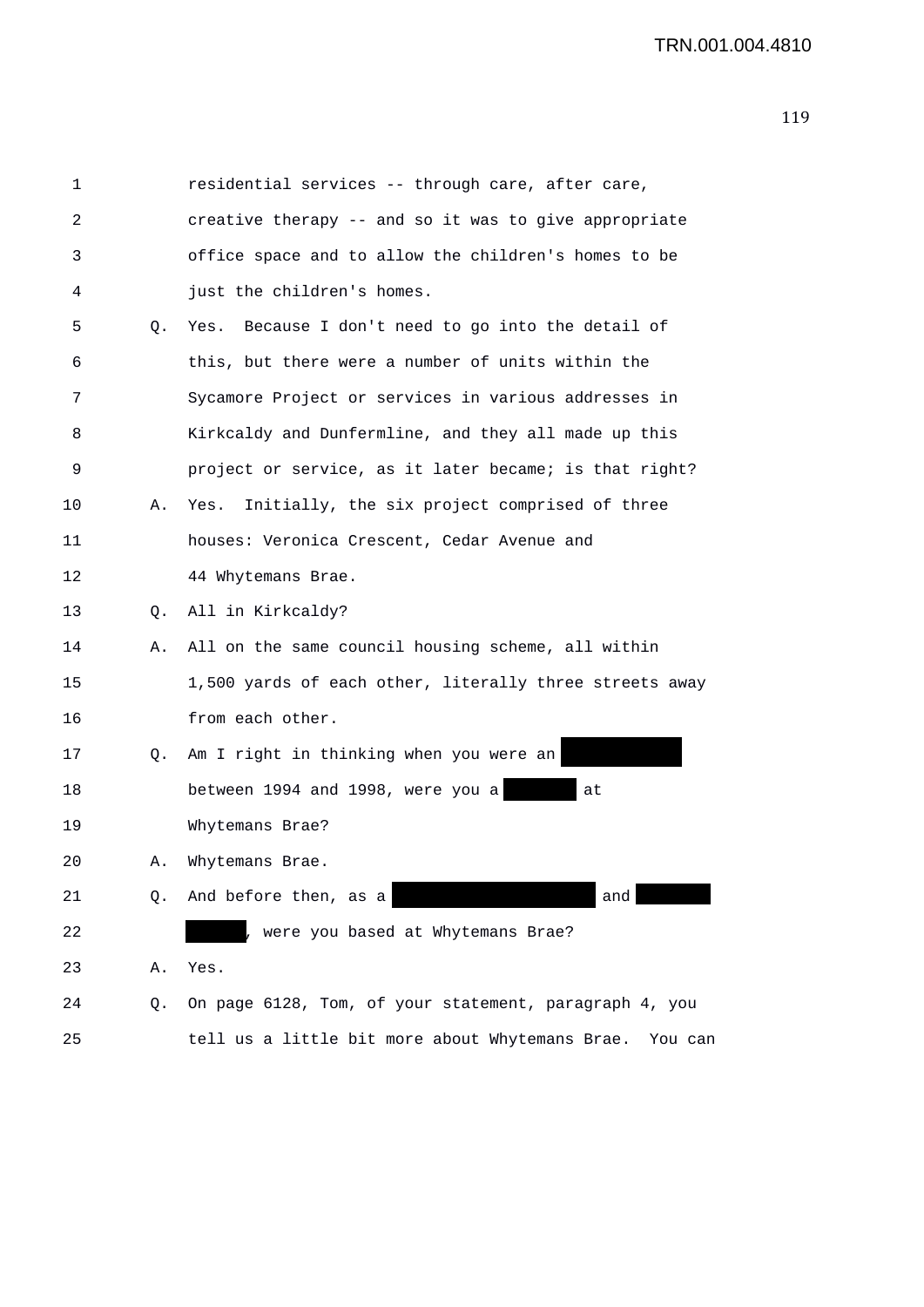| 1  |    | take it we've got a familiarity with that unit now, so   |
|----|----|----------------------------------------------------------|
| 2  |    | I'm not going to go through too much detail of that, or  |
| 3  |    | indeed the other services, but we can read there what    |
| 4  |    | they consisted of.                                       |
| 5  |    | You do tell us that:                                     |
| 6  |    | "Whytemans Brae was a purpose-built children's home      |
| 7  |    | for seven young people between the ages of 12 and 16."   |
| 8  |    | So was it a new building then?                           |
| 9  | Α. | It was built by the Aberlour organisation, I think it    |
| 10 |    | was built in the 1960s as part of developing             |
| 11 |    | family-based homes. There were a number of exactly the   |
| 12 |    | same style of buildings built throughout Scotland.<br>It |
| 13 |    | was when the orphanage was disbanded because orphanages  |
| 14 |    | were being viewed at that time as not being appropriate, |
| 15 |    | and family-type units were being built throughout        |
| 16 |    | Scotland for the children.                               |
| 17 | Q. | I think Aberlour have referred to them just conveniently |
| 18 |    | as smaller group homes that were set up across Scotland, |
| 19 |    | including at Whytemans Brae, and I think we understand   |
| 20 |    | that started in the early 1960s and continued on through |
| 21 |    | the 1960s and 1970s.                                     |
| 22 | Α. | $Mm-hm$ .                                                |
| 23 | Q. | But then they moved in a slightly different way towards  |
| 24 |    | the Sycamore Project, which we understand was            |
| 25 |    | established around about 1982, as a more specific        |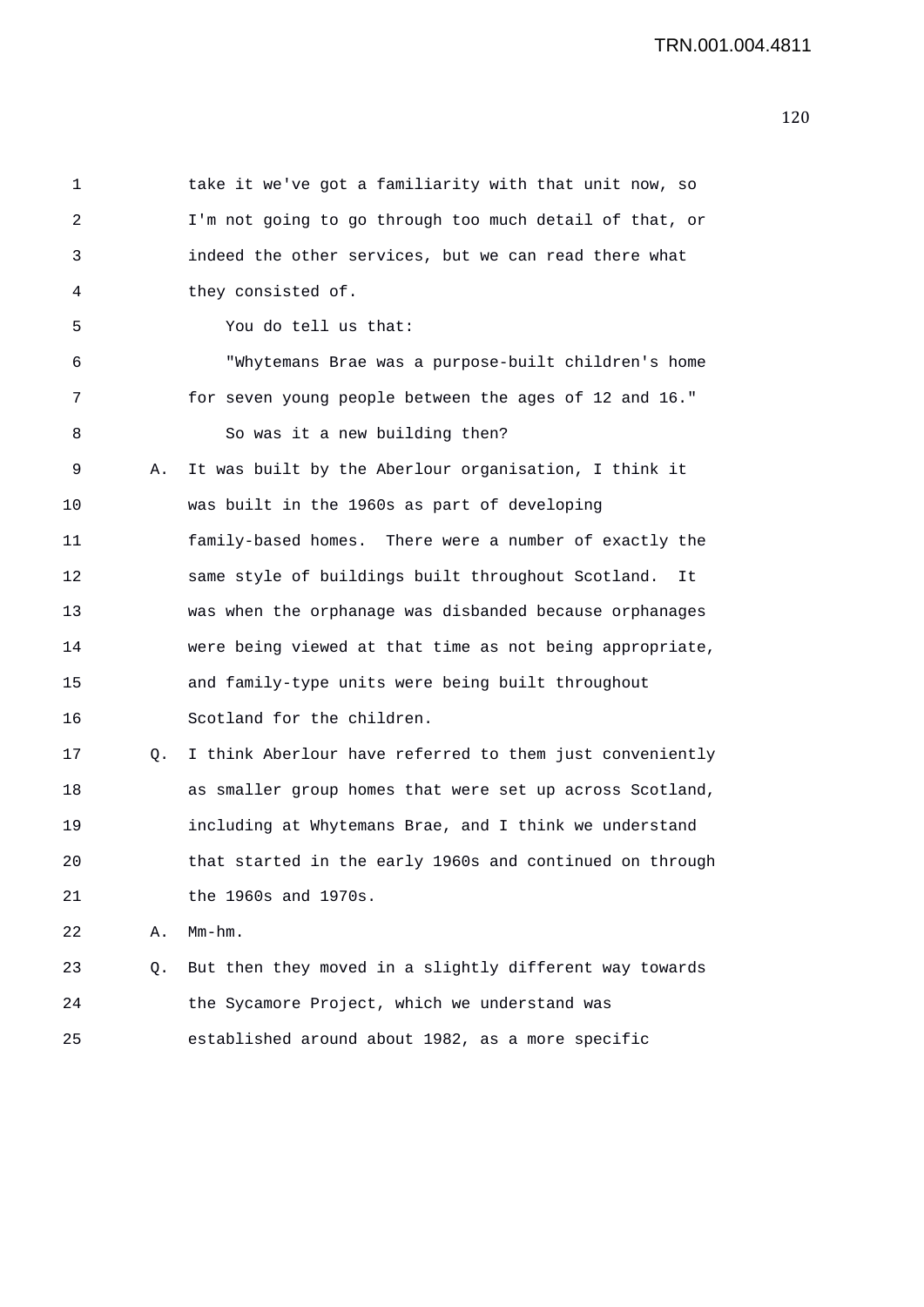1 service for children with particular needs. Does that 2 mean anything to you? 3 A. Well, Sycamore Cottage was the home that you referred to 4 and that was the only property that was built by 5 Aberlour. It wasn't until my late line manager, 6 Tim Foley, got a job there that he started the process 7 of developing the services in recognition that one house 8 probably wouldn't be appropriate to meet the needs of 9 very young children and older children, 16, 17, 18 years 10 of age. So he then subsequently started a programme of 11 getting other houses -- these were council houses that 12 were rented -- and getting them fit for purpose for 13 specific age ranges of children so that the needs of 14 children of a certain age range could be met 15 appropriately under one roof, shall we say, as opposed 16 to the very differing needs of an 8-year-old and 17 an 18-year-old. 18 Q. We have heard from others that the idea also was to 19 perhaps make it a more specialist service in the sense 20 of it would take children with quite significant 21 emotional and behavioural difficulties, often children 22 who had been in previous placements that hadn't worked 23 out -- 24 A. Yes. 25 Q. -- and therefore, they presented quite a challenge at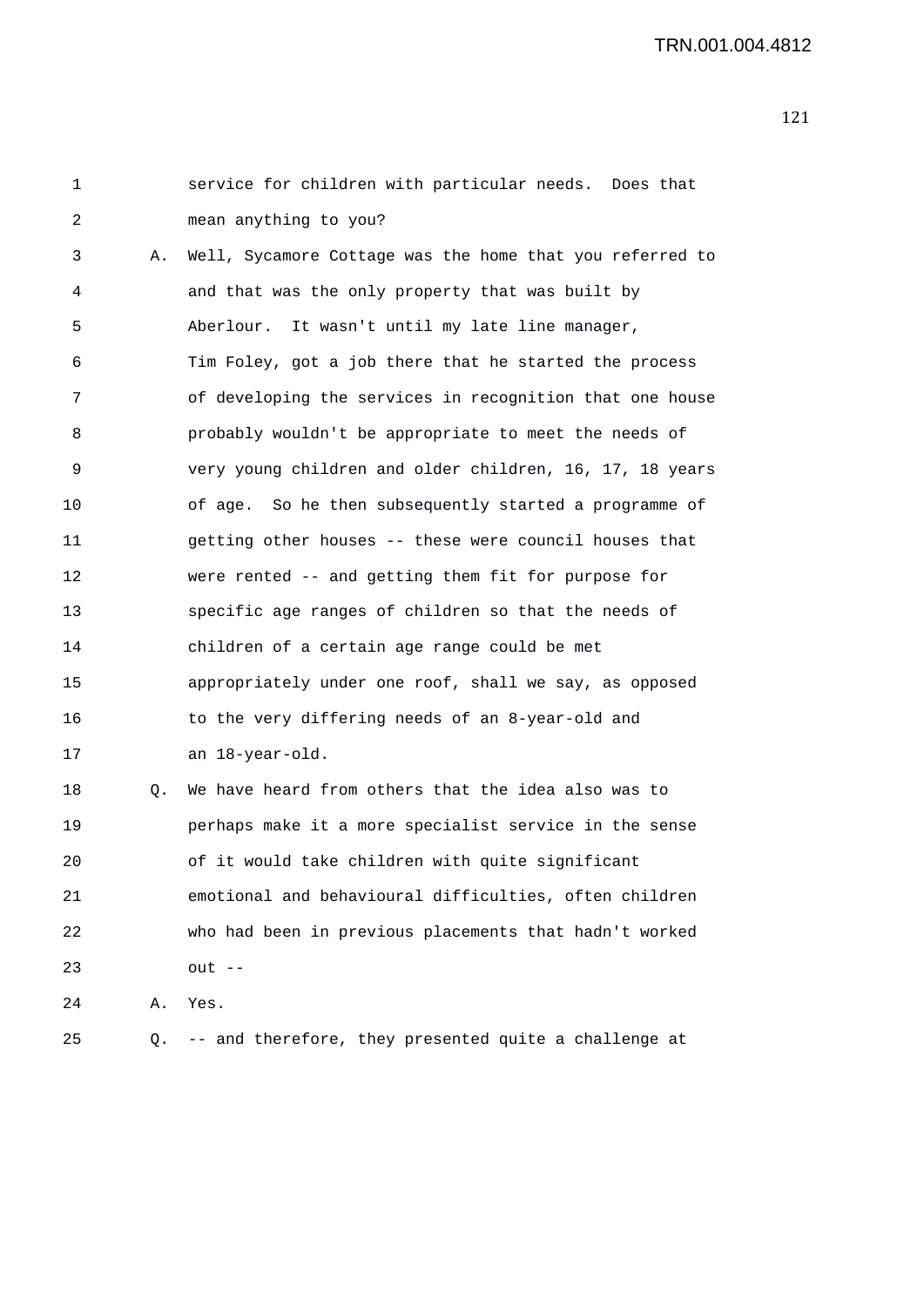1 times and this was seen as a more specialist service 2 that was developed, no doubt, under the leadership of 3 Mr Foley, as you've told us? 4 A. That's correct. Sycamore became synonymous with being 5 able to look after and work with children that other 6 local authorities' services had not been able to hold on 7 to. Therefore the respective local authorities had to 8 look outwith region for more specialist type provision. 9 Q. So a lot of the children that you had to deal with there 10 would have had a number of placements and would have -- 11 Whytemans Brae or one of the others -- been seen as an 12 attempt to perhaps -- 13 A. Break that cycle, absolutely. It was not uncommon for 14 young people to join us, having had six, seven, eight, 15 nine moves in two or three years, as foster placements 16 had broken down then, specialist foster placements, then 17 into each local authority's respective children's homes, 18 then another move into another children's home, and then 19 at the end of the line, shall we say, local authorities 20 were kind of not forced but had to look out of region 21 for more specialist type provision. 22 Q. I suppose therefore, some of the residents that you took 23 in would have come from local authorities which were 24 further afield than Fife, for example, or even Edinburgh 25 or Glasgow local authorities?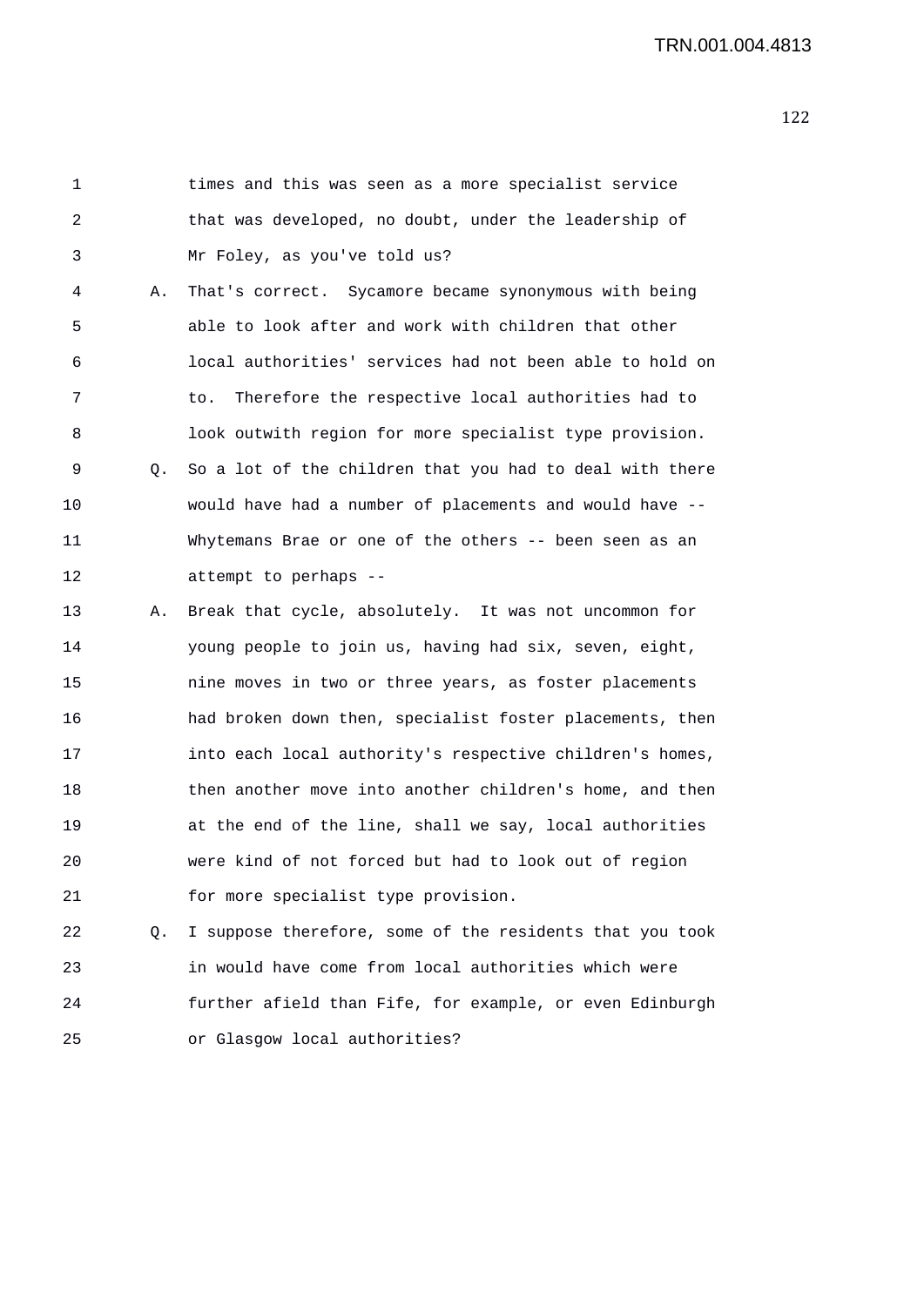1 A. We looked after young people from all over Scotland, 2 Highland, Islands, and the North-east of England. 3 Q. So bucking the trend of trying to have children 4 accommodated locally to their community in the case of 5 this specialist service, it was really available to all 6 local authorities across Scotland if their own area 7 didn't have the required specialist provision? 8 A. Yes. The aim was to try and ultimately protect young 9 people who were outwith parental control and outwith 10 their respective local authority's control and the aim 11 was always to try and stabilise the behaviour, maintain 12 contacts with family members or key people, with a plan 13 for eventual return, when appropriate, to either key 14 people or family members, if that was achievable. 15 Q. Was it the case, however, that a number of the children 16 placed, perhaps even the majority, over your period at 17 Whytemans Brae and the other units, did they tend to 18 stay for quite long periods? 19 A. Yes, and a lot of the young people still stay in the 20 locality because they were educated in Kirkcaldy and 21 Dunfermline, had built trusting relationships with the 22 staff, had their schooling within those areas, had 23 developed firm friendships within the localities. 24 So either when they were 16, or even when they were 25 18, they went into their own supported flats, supported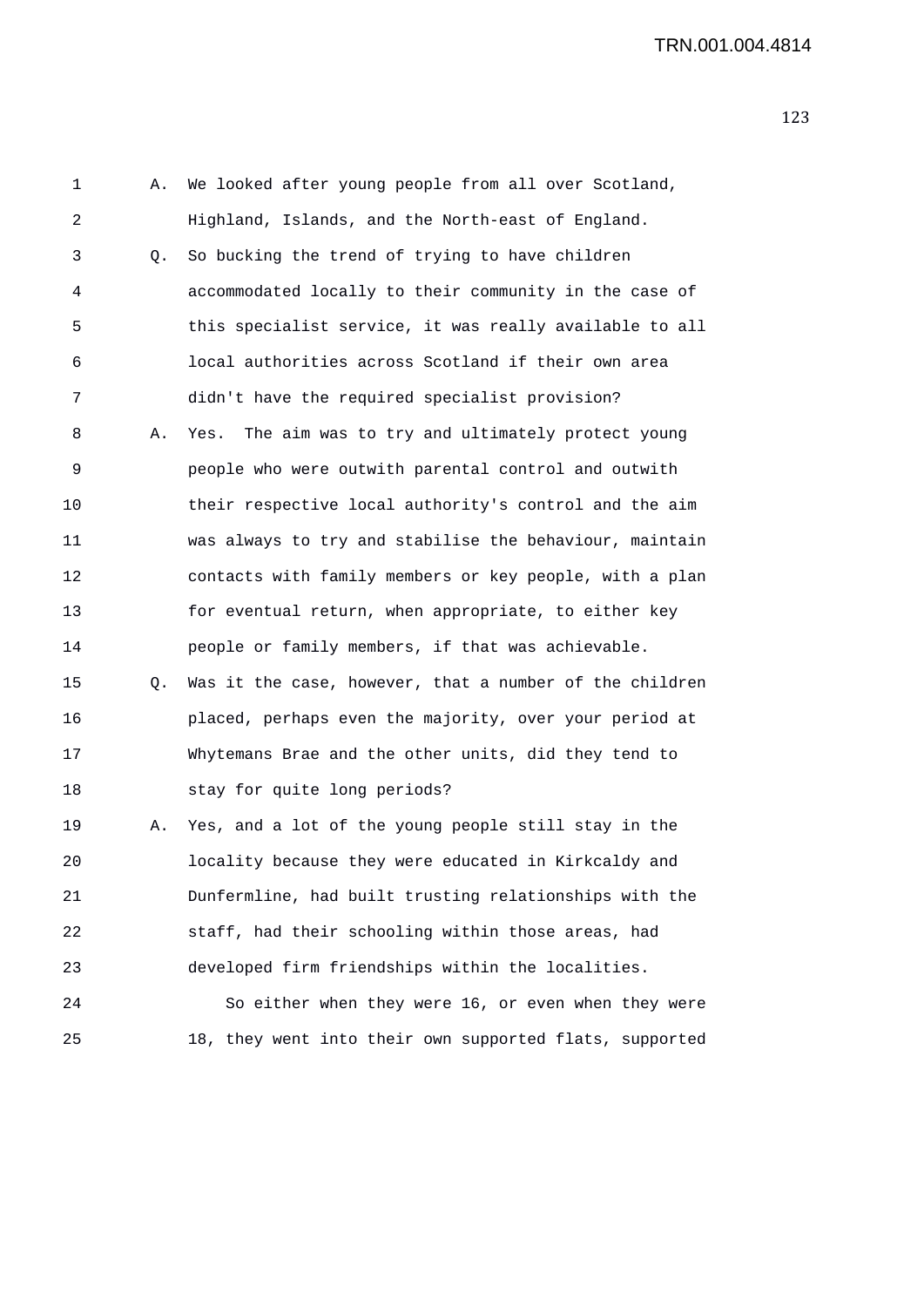| 1  |    | lodgings and we continued with our through care and      |
|----|----|----------------------------------------------------------|
| 2  |    | aftercare team to support the young people.              |
| 3  |    | There was a saying we said: once a Sycamore kid,         |
| 4  |    | always a Sycamore kid. A lot of the young people held    |
| 5  |    | on to that and believed that and we kept in contact with |
| 6  |    | them and still do.                                       |
| 7  | Q. | One thing you tell us on page 6128, Tom, is that in      |
| 8  |    | 1994, or thereabouts, you say there was a complete       |
| 9  |    | renovation of the upper part of Whytemans Brae so that   |
| 10 |    | each child or young person could have an individual      |
| 11 |    | bedroom.                                                 |
| 12 | Α. | Yes.                                                     |
| 13 | Q. | That was a change from the previous situation where,     |
| 14 |    | I think, at least some were sharing bedrooms.            |
| 15 | Α. | Yes. The initial accommodation at Whytemans Brae,        |
| 16 |    | I think there was one large bedroom with three beds in   |
| 17 |    | it, and I think there was at least one bedroom with two  |
| 18 |    | beds in it. We had a mixed sex, mixed age group, and on  |
| 19 |    | the back of the Skinner report in 1992, which set        |
| 20 |    | standards for residential childcare for everybody, and   |
| 21 |    | because Sycamore was becoming a more affluent set of     |
| 22 |    | services with money to reinvest in the physical          |
| 23 |    | properties as well, the decision was taken to convert    |
| 24 |    | a garage that was next door, that became what we called  |
| 25 |    | the family resource centre. It was a self-contained      |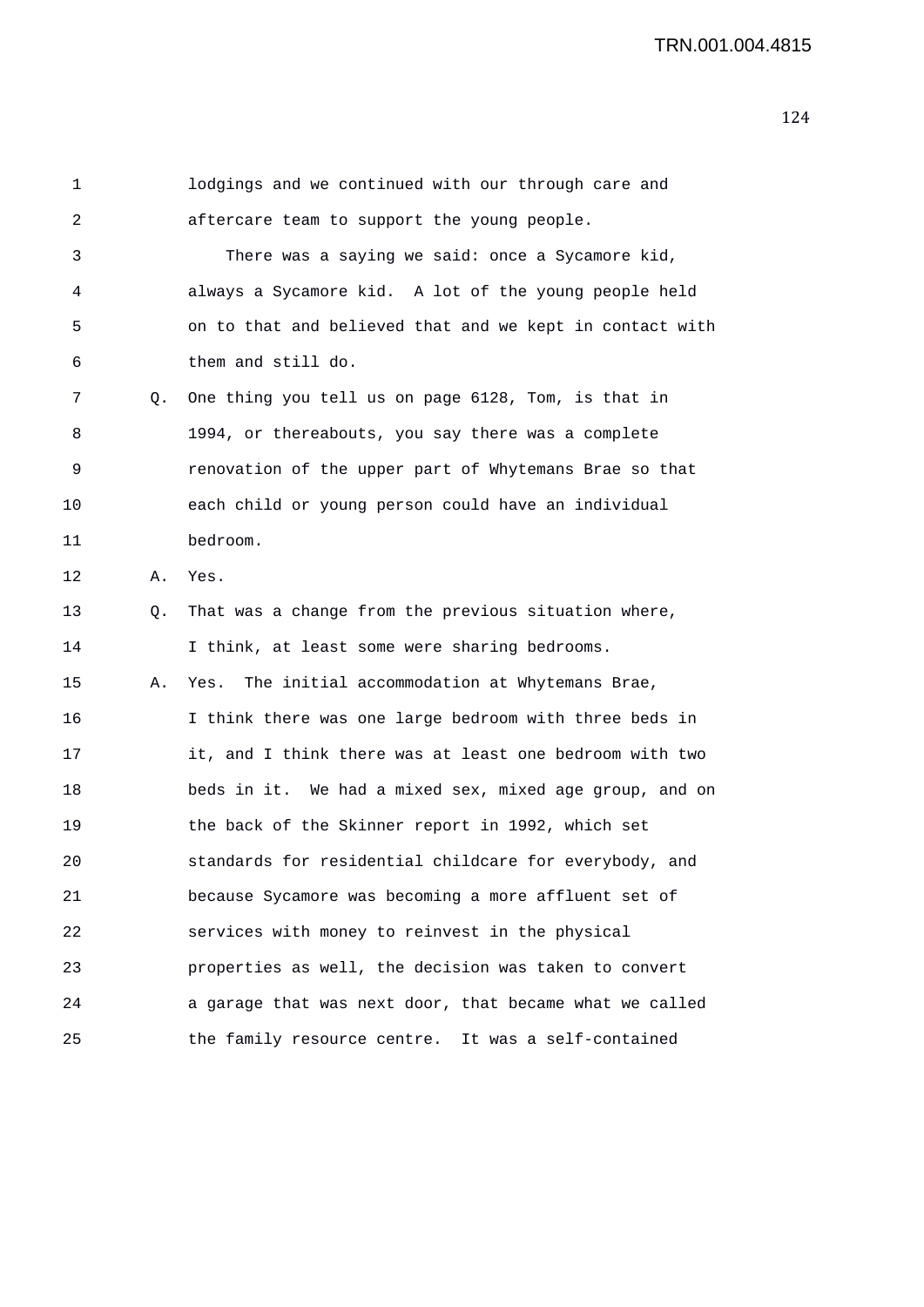| 1  |    | flat, and upstairs was office accommodation for          |
|----|----|----------------------------------------------------------|
| 2  |    | Tim Foley and a manager and an admin, and all of the     |
| 3  |    | young people and staff members were able to get a single |
| 4  |    | bedroom at that point.                                   |
| 5  | Q. | And the report you're talking about, is that "Another    |
| 6  |    | Kind of Home"?                                           |
| 7  | Α. | Yes.                                                     |
| 8  | Q. | By Angus Skinner?                                        |
| 9  | Α. | Yes.                                                     |
| 10 | Q. | In 1992 I think it was published.                        |
| 11 | Α. | Yes.                                                     |
| 12 | Q. | Then in 1994, the renovation was accompanied, do         |
| 13 |    | I understand, by the introduction of a door alarm        |
| 14 |    | system? Was that when it was first introduced?           |
| 15 | Α. | Yes. When I first started there, when we got the young   |
| 16 |    | people to bed at night, it literally was -- with a staff |
| 17 |    | door, your own bedroom, you had to leave the door open   |
| 18 |    | and you had to maybe wedge a chair against it, against   |
| 19 |    | -- if a young person coming in, seeking assistance or    |
| 20 |    | help, then the chair would fall and it would alert you   |
| 21 |    | to somebody being in the building.                       |
| 22 | Q. | I suppose the purpose as well of the alarm system was if |
| 23 |    | someone went in or out of the young person's room, that  |
| 24 |    | would trigger the alarm in the staff room?               |
| 25 | Α. | That's exactly the purpose. It was to keep young people  |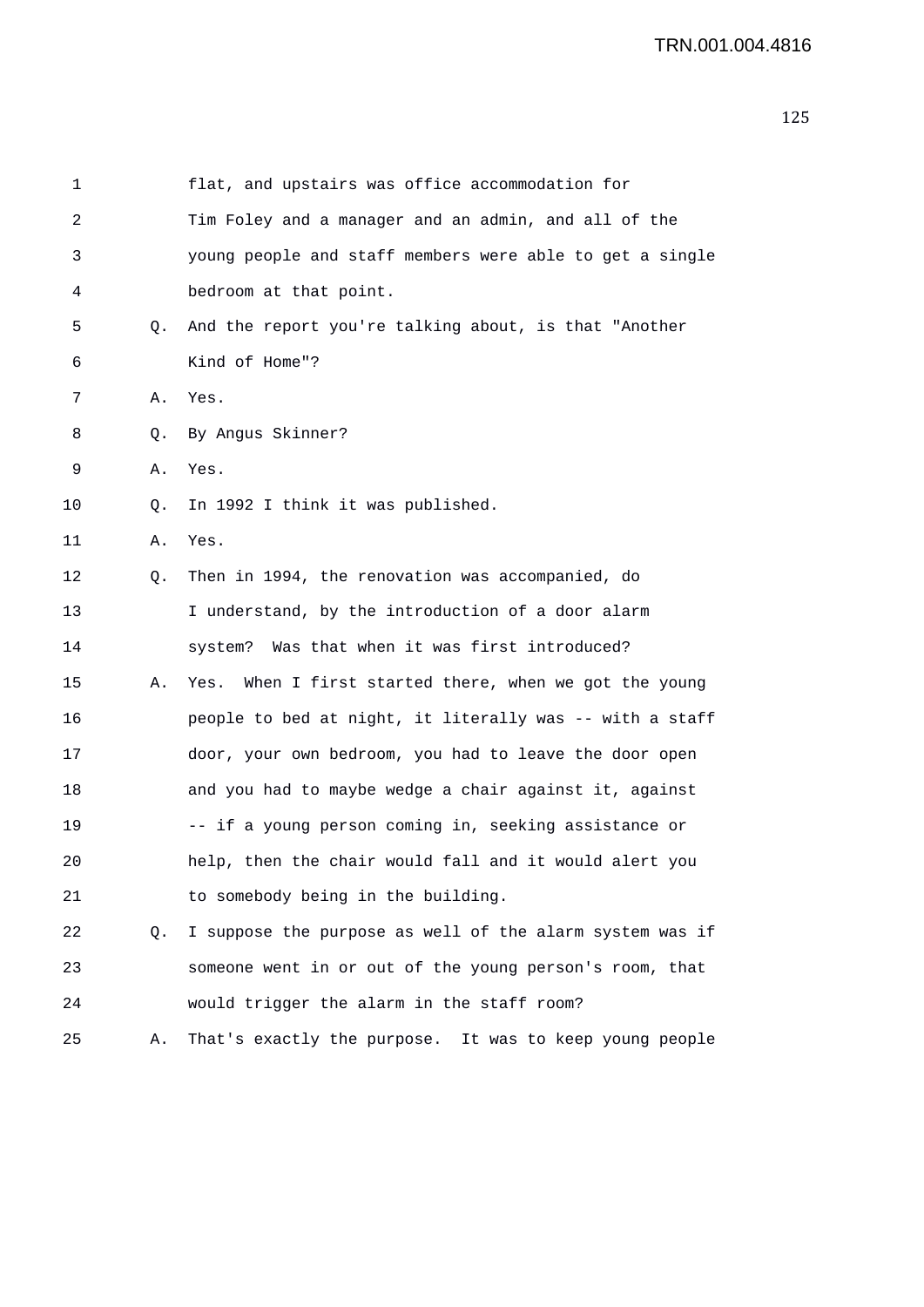1 safe. The young people, when they realised they were in 2 the rooms and settled for the night, they knew that if 3 the alarm went off, staff would be aware that they were 4 up, either going to the toilet or back, or if they 5 needed staff attention, if they felt scared during the 6 night. 7 Q. And I suppose if someone wanted to go into their room, 8 another resident, and they didn't want them to go into 9 the room, the alarm would sound if they went at night, 10 so it had that -- 11 A. What we did with the electrician that we developed the 12 system with -- beside the staff bed in the upper 13 bedroom, there was a control panel and each of the doors 14 had a number and a light, so you knew when the door 15 opened, the light would go on. So the staff member 16 didn't need to get up because, just say, little Johnny 17 got up and went to the toilet, closed the toilet door, 18 back into his room, you could track where the young 19 people were going in terms of keeping them safe. 20 But if that door light opened up and another child's 21 bedroom door opened up, both lights would illuminate, 22 and the staff member would need to get up to find out 23 why one young person was going into another young 24 person's room. 25 Q. If an adult had wanted, for whatever reason, to go into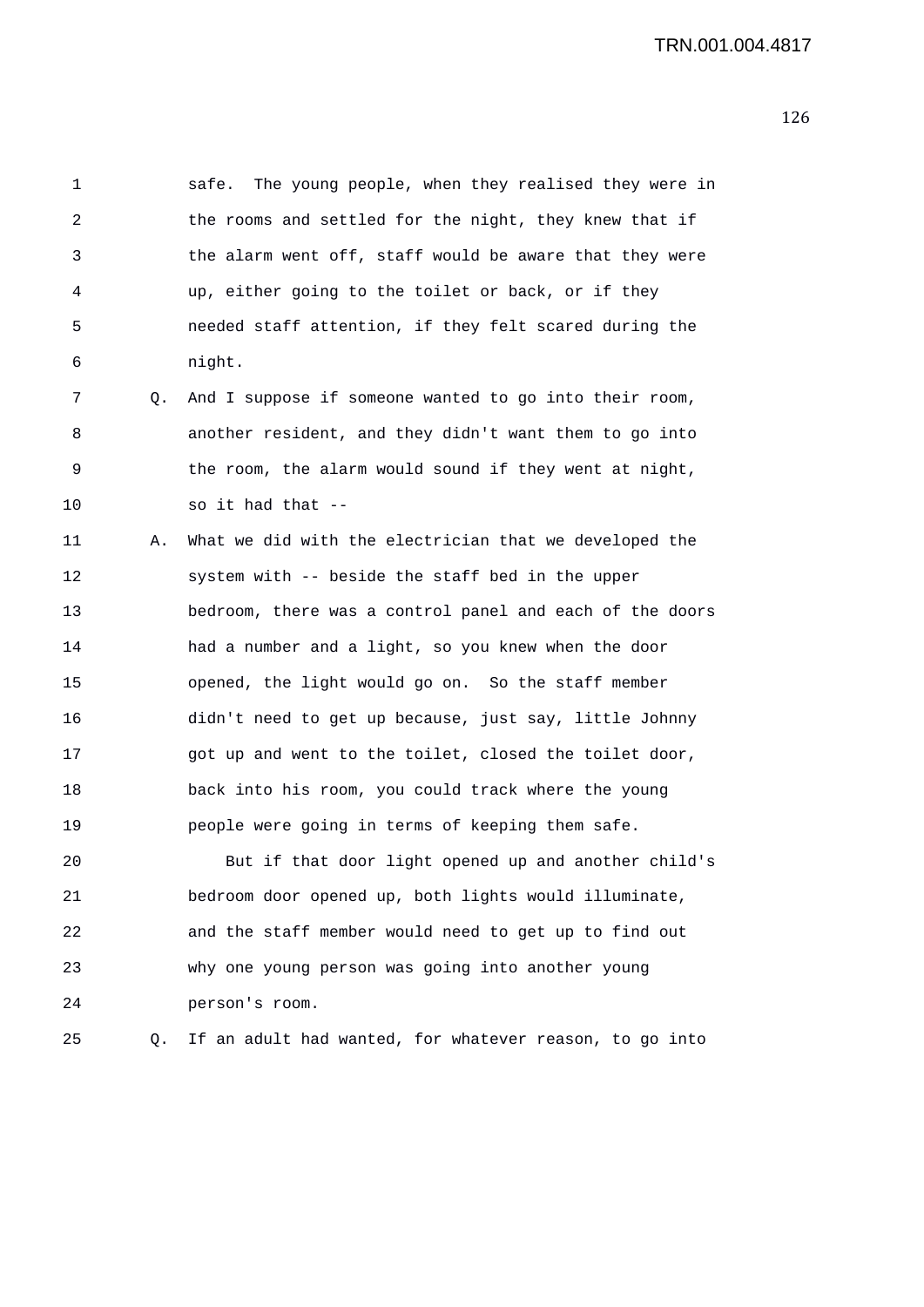| 1  |    | a child's room at that time of night, would the alarm      |
|----|----|------------------------------------------------------------|
| 2  |    | simply have sounded if they'd tried to go in?              |
| 3  | Α. | Yes.                                                       |
| 4  | Q. | For whatever reason, whether good or bad, it would have    |
| 5  |    | sounded and it would have alerted those on duty?           |
| 6  | Α. | Only in the senior staff bedroom. There was only one       |
| 7  |    | control panel and it was in the senior's room.<br>It       |
| 8  |    | enabled them to hear and get a visual of which doors       |
| 9  |    | were opening, so who was going where and when.             |
| 10 | Q. | When you say a visual, you don't mean a CCTV system?       |
| 11 | Α. | No, the red lights. When the buzzer sounded there was      |
| 12 |    | a red light connected to the door alarms, so it enabled    |
| 13 |    | you to see which red light was going on and off when the   |
| 14 |    | door was closing.                                          |
| 15 |    | LADY SMITH: And the sound would only be in the staff       |
| 16 |    | bedroom?                                                   |
| 17 | Α. | Senior staff bedroom.                                      |
| 18 |    | MR PEOPLES: At that stage what was the normal arrangement? |
| 19 |    | Was there one member of staff there that was getting       |
| 20 |    | some sleep but would have to respond if the alarm went     |
| 21 |    | Is that the arrangement that applied?<br>off?              |
| 22 | Α. | Yes, a senior staff member would get up and respond.       |
| 23 | Q. | Could that person ask for assistance from someone else     |
| 24 |    | during that time of night?                                 |
| 25 | Α. | Yes.                                                       |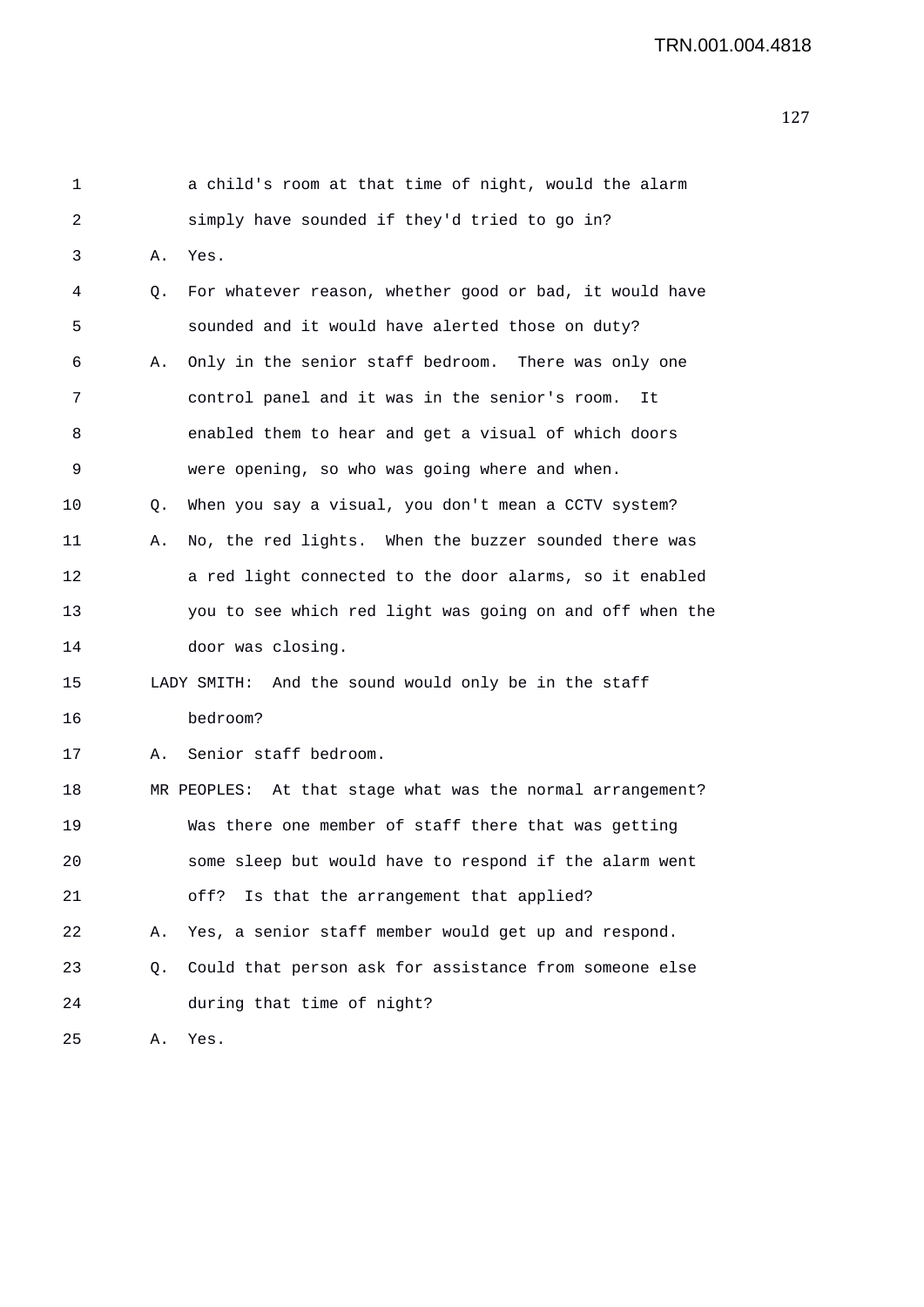1 Q. We have understood there was a system where there was 2 more than one person at least on the shift or on call if 3 necessary. There was never -- 4 A. Two members of staff on shift at all times and there was 5 always an on-call manager, who, if required, had to 6 respond to the units within 45 minutes. At the time as 7 well, because of the proximity of the three houses, 8 literally on the same housing estate in Kirkcaldy, and 9 they're only three streets away, if any scenario had 10 arisen, staff used to phone the other houses and a staff 11 member could be there within three minutes if required. 12 Q. In your statement, your first statement, 6130, if 13 I could move on, you tell us a bit about the general 14 structure and I think you tell us about the move to the 15 Bridge Mill premises when you were an 16 17 You also tell us a little bit there about training 18 and you say that there was a large training room at

20 A. Yes. As well as office accommodation, we hired what we 21 called the training room, which was a room probably 22 equal to half the size of this room, and we used that 23 for training purposes, for consultants who came in, and 24 for CALM training. Meetings were held there. So it was 25 a general purpose training room.

19 Bridge Mill for training purposes.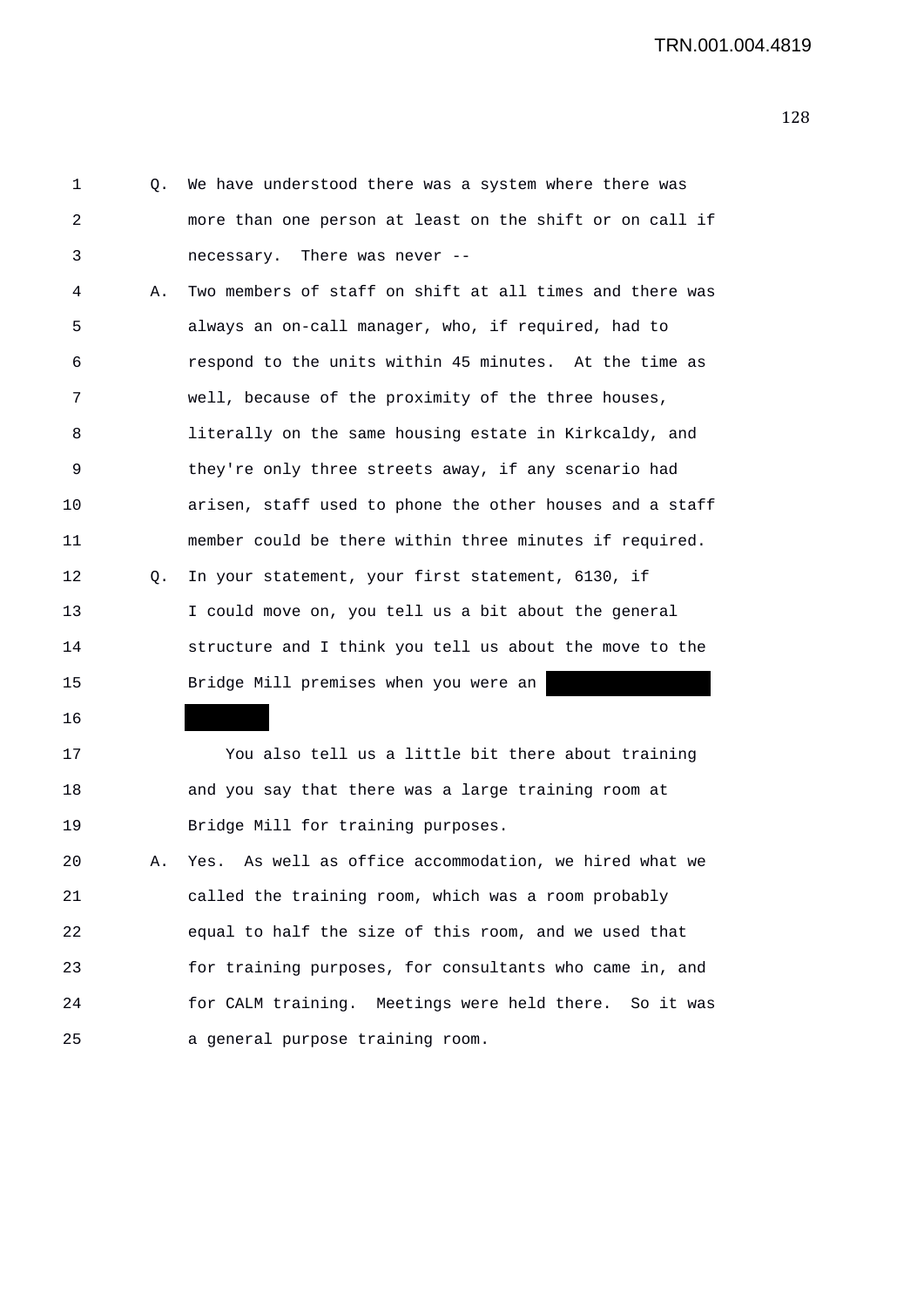| $\mathbf 1$ | Q. | You tell us that during your time, until 2007, Tim Foley |
|-------------|----|----------------------------------------------------------|
| 2           |    | was the head of services and project manager for the     |
| 3           |    | whole Sycamore Project or services; is that right?       |
| 4           | Α. | Tim started in 1985 and then finished in -- I think it   |
| 5           |    | was 2007, I think. It could have been 2008.              |
| 6           | Q. | Don't worry.                                             |
| 7           | Α. | It was 2007/2008 when Tim retired.                       |
| 8           | Q. | At page 6131, Tom, at paragraph 7 you're asked about     |
| 9           |    | your role and you say initially you were a residential   |
| 10          |    | project worker based at Whytemans Brae, as we've heard.  |
| 11          |    | And you tell us what that job involved. You also say     |
| 12          |    | that you had a key worker role. So that was in addition  |
| 13          |    | to being a project worker, you were a key worker for a   |
| 14          |    | particular child or young person?                        |
| 15          | Α. | Particular child. All of the young people had a key      |
| 16          |    | worker and a back-up key worker. So if a key worker was  |
| 17          |    | off on holiday or off sick or whatever, there was always |
| 18          |    | another staff member that had a specific knowledge       |
| 19          |    | relating to that child as opposed to a general knowledge |
| 20          |    | of the staff group.                                      |
| 21          | Q. | When you started in 1989 then, was the key worker system |
| 22          |    | well-established by then?                                |
| 23          | Α. | Yes.                                                     |
| 24          | Q. | So far as your own training instruction, guidance and    |
| 25          |    | supervision is concerned, you tell us on page 6132 at    |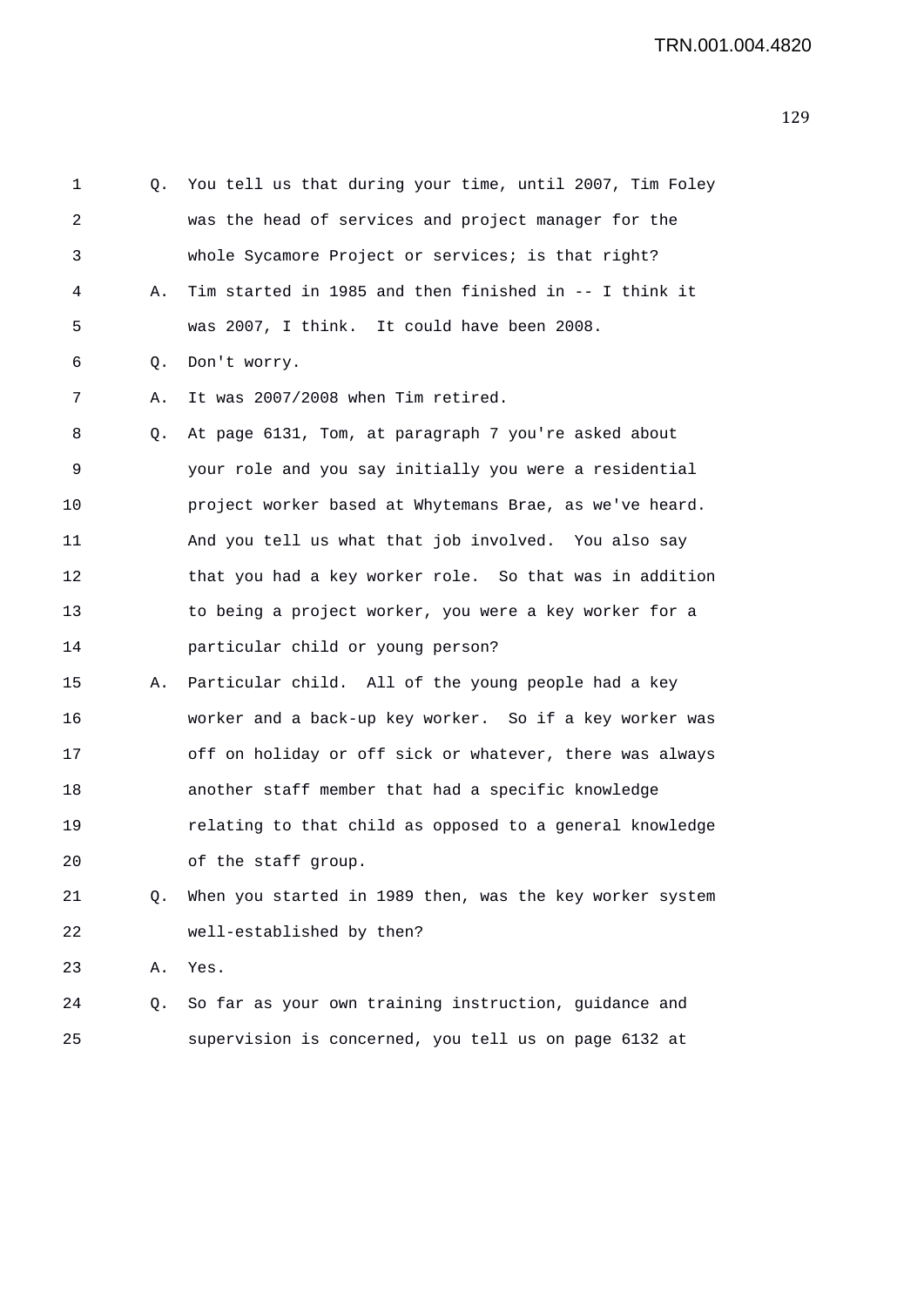| 1  |    | paragraph 7 that you received your training instruction,                                        |
|----|----|-------------------------------------------------------------------------------------------------|
| 2  |    | guidance and supervision from your senior. So who was                                           |
| 3  |    | the senior who was the person that would be giving this                                         |
| 4  |    | instruction, guidance and supervision?                                                          |
| 5  | Α. | When I started at Sycamore, there were project workers                                          |
| 6  |    | and senior project workers. I think there were                                                  |
| 7  |    | seniors and<br>residential workers.<br><u> 1989 - Johann Barnett, fransk politiker (</u><br>And |
| 8  |    | I was assigned to -- I think my particular senior at the                                        |
| 9  |    | BEI<br>time was a lady called                                                                   |
| 10 | Q. | So would she be effectively the senior who would be                                             |
| 11 |    | giving you any guidance or suggestion you required                                              |
| 12 |    | at the time?                                                                                    |
| 13 | Α. | From day 1, she would be role-modelling, she would be                                           |
| 14 |    | telling me what the role endured, she would be showing                                          |
| 15 |    | me how to write the daily logs, the information to put                                          |
| 16 |    | She would be overseeing what I was writing to make<br>in.                                       |
| 17 |    | sure it was accurate and in the format that the                                                 |
| 18 |    | recording was required in terms of monthly summaries.                                           |
| 19 |    | In terms of attending meetings, BEI would go with me                                            |
| 20 |    | to make sure -- school meetings, any type of                                                    |
| 21 |    | professional meetings. Basically teaching me the role                                           |
| 22 |    | of a project worker.                                                                            |
| 23 | Q. | So would a large part of the training for this role                                             |
| 24 |    | initially be learning from a more senior individual                                             |
| 25 |    | in the unit?                                                                                    |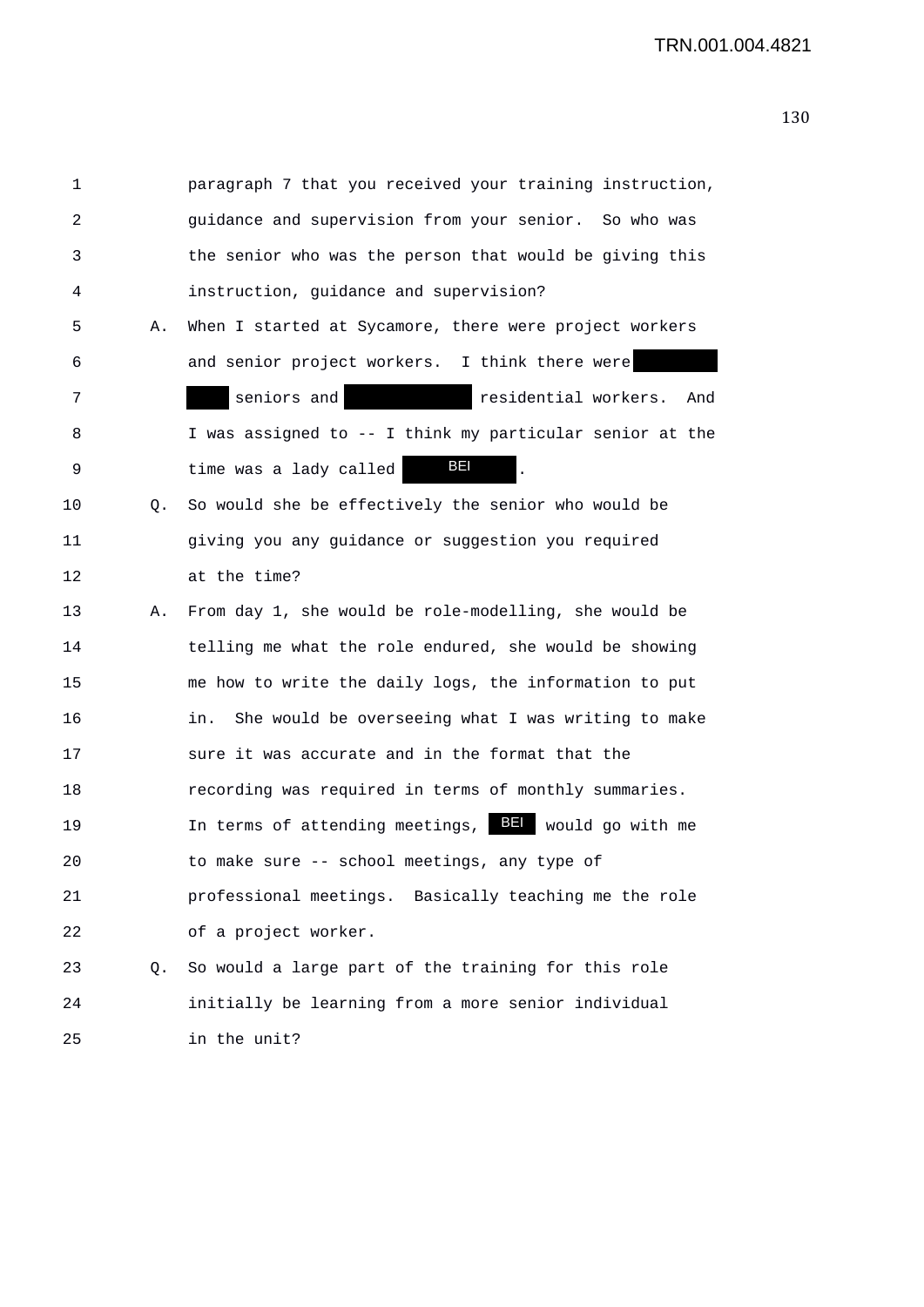1 A. Yes. 2 Q. Although you would have also training days or in-service 3 training and training courses as well; is that right? 4 A. Yes. 5 Q. Was training a mandatory requirement of the job of 6 a residential care worker, Was it 7 a mandatory requirement so far as you can recall? 8 A. There were mandatory topics. Child protection was 9 mandatory. We had a training regime every year with 10 a number of topics, child development, working with 11 traumatised young people, et cetera, et cetera. The 12 staff team were asked to identify training topics of 13 their interest. 14 Your senior, in terms of their knowledge of your 15 learning, would also suggest to you about: this is 16 a training day or event that's coming up and we're going 17 to suggest that you go on that in terms of your own 18 professional development at that stage. 19 Sycamore then developed a specific consulting group 20 using consultants from all over Scotland, who came and 21 provided training and consultancy for the staff. So 22 there was a high level of focus on appropriate training 23 to support the staff in the work that they did. 24 Q. You tell us that one form of training that was mandatory

25 was to do with child protection?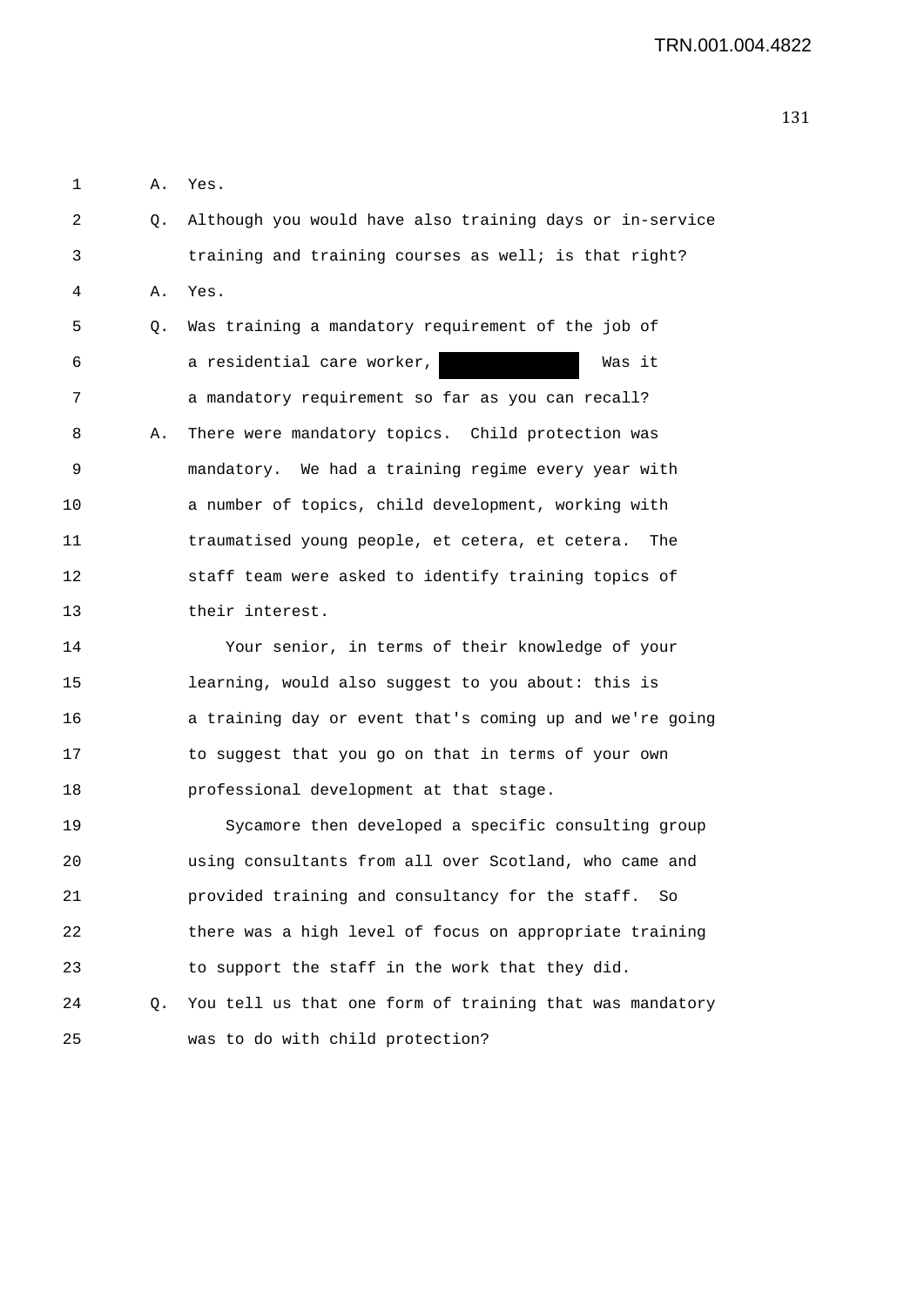1 A. Child protection, yes.

2 Q. Was that from 1989 from the very start or did it come in 3 later?

4 A. I don't think that was from the very start.

5 Q. The other one I was going to ask you about -- and you 6 deal with this in paragraph 8, page 6132 -- is the CALM 7 training that was provided and you mention a name there 8 that we've already heard about, David Leadbetter. Was 9 that something that came to be introduced after you 10 started? Because we've heard some evidence that it may 11 not have been there until maybe 1998.

12 A. Yes, it was after I started. And again it stemmed from 13 Tim Foley because there was various forms of restraint 14 techniques. One was TCI, I forget the names of the 15 others, but Tim invited Dave Leadbetter and another 16 gentleman called Brodie Paterson, who had a medical 17 background -- they invited them to the services and they 18 had a walk round all of the houses to look at the 19 physical size of the corridors, the rooms, the shared 20 living and working experience with children and to look 21 at how CALM could best be utilised and developed within 22 our services and to provide an ongoing training regime 23 in terms of Crisis and Anger Limitation Management. 24 Q. What I'm going to ask you now -- we've read your 25 statement and clearly you tell us quite a great deal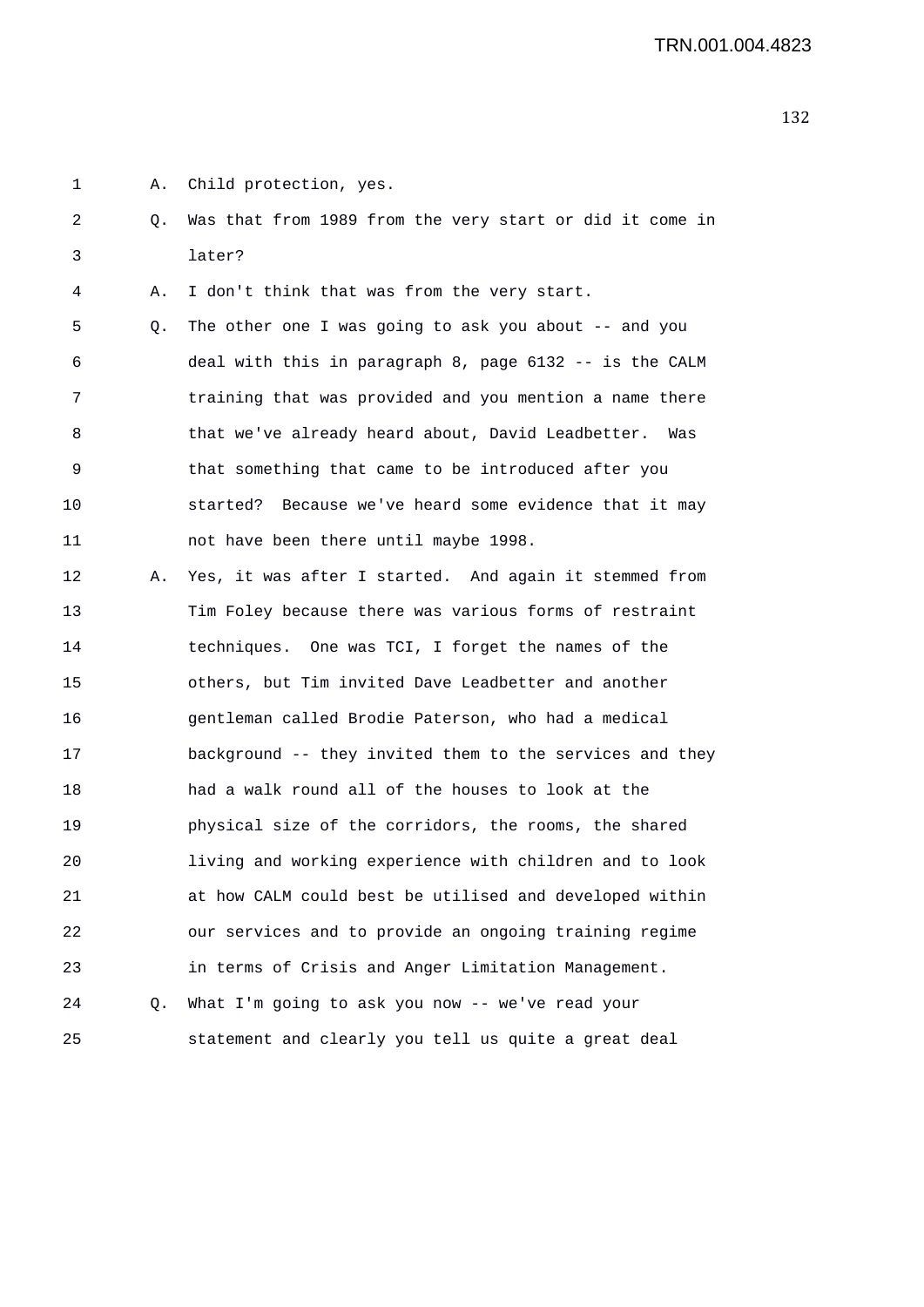1 about the routine at Whytemans Brae, and indeed in 2 Sycamore generally, and I don't intend today to go 3 through all of that with you. We've got your statement 4 and we've read it and we'll read it again. 5 But there are some matters that I would like to deal 6 with. The use of restraint. You have said that the 7 CALM training was introduced, David Leadbetter was the 8 founder or at least was the person that Tim Foley 9 identified as the person who would assist in 10 establishing that form of training. Before then, would 11 it be right to say that to some extent there wasn't 12 a recognised method of restraint that was universally 13 applied or used and staff were trained in? Would that 14 be the reality of the situation before CALM was 15 introduced? Restraint was used but not necessarily in 16 precisely the same way by all staff? Would that accord 17 with your memory of how things were before CALM? 18 A. Yes. There was a restraint policy that sat within the 19 Aberlour and Sycamore staff handbook and there was 20 a narrative, and I think it said something like: 21 "The minimum use of physical intervention to manage 22 any given situation to protect a young person, young 23 people or yourself." 24 But there wasn't a specific sort of training, 25 regulated regime in place.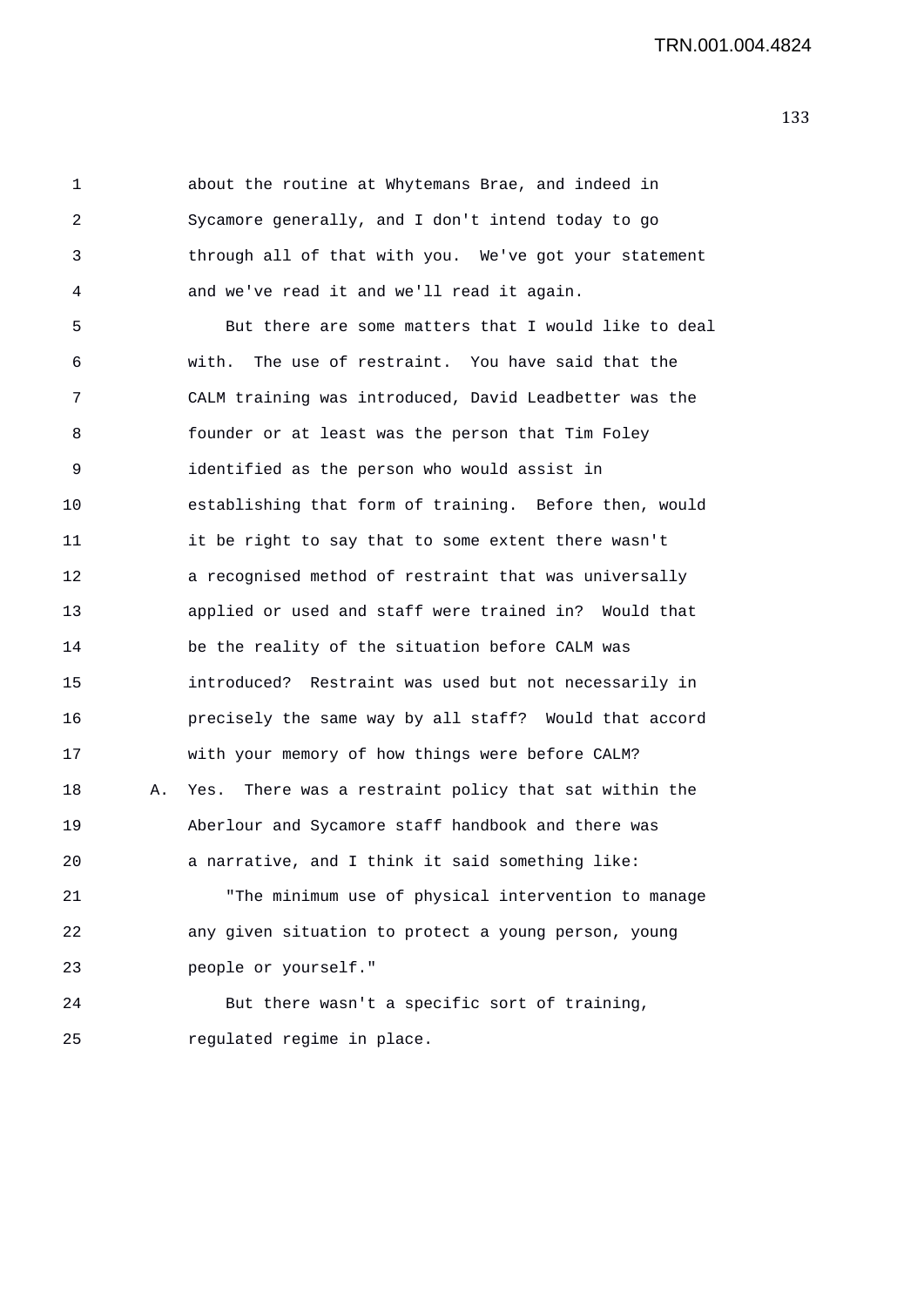| 1  | Q. | One of your former colleagues -- and he has been         |
|----|----|----------------------------------------------------------|
| 2  |    | referred to in this inquiry as "Alfie", and I think you  |
| 3  |    | know the individual that I mean by that -- he told the   |
| 4  |    | inquiry that before the CALM training was introduced,    |
| 5  |    | his feeling was that it was more a matter of keeping the |
| 6  |    | children under control and restraint was being used,     |
| 7  |    | it's his perception, more as a method of control,        |
| 8  |    | whereas when CALM came in and was used more as a method  |
| 9  |    | of last resort, things perhaps changed, there was more   |
| 10 |    | of an emphasis on de-escalation and trying to deal with  |
| 11 |    | the matter in different ways.                            |
| 12 | Α. | Not at all. Absolutely not at all.                       |
| 13 | Q. | Were there times though when restraint was               |
| 14 |    | inappropriately used before CALM came in?                |
| 15 | Α. | Not to my knowledge.                                     |
| 16 | Q. | Incorrectly used?                                        |
| 17 | Α. | Nothing that I witnessed or was involved in.             |
| 18 | Q. | Before or after CALM came in, so we get an               |
| 19 |    | understanding, would there be times when young persons   |
| 20 |    | might be on the ground being held to restrain them?      |
| 21 |    | Would that happen?                                       |
| 22 | Α. | Yes.                                                     |
| 23 | Q. | Would they be facing up or down in these occasions?      |
| 24 | Α. | Well, staff were always very aware of not impacting or   |
| 25 |    | imposing on any breathing.<br>I think it would be both.  |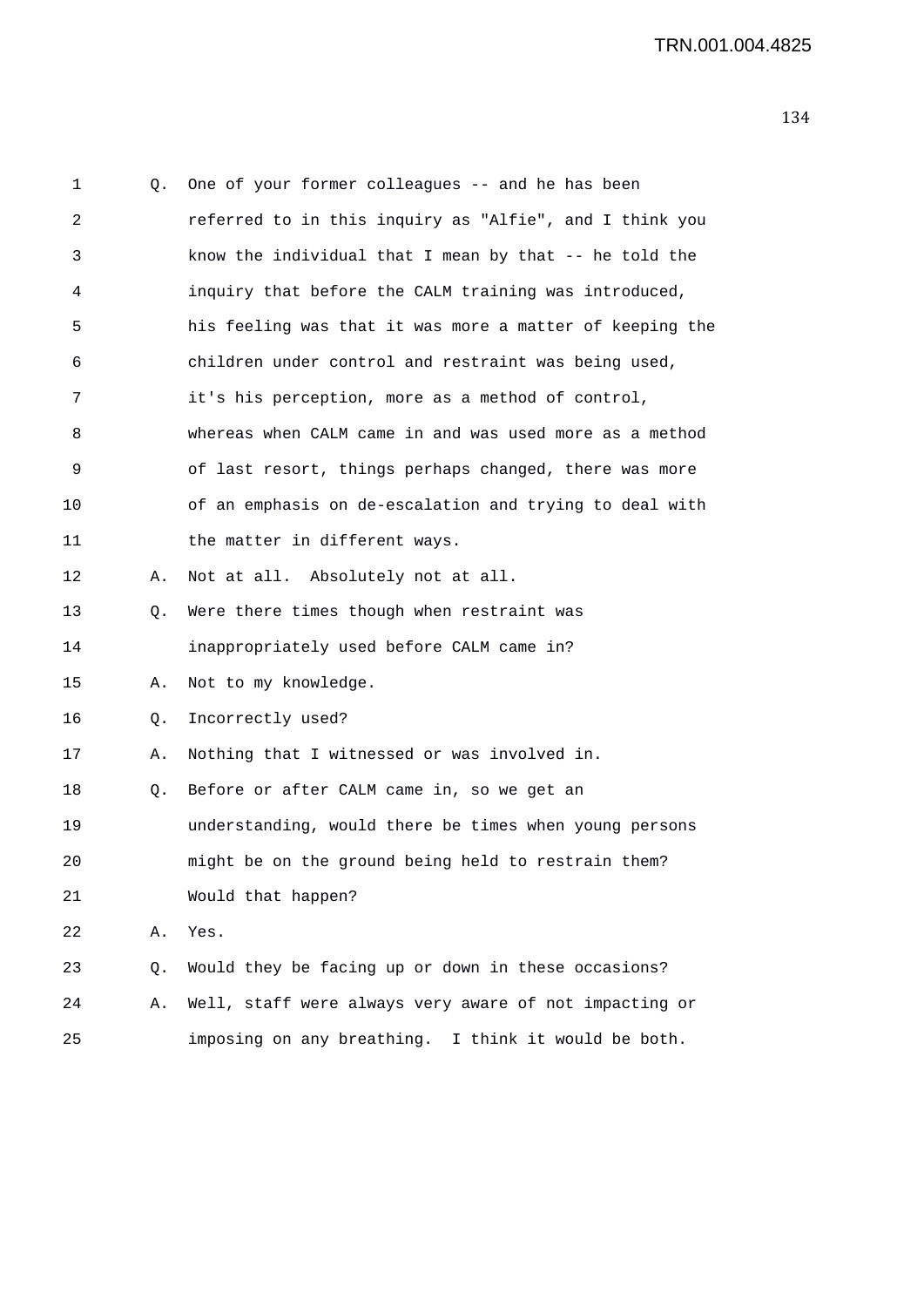| 1  |    | Staff were very, very aware that if restraint, physical  |
|----|----|----------------------------------------------------------|
| 2  |    | restraint, was being used, preventing any breathing or   |
| 3  |    | creating any injury to the young person.<br>It was       |
| 4  |    | literally a case of keeping a young person safe and      |
| 5  |    | preventing them from hurting themselves or others.       |
| 6  | Q. | But they would be held by some part of their body, arms  |
| 7  |    | and legs?                                                |
| 8  | Α. | $Mm-hm$ .                                                |
| 9  | Q. | And they could be face down while they were displaying   |
| 10 |    | some form of agitation or behaviour which indicated that |
| 11 |    | they were struggling?                                    |
| 12 | Α. | They could be.                                           |
| 13 | Q. | You could have these situations to deal with?            |
| 14 | Α. | Yes.                                                     |
| 15 | Q. | Was there not an inherent risk there that either the     |
| 16 |    | staff or resident could end up with some form of injury? |
| 17 | Α. | The emphasis was always on not doing anything that would |
| 18 |    | create an injury of any sort.                            |
| 19 | Q. | I suppose if it's a last resort then at least you're     |
| 20 |    | trying to reduce the risk that an injury inadvertently   |
| 21 |    | could occur. Is that the whole reason for saying don't   |
| 22 |    | use it as the first --                                   |
| 23 | Α. | It was always the last resort.                           |
| 24 | Q. | But in practice, where you have a situation where        |
| 25 |    | children are challenging, because that's the nature of   |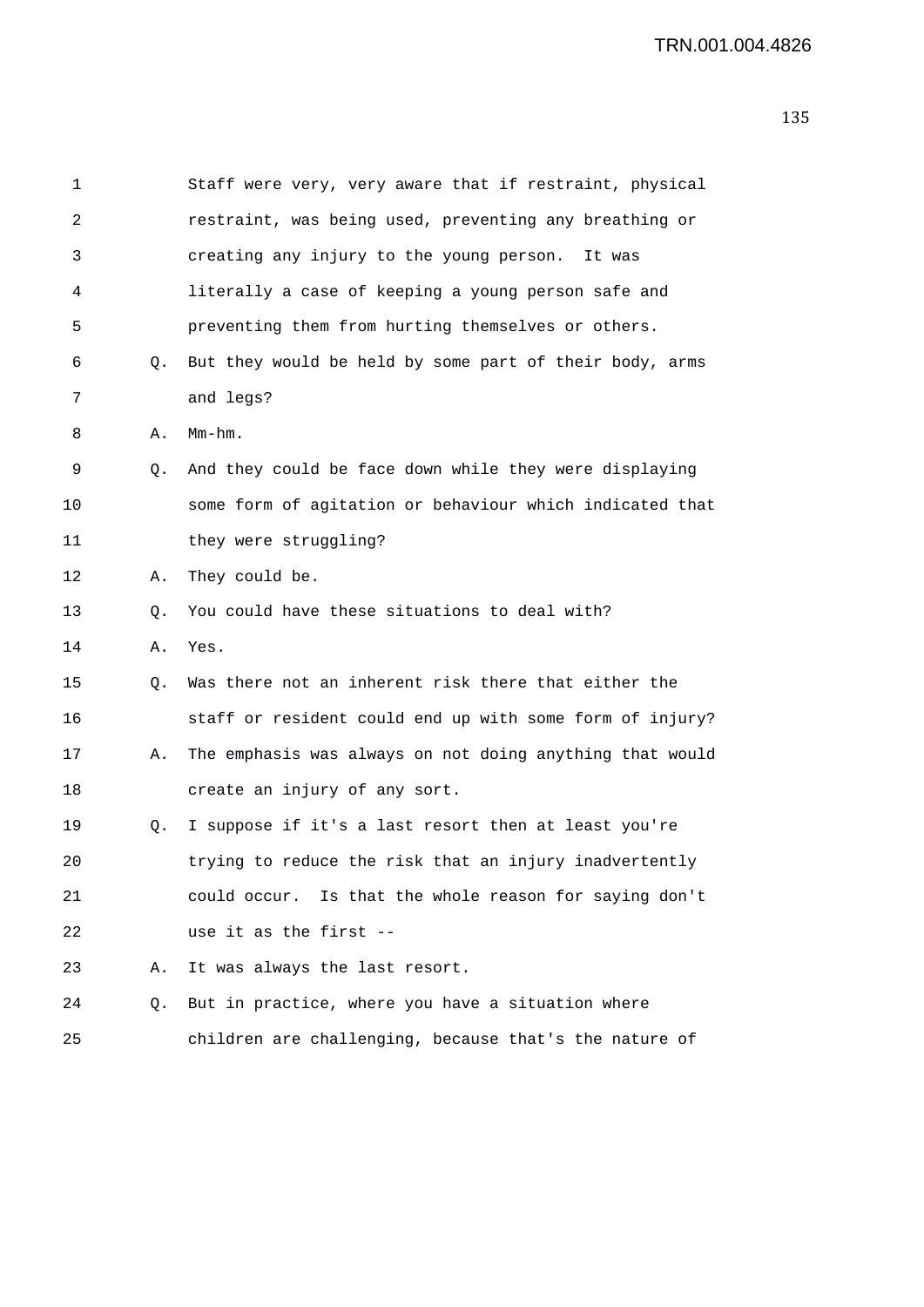| 1       |    | the child that's often admitted, if there was a constant |
|---------|----|----------------------------------------------------------|
| 2       |    | need for some restraint perhaps, or a common need, would |
| 3       |    | there be times when people might not see it as the last  |
| 4       |    | resort but see it as something just to automatically do? |
| 5       | Α. | That would be something that would have been challenged. |
| 6       |    | If that was anyone's thinking, if that was any           |
| 7       |    | discussion that took place by a staff member, that would |
| 8       |    | have been challenged.                                    |
| 9       | Q. | I'm not necessarily thinking it was a conscious          |
| $10 \,$ |    | decision, but somehow in the heat of the moment someone  |
| 11      |    | might automatically restrain someone in the way that     |
| 12      |    | might best achieve the job.                              |
| 13      | Α. | That would not have been appropriate. It would have      |
| 14      |    | been challengers if it had been observed and if it had   |
| 15      |    | been overheard.                                          |
| 16      | Q. | Did you ever observe that happening? Were there times    |
| 17      |    | when people might have done the wrong thing even?        |
| 18      | Α. | I never observed anything like that.                     |
| 19      | Q. | You tell us a bit on page 6141, Tom, about visitors to   |
| 20      |    | the unit or units. You tell us that the children and     |
| 21      |    | young people had individual social workers -- this is at |
| 22      |    | page 6141 -- who visited periodically. You indicate      |
| 23      |    | that perhaps there were more visits from the local       |
| 24      |    | social workers than the ones that were further afield.   |
| 25      |    | Is that just the way it was?                             |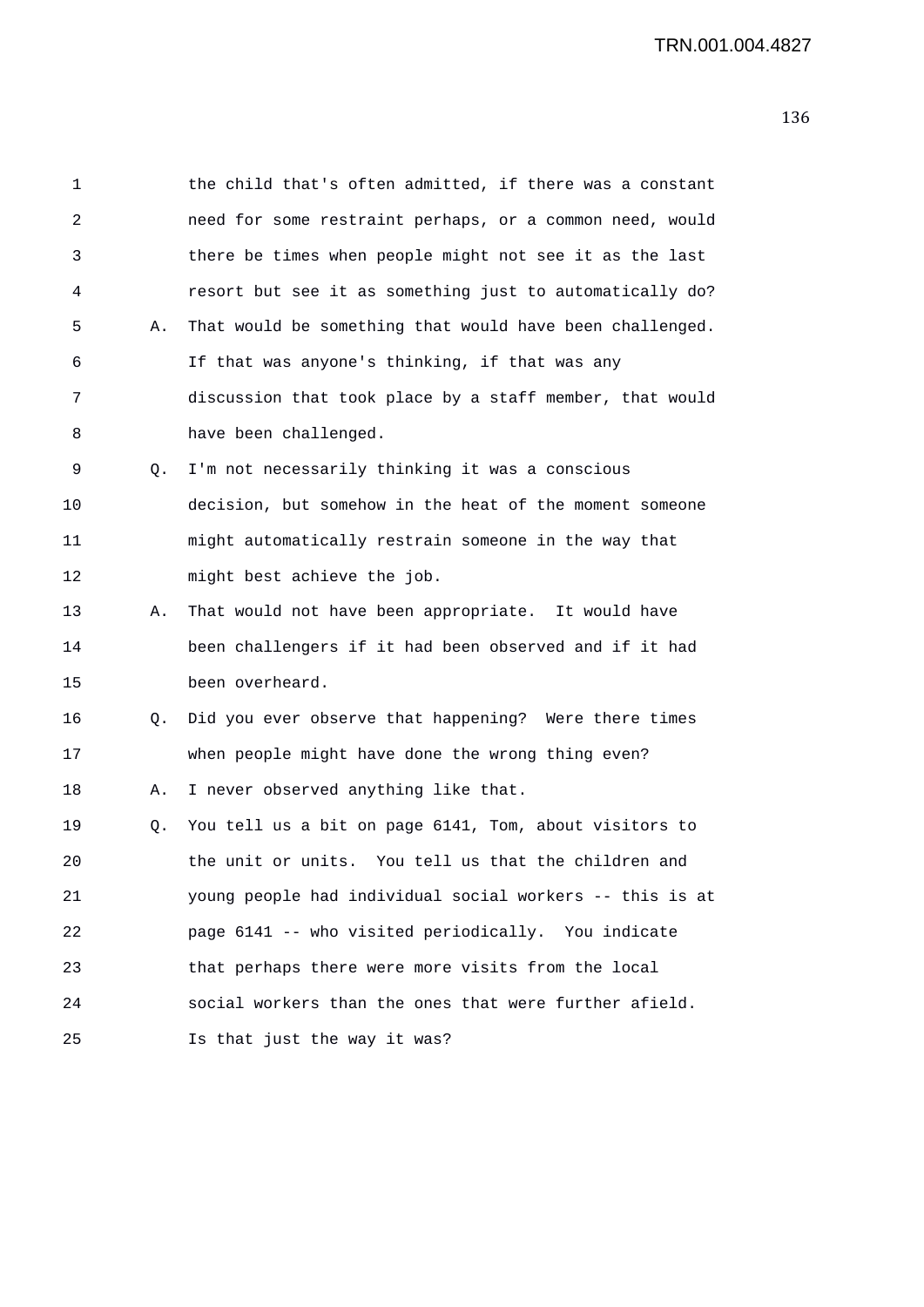1 A. Just geographically. 2 Q. In your time, in terms of external visitors, did the 3 children ever have visitors from an organisation called 4 Who Cares? 5 A. Yes, we had a specific Who Cares? worker at Sycamore. 6 Q. When was that worker first introduced into the system 7 then? Was it when you started? 8 A. No, certainly not when we started. 9 Q. Can you put an approximate date to it? 10 A. I couldn't guess. When did the Who Cares? organisation 11 start? 12 Q. You're probably asking me a question I'm not sure I can 13 give you a precise answer for. 14 A. Because I know that -- I mean, my line manager Tim Foley 15 was a very intuitive man and he looked at all of the 16 external services to keep young people safe and to give 17 them an external voice in terms of being open and 18 transparent rather than a closed set of services. So 19 I would think it would have been very shortly after the 20 Who Cares? organisation commenced. 21 Q. By the time you left and for some time before that, 22 there would be Who Cares? workers that would come to 23 visit children and young persons at the unit? 24 A. Yes. One of our Who Cares? workers was Cheryl-Ann 25 Cruikshank. Another was Caroline Brown. I think at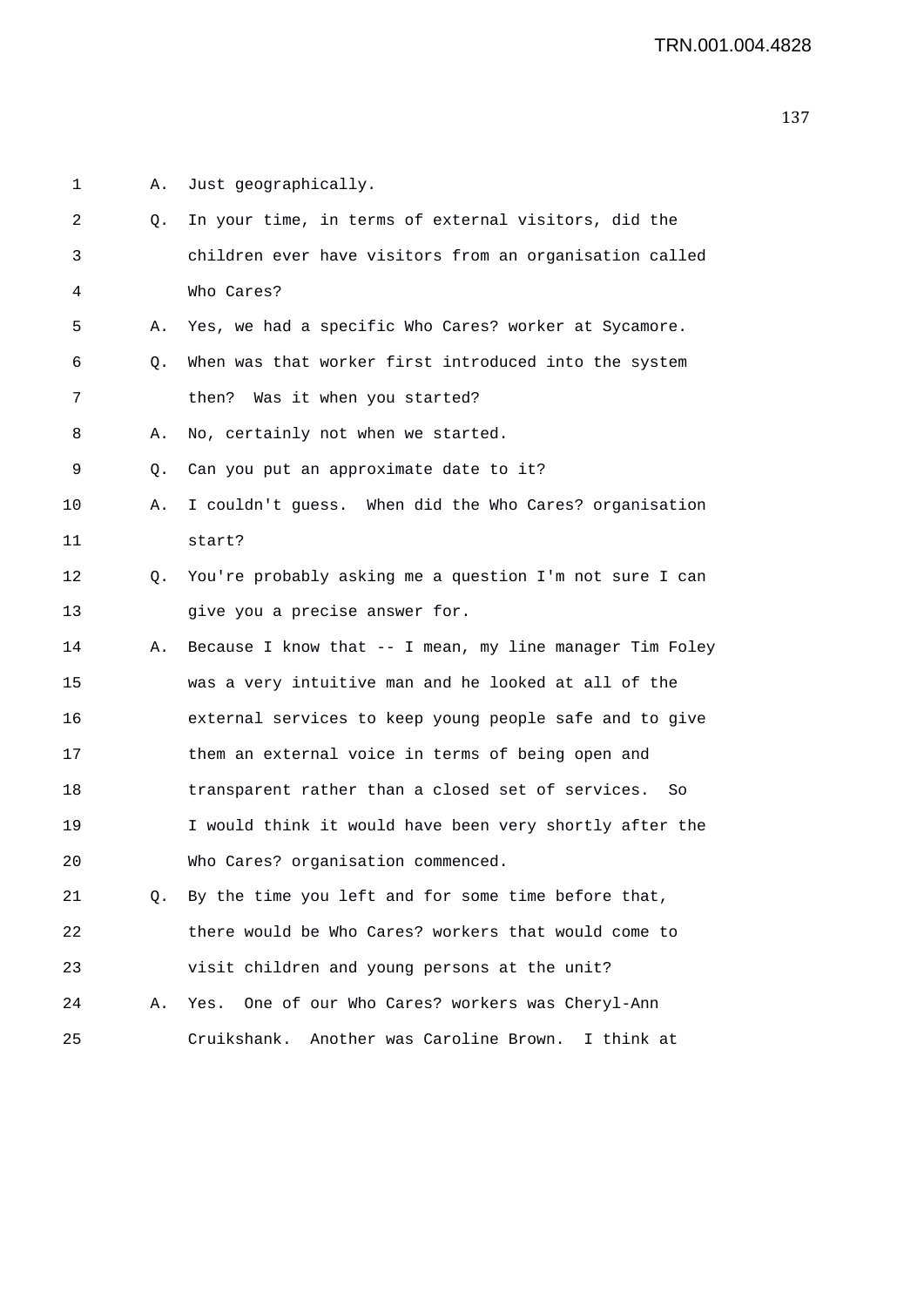1 least over five, six years, I can recall the Who Cares? 2 workers being very involved. They set our pocket money 3 pay scales. We went along with Who Cares? 4 recommendations. Cheryl-Ann Cruikshank herself attended 5 our management meetings to give feedback. 6 Q. Am I right in thinking -- we've already heard some 7 evidence from Alfie, in fact, that children at the units 8 like Whytemans Brae got to personalise their own rooms 9 and to decide how they'd be organised. That was one 10 thing that was done there. Were steps taken to make 11 children aware that Who Cares? and other organisations 12 were available to them should they require them, such as 13 posters and notices? 14 A. The Who Cares? posters were in the communal halls of 15 each of the houses, usually -- on the outside of the 16 staff office door in the entrance foyer was information 17 about Who Cares?. 18 Q. So there would be regular visits once Who Cares? did 19 start coming to the units, but also there'd be posters 20 showing young people where they could contact Who Cares? 21 or other organisations? 22 A. Care Inspectorate. The Who Cares? ones were always done 23 on the Who Cares? child-friendly posters. 24 Q. What about something like Childline, which was 25 established in the mid-1980s? Was there a poster shown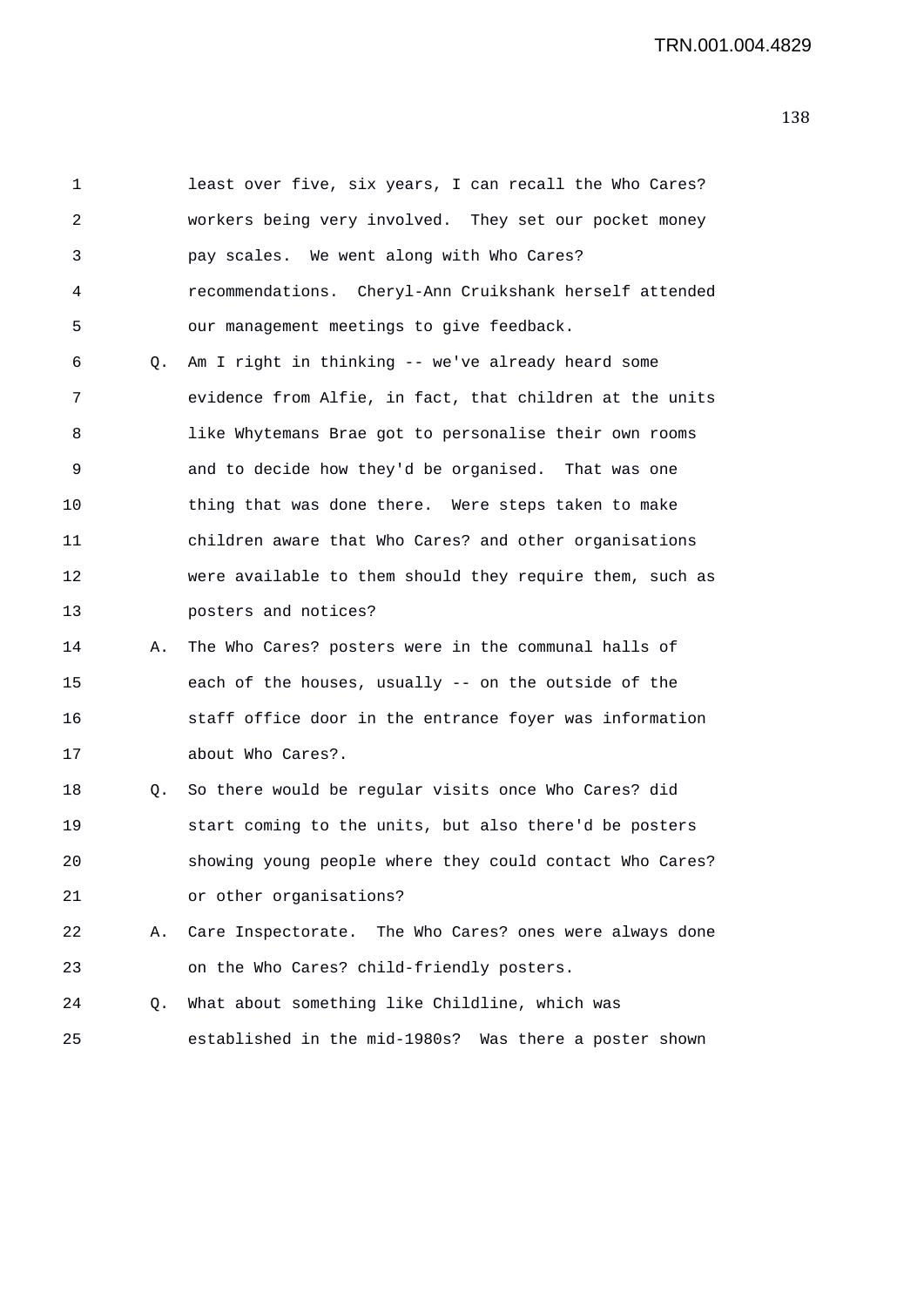| 1  |    | if a child wanted to phone a confidential --             |
|----|----|----------------------------------------------------------|
| 2  | Α. | I'm sure they were all up. I can't recall --             |
| 3  | Q. | But there were numbers and organisations --              |
| 4  | Α. | Care Inspectorate. All of the young people knew their    |
| 5  |    | social workers and contact details.                      |
| 6  | Q. | Because I think when you're talking about the            |
| 7  |    | Care Inspectorate, we can date that from about 2001 when |
| 8  |    | it was established under legislation and before that     |
| 9  |    | I think my understanding is that there would be          |
| 10 |    | inspections by the local authority inspection teams to   |
| 11 |    | various units as part of their statutory functions where |
| 12 |    | they registered the service in their area.               |
| 13 | Α. | $Mm-hm$ .                                                |
| 14 | Q. | Does that accord with your recollection that they would  |
| 15 |    | visit from time to time?                                 |
| 16 | Α. | Because we were based in Fife, it was the Fife<br>Yes.   |
| 17 |    | inspection team who would periodically used to come into |
| 18 |    | our services and undertake their own inspections.        |
| 19 | Q. | Am I right in thinking that they would sometimes report  |
| 20 |    | if they had matters they thought should be improved or   |
| 21 |    | changes to be made?                                      |
| 22 | Α. | They always did. We always sought feedback from the      |
| 23 |    | inspections.                                             |
| 24 | Q. | I think I have -- you'll correct me if I'm wrong --      |
| 25 |    | a memory of reading somewhere that there was an          |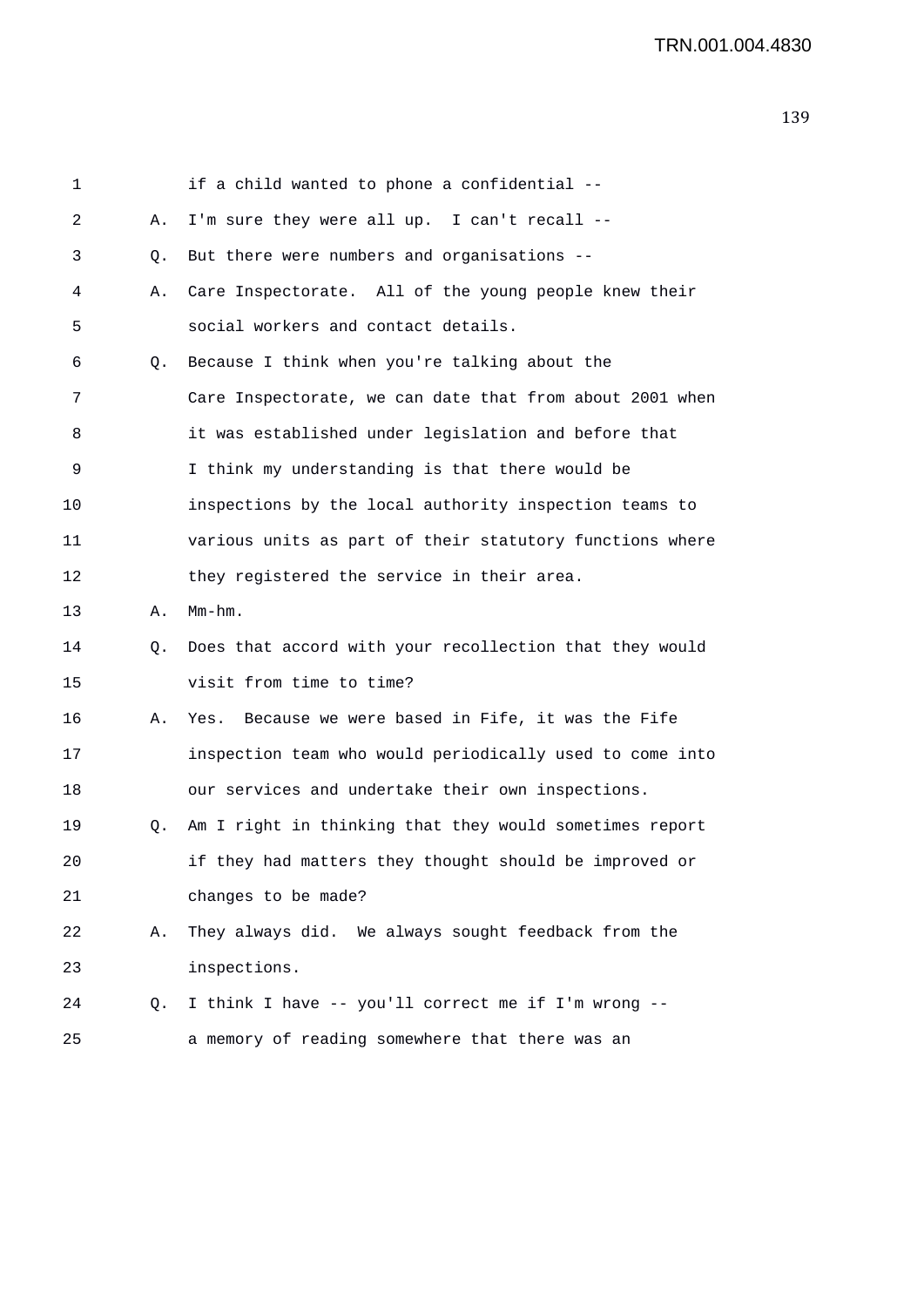1 inspection by Fife Council on 18 February 1998, where 2 they referred to the CALM procedures being used in units 3 like Whytemans Brae, but they made the suggestion that 4 the records that recorded the use of CALM techniques 5 were not recording which technique had in fact been used 6 and they were suggesting that the information should be 7 fuller in terms of not just they had to use CALM but 8 they should record precisely what was done. Do you 9 remember that? 10 A. No. 11 Q. It's not something you remember specifically, but 12 is that the sort of thing they might have picked up? 13 A. Yes. If that was recorded and reported back, that would 14 have been acted on immediately. 15 Q. I'm not going to take you to it, but I'll give the 16 reference for the benefit of the transcript. I think it 17 was a council inspection on 18 February, as I said, 18 1998. The reference I would give is FIC.001.001.2616. 19 The passage I had in mind was at 2628. I'm just giving 20 that as an example. 21 1 I think the council were superseded by the 22 Care Inspectorate in terms of the function of inspection 23 and checking that standards were met. In 2001, that's 24 when they took over that function. 25 A. Mm-hm. The other thing that we did do as a service, we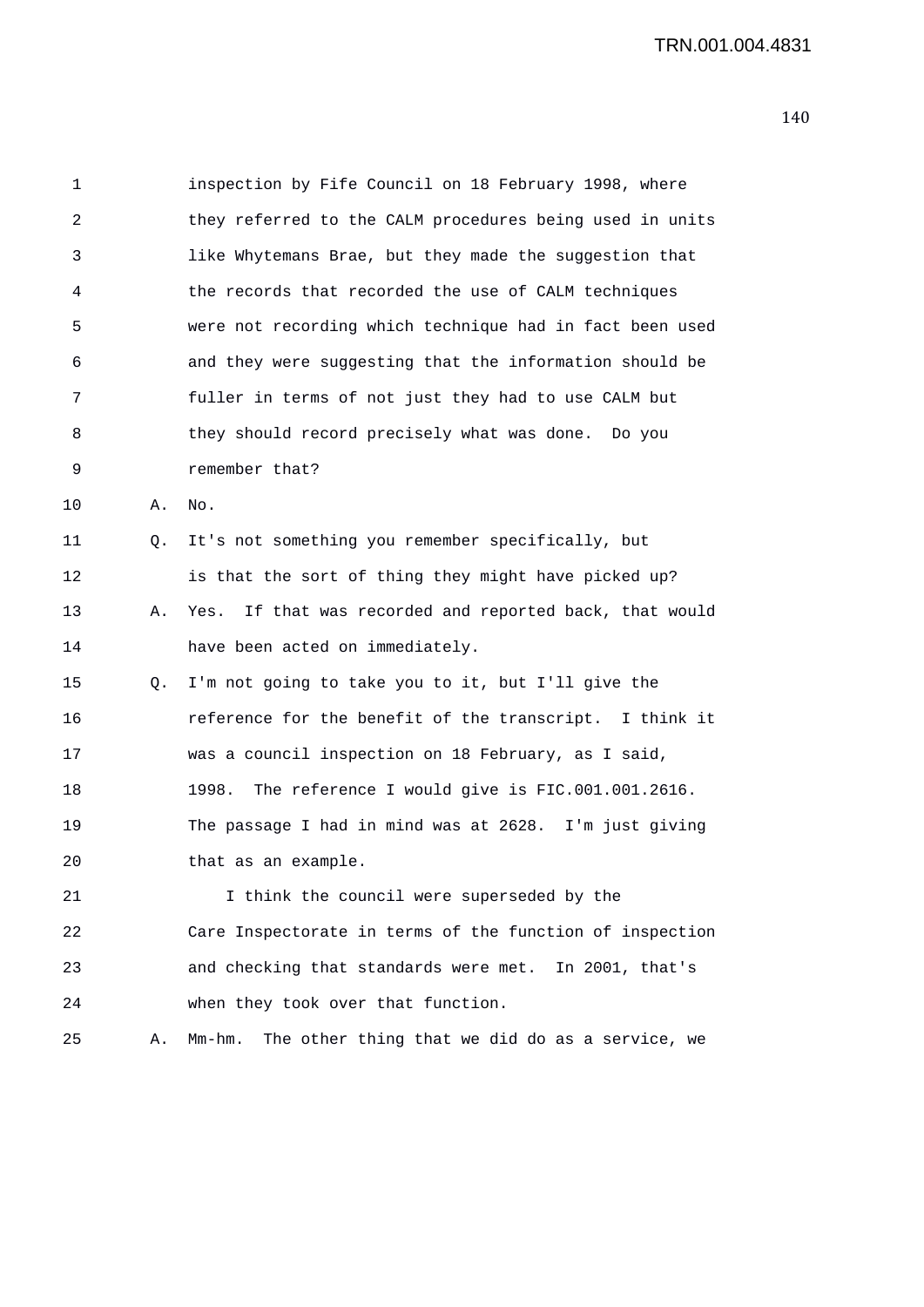1 trained our own CALM instructors as well. So they went 2 through -- with David Leadbetter and his team, they went 3 through a higher training regime and they themselves 4 were regulated about their ongoing ability to provide 5 and monitor the CALM techniques that were being used.

6 We also got one of our senior staff to become a CALM 7 associate, which again was a lot of investment in terms 8 of time and money, but we thought it was absolutely 9 crucial, bearing in mind that CALM was the chosen set of 10 procedures in managing challenging behaviour. So there 11 was a large investment in making sure that the staff, 12 when they were using CALM techniques, were using them 13 appropriately, were familiar with -- what did you call 14 the numbers? The moves, the techniques, the 15 de-escalation techniques. Making sure things were 16 recorded appropriately. 17 MR PEOPLES: I'm probably going to turn -- I'm conscious of 18 the time, whether it's time to have a short break. 19 LADY SMITH: I wondered if there was a time in which we 20 could break. 21 MR PEOPLES: I'm going on to a specific topic so this may be 22 as good a time as any. 23 LADY SMITH: We take a break at some point in the afternoon,

25 we'll carry on with your evidence after it.

24 Tom, just a short break, so I will do that now and then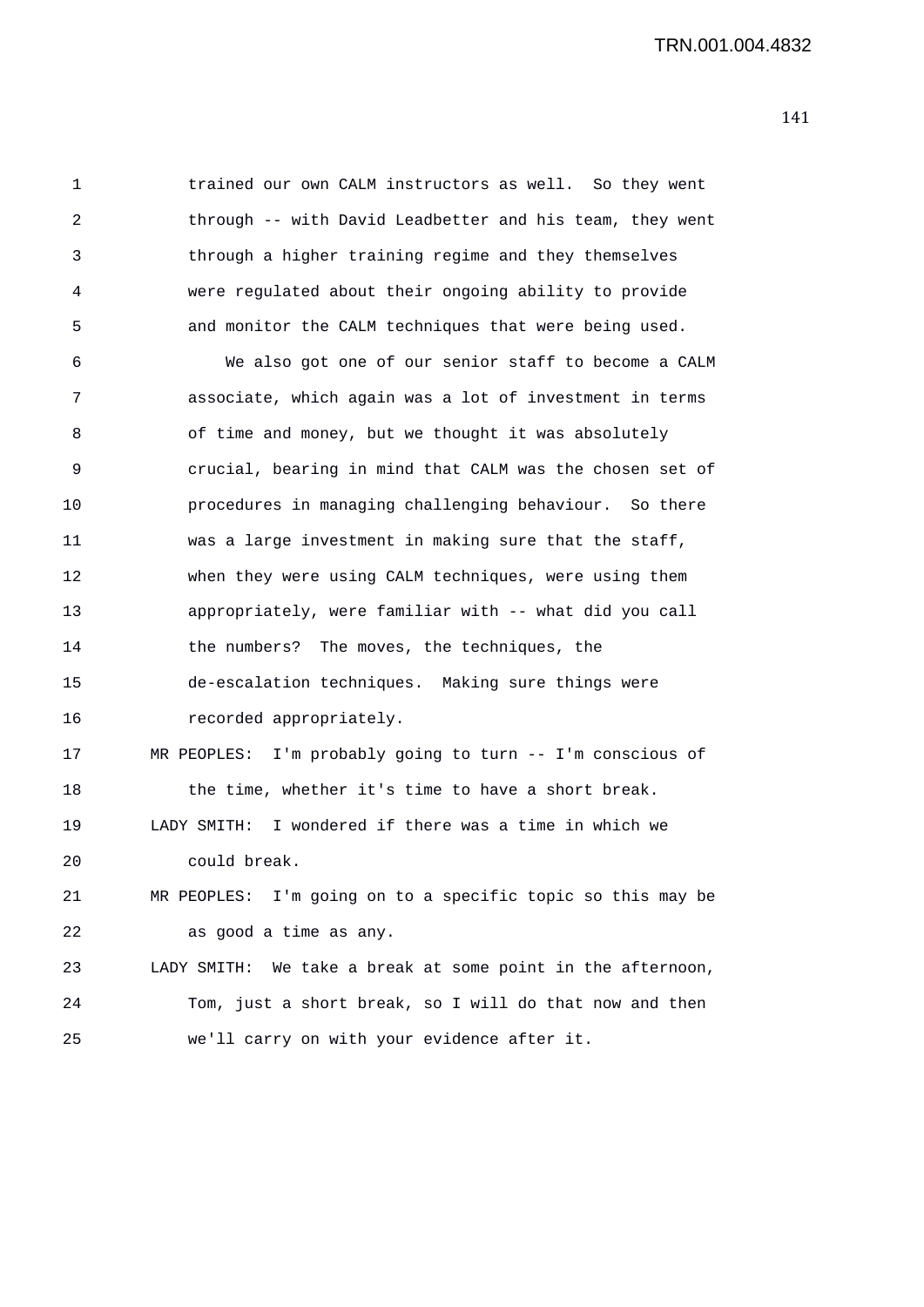| 1  | $(3.18 \text{ pm})$                                               |
|----|-------------------------------------------------------------------|
| 2  | (A short break)                                                   |
| 3  | $(3.28 \text{ pm})$                                               |
| 4  | LADY SMITH: Are you ready to carry on, Tom? Thank you.            |
| 5  | Mr Peoples.                                                       |
| 6  | If I could turn to the matter of certain<br>MR PEOPLES:           |
| 7  | evidence that we've been given by a former resident, who          |
| 8  | gave evidence in the form of a written statement and              |
| 9  | BHI<br>indeed oral evidence last week. He's<br>and                |
| 10 | <b>BHI</b><br>I think, as he was<br>I think you know him as<br>I, |
| 11 | known in care. You'll be aware he did provide                     |
| 12 | a statement and I think you have seen what he said in             |
| 13 | his statement in relation to matters relating to you.             |
| 14 | He also gave oral evidence last week to the inquiry.              |
| 15 | $-BH1$<br>was a resident at<br>We know from records that          |
| 16 | Whytemans Brae between<br>1989 and<br>1991.                       |
| 17 | He was between the ages of 13 and 15 years.<br>I think            |
| 18 | that the Aberlour records have confirmed that those were          |
| 19 | the dates he was at Whytemans Brae.                               |
| 20 | Can I just put to you what BH said and told the                   |
| 21 | inquiry and ask you to make such comments as you feel             |
| 22 | appropriate.                                                      |
| 23 | BHI<br>when giving evidence last week, did accept,                |
| 24 | I think, that he'd been admitted with a history of                |

25 behavioural problems and required support and help of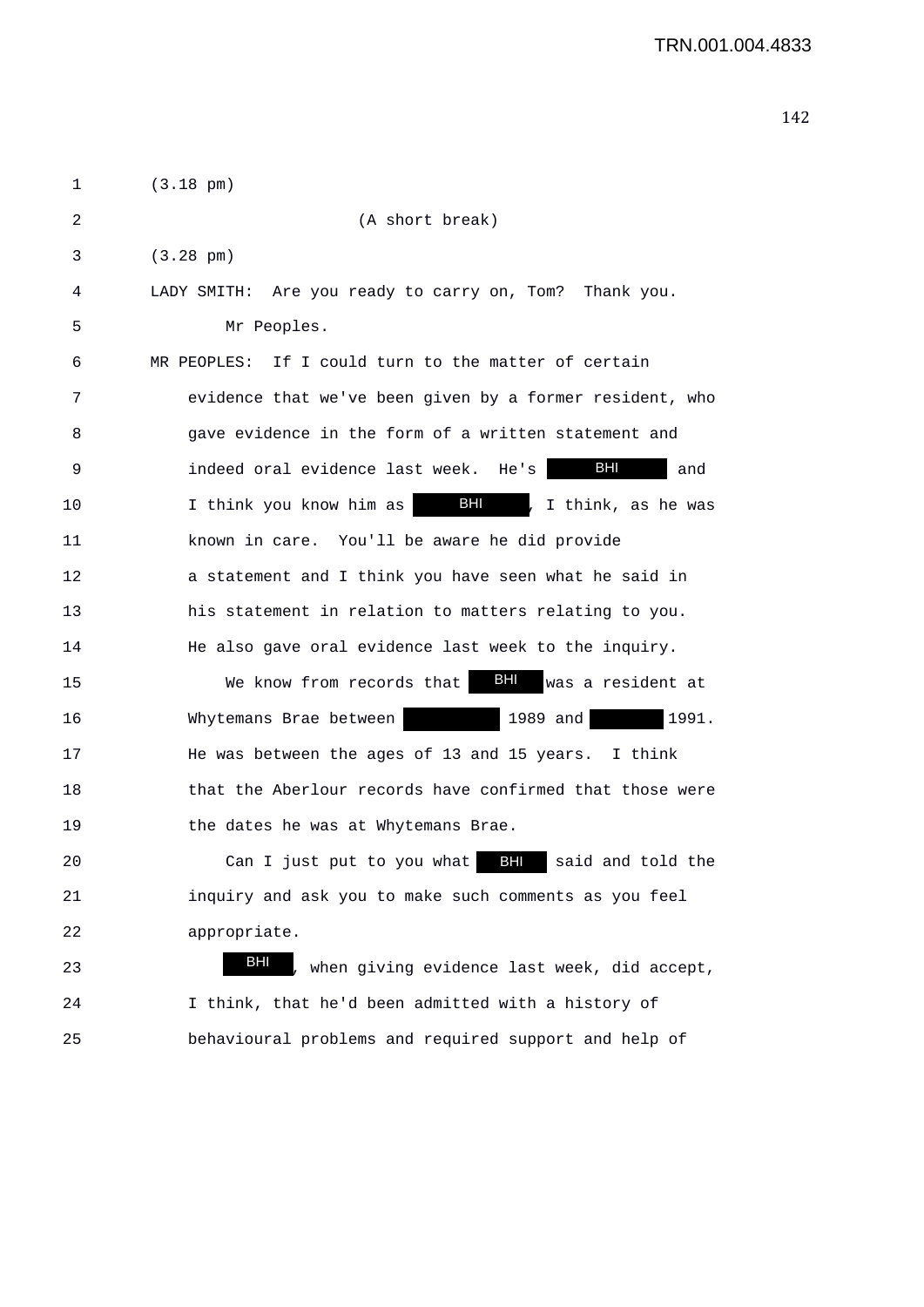| 1  |    | the kind that Whytemans Brae was set up to provide.      |
|----|----|----------------------------------------------------------|
| 2  |    | He told us that when he was at Whytemans Brae, on        |
| 3  |    | the positive side of things, he was quite positive       |
| 4  |    | generally that he had learned to play the guitar, he     |
| 5  |    | went to a local boxing club, he felt he had more freedom |
| 6  |    | and independence than in previous care settings, and for |
| 7  |    | the first time he made friends and had hobbies and       |
| 8  |    | interests. I don't think anything I've said so far --    |
| 9  |    | would that be in any way at variance with any memory you |
| 10 |    | might have of the boy?                                   |
| 11 | Α. | No.                                                      |
| 12 | Q. | Do you remember him?                                     |
| 13 | Α. | BHI<br>Yes. As I wrote, I remember<br>being tallish for  |
| 14 |    | his age, I remember his interest in music, I remember it |
| 15 |    | being heavy metal. I remember he had two or three        |
| 16 |    | T-shirts that he liked to wear specifically with the     |
| 17 |    | Iron Maiden genre of music. I remember setting up        |
| 18 |    | guitar lessons for him.                                  |
| 19 | Q. | Were you his key worker?                                 |
| 20 | А. | I wasn't his key worker, but I was a                     |
| 21 | Q. | So you'd have quite a lot of contact because it was a    |
| 22 |    | small place and everyone --                              |
| 23 | Α. | It was a very intimate living and working environment    |
| 24 |    | within four walls, shall we say, with us living in       |
| 25 |    | a house in a community.                                  |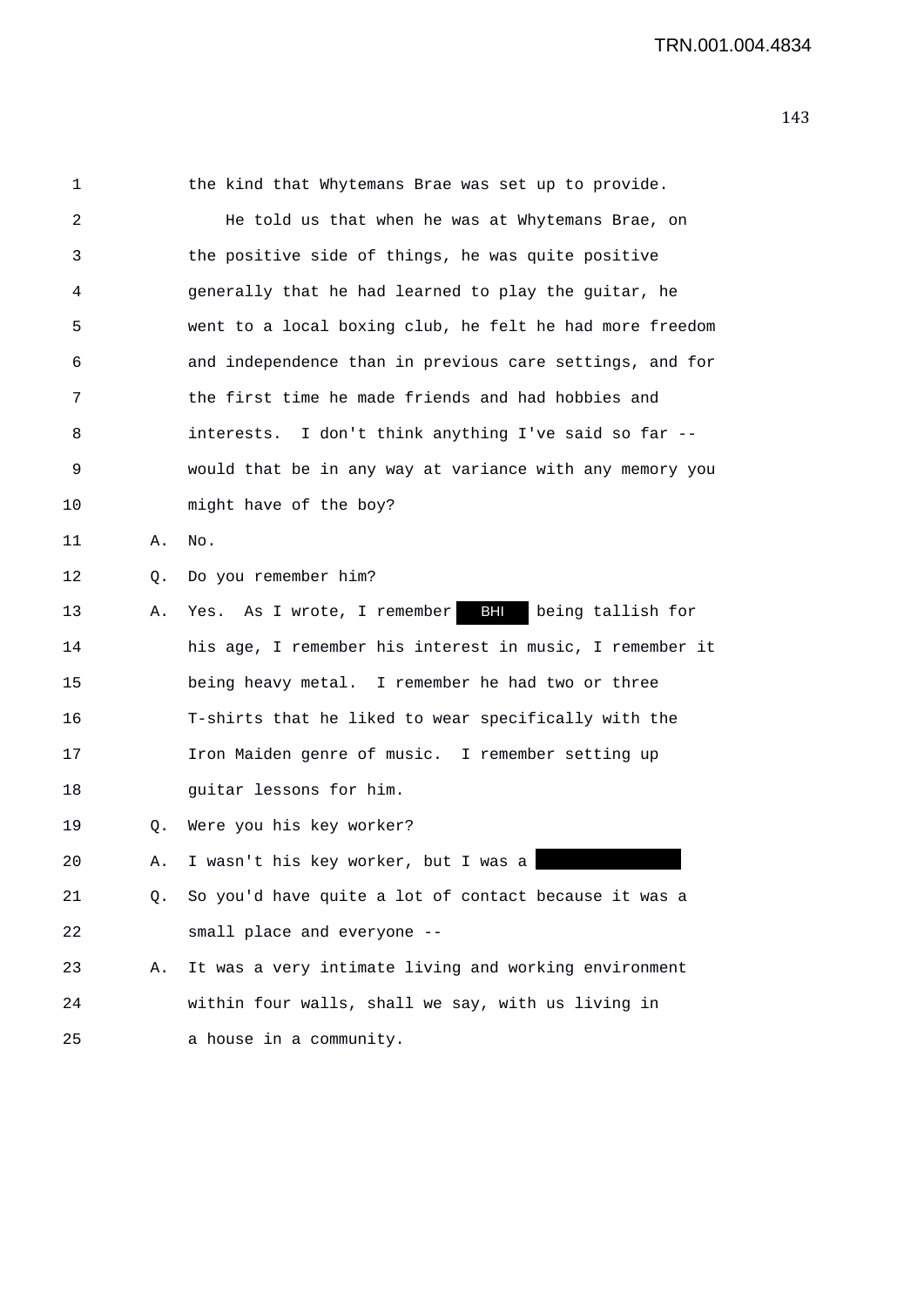| 1  | Q. | He also said that he had a very good relationship with       |
|----|----|--------------------------------------------------------------|
| 2  |    | That was his evidence to the inquiry. And he told<br>you.    |
| 3  |    | us, and you can no doubt tell us that this is correct or     |
| 4  |    | not, that you both did weights.                              |
| 5  | Α. | No, I didn't.                                                |
| 6  | Q. | He described -- at one point, he said you were very          |
| 7  |    | physical:                                                    |
| 8  |    | "We did toy fighting. It was okay for me most of             |
| 9  |    | the time."                                                   |
| 10 |    | Have you got any comment on that part of the                 |
| 11 |    | evidence he's told us? He seems to have a memory of          |
| 12 |    | what he calls toy fights.                                    |
| 13 | Α. | <b>BHI</b><br>I mean, that might be<br>'s memory, but<br>No. |
| 14 |    | toy fighting was never encouraged. Because of the            |
| 15 |    | difficulties the young people had experienced and were       |
| 16 |    | still experiencing, you avoided getting into physical        |
| 17 |    | conflict or challenge at every cost.                         |
| 18 |    | BHI<br>and other young men were<br>However,                  |
| 19 |    | boisterous young men, so it wasn't uncommon to be lying      |
| 20 |    | on the floor playing Monopoly and watching telly and         |
| 21 |    | then have three lads jump on top of you and pull on your     |
| 22 |    | legs, et cetera.                                             |
| 23 |    | We as a staff team discouraged that and tried to             |
| 24 |    | divert and use diversionary tactics to say, "Come on",       |
| 25 |    | et cetera, but we were never, "Come on and let's go and      |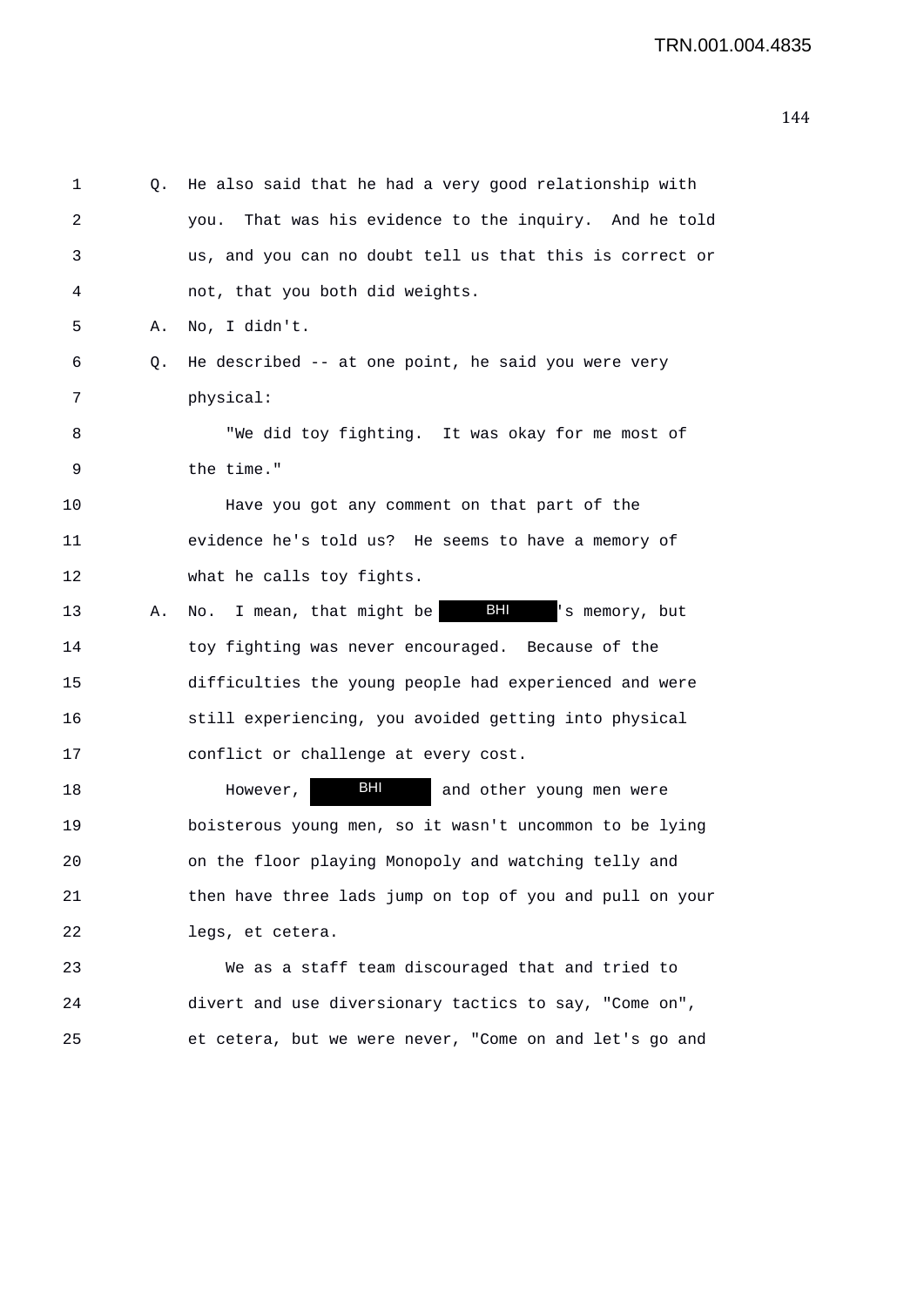| 1  |    | toy fight".                                              |
|----|----|----------------------------------------------------------|
| 2  | О. | Do you think he might have perceived that as a form of   |
| 3  |    | play or toy fighting?                                    |
| 4  | Α. | He might have perceived that, but it wasn't an activity  |
| 5  |    | that was condoned; it was actively discouraged.          |
| 6  | Q. | He specifically, I think, told us that there was an      |
| 7  |    | occasion when he said that you hit him too hard and it   |
| 8  |    | caused some bruising to his arm and that he went to see  |
| 9  |    | Tim Foley. Before I go any further, do you remember any  |
| 10 |    | BHI<br>occasion when, for one reason or another,         |
| 11 |    | sustained bruising to his arm through some sort of       |
| 12 |    | contact between you and him?                             |
| 13 | А. | Not at all.                                              |
| 14 | Q. | You don't remember anything like that?                   |
| 15 | Α. | No.                                                      |
| 16 | Q. | Is it possible that during these boisterous encounters   |
| 17 |    | that you speak of where boys might initiate something,   |
| 18 |    | that a boy might end up with some form of bruising to    |
| 19 |    | their arm?                                               |
| 20 | Α. | Not that I recall.                                       |
| 21 | Q. | BHI<br>'s recollection, there was an<br>According to     |
| 22 |    | occasion where he said that he had been hit too hard by  |
| 23 |    | you and his arm was bruised and he went to see Tim Foley |
| 24 |    | and, according to<br>BH , his mum and his stepfather     |
| 25 |    | were present with Tim Foley. Is that something that you  |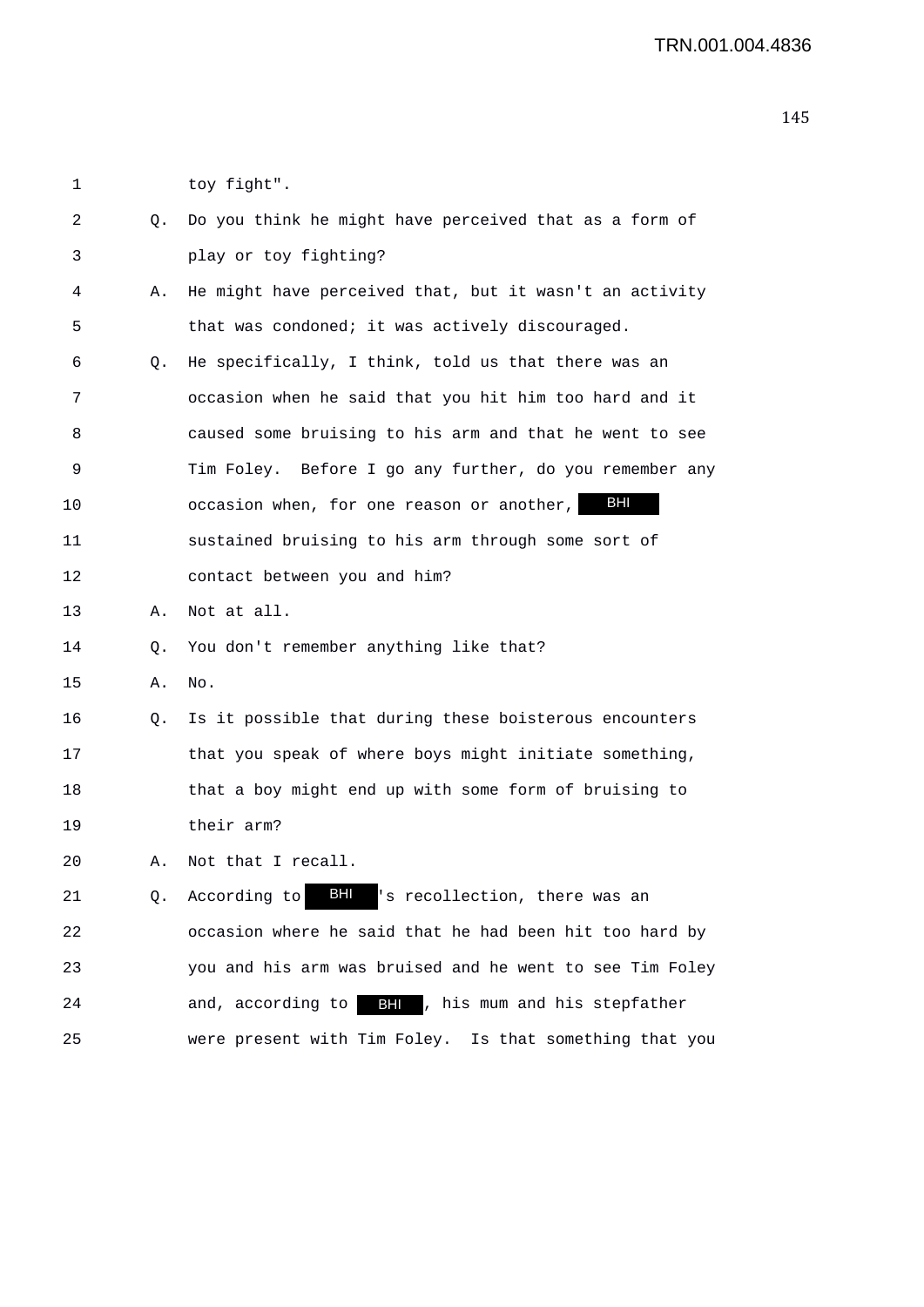1 have any memory of happening? 2 A. Not at all. 3 Q. Were you ever called in by Tim Foley or asked by anyone 4 else about whether you had been involved in an incident 5 that led to **BHI** bruising his arm? 6 A. No. 7 9. What **BHI** said was that Tim Foley had asked if either 8 he or his family wanted to press charges, which would 9 mean the police becoming involved, and according to 10 **BH**, he said that he was told that if the police 11 were involved, you could lose your job and that he had 12 said or he told us that at the time you had a wife or 13 partner and a new baby so he decided not to make 14 a formal complaint and he said the situation was 15 difficult for him because he liked you and he said he 16 didn't think that you'd bruised his arm on purpose, but 17 you were a strong person, quite physical, and on this 18 occasion you had hit him too hard. That's what he was 19 telling us. Do you have any comment would like to make 20 on what **BHI** has said on this matter? 21 A. That just didn't happen as described by 22 If something like that had happened, Tim Foley would 23 have summonsed me immediately to ask for details. 24 Q. So you were not the subject of -- he didn't approach you 25 to ask you, well, I have just received a report of BHI BHI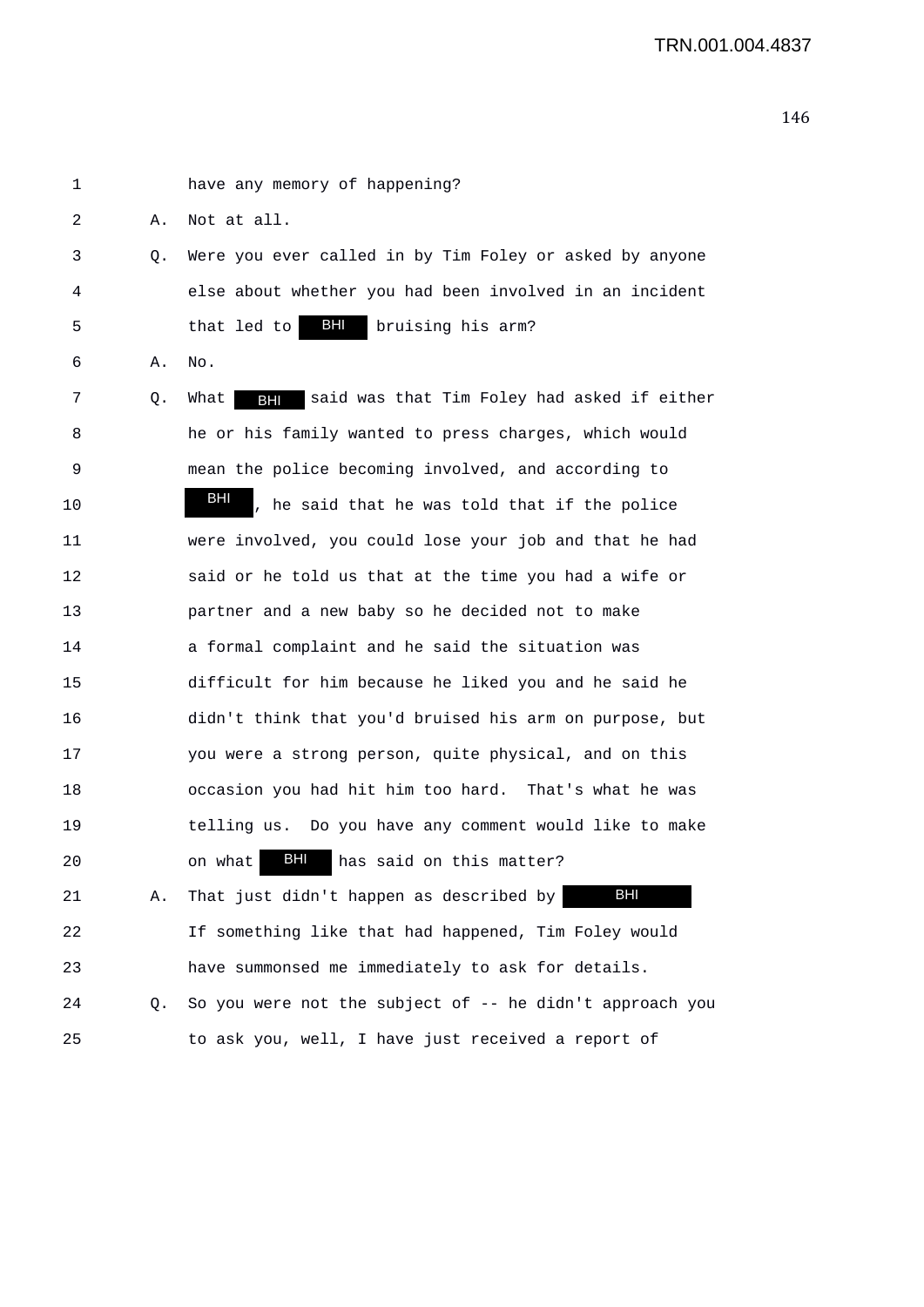| $\mathbf 1$ |    | something and can you tell me what went on or what         |
|-------------|----|------------------------------------------------------------|
| 2           |    | happened?                                                  |
| 3           | Α. | No, and Tim Foley was a man of great professional and      |
| 4           |    | personal integrity. Armed with that information he         |
| 5           |    | would not have had a choice or be given the choice to      |
| 6           |    | make decisions or not to act on information like that or   |
| 7           |    | not.                                                       |
| 8           | Q. | So are you saying that if you had been the subject of      |
| 9           |    | a complaint of that nature, firstly, Tim Foley would       |
| 10          |    | have spoken to you about it and, secondly, he wouldn't     |
| 11          |    | have left someone like <b>BH</b> to decide whether to take |
| 12          |    | the matter further or not. Is that what you're telling     |
| 13          |    | us?                                                        |
| 14          | Α. | Categorically. The other statement about what              |
| 15          |    | BHI<br>'s motivation is there  a small baby and            |
| 16          |    | a child, it's just not accurate. I was in                  |
| 17          |    | a relationship, but I didn't have any children for         |
| 18          |    | BHI<br>a number of years after the date that<br>is         |
| 19          |    | alleging to have based his statements on.                  |
| 20          | Q. | So really, I think you have responded to this in your      |
| 21          |    | second written statement that we mentioned. I'm not        |
| 22          |    | going to take you to the detail, but I think your          |
| 23          |    | position was that play-fighting wasn't condoned, and       |
| 24          |    | you have said that today, it was actively discouraged by   |
| 25          |    | staff, and you say there might be occasions where you or   |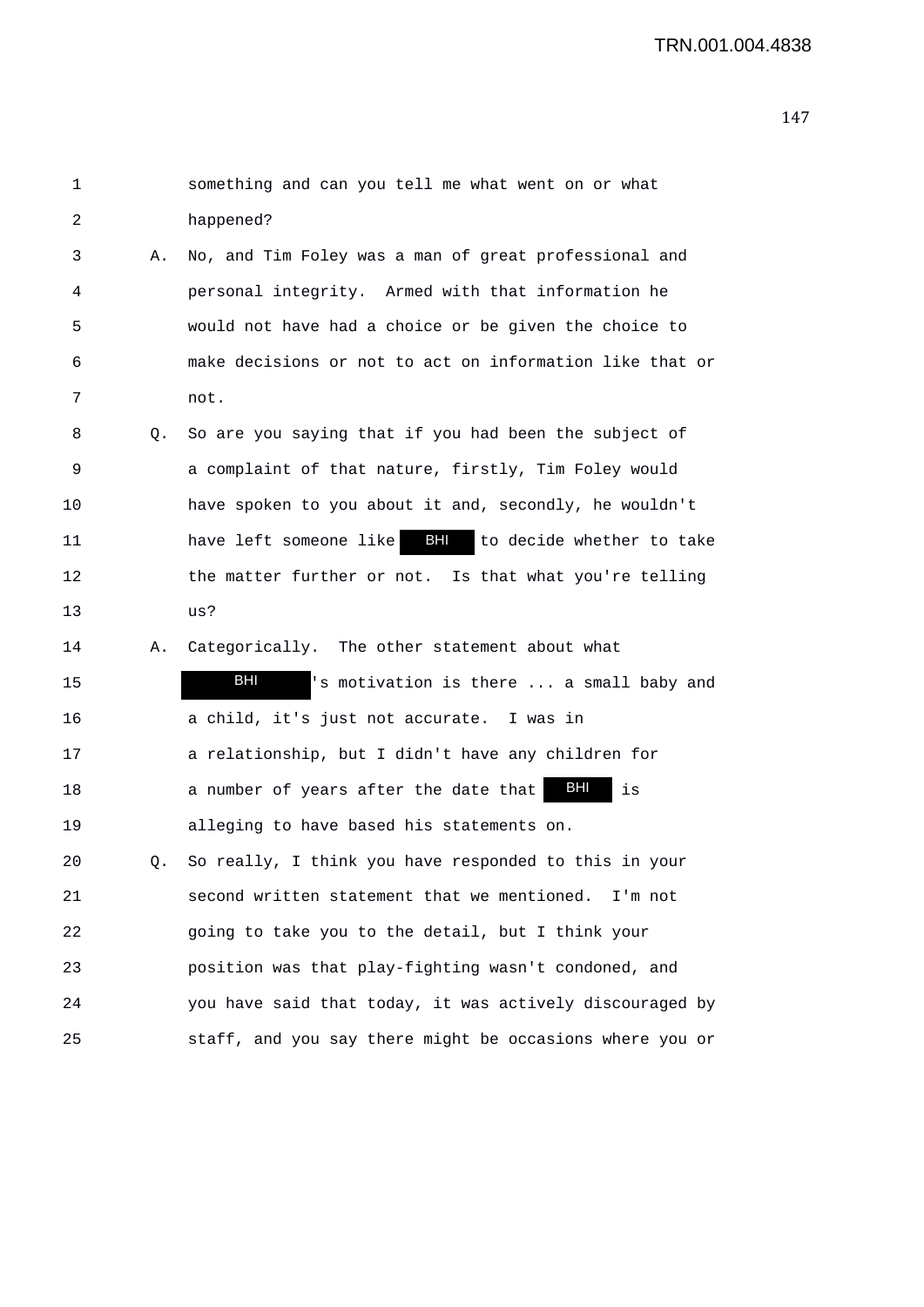TRN.001.004.4839

1 colleagues would have to respond when a young person 2 sought physical contact, but not through play-fighting. 3 Is that the sort of situation you were describing 4 earlier, that someone might get physical with the staff 5 and you might have to respond or there may be 6 a situation where some form of restraint might be 7 necessary on other occasions? Is that the sort of 8 situation?

9 A. Absolutely. Staff on many occasions had to intervene 10 when young people got physical with each other because 11 of their lack of ability to maintain boundaries. There 12 were many occasions where teenage boys got into physical 13 altercations with themselves and staff had to intervene 14 with young people turning on yourself as a staff member, 15 males and females alike, which required, I would 16 suggest, every member of the staff team at various 17 points having to use verbal de-escalation, trying to 18 distract, trying to deflect, but again having to maybe 19 hold on to arms and legs when punches and kicks were 20 being directed towards staff members.

21 Q. **Bill** also said in his evidence -- and I just 22 want you to comment on this if you can help us -- that 23 as part of his evidence he did say that he heard on 24 occasion some form of sexual activity going on involving 25 a girl and he said if he could hear it so would staff BHI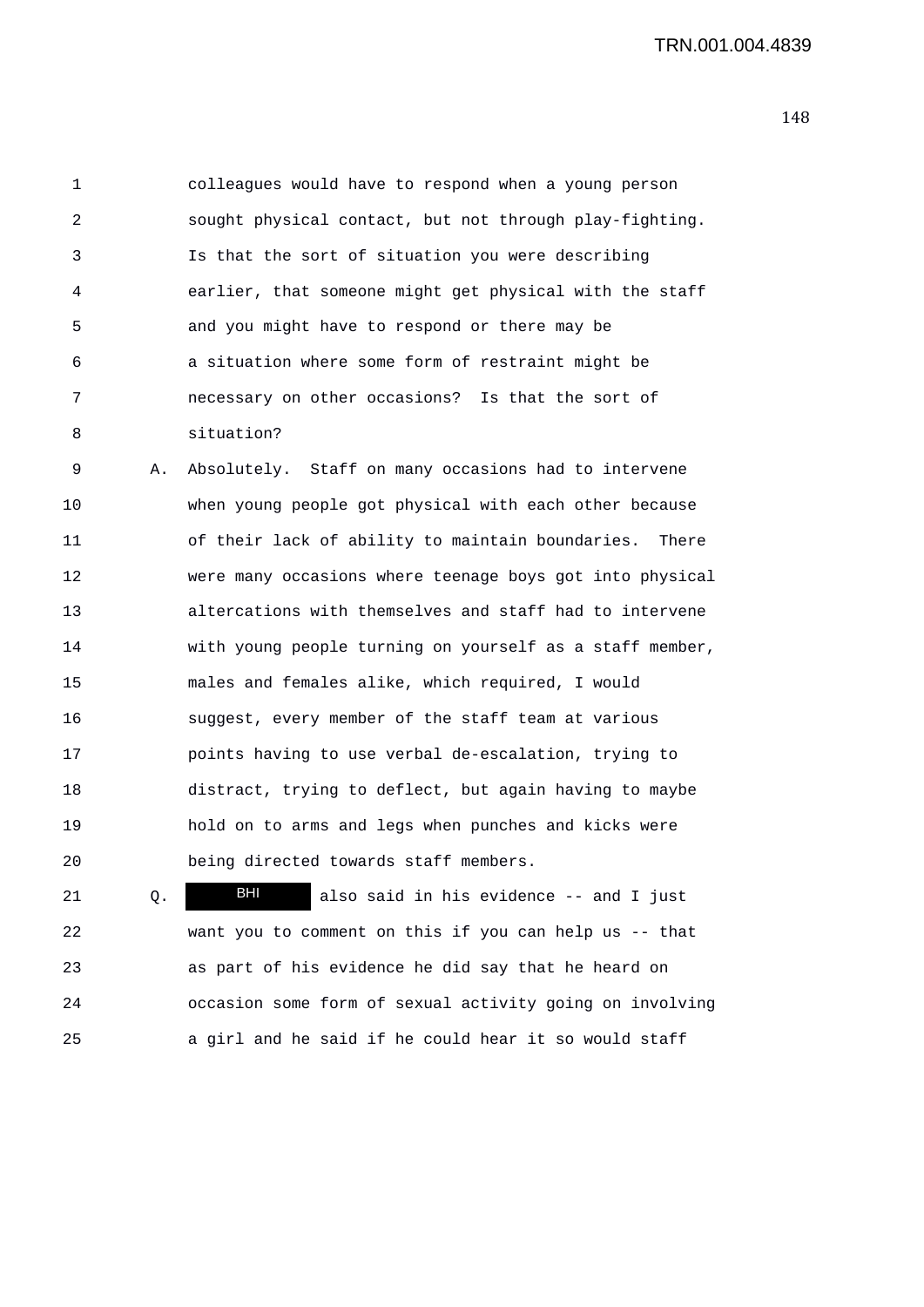| 1  |    | have been able to hear it. He felt this was something   |
|----|----|---------------------------------------------------------|
| 2  |    | that would be wrong in this setting for this to be      |
| 3  |    | happening and he says he couldn't remember the staff    |
| 4  |    | stopping the boys having sex with the girl. This is how |
| 5  |    | he was describing this episode that he had overheard.   |
| 6  |    | Did any type of activity of that kind ever come to your |
| 7  |    | knowledge?                                              |
| 8  | Α. | Never.                                                  |
| 9  | Q. | If it had done, how would you have responded if someone |
| 10 |    | had reported that there was some suggestion that        |
| 11 |    | residents were having some form of sexual activity,     |
| 12 |    | leaving aside any other detail? How would you have      |
| 13 |    | responded to that situation?                            |
| 14 | Α. | Initially it would have been to maintain the safety of  |
| 15 |    | the alleged young people, the girl and other            |
| 16 |    | perpetrators. It would have been immediately reported   |
| 17 |    | to the on-call manager, Tim Foley, the head of service, |
| 18 |    | and to various social workers. Probably if there was    |
| 19 |    | even a sense that there was some kind of misuse of      |
| 20 |    | relationship or power going on, we would have maybe     |
| 21 |    | looked to move one of the young people, at least maybe  |
| 22 |    | bring extra members of staff in to provide increased    |
| 23 |    | levels of supervision of the young people until the     |
| 24 |    | whole situation and scenario was more thoroughly        |
| 25 |    | investigated.                                           |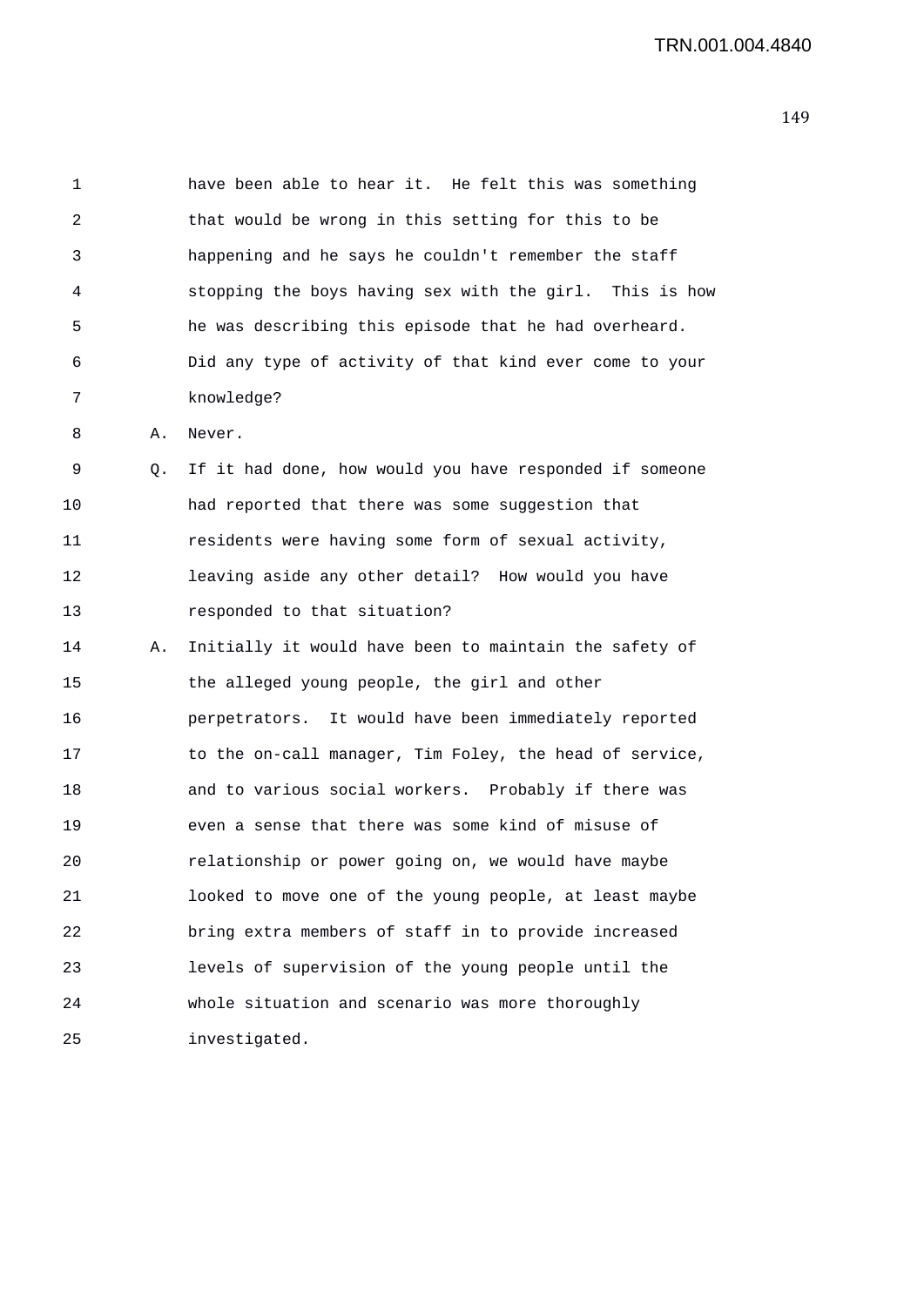1 Q. I suppose if we're not being too naive here, if you have 2 children of mixed gender aged 12 to 16, then there must 3 be the possibility that sometimes things of this nature 4 could potentially take place and would have to be 5 addressed. I presume it wasn't outwith the bounds of 6 knowledge that sometimes activities of this nature might 7 be attempted or go on. Would that be fair to say? 8 A. If they were, it always took place outwith the services 9 because I have no knowledge at all of any incident of 10 sexual activity between girls and boys within the 11 residential services in my time being there. 12  $\bullet$  Q. Was  $\bullet$  BHI as he was known then, a boy who 13 displayed challenging behaviour on a regular basis? 14 Can you recall? 15 A. He was a socially awkward boy. I think you might even 16 term it having like a mild dyspraxia. He was clumsy. 17 He wasn't ... There wasn't a natural fit with 18 **Bill** and the rest of the resident group. 19 Where they all had a shared awareness of being teenagers 20 1iving in a group situation, BHI , because of his 21 lack of ability to maintain social boundaries, was 22 always pushing or pulling or sitting down with young 23 people who were maybe having private discussions. So 24 he was often the subject of ridicule from some of the 25 other adolescents. He never fitted in well to the BHI BHI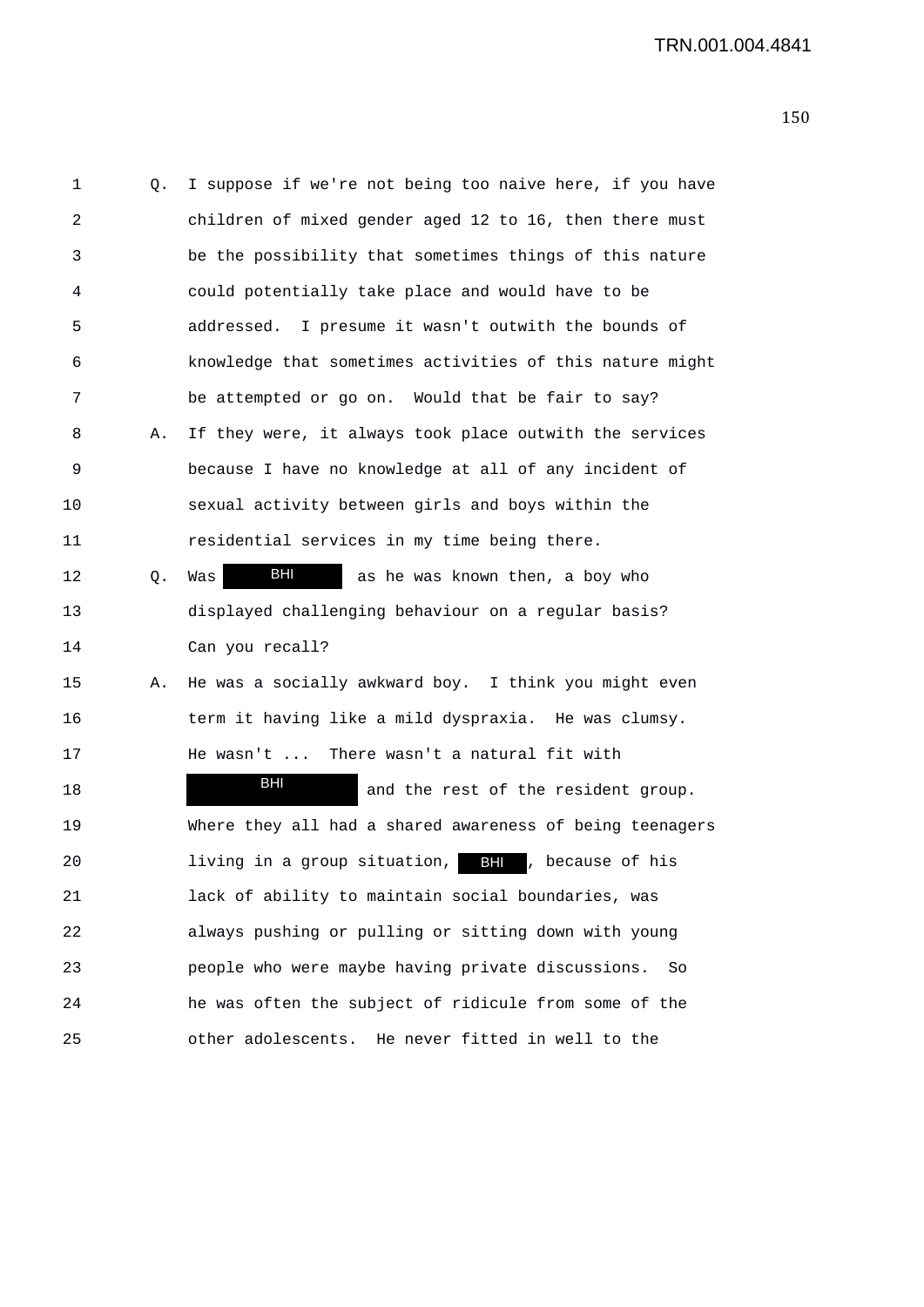| 2  | Q. | Was he a boy who required to be restrained on a regular |
|----|----|---------------------------------------------------------|
| 3  |    | basis?                                                  |
| 4  | Α. | I wouldn't say a regular basis.                         |
| 5  | Q. | But would it happen from time to time?                  |
| 6  | Α. | I can't recall.                                         |
| 7  | Q. | I have been asked to put the following description of   |
| 8  |    | BHI<br>to you by Aberlour, that he could be described   |
| 9  |    | as an aggressive bully, who had a history of physical   |
| 10 |    | assault, sexual assault, theft, truancy, and verbal and |
| 11 |    | BHI<br>physical abuse. Does that fit with the<br>you    |
| 12 |    | knew?                                                   |
| 13 | Α. | BHI<br>Truancy. We had problems keeping<br>at school.   |
| 14 |    | I think he lost one of the placement at high school and |
| 15 |    | we had to support him moving to another school.         |
| 16 |    | I remember one of the times when he was truanting from  |
| 17 |    | school he actually fell down a cliff face at Kirkcaldy  |
| 18 |    | requiring him -- I think he stayed in hospital          |
| 19 |    | overnight. He was very, very lucky not to sustain       |
| 20 |    | serious injuries.                                       |
| 21 |    | But would you agree with that description I have just   |
| 22 |    | read?                                                   |
| 23 | Α. | BHI<br>No, I can't recall<br>as being -- did you say    |
| 24 |    | a thief?                                                |
| 25 | Q. | I'll read it again.                                     |

1 resident group.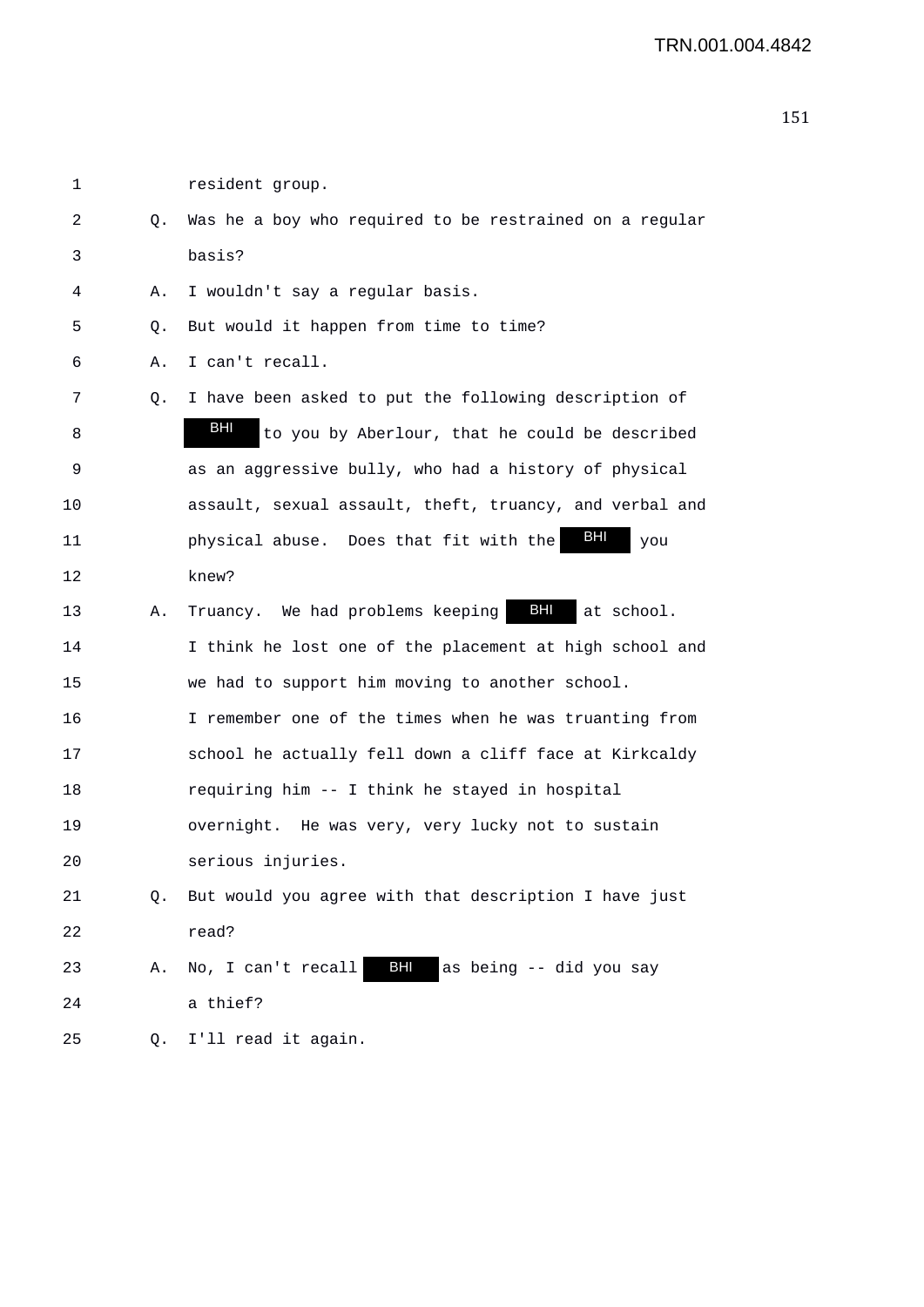| 1  |    | The description was:<br>LADY SMITH:                      |
|----|----|----------------------------------------------------------|
| 2  |    | "An aggressive bully --"                                 |
| 3  |    | MR PEOPLES: "-- who had a history of physical assault,   |
| 4  |    | sexual assault, theft, truancy, verbal and physical      |
| 5  |    | abuse."                                                  |
| 6  |    | <b>BHI</b><br>Was that the<br>you knew?                  |
| 7  | Α. | No, to be honest.                                        |
| 8  | Q. | Generally speaking, just if I could ask you on a more    |
| 9  |    | general basis, if you're dealing -- just suppose you're  |
| 10 |    | dealing with a person with such a history, say that's    |
| 11 |    | the history they come with to Whytemans Brae, if         |
| 12 |    | you have a person with such a history and whether that   |
| 13 |    | person is a child in care or an adult who was a child in |
| 14 |    | care with that background, would confronting them in     |
| 15 |    | such blunt terms with their past be consistent with      |
| 16 |    | a trauma-informed approach to dealing with them, to tell |
| 17 |    | them that they were these things? Would that be          |
| 18 |    | consistent with --                                       |
| 19 | Α. | No, not at all. I don't believe those things to be true  |
| 20 |    | of I<br><b>BHI</b>                                       |
| 21 | Q. | Would you just go out and say, "This is what you were"   |
| 22 |    | or, "This is what you are"?                              |
| 23 | Α. | No, it's about relationship. The whole purpose of the    |
| 24 |    | work at Sycamore, the whole culture was about building   |
| 25 |    | relationships and enabling an age and stage in terms of  |
|    |    |                                                          |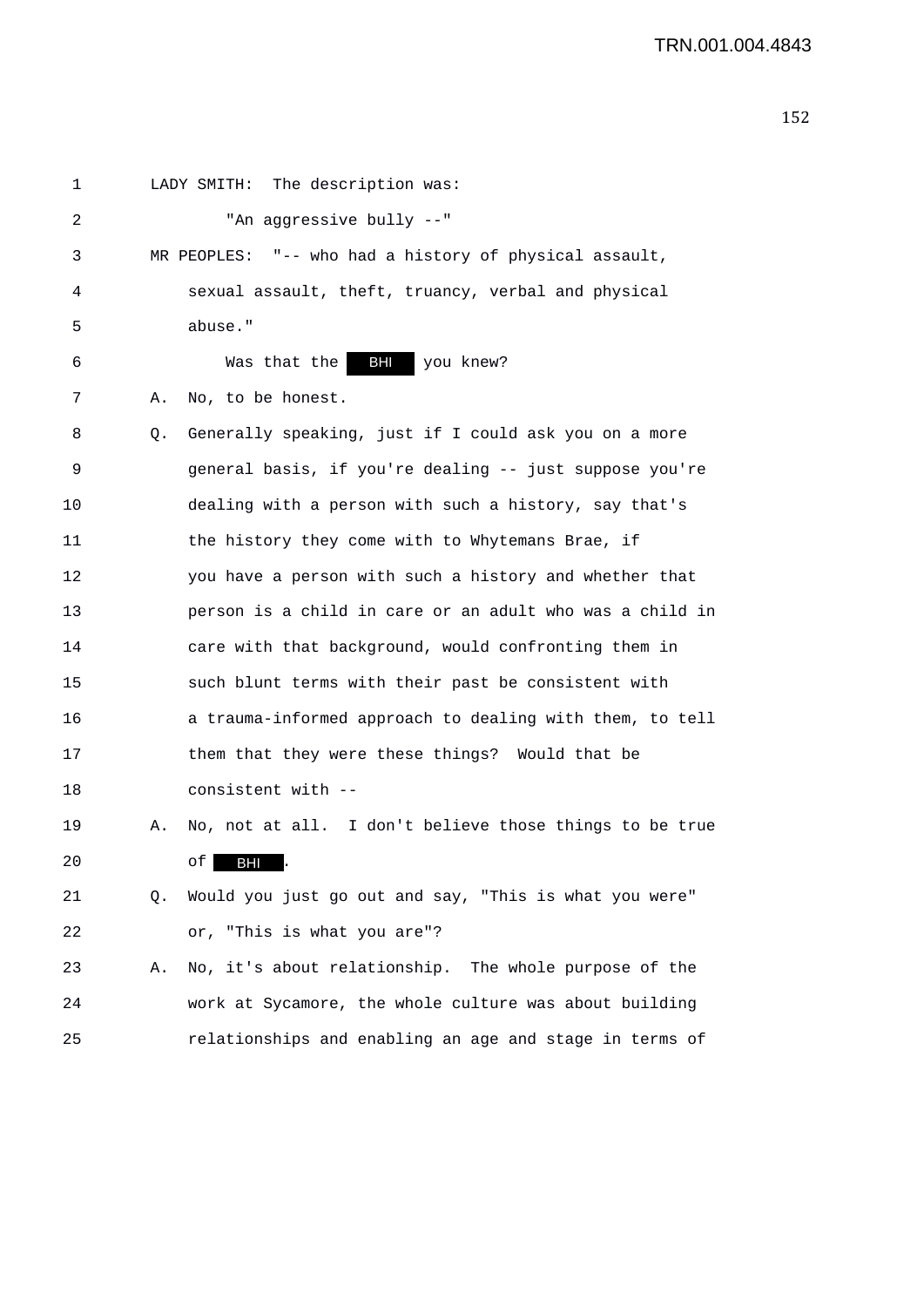1 development and cognitive awareness and understanding of 2 the past, enabling a young person to understand their 3 past and what has led them to be coming, moving to 4 Sycamore and to make plans for the future to enable them 5 to make the changes required in terms of any of these 6 prescriptive -- maybe they believed that, maybe they've 7 been told that before in other places, which then gives 8 them maybe the reason to behave in certain ways. But 9 certainly that would not be a way of working with any of 10 the children at Sycamore. 11 Q. Or indeed if someone had had that description as 12 a child, if you're dealing with them as an adult, if 13 they were still traumatised by their experiences, would 14 you be telling them all these things in that way? 15 A. No, not at all. 16 Q. Do I understand then, faced with a child with that sort 17 of history or record before coming to Whytemans Brae, 18 am I right in thinking the aim would have been to avoid 19 traumatising them further but you're seeking to address 20 the behaviour and its underlying causes? Is that what 21 you were aiming to do? 22 A. Aiming to give the child an understanding of their past. 23 Most of the young people came to Sycamore did not have 24 an understanding of why they had come. They just saw 25 themselves as being unmanageable, uncontrollable,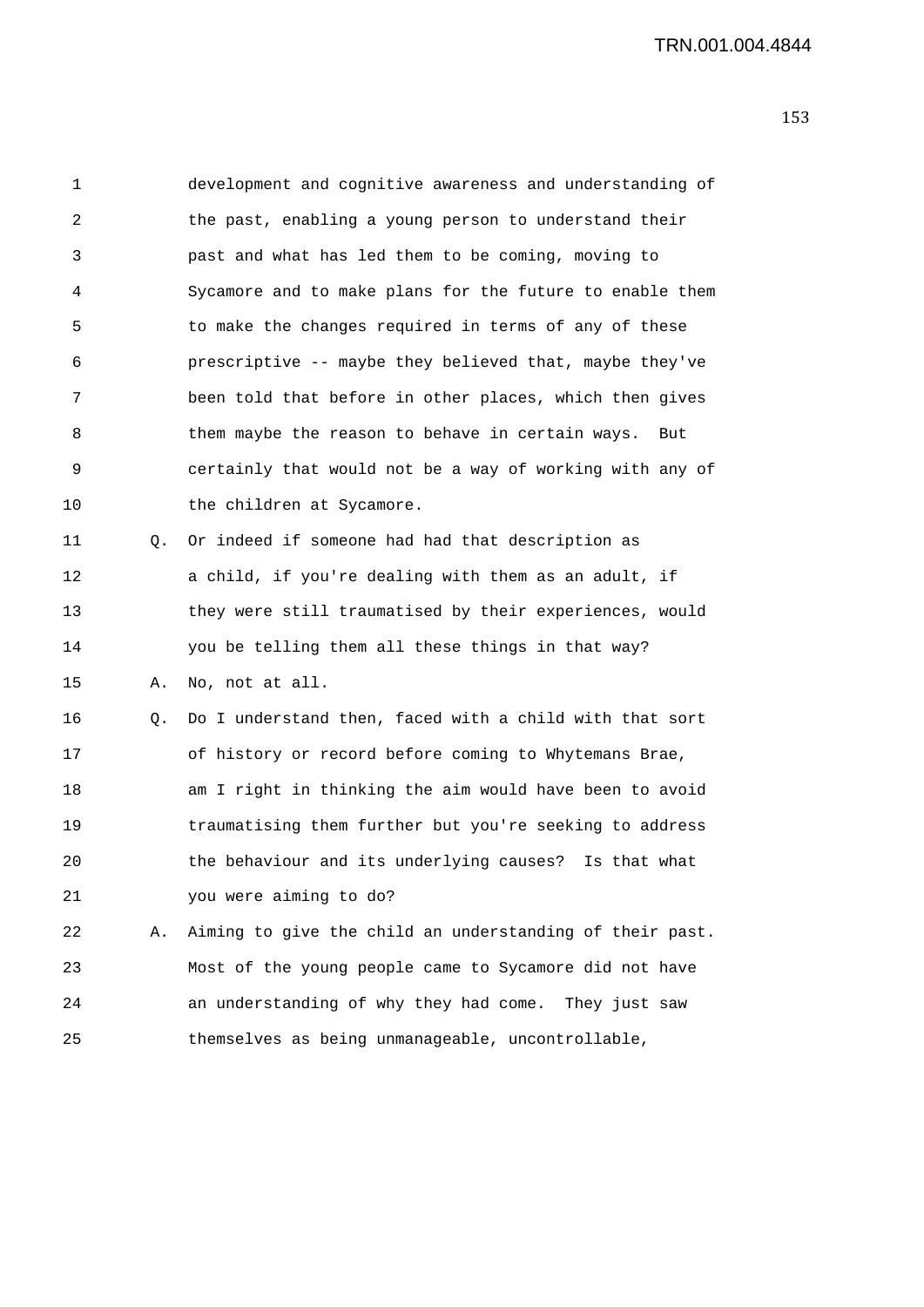| 1  |    | unlovable and with no vision or understanding of where   |
|----|----|----------------------------------------------------------|
| 2  |    | their future lay.                                        |
| 3  | Q. | Was that partly due to the fact that if they read their  |
| 4  |    | records or someone told them what was in their records,  |
| 5  |    | they would be getting descriptions of the type I have    |
| 6  |    | just put to you, they'd be told all the time they were   |
| 7  |    | uncontrollable, unmanageable, unloved or being difficult |
| 8  |    | or whatever? Is that the sort of type of descriptions    |
| 9  |    | they may have come with, they felt that they were these  |
| 10 |    | things?                                                  |
| 11 | Α. | Yes. Many of the young people came with this belief.     |
| 12 | Q. | But they must have got them from somewhere to think that |
| 13 |    | they were like that. Where would they have got that,     |
| 14 |    | from their previous care settings?                       |
| 15 | Α. | Maybe so, but certainly not from Sycamore.               |
| 16 | Q. | Are you saying Sycamore was really a place with perhaps  |
| 17 |    | that sort of background were coming to be cared for      |
| 18 |    | in the way you have described?                           |
| 19 | Α. | Absolutely.                                              |
| 20 |    | Q. Can I turn to --                                      |
| 21 | Α. | Can I  Sycamore wasn't a secure unit.                    |
| 22 | Q. | No, no.                                                  |
| 23 | Α. | We were houses based in community, because Tim Foley's   |
| 24 |    | belief was there were so many young people that were     |
| 25 |    | living in residential schools and in secure units that,  |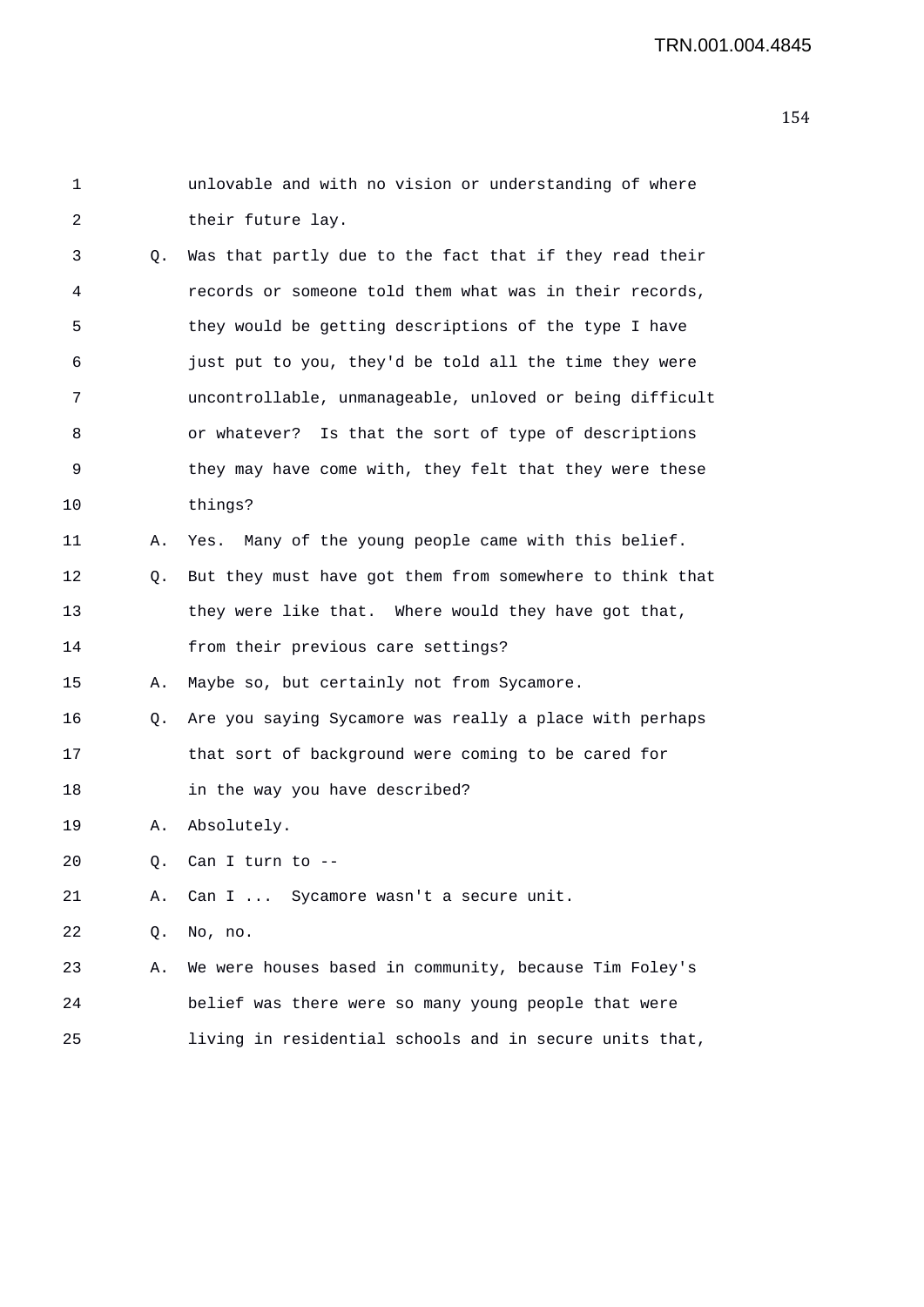1 with the right type of support and staff around them, 2 could live a life in a community and go to, shall we 3 say, normal mainstream schools. That was the 4 fundamental belief from the onset of meeting the young 5 people before they even came to Sycamore, giving them 6 a sense that we recognised that the young people had had 7 difficulty pasts and it was left as broad as that, but 8 if you came to Sycamore, we would be helping you to go 9 to school and do all the things that you want to do and 10 we will be with you, shoulder to shoulder, in making 11 plans for your future. 12 So it was like we were sowing those seeds at the 13 first point of contact and that was the drive all the 14 way through: until young people left Sycamore and 15 beyond, we would be there with them. 16 Q. Can I move to another matter? I mentioned already Alfie 17 and I think you know who that individual is. 18 A. Mm. 19 Q. And I think you have already been given notification 20 that Alfie has said certain things about the way you, at 21 least on certain occasions, may have dealt with 22 children. He has given some evidence to that effect. 23 One of the matters he spoke about was what I call 24 the incident with a boy from Shetland who had recently 25 arrived at Whytemans Brae. I don't want the name of the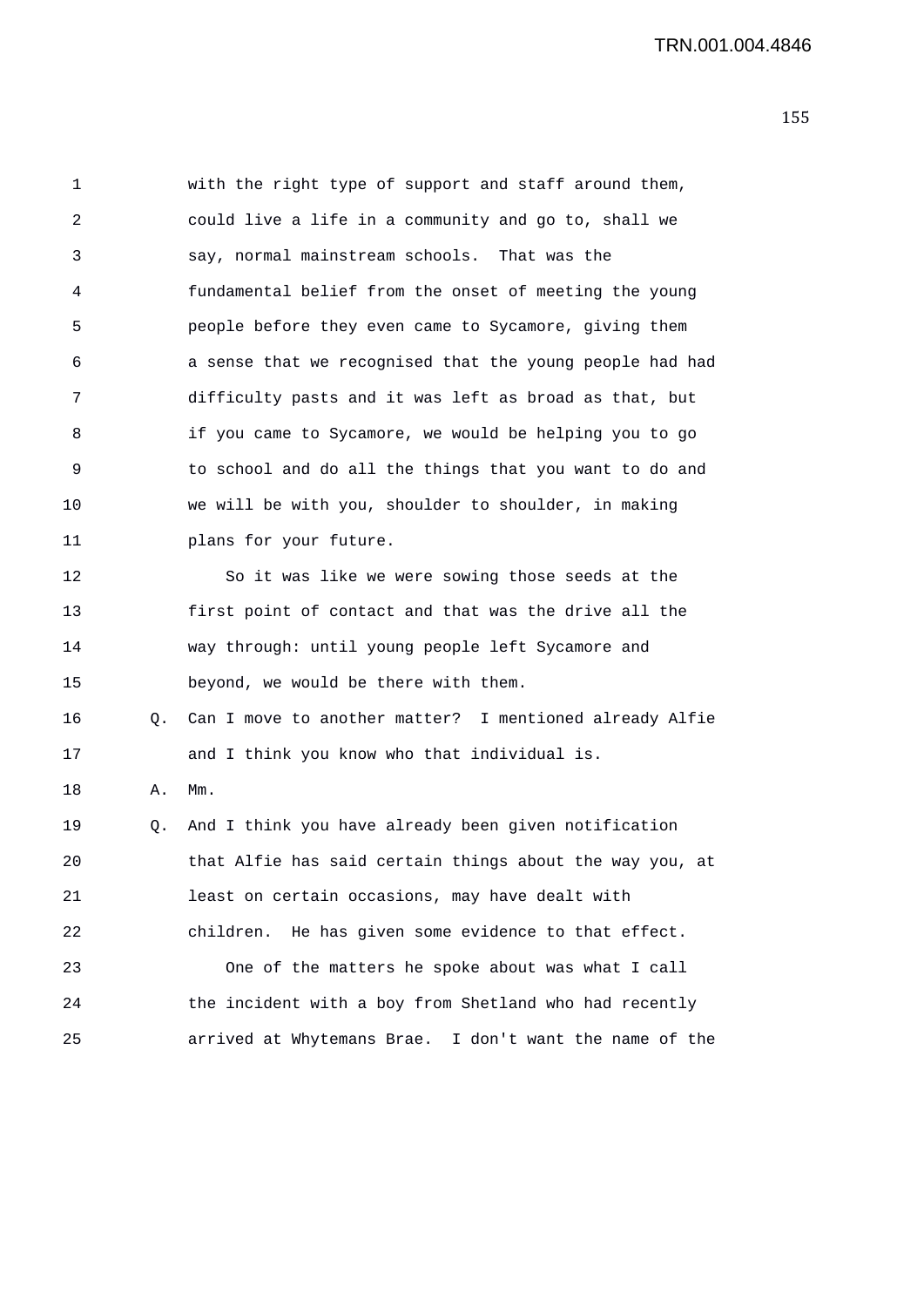1 boy -- I think you've been given the name of the boy and 2 you know who has made the allegation. Do you remember 3 a boy from Shetland coming to Whytemans Brae? 4 A. Yes. 5 Q. The incident, as described by Alfie, was an occasion 6 shortly after his admission where he says that the boy 7 was seen going to Tim Foley's office, whereupon you 8 grabbed him by the scruff of the neck, dragged him down 9 the stairs, and put him into the dining room or throwing 10 him, I think was the expression he used at one point, 11 and you were shouting at the boy at this point and the 12 boy was very distraught by what was happening to him. 13 Before I ask you to comment, I'll go back to what 14 I said earlier. Given the warning that you were given 15 at the beginning, which still applies, if you don't want 16 to answer any questions or make any response, that is 17 your right, and I'll not press the matter. Do you want 18 to say something on the subject? If you do, it will be 19 noted and recorded. Do you understand what the 20 situation is? 21 A. Yes. 22 Q. Do you want to make any comment on what was said by 23 Alfie or not on this matter? 24 A. I would like to say it's untrue.

25 Q. Right. That's fair enough; you can say that if you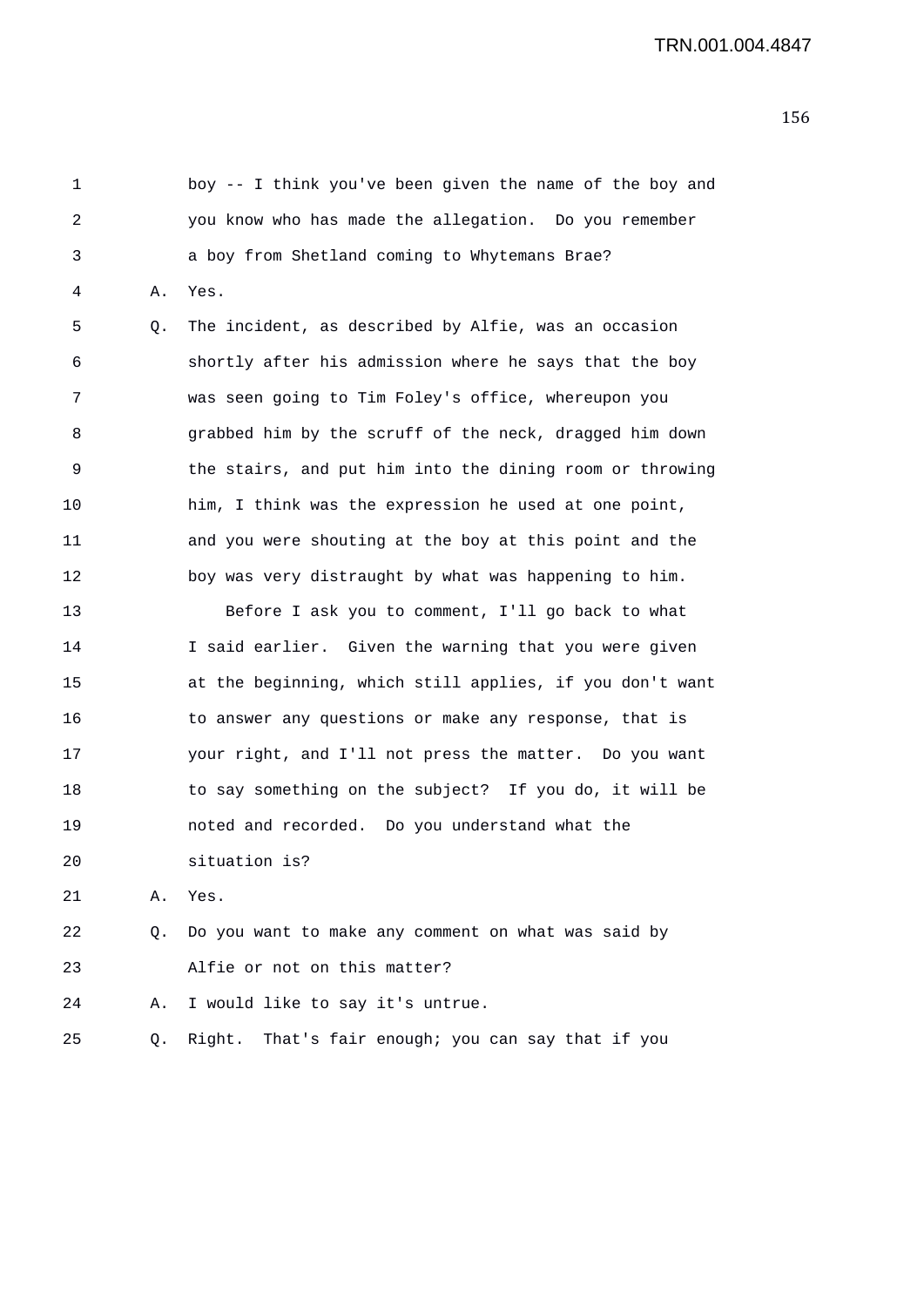1 want. 2 A. Absolutely. 3 Q. It's untrue, so it didn't happen? 4 A. I never dragged a 13/14-year-old boy -- I read Alfie's 5 statement -- which would have been 60/70 feet, going 6 through four glass doors, and threw somebody into 7 a dining room. It's just not true. 8 Q. He was asked whether this had ever happened on any other 9 occasion and certainly he wasn't suggesting that what 10 he was telling us was something that he had seen on 11 a regular basis, but he certainly spoke to saying that 12 this happened, but your position is it's just untrue? 13 A. Absolutely. 14 Q. Okay. He also said that when things got heated -- and 15 this is a more general point he made. When things got 16 heated in Whytemans Brae, there would be some verbal 17 abuse on the part of staff and when he was asked to 18 elaborate on what he meant, he said: 19 "They would just be swearing and stuff and some 20 staff were spending too much time in the office and not 21 being out and about when things were going on and things 22 were getting heated." 23 Are you able to help me with that? Did you ever 24 witness or were you ever made aware that sometimes staff

25 would verbally abuse residents in the heat of the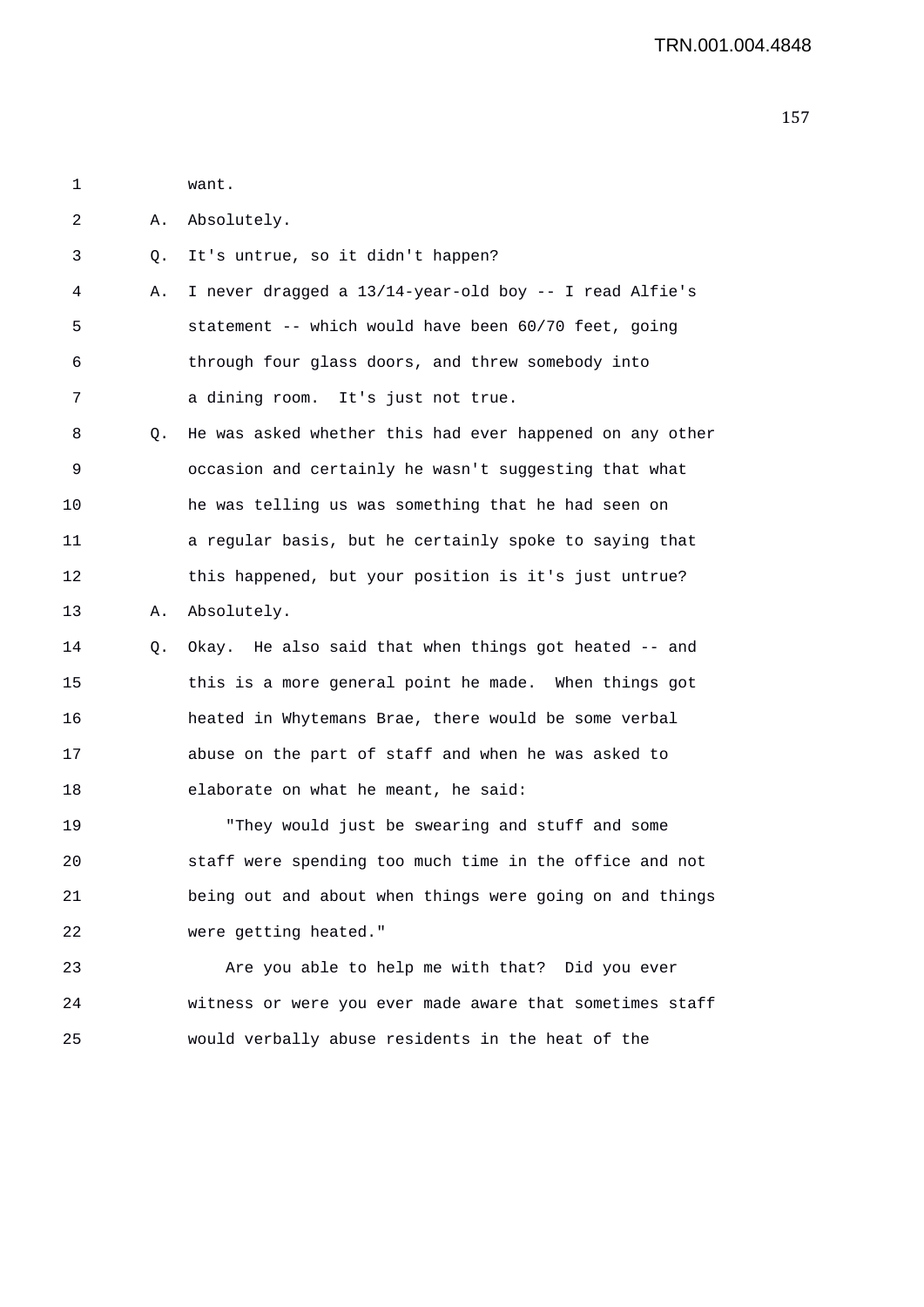| 1  |    | moment? Did that happen?                                 |
|----|----|----------------------------------------------------------|
| 2  | Α. | I have no recollection of that. That would not have      |
| 3  |    | been condoned. That would have been addressed if it was  |
| 4  |    | brought to anyone's attention. The staff team were       |
| 5  |    | a skilled staff team and at the first sign of any        |
| 6  |    | difficulties that young people were experiencing, the    |
| 7  |    | staff would have intervened immediately to speak to the  |
| 8  |    | young person in the first instance, or young people,     |
| 9  |    | because if you don't, the situations just escalate.      |
| 10 | Q. | When you and Alfie were colleagues, would you have been  |
| 11 |    | in a more senior position? Were you                      |
| 12 |    | in his time?                                             |
| 13 | Α. | At the latter stages, yes.                               |
| 14 | Q. | So would you work with him on shifts as part of a team   |
| 15 |    | together or would he have worked with different          |
| 16 |    | colleagues?                                              |
| 17 | Α. | He would have worked with the residential staff team.    |
| 18 | Q. | So you wouldn't really be able to comment directly on    |
| 19 |    | whether staff might on occasions say something in the    |
| 20 |    | heat of the moment, but you would expect it to be        |
| 21 |    | reported if it did?                                      |
| 22 | Α. | I would expect it to be reported. The nature of the      |
| 23 |    | residential services -- young people would have been the |
| 24 |    | Tim Foley's door or report to<br>first to be at          |
| 25 |    | a senior or a key worker or another staff member if they |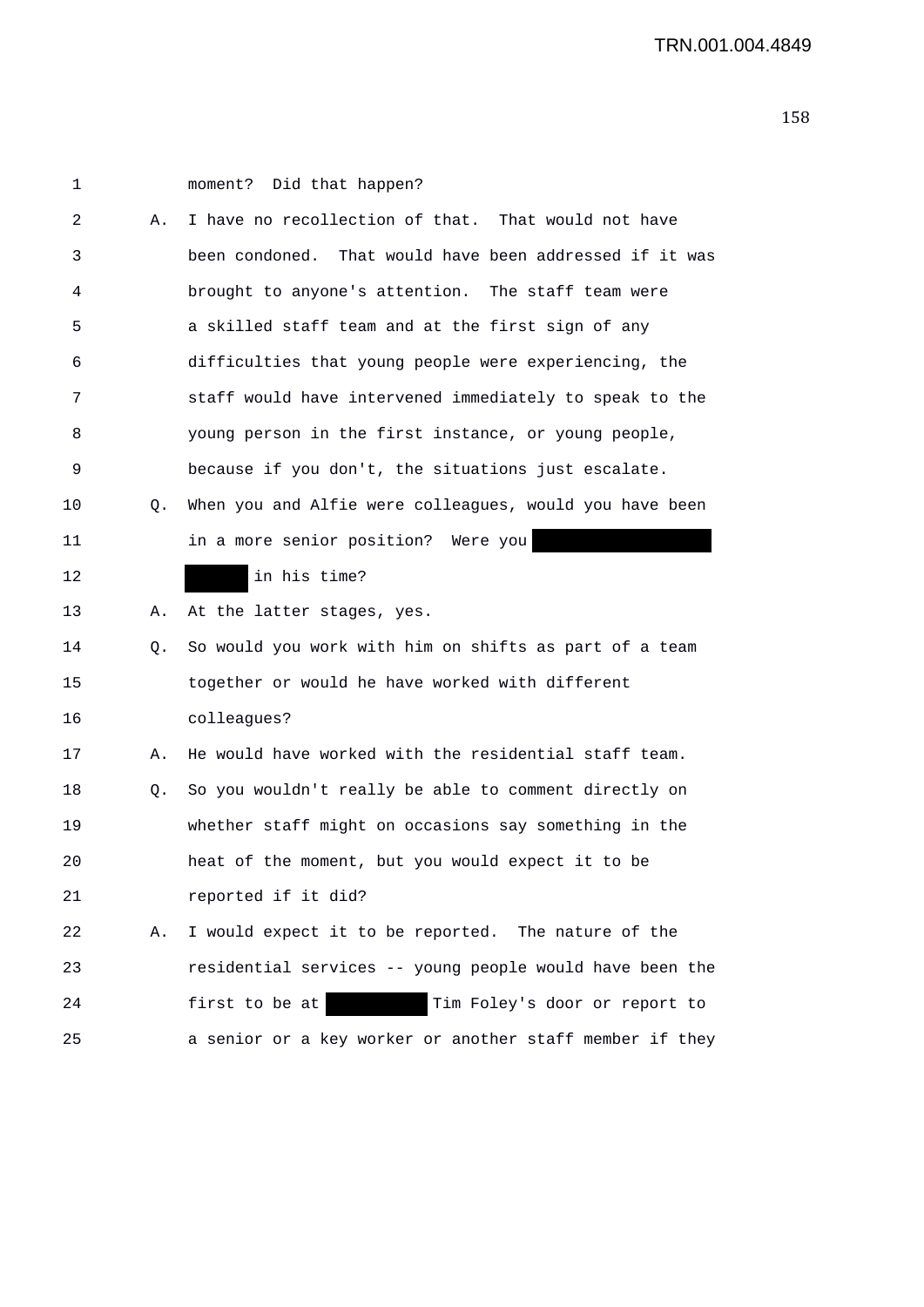1 felt that they had been mistreated in any way. The 2 young people just didn't have good relationships with 3 key workers, they had quality relationships forged over 4 months and years with all of the staff who looked after 5 them. We had a very, very stable staff team at 6 Sycamore. We held on to staff. It was the quality of 7 the relationships that were forged with staff working 8 with the difficult children that developed the trust and 9 enabled the children at the first sign of experiencing 10 difficulty in going to a staff member or any staff 11 member to talk about how they were feeling. 12 LADY SMITH: Where would you be in the building during your 13 shift? 14 A. I would be based in my office, which was on the 15 . But at the set of the set of the set of the set of the set of the set of the set of the set of the set of the set of the set of the set of the set of the set of the set of the set of the set of the set of the set of t 16 Whytemans Brae, I would be walking in and around the 17 building. I'd sometimes go in and join changeovers at 18 10 o'clock in the morning. I liked to be in and around 19 the shop floor between half 3 and quarter past 4 when 20 the kids were coming in from school, just to have 21 a sense of how shifts were going or just to have a sense 22 of how the young people were when they were coming in 23 from school. 24 LADY SMITH: Where were the other staff based during their 25 shifts?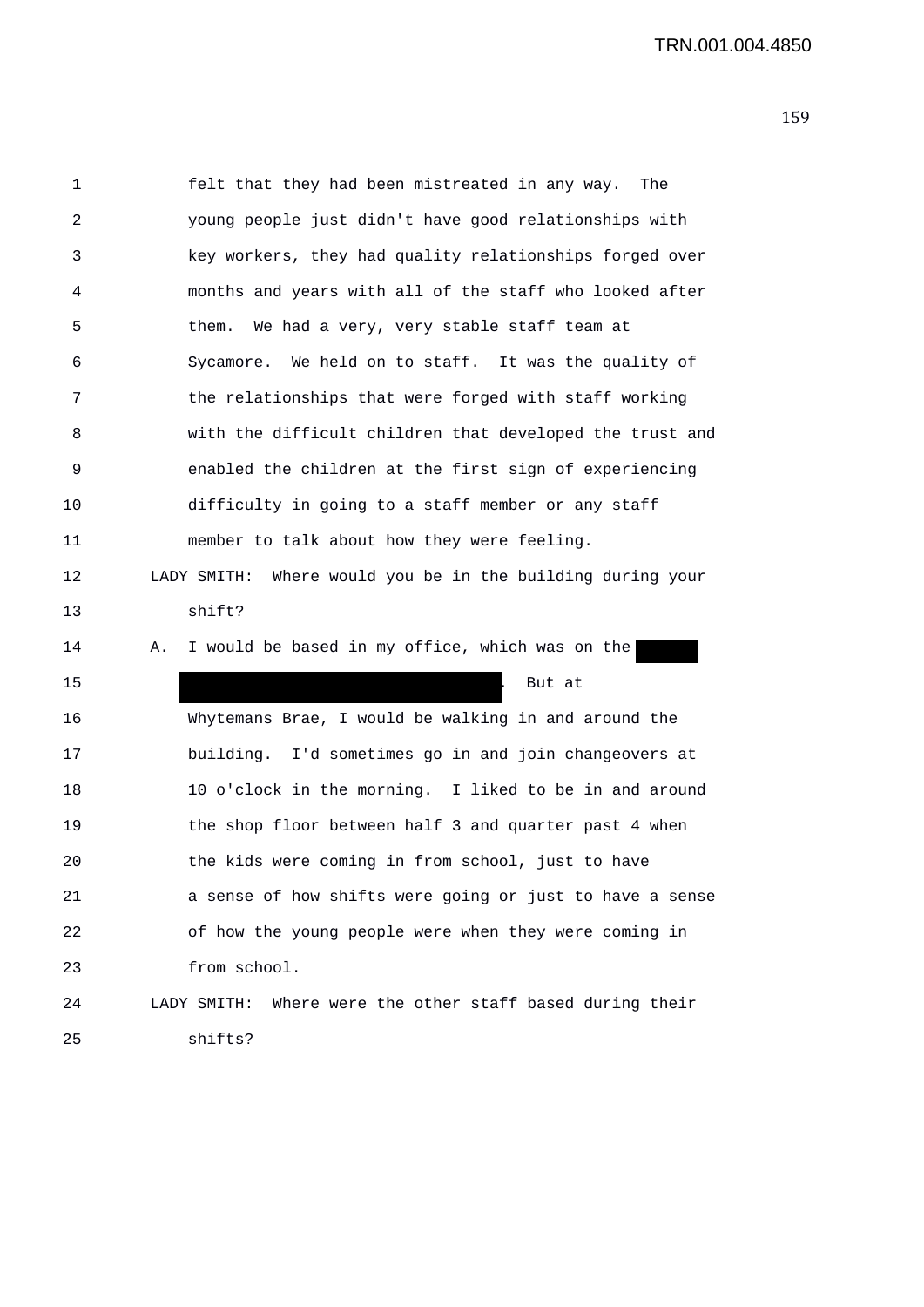| 1  | At Whytemans Brae, there was a downstairs staff office<br>Α.  |
|----|---------------------------------------------------------------|
| 2  | beside the front door, so any person coming into the          |
| 3  | building, be it visitors, social workers or the young         |
| 4  | people, that would be the first point of contact. The         |
| 5  | other staff members would be out and about. Shifts were       |
| 6  | busy.                                                         |
| 7  | LADY SMITH: Thank you.                                        |
| 8  | MR PEOPLES: Another point that Alfie made in the course of    |
| 9  | his evidence, when he was asked to -- I don't know if         |
| 10 | this is something that you were made aware of that was        |
| 11 | in his statement. At one point in his written statement       |
| 12 | he made the observation or expressed the view that you        |
| 13 | and indeed another<br>were in post                            |
| 14 | due to their -- and I will quote, this is not my              |
| 15 | expression, it's what he said in his statement -- "due        |
| 16 | to their bully-boy tactics".                                  |
| 17 | When he asked to explain what he meant by this                |
| 18 | expression, he said in oral evidence to us that he felt       |
| 19 | that:                                                         |
| 20 | "Children were quite frightened of the                        |
| 21 | п                                                             |
| 22 | Do you have any response to make to that part of his          |
| 23 | evidence?                                                     |
| 24 | I have no idea why he would make a statement like that.<br>Α. |
| 25 | Do you know how his employment was terminated?<br>Q.          |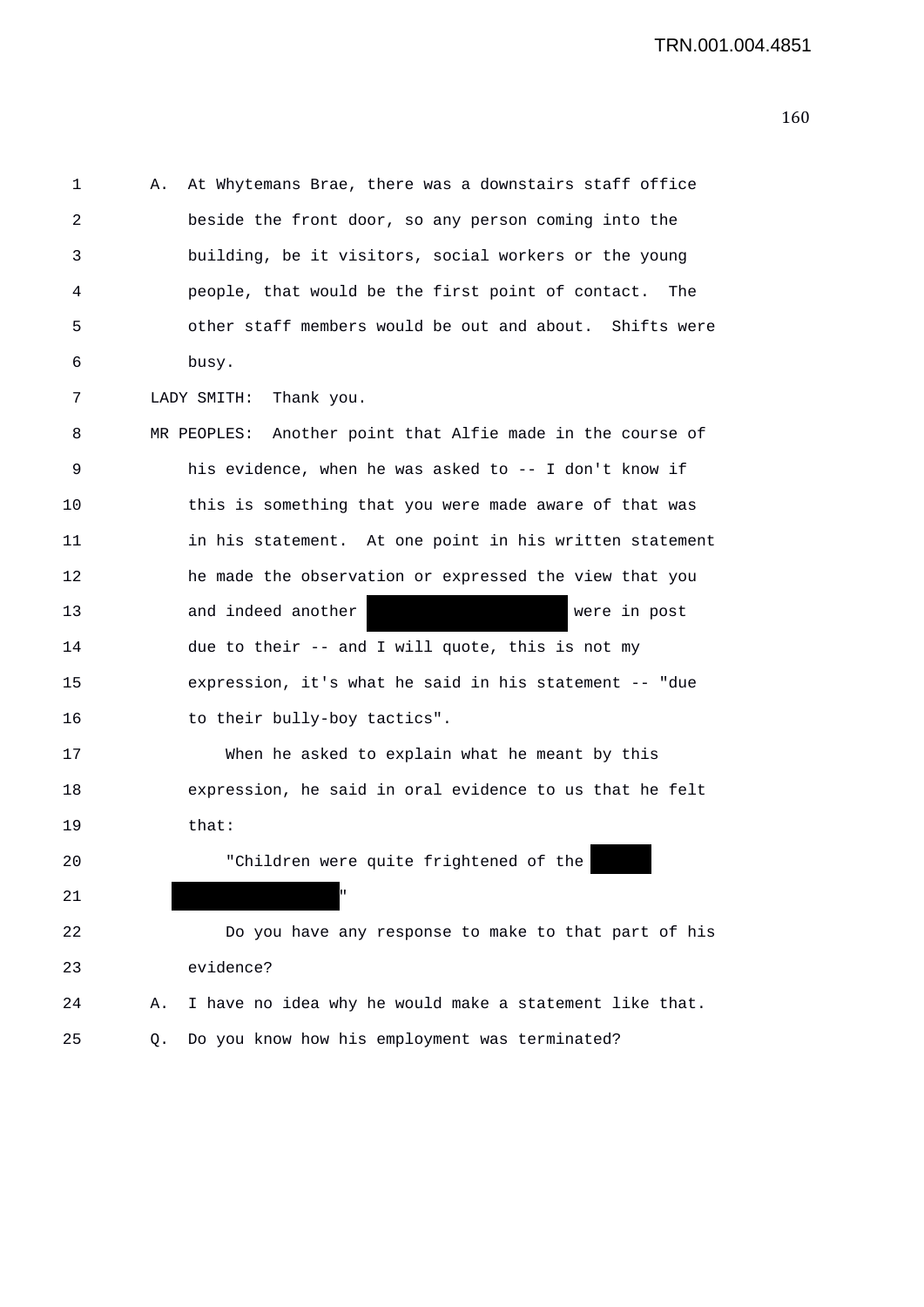| 1  | Α. | Yes.                                                       |
|----|----|------------------------------------------------------------|
| 2  | Q. | Do you know he was dismissed for gross misconduct?         |
| 3  | Α. | Yes.                                                       |
| 4  | Q. | And you know it was to do with exposing his genitalia      |
| 5  |    | during a trip --                                           |
| 6  | Α. | Yes.                                                       |
| 7  | Q. | -- when he told us he was drunk or he had a lot of         |
| 8  |    | alcohol?<br>I don't know if that was knowledge that you -- |
| 9  | Α. | I wasn't aware of being drunk.                             |
| 10 | Q. | Were you involved in any way in the disciplinary process   |
| 11 |    | this led to that dismissal?                                |
| 12 | Α. | None whatsoever. But I received a phone call from the      |
| 13 |    | gentleman when he was in the period of suspension and      |
| 14 |    | he was very angry and I think he was expecting me to try   |
| 15 |    | and intervene on his behalf and I explained I was not in   |
| 16 |    | a position to be involved in the proceedings that would    |
| 17 |    | ultimately find out the truth of the matter.               |
| 18 | Q. | Let me say right away, he did accept that he did the       |
| 19 |    | things that were alleged and it was unacceptable           |
| 20 |    | He wasn't trying to suggest that it didn't<br>conduct.     |
| 21 |    | happen, by the way, when he gave evidence to us. He        |
| 22 |    | accepted these events did happen. He sought to explain     |
| 23 |    | why they happened.                                         |
| 24 |    | The other point I was just going to ask you about,         |
| 25 |    | the other point he made was he felt, as a worker, that     |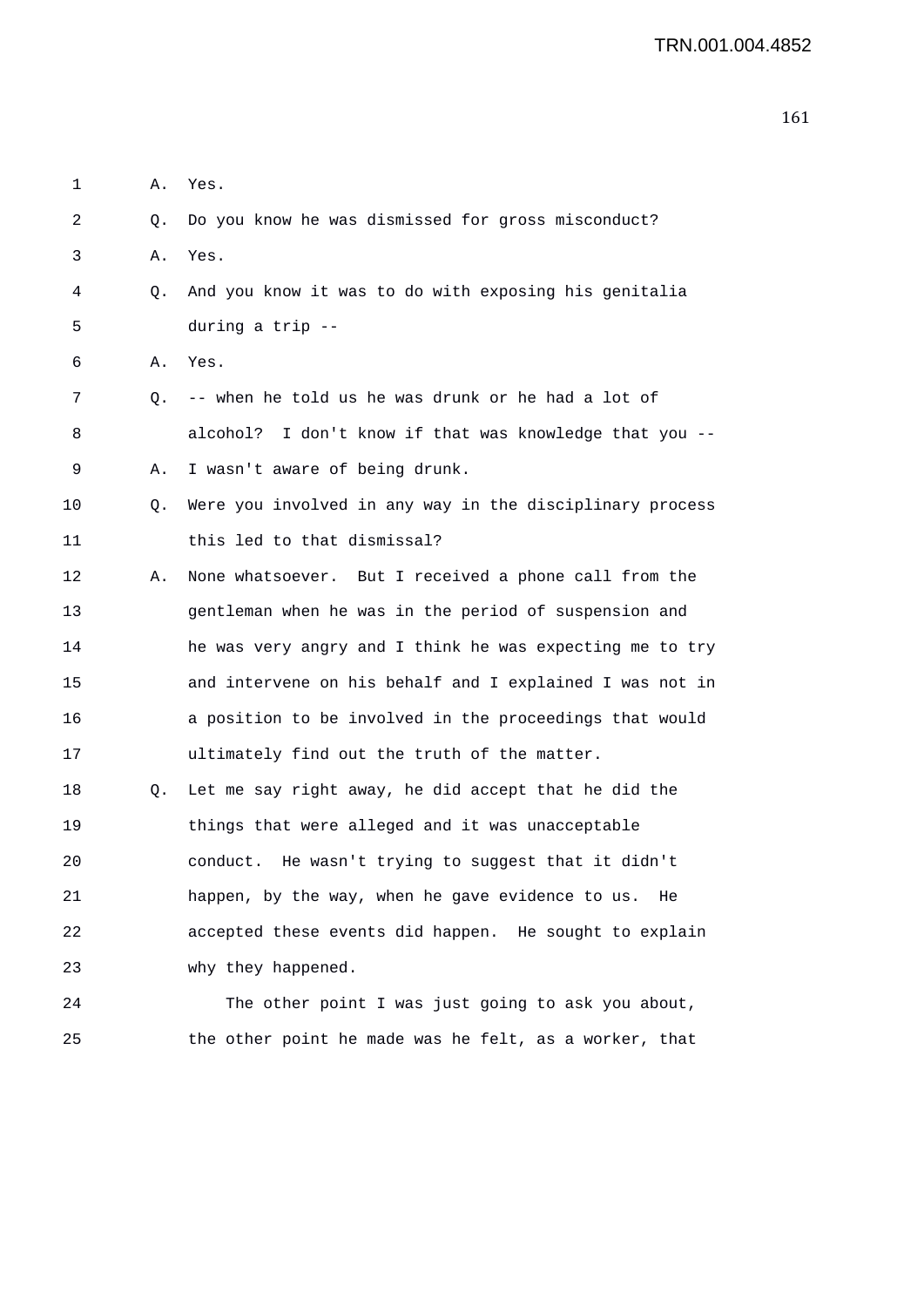| 1               |    | he didn't get sufficient support from his senior -- in  |
|-----------------|----|---------------------------------------------------------|
| 2               |    | other words you -- because he said he was supposed to   |
| 3               |    | get supervision every two weeks, but that just didn't   |
| 4               |    | happen towards the end of his employment, and that he   |
| 5               |    | raised this with Tim Foley at his annual appraisal, but |
| 6               |    | really the situation, while it may have improved for    |
| 7               |    | a very short time, simply went back to what it was      |
| 8               |    | before, there wasn't enough supervision. Is there any   |
| 9               |    | truth in that suggestion?                               |
| $10 \,$         | Α. | $\rm No$ .                                              |
| 11              | Q. | Was the degree of supervision<br>exercised over         |
| 12 <sub>2</sub> |    | junior colleagues a matter that was raised              |
| 13              |    | at one point in formal proceedings?                     |
| 14              | Α. | Not that I can recall. But supervision was never on     |
| 15              |    | a fortnightly basis. Formal supervision was on a four   |
| 16              |    | to six-weekly basis.                                    |
| 17              | Q. | Did it happen then on that regular basis with Alfie?    |
| 18              |    | Did you see him on a regular basis?                     |
| 19              | Α. | The only time I wouldn't have seen him on<br>Yes.       |
| 20              |    | a regular basis was when I was doing my professional    |
| 21              |    | qualification with the Open University because then     |
| 22              |    | I was freed up from my<br>role and I worked the         |
| 23              |    | 2 to 10 shift on a Monday to Thursday basis because     |
| 24              |    | I had a Friday off to study.                            |
| 25              | Q. | When were you studying?                                 |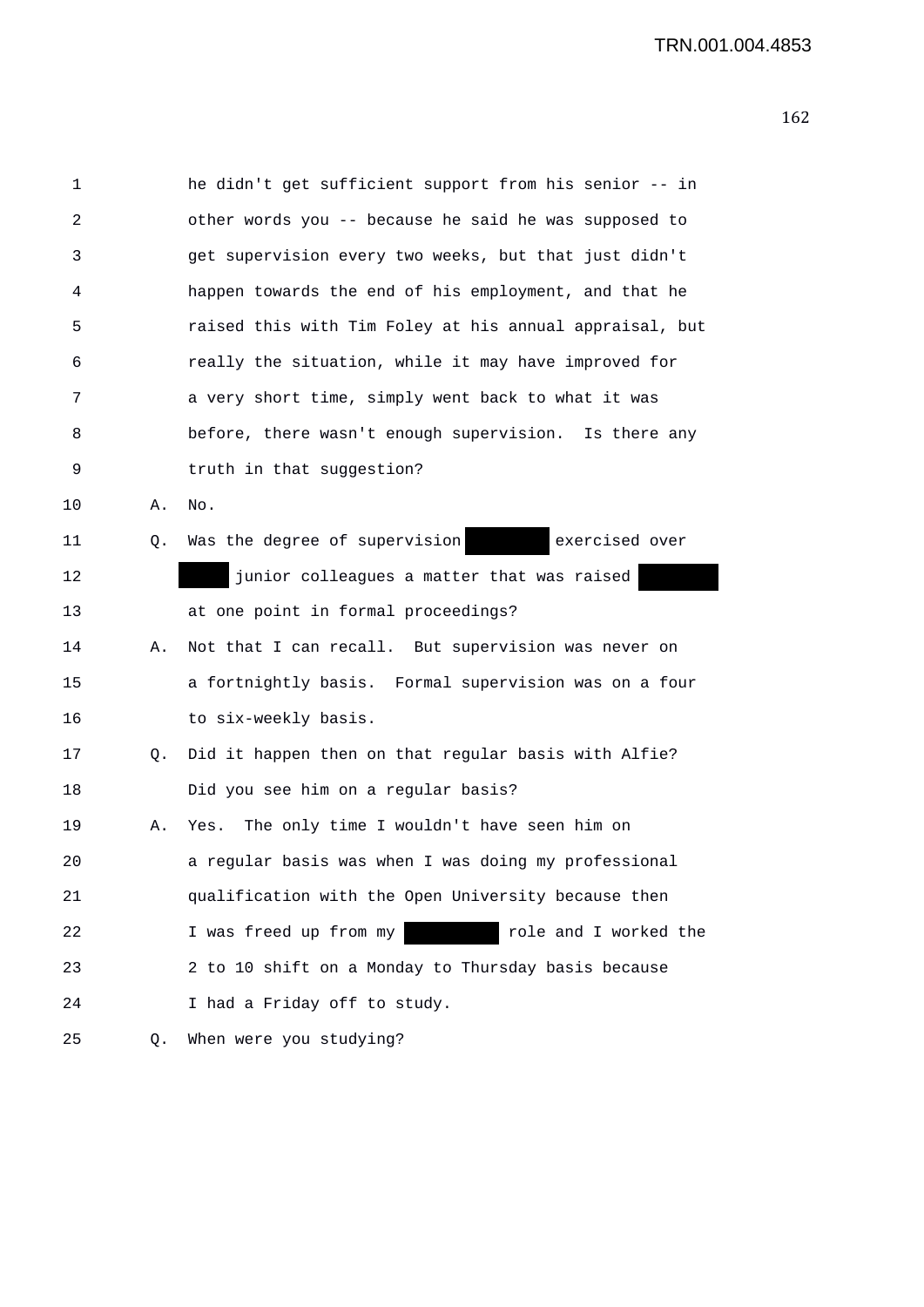| 1  | Α. | That was the late 1990s, for two years, two and a half     |
|----|----|------------------------------------------------------------|
| 2  |    | I did my social work through the Open University<br>vears. |
| 3  |    | so somebody else would have been supervising him during    |
| 4  |    | that time because I was not doing my<br>role.              |
| 5  | Q. | But was there ever a time when your<br>was                 |
| 6  |    | called into question, not in relation to Alfie but         |
| 7  |    | QEW<br>in relation to another individual called            |
| 8  |    | Do you remember that?                                      |
| 9  | Α. | QEW<br>I remember<br>, yes.                                |
| 10 | Q. | Was there an investigation into his management of          |
| 11 |    | Veronica Crescent and<br>of the                            |
| 12 |    | service as well? Do you remember that happening in 2013    |
| 13 |    | or thereabouts?                                            |
| 14 | Α. | Yes.                                                       |
| 15 | Q. | You were asked about that, were you?                       |
| 16 | Α. | I was asked.                                               |
| 17 | Q. | There was some sort of disciplinary process, was there,    |
| 18 |    | to do with that matter?                                    |
| 19 | Α. | QEW<br>To do with<br>, yes.                                |
| 20 | Q. | Was one of the issues raised whether<br>had been giving    |
| 21 |    | the necessary supervision to that individual that he       |
| 22 |    | required as one of<br>ذ:                                   |
| 23 | Α. | Not that I was aware of. I wasn't made aware of that.      |
| 24 | Q. | Did you say at any point to the hearing into this matter   |
| 25 |    | that in 2013, because of work pressures, you weren't       |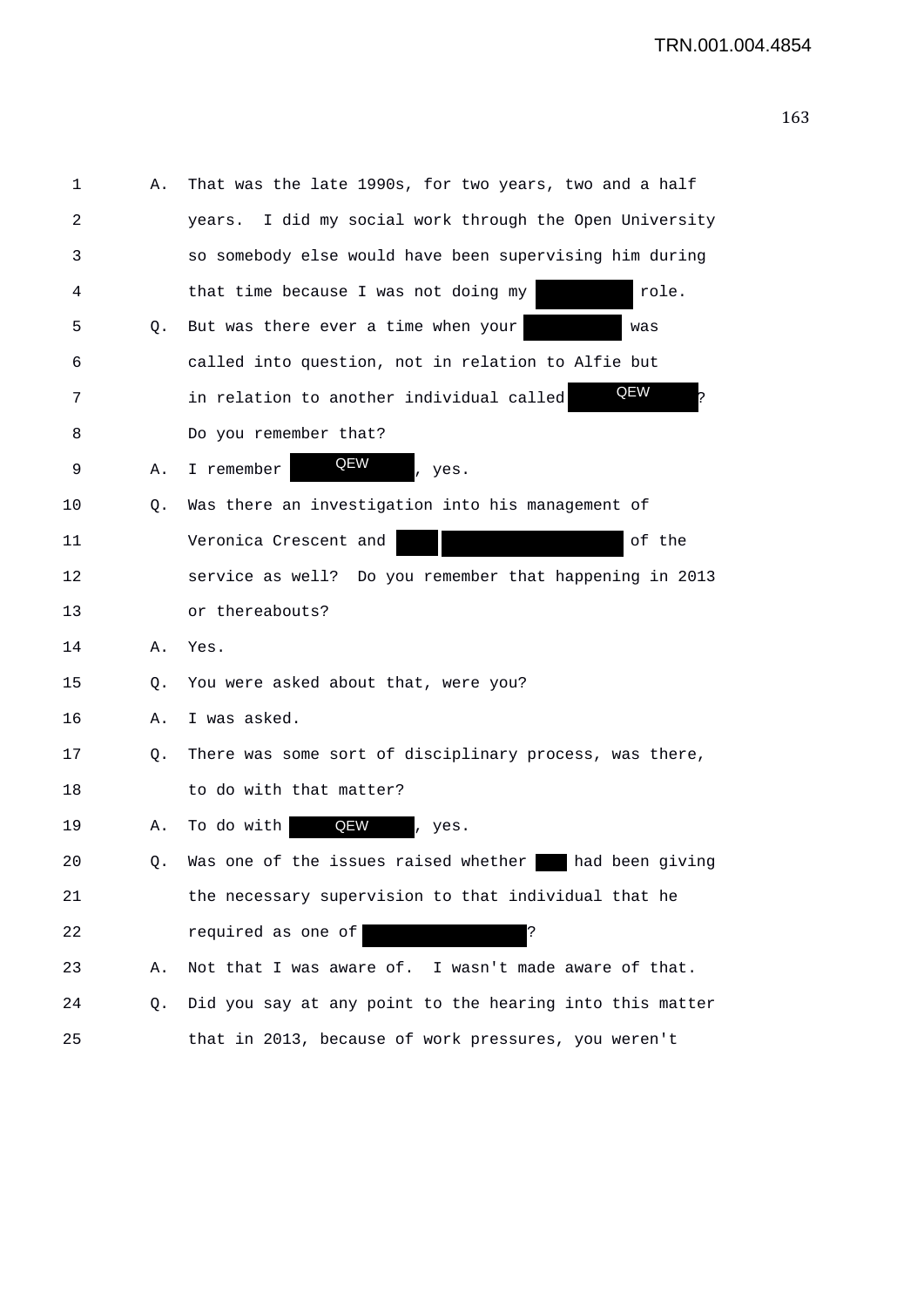1 able to get round to see all of the services? 2 A. Yes, and I made it clear to the organisation that to be 3 the for five residential services and 4 also to be the for those 5 services was just too much for one person to do all of 6 that. 7 Q. So in fact, putting the responsibility for getting round 8 all of them on one person was too much; is that what you 9 were saying to the management at that stage? 10 A. I said that to the organisation: the role should have 11 been split. 12 Q. So had the roles been split, as you envisaged, would 13 that have allowed more direct supervision of people like 14 Mr **ALW** and others to take place? 15 A. Yes, if it I had remained in the 16 and 16 and 16 minutes of the state of the state of the state of the state of the state of the state of the state of the state of the state of the state of the state of the state of the state of the state of the state of 17 of the five services. But the 18 required reports to be written, I think, 19 on a monthly basis with a six-monthly overview report to 20 all be provided to Aberlour management, and I became 21 aware quite quickly it was too much to do effectively. 22 Q. I suppose that if that meant that people weren't 23 supervised as much as you wanted to in terms of people 24 1ike Mr **QEW**, do you accept that was a deficiency 25 from the organisational point of view that supervision QEW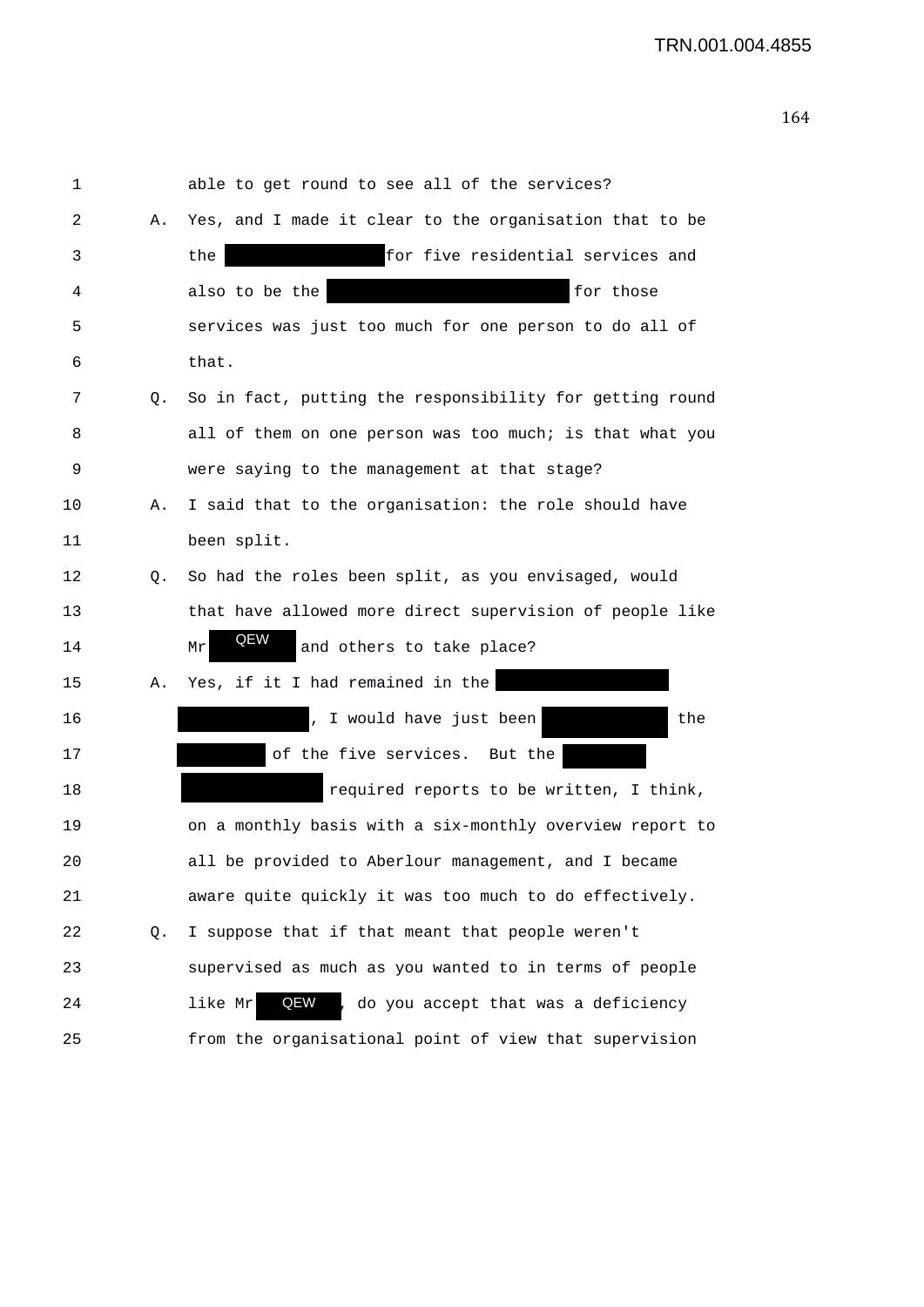| 1  |    | is important and it's an opportunity for people to talk  |
|----|----|----------------------------------------------------------|
| 2  |    | through things and perhaps get guidance and instruction? |
| 3  | Α. | It's an absolute requirement. There is an absolute       |
| 4  |    | requirement for formal, structured, recorded             |
| 5  |    | supervision, on top of informal supervision as well.     |
| 6  | Q. | At that time it wasn't happening for the reasons you've  |
| 7  |    | explained, there was just too much involved in the post  |
| 8  |    | that you were in?                                        |
| 9  | Α. | There was that. There was also other stuff going on      |
| 10 |    | with QEW where there was stuff not said or things said   |
| 11 |    | that had been done and they hadn't been done.            |
| 12 | Q. | You mean he wasn't supervising his staff; is that what   |
| 13 |    | you're saying?                                           |
| 14 | Α. | I don't know.                                            |
| 15 | Q. | You accept then that clearly there was a gap there       |
| 16 |    | because of the pressures of the job and the              |
| 17 |    | responsibilities and that that was addressed, was it, by |
| 18 |    | some form of restructure?                                |
| 19 | Α. | It wasn't addressed.                                     |
| 20 | Q. | It wasn't addressed?                                     |
| 21 | Α. | No, no, I said to the organisation to be able to do all  |
| 22 |    | of this effectively and for it to have meaning, the      |
| 23 |    | roles need to be split.                                  |
| 24 | Q. | So by the time you left the organisation in 2013, it     |
| 25 |    | still hadn't been addressed --                           |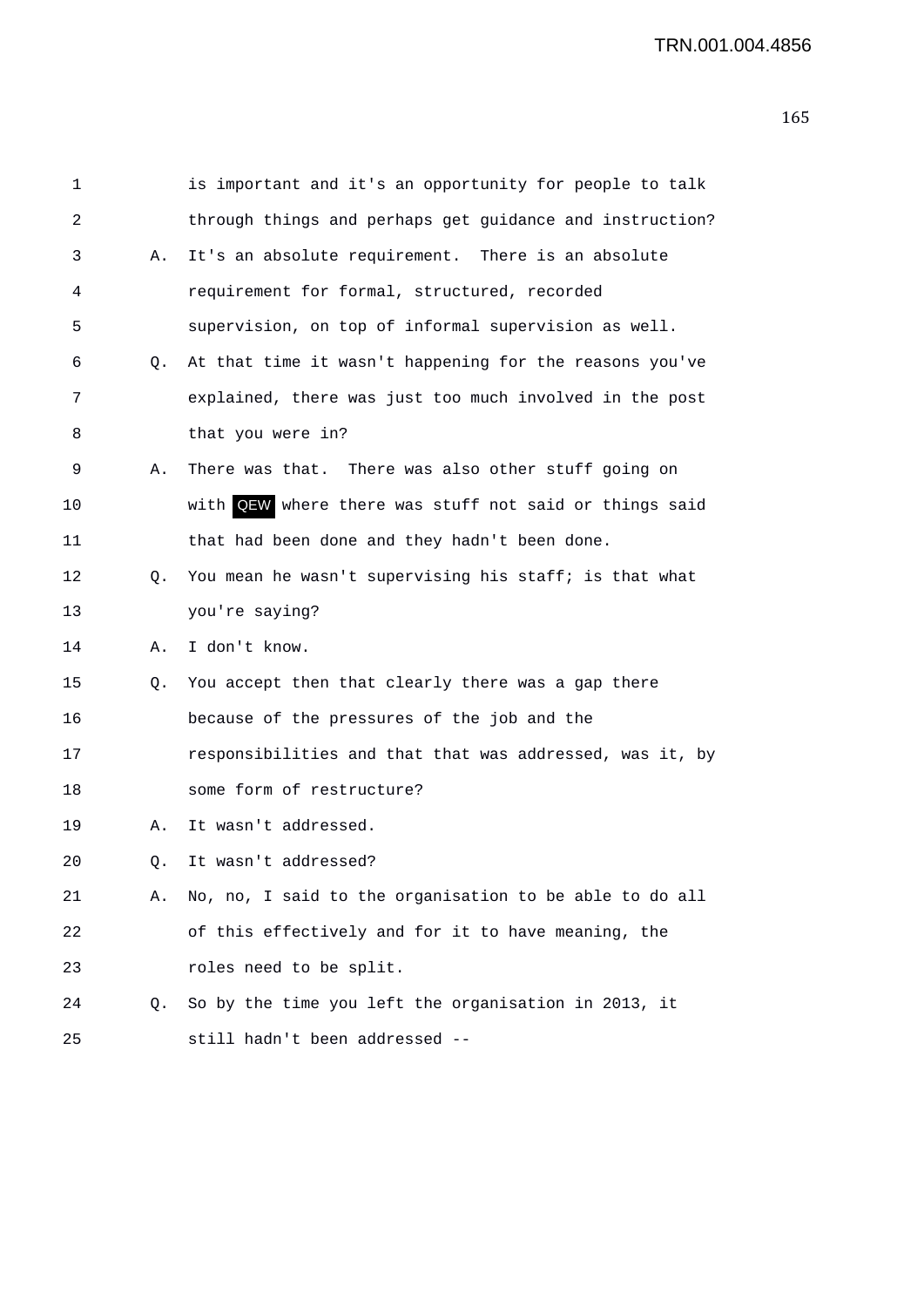| 3  | Α.<br>No.                                                    |
|----|--------------------------------------------------------------|
| 4  | Q. But you felt it should have been?                         |
| 5  | Yes.<br>Α.                                                   |
| 6  | MR PEOPLES: I think these are all the questions that I have  |
| 7  | for you today, Tom. I don't think there are any other        |
| 8  | questions.                                                   |
| 9  | LADY SMITH: Are there any outstanding applications for       |
| 10 | questions? No.                                               |
| 11 | Is there one more bit I can pass on?<br>Α.                   |
| 12 | LADY SMITH: What is it, Tom? You tell me.                    |
| 13 | It's about our belief. At one time the services we had<br>Α. |
| 14 | had more social workers in training than any other local     |
| 15 | authority in service and our drive was to have a fully       |
| 16 | social work trained staff team.                              |
| 17 | I can't remember what year it was, but Aberlour did          |
| 18 | a pay-and-grade exercise, which I think six months into      |
| 19 | it was stopped because of -- I don't know if the person      |
| 20 | undertaking it -- she'd just done one for Highland &         |
| 21 | Island -- hadn't been deemed to be doing it the right        |
| 22 | way.                                                         |
| 23 | Aberlour then implemented a second one based on the          |
| 24 | Hay methodology, which was an American business type         |
| 25 | thing. It was pointed out that it didn't fit --              |

1 A. No.

2 Q. -- that point that you'd raised?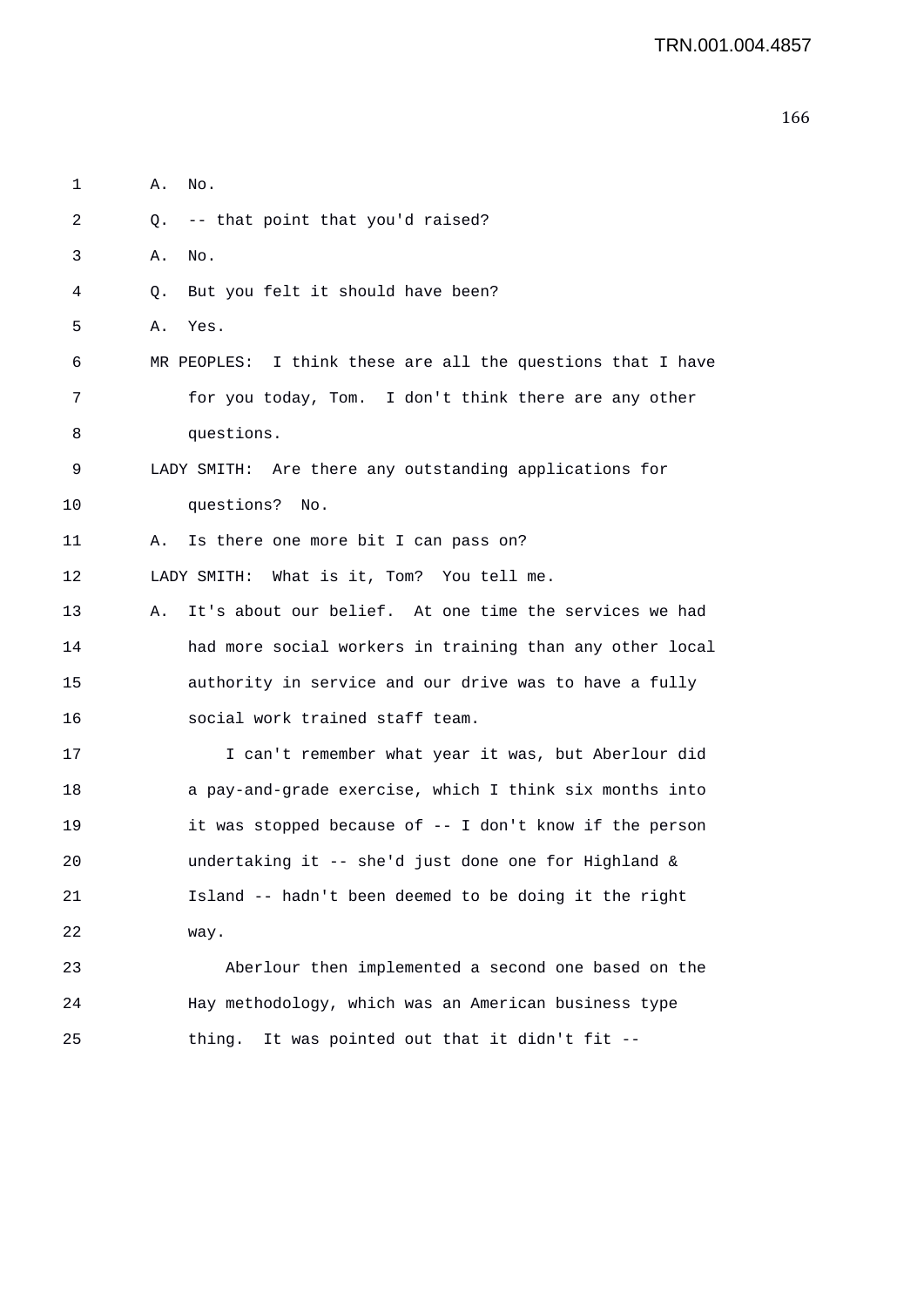1 LADY SMITH: That was for pay and grading? 2 A. Yes. It was pointed out that that didn't fit nicely so 3 Aberlour Aberlour-ised it and we still expressed 4 concerns about it. But nevertheless it went ahead and 5 the findings of it were that all of the workers that we 6 had supported over many years in terms of getting HNCs,n 7 SVQs, there were -- I think 68% of them were 8 red-circled, which means their pay was getting dropped 9 to a pay scale that Aberlour had identified as being 10 appropriate for the purposes of a residential worker. 11 For years we benchmarked our pay against the other 12 local authorities' residential workers because we wanted 13 to be able to attract workers from other local 14 authorities and hold on to them as opposed to provide 15 the training and then workers going elsewhere for better 16 paid jobs. But nevertheless, it just went -- 17 LADY SMITH: Sorry, I wasn't quite following you there: when 18 you said the pay was dropped -- 19 A. Anyone that was red-circled would get their pay -- 20 LADY SMITH: Red-circling doesn't mean that your pay goes 21 down but it means you have to stay where you are until 22 other people have caught up with you. 23 A. There was a red circle and a green circle and a white 24 circle. Green-circled were people who were going to get 25 pay rises. White-circled meant you stayed where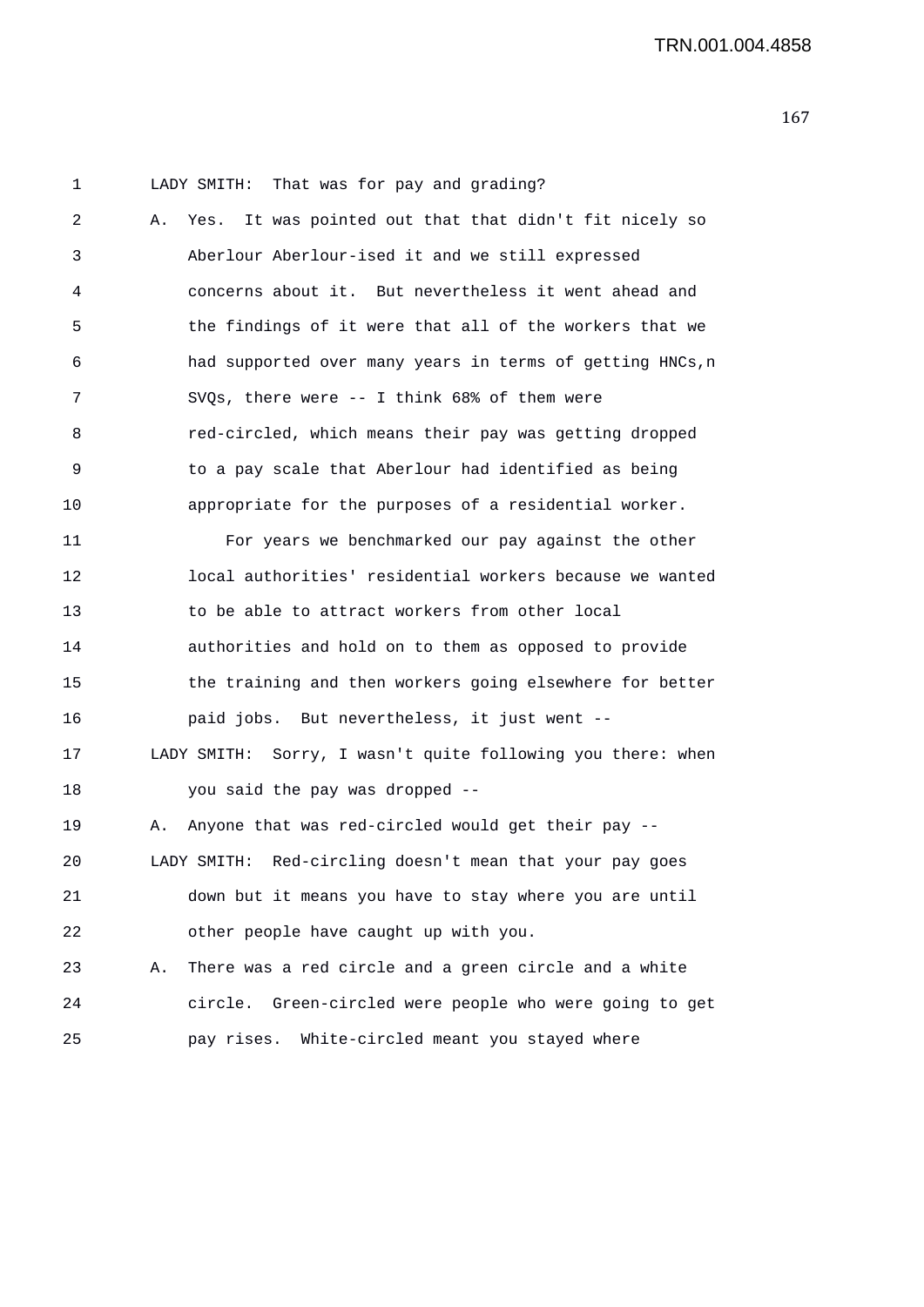| 1  | you are. Red-circled meant you stayed on the same pay         |
|----|---------------------------------------------------------------|
| 2  | scale for -- I think it was 3 years -- and then your pay      |
| 3  | would be dropped to the new pay scales that were brought      |
| 4  | It was at that time that we thought of all the hard<br>in.    |
| 5  | work to provide the children that we worked with, with        |
| 6  | the highest calibre of staff, it was becoming -- it           |
| 7  | didn't fit, if that makes sense.                              |
| 8  | MR PEOPLES: Basically, you're saying you weren't paid the     |
| 9  | appropriate amount for the jobs you were doing?               |
| 10 | The residential workers. It didn't affect me at all but<br>Α. |
| 11 | the residential workers are the guys on the shop floor,       |
| 12 | these are the guys that are working on a day-to-day           |
| 13 | basis with the children who are enduring the dark times       |
| 14 | and all of that kind of stuff. These were the guys it         |
| 15 | affected. Anyway.                                             |
| 16 | LADY SMITH: So just going back to the point you were trying   |
| 17 | to make about attracting good people, are you saying          |
| 18 | because the pay wasn't good enough, good people weren't       |
| 19 | going to be attracted to these jobs?                          |
| 20 | I think the view was that anybody coming out of<br>Yes.<br>А. |
| 21 | college that had done a six-month placement in                |
| 22 | a playground was good enough to work with some of the         |
| 23 | most difficult to work with children from all over            |
| 24 | Scotland, where our view at that time was that we needed      |
| 25 | the highest calibre of supportive and trained and             |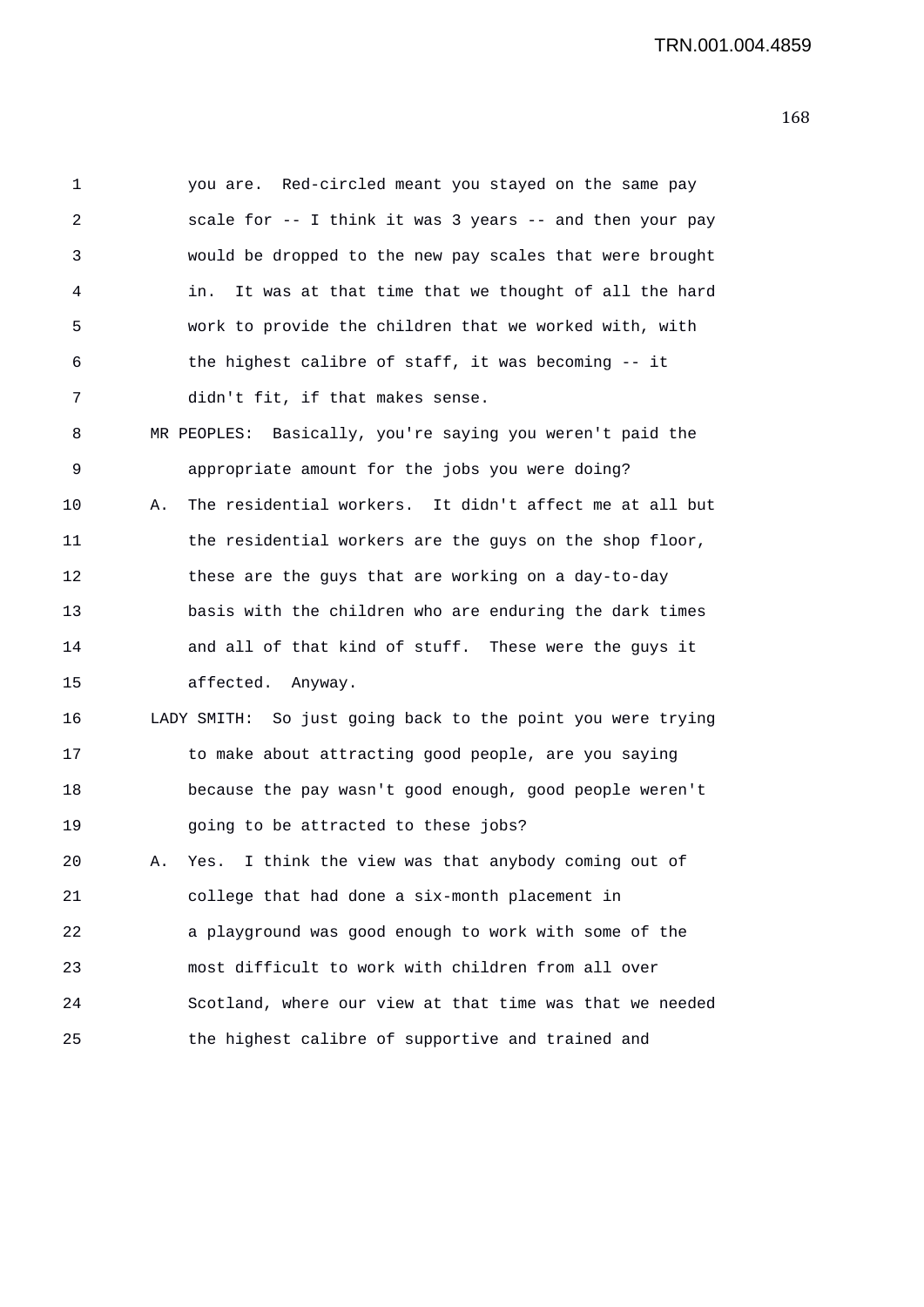| 1  | knowledgeable staff to work with these children, but       |
|----|------------------------------------------------------------|
| 2  | there seemed to be a difference of opinion between the     |
| 3  | wider organisation and the managers at Sycamore Service,   |
| 4  | who had worked for 20/30 years with the young people.      |
| 5  | LADY SMITH:<br>Thank you very much.                        |
| 6  | Thank you for engaging with the inquiry as helpfully       |
| 7  | as you have done.                                          |
| 8  | No problem, my Lady.<br>Α.                                 |
| 9  | LADY SMITH: I'm now able to let you go, Tom.               |
| 10 | Thank you.<br>Α.                                           |
| 11 | (The witness withdrew)                                     |
| 12 | LADY SMITH: That's all the evidence we're going to have    |
| 13 | time for today, Mr Peoples.                                |
| 14 | Plan for tomorrow?                                         |
| 15 | MR PEOPLES: More oral evidence and hopefully some read-ins |
| 16 | as well.                                                   |
| 17 | LADY SMITH: 10 o'clock start tomorrow. I will rise now     |
| 18 | until tomorrow morning.                                    |
| 19 | $(4.08 \text{ pm})$                                        |
| 20 | (The inquiry adjourned until                               |
| 21 | Tuesday, 18 December 2018 at 10.00 am)                     |
| 22 |                                                            |
| 23 |                                                            |
| 24 |                                                            |
| 25 |                                                            |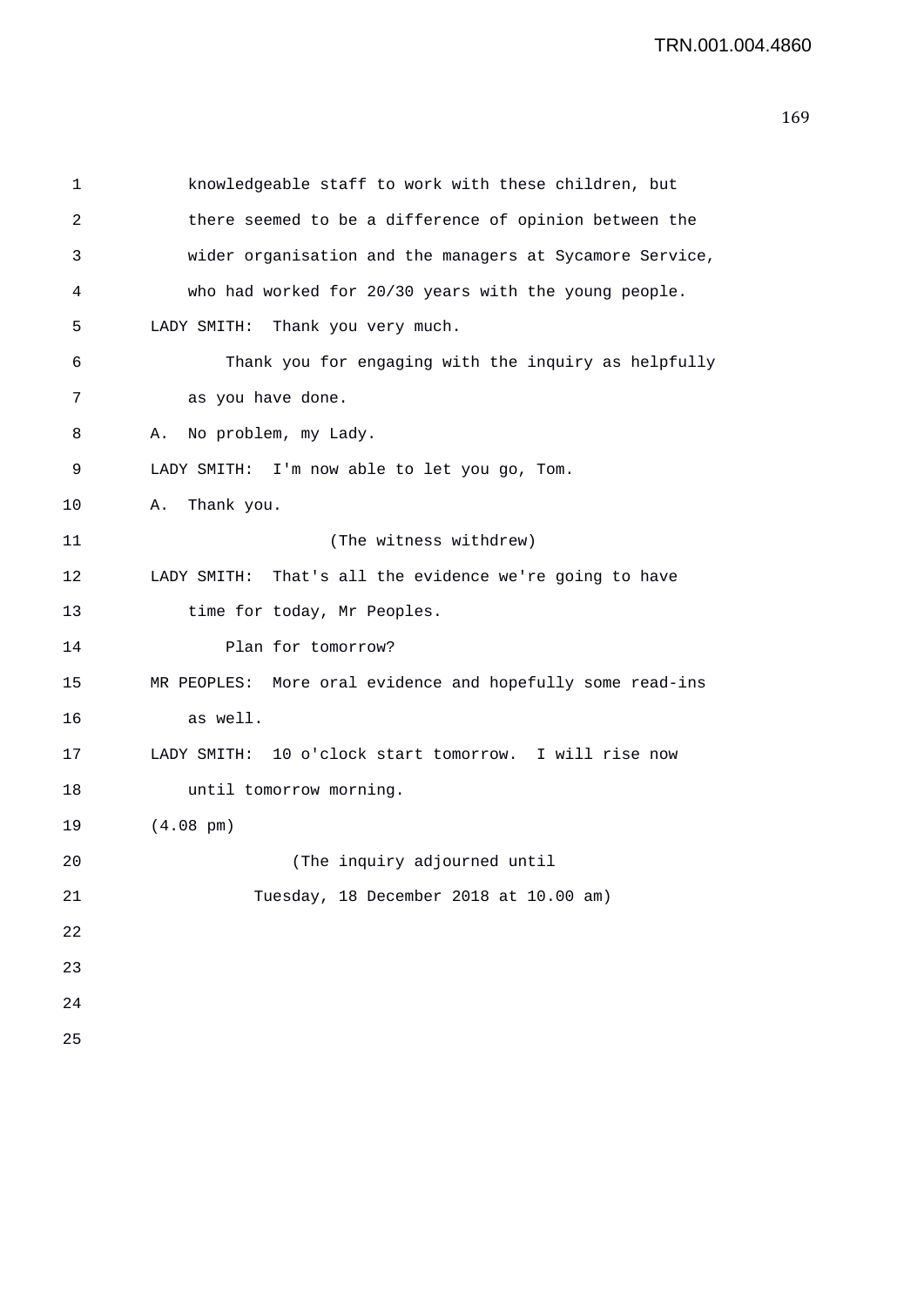| 1            |                               |
|--------------|-------------------------------|
| $\mathbf{2}$ |                               |
| 3            |                               |
| 4            |                               |
| 5            |                               |
| 6            |                               |
| 7            | INDEX                         |
| 8            |                               |
| 9            |                               |
| 10           |                               |
| 11           | Questions from MR PEOPLES. 1  |
| 12           |                               |
| 13           |                               |
| 14           |                               |
| 15           | Questions from MS RATTRAY 69  |
| 16           |                               |
| 17           |                               |
| 18           |                               |
| 19           | Questions from MR PEOPLES 113 |
| 20           |                               |
| 21           |                               |
| 22           |                               |
| 23           |                               |
| 24           |                               |
| 25           |                               |